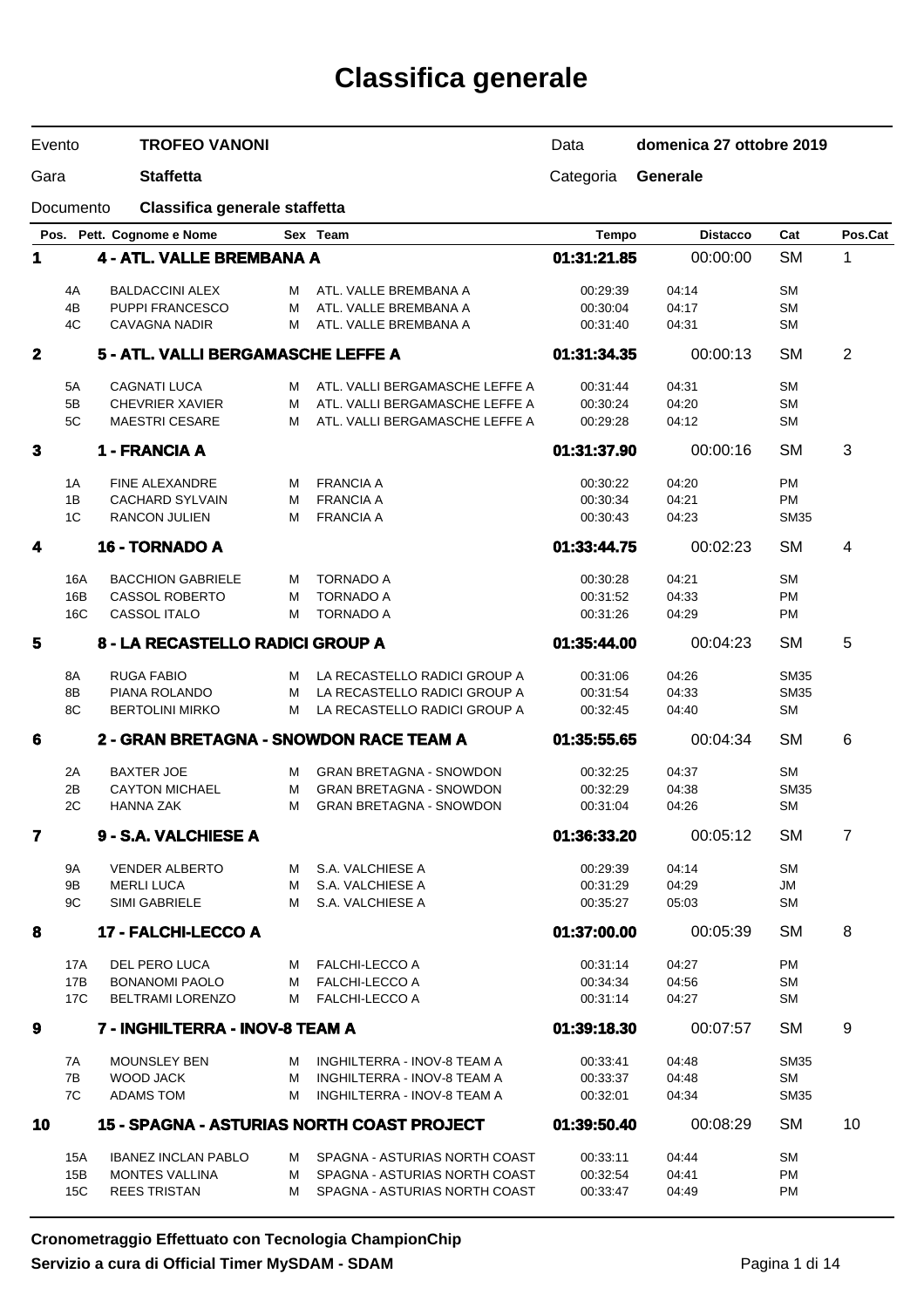| Evento |                        | <b>TROFEO VANONI</b>                          |        |                                                                | Data                 | domenica 27 ottobre 2019 |                            |         |
|--------|------------------------|-----------------------------------------------|--------|----------------------------------------------------------------|----------------------|--------------------------|----------------------------|---------|
| Gara   |                        | <b>Staffetta</b>                              |        |                                                                | Categoria            | Generale                 |                            |         |
|        | Documento              | Classifica generale staffetta                 |        |                                                                |                      |                          |                            |         |
|        |                        | Pos. Pett. Cognome e Nome                     |        | Sex Team                                                       | <b>Tempo</b>         | <b>Distacco</b>          | Cat                        | Pos.Cat |
| 11     |                        | 6 - G.S. C.S.I. MORBEGNO A                    |        |                                                                | 01:40:05.80          | 00:08:44                 | <b>SM</b>                  | 11      |
|        | 6A                     | <b>TACCHINI GIOVANNI</b>                      | м      | G.S. C.S.I. MORBEGNO A                                         | 00:33:10             | 04:44                    | <b>SM35</b>                |         |
|        | 6B                     | <b>SANSI STEFANO</b>                          | м      | G.S. C.S.I. MORBEGNO A                                         | 00:33:50             | 04:49                    | <b>SM35</b>                |         |
|        | 6C                     | <b>LEONI MARCO</b>                            | M      | G.S. C.S.I. MORBEGNO A                                         | 00:33:07             | 04:43                    | <b>SM</b>                  |         |
| 12     |                        | 65 - FALCHI-LECCO B                           |        |                                                                | 01:40:21.85          | 00:09:00                 | <b>SM</b>                  | 12      |
|        | 65A                    | <b>BRAMBILLA DANILO</b>                       | м      | <b>FALCHI-LECCO B</b>                                          | 00:32:01             | 04:34                    | <b>SM</b>                  |         |
|        | 65B                    | RATTI CARLO                                   | м      | <b>FALCHI-LECCO B</b>                                          | 00:33:22             | 04:45                    | <b>SM45</b>                |         |
|        | 65C                    | <b>UGOLINI FILIPPO</b>                        | M      | <b>FALCHI-LECCO B</b>                                          | 00:35:01             | 05:00                    | <b>SM</b>                  |         |
| 13     |                        | 11 - ITALIA UNDER20 (FUORI CLASSIFICA)        |        |                                                                | 01:40:46.15          | 00:09:25                 | JM                         | 1       |
|        |                        |                                               |        |                                                                |                      |                          |                            |         |
|        | 11A                    | <b>ZOLDAN MARCO</b>                           | м      | <b>ITALIA UNDER20</b>                                          | 00:33:10             | 04:44                    | JM                         |         |
|        | 11B                    | <b>BRUNO GIACOMO</b>                          | м      | <b>ITALIA UNDER20</b>                                          | 00:33:38             | 04:48                    | <b>JM</b>                  |         |
|        | 11C                    | <b>BERTI MASSIMILIANO</b>                     | M      | <b>ITALIA UNDER20</b>                                          | 00:33:59             | 04:51                    | AM                         |         |
| 14     |                        | 19 - GALLES - HEN OGLEDD A                    |        |                                                                | 01:40:48.15          | 00:09:27                 | SM-A                       | 1       |
|        | 19A                    | <b>ROBERTS MATH</b>                           | м      | GALLES - HEN OGLEDD A                                          | 00:31:52             | 04:33                    | <b>SM35</b>                |         |
|        | 19B                    | ROBERTS RICHARD                               | м      | <b>GALLES - HEN OGLEDD A</b>                                   | 00:34:39             | 04:56                    | <b>SM40</b>                |         |
|        | 19C                    | <b>GRAY KARL</b>                              | М      | <b>GALLES - HEN OGLEDD A</b>                                   | 00:34:19             | 04:54                    | <b>SM50</b>                |         |
| 15     |                        | 33 - ATL. LECCO-COLOMBO COSTRUZ. A            |        |                                                                | 01:40:50.65          | 00:09:29                 | <b>SM</b>                  | 13      |
|        |                        |                                               |        |                                                                |                      |                          |                            |         |
|        | 33A<br>33B             | SOTTOCORNOLA MATTIA<br>ROTA ANDREA            | м<br>м | ATL. LECCO-COLOMBO COSTRUZ. A<br>ATL. LECCO-COLOMBO COSTRUZ. A | 00:32:56<br>00:32:57 | 04:42<br>04:42           | <b>SM</b><br>JM            |         |
|        | 33C                    | <b>DEDIVITIIS GIOVANNI</b>                    | M      | ATL. LECCO-COLOMBO COSTRUZ. A                                  | 00:34:59             | 04:59                    | JM                         |         |
|        |                        |                                               |        |                                                                |                      |                          |                            |         |
| 16     |                        | 14 - POLONIA A                                |        |                                                                | 01:41:17.10          | 00:09:56                 | <b>PM</b>                  | 1       |
|        | 14A                    | <b>KUBICA MARCIN</b>                          | м      | POLONIA A                                                      | 00:32:08             | 04:35                    | <b>PM</b>                  |         |
|        | 14B                    | <b>JILEK KRYSZTOF</b>                         | м      | POLONIA A                                                      | 00:33:56             | 04:50                    | <b>PM</b>                  |         |
|        | 14C                    | <b>DUDCZAK MICHAL</b>                         | м      | POLONIA A                                                      | 00:35:14             | 05:01                    | JM                         |         |
| 17     |                        | 3 - SCOZIA A                                  |        |                                                                | 01:41:20.65          | 00:09:59                 | <b>SM</b>                  | 14      |
|        | ЗA                     | <b>BRYSON GAVIN</b>                           | M      | <b>SCOZIA A</b>                                                | 00:35:09             | 05:01                    | <b>PM</b>                  |         |
|        | 3B                     | <b>WOLFE HASMISH</b>                          | м      | SCOZIA A                                                       | 00:33:07             | 04:43                    | <b>PM</b>                  |         |
|        | ЗC                     | <b>GOLLAN ROSS</b>                            | м      | SCOZIA A                                                       | 00:33:06             | 04:43                    | SM                         |         |
| 18     |                        | 20 - U.S. MALONNO A                           |        |                                                                | 01:42:07.35          | 00:10:46                 | SM-A                       | 2       |
|        |                        |                                               |        |                                                                |                      |                          |                            |         |
|        | 20A                    | <b>MALGARIDA LUCA</b>                         | M      | U.S. MALONNO A                                                 | 00:33:39             | 04:48                    | <b>SM35</b>                |         |
|        | 20 <sub>B</sub><br>20C | <b>MARIOTTI LUCA</b><br><b>MANZI EMANUELE</b> | м<br>м | U.S. MALONNO A<br>U.S. MALONNO A                               | 00:36:26<br>00:32:03 | 05:12<br>04:34           | <b>SM35</b><br><b>SM40</b> |         |
|        |                        |                                               |        |                                                                |                      |                          |                            |         |
| 19     |                        | 22 - PREMANA A                                |        |                                                                | 01:42:14.80          | 00:10:53                 | <b>SM</b>                  | 15      |
|        | 22A                    | <b>GIANOLA DIONIGI</b>                        | м      | PREMANA A                                                      | 00:35:30             | 05:04                    | <b>PM</b>                  |         |
|        | 22B                    | POMONI LUIGI                                  | м      | PREMANA A                                                      | 00:34:05             | 04:52                    | <b>SM</b>                  |         |
|        | 22C                    | <b>GIANOLA MATTIA</b>                         | м      | PREMANA A                                                      | 00:32:41             | 04:40                    | <b>SM</b>                  |         |
| 20     |                        | 52 - ATL. VALLE BREMBANA B                    |        |                                                                | 01:42:20.95          | 00:11:00                 | <b>SM</b>                  | 16      |
|        | 52A                    | <b>BONZI MATTEO</b>                           | M      | ATL. VALLE BREMBANA B                                          | 00:33:04             | 04:43                    | <b>PM</b>                  |         |
|        | 52B                    | <b>COLLEONI PAOLO</b>                         | м      | ATL. VALLE BREMBANA B                                          | 00:34:32             | 04:55                    | <b>SM35</b>                |         |
|        | 52C                    | RODA BENEDETTO                                | M      | ATL. VALLE BREMBANA B                                          | 00:34:46             | 04:57                    | <b>SM</b>                  |         |
|        |                        |                                               |        |                                                                |                      |                          |                            |         |
| 21     |                        | 21 - G.S. OROBIE A                            |        |                                                                | 01:42:24.55          | 00:11:03                 | <b>SM</b>                  | 17      |
|        | 21A                    | <b>ZANI MANUEL</b>                            | M      | G.S. OROBIE A                                                  | 00:34:18             | 04:53                    | JM                         |         |
|        | 21B                    | <b>FAVERIO RICCARDO</b>                       | м      | G.S. OROBIE A                                                  | 00:34:58             | 04:59                    | <b>SM50</b>                |         |
|        | 21C                    | MILESI VINCENZO                               | M      | G.S. OROBIE A                                                  | 00:33:10             | 04:44                    | <b>SM</b>                  |         |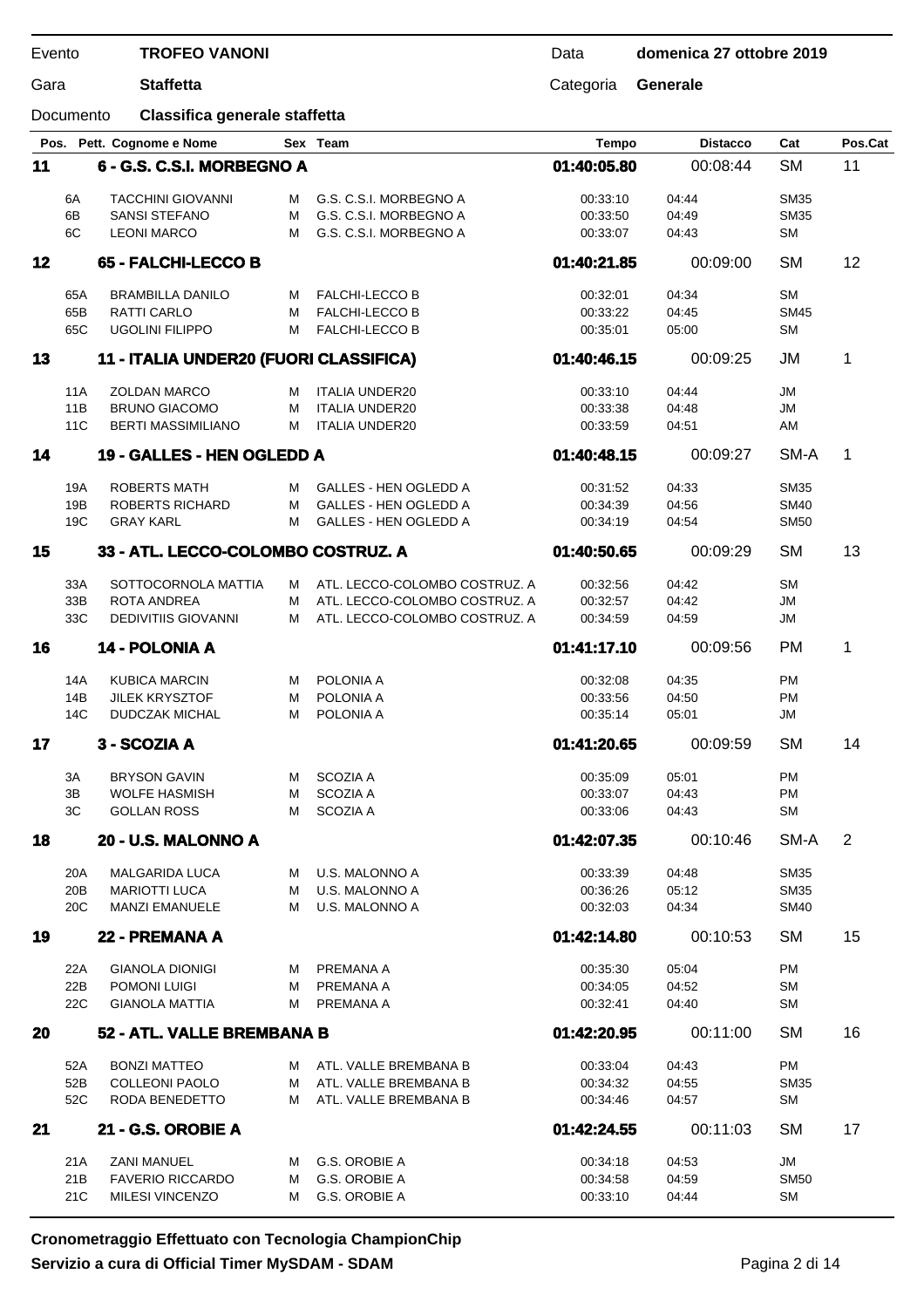Documento **Classifica generale staffetta**

Gara **Staffetta** Categoria **Generale**

|    |            | Pos. Pett. Cognome e Nome                           |        | Sex Team                                         | <b>Tempo</b>         | <b>Distacco</b> | Cat                    | Pos.Cat        |
|----|------------|-----------------------------------------------------|--------|--------------------------------------------------|----------------------|-----------------|------------------------|----------------|
| 22 |            | 12 - IRLANDA A                                      |        |                                                  | 01:43:14.00          | 00:11:53        | <b>SM</b>              | 18             |
|    |            |                                                     |        |                                                  |                      |                 |                        |                |
|    | 12A        | LUPTON TOM                                          | м      | <b>IRLANDA A</b>                                 | 00:34:56             | 04:59           | <b>SM35</b>            |                |
|    | 12B        | <b>CONROY IAN</b>                                   | м      | <b>IRLANDA A</b>                                 | 00:34:17             | 04:53           | <b>SM35</b>            |                |
|    | 12C        | <b>KEVAN JAMES</b>                                  | М      | <b>IRLANDA A</b>                                 | 00:34:02             | 04:51           | <b>SM</b>              |                |
| 23 |            | 55 - G.S. C.S.I. MORBEGNO B                         |        |                                                  | 01:44:07.60          | 00:12:46        | SM-A                   | 3              |
|    | 55A        | ROVEDATTI GUIDO                                     | м      | G.S. C.S.I. MORBEGNO B                           | 00:34:16             | 04:53           | <b>SM35</b>            |                |
|    | 55B        | <b>BONGIO SERGIO</b>                                | м      | G.S. C.S.I. MORBEGNO B                           | 00:35:50             | 05:07           | <b>SM45</b>            |                |
|    | 55C        | <b>GUSMEROLI</b>                                    | м      | G.S. C.S.I. MORBEGNO B                           | 00:34:03             | 04:51           | <b>SM40</b>            |                |
| 24 |            | 45 - A.S. LANZADA A                                 |        |                                                  | 01:44:16.55          | 00:12:55        | <b>SM</b>              | 19             |
|    | 45A        | <b>BARDEA DAVIDE</b>                                | м      | A.S. LANZADA A                                   | 00:35:58             | 05:08           | <b>SM</b>              |                |
|    | 45B        | <b>BARDEA FEDERICO</b>                              | м      | A.S. LANZADA A                                   | 00:36:31             | 05:12           | PM                     |                |
|    | 45C        | ROSSI GIOVANNI                                      | м      | A.S. LANZADA A                                   | 00:31:48             | 04:32           | PM                     |                |
| 25 |            | 23 - C.A. LIZZOLI A                                 |        |                                                  | 01:44:47.60          | 00:13:26        | <b>SM</b>              | 20             |
|    |            |                                                     |        |                                                  |                      |                 |                        |                |
|    | 23A<br>23B | <b>TICOZZELLI ADRIANO</b><br><b>CURTONI FILIPPO</b> | м<br>М | C.A. LIZZOLI A<br>C.A. LIZZOLI A                 | 00:34:27<br>00:35:00 | 04:55<br>04:59  | <b>SM</b><br><b>SM</b> |                |
|    | 23C        | <b>LIZZOLI LUCA</b>                                 | М      | C.A. LIZZOLI A                                   | 00:35:22             | 05:03           | PM                     |                |
|    |            |                                                     |        |                                                  |                      |                 |                        |                |
| 26 |            | 13 - GALLES A                                       |        |                                                  | 01:45:31.30          | 00:14:10        | <b>SM</b>              | 21             |
|    | 13A        | <b>BODMAN DAN</b>                                   | м      | <b>GALLES A</b>                                  | 00:37:20             | 05:20           | <b>SM</b>              |                |
|    | 13B        | <b>HUGHES GARETH</b>                                | М      | <b>GALLES A</b>                                  | 00:33:39             | 04:48           | <b>SM35</b>            |                |
|    | 13C        | <b>ROBERTS OWEN</b>                                 | м      | <b>GALLES A</b>                                  | 00:34:33             | 04:56           | <b>SM</b>              |                |
| 27 |            | 30 - G.P. VALCHIAVENNA A                            |        |                                                  | 01:45:48.80          | 00:14:27        | <b>SM</b>              | 22             |
|    | 30A        | <b>TRIULZI MASSIMO</b>                              | м      | <b>G.P. VALCHIAVENNA A</b>                       | 00:34:38             | 04:56           | <b>SM</b>              |                |
|    | 30B        | BEDOGNETTI VALENTINO                                | м      | G.P. VALCHIAVENNA A                              | 00:37:02             | 05:17           | <b>SM</b>              |                |
|    | 30C        | <b>TRIULZI FABRIZIO</b>                             | м      | <b>G.P. VALCHIAVENNA A</b>                       | 00:34:10             | 04:52           | <b>SM40</b>            |                |
| 28 |            | 88 - ATL. ALTA VALTELLINA B                         |        |                                                  | 01:46:05.50          | 00:14:44        | <b>SM</b>              | 23             |
|    |            |                                                     |        |                                                  |                      |                 |                        |                |
|    | 88A        | MULLER CLAUDIO                                      | м      | ATL. ALTA VALTELLINA B                           | 00:32:48             | 04:41           | <b>SM</b>              |                |
|    | 88B<br>88C | <b>LUCCHINI CHRISTIAN</b>                           | м      | ATL. ALTA VALTELLINA B                           | 00:34:21             | 04:54           | PM                     |                |
|    |            | PELLEGRINO CRISTIAN                                 | м      | ATL. ALTA VALTELLINA B                           | 00:38:58             | 05:33           | <b>SM40</b>            |                |
| 29 |            | 68 - U.S. MALONNO B                                 |        |                                                  | 01:46:08.85          | 00:14:47        | <b>SM</b>              | 24             |
|    | 68A        | <b>BACCANELLI ROBERTO</b>                           | M      | <b>U.S. MALONNO B</b>                            | 00:35:43             | 05:06           | <b>SM</b>              |                |
|    | 68B        | <b>GELMI ALESSANDRO</b>                             | м      | <b>U.S. MALONNO B</b>                            | 00:33:55             | 04:50           | SM                     |                |
|    | 68C        | PEDERSOLI                                           | м      | U.S. MALONNO C                                   | 00:36:33             | 05:13           | <b>SM35</b>            |                |
| 30 |            | 82 - G.P. SANTI NUOVA OLONIO B                      |        |                                                  | 01:46:09.95          | 00:14:49        | SM-A                   | $\overline{4}$ |
|    | 82A        | PENONE MICHELE                                      | м      | <b>G.P. SANTI NUOVA OLONIO B</b>                 | 00:33:49             | 04:49           | <b>SM40</b>            |                |
|    | 82B        | ZUGNONI GRAZIANO                                    | м      | <b>G.P. SANTI NUOVA OLONIO B</b>                 | 00:36:28             | 05:12           | <b>SM45</b>            |                |
|    | 82C        | PEDRONCELLI ROBERTO                                 | M      | <b>G.P. SANTI NUOVA OLONIO B</b>                 | 00:35:54             | 05:07           | <b>SM50</b>            |                |
| 31 |            | 63 - GALLES - ERYRI TEAM C                          |        |                                                  | 01:46:35.50          | 00:15:14        | SM                     | 25             |
|    | 63A        | <b>ROBERTS GAVIN</b>                                | м      | <b>GALLES - ERYRI TEAM C</b>                     | 00:35:27             | 05:03           | <b>SM35</b>            |                |
|    | 63B        | <b>FORTES MATTHEW</b>                               | м      | <b>GALLES - ERYRI TEAM C</b>                     | 00:36:33             | 05:13           | <b>SM40</b>            |                |
|    | 63C        | <b>WILLIAMS OWAIN</b>                               | м      | <b>GALLES - ERYRI TEAM C</b>                     | 00:34:37             | 04:56           | SM                     |                |
| 32 |            | 25 - G.P. TALAMONA A                                |        |                                                  | 01:46:50.80          | 00:15:29        | <b>SM</b>              | 26             |
|    |            |                                                     |        |                                                  |                      |                 | <b>SM</b>              |                |
|    | 25A<br>25B | CANEVA TOMMASO<br><b>SCIANI REMO</b>                | M<br>м | <b>G.P. TALAMONA A</b><br><b>G.P. TALAMONA A</b> | 00:36:26<br>00:34:51 | 05:12<br>04:58  | <b>SM35</b>            |                |
|    | 25C        | <b>BERGAMASCHI</b>                                  | м      | <b>G.P. TALAMONA A</b>                           | 00:35:35             | 05:04           | <b>SM</b>              |                |
|    |            |                                                     |        |                                                  |                      |                 |                        |                |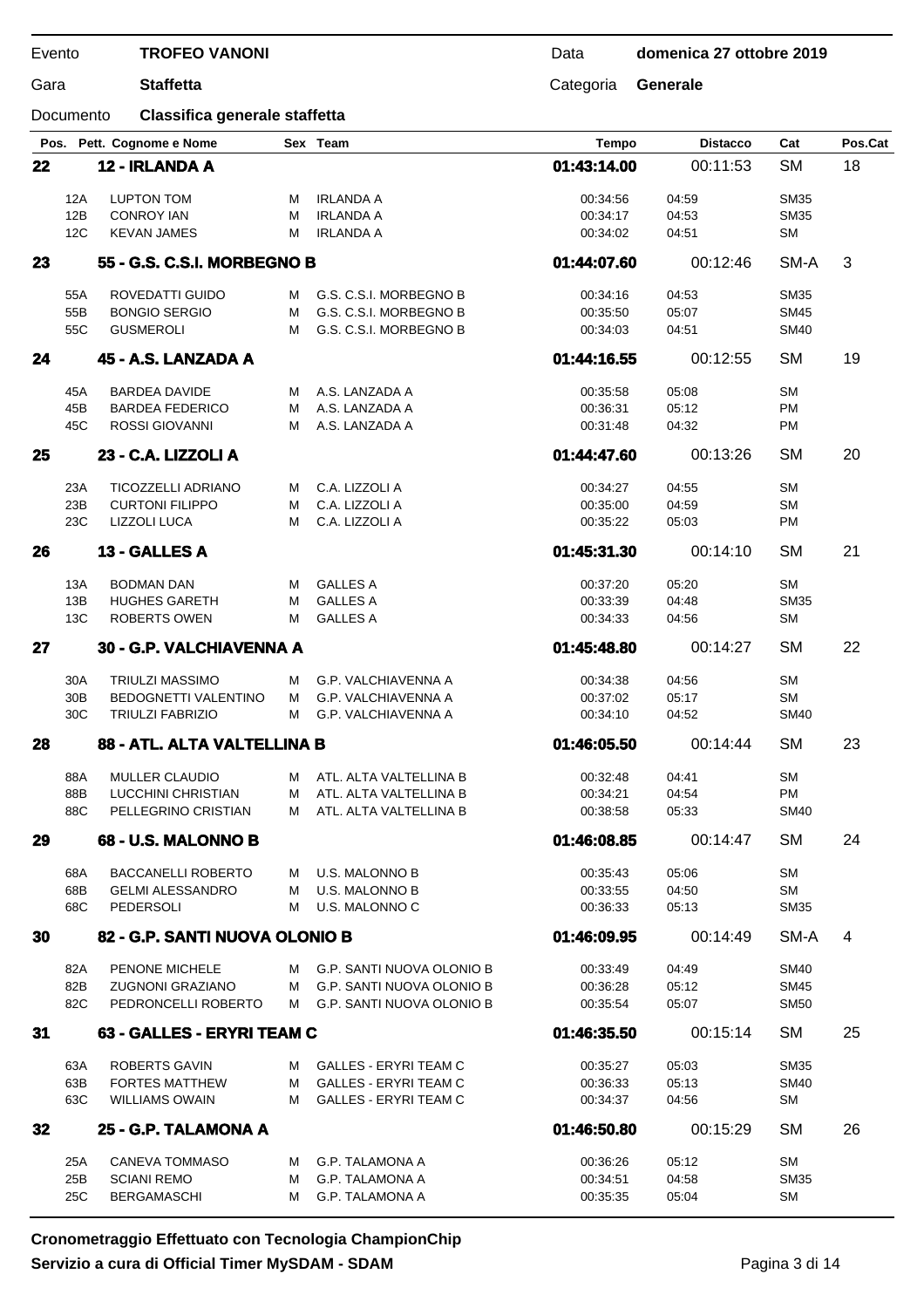Data **domenica 27 ottobre 2019**

Gara **Staffetta** Categoria **Generale**

Documento **Classifica generale staffetta**

|    | Pos.       | Pett. Cognome e Nome                        |        | Sex Team                                         | <b>Tempo</b>         | <b>Distacco</b> | Cat                    | Pos.Cat |
|----|------------|---------------------------------------------|--------|--------------------------------------------------|----------------------|-----------------|------------------------|---------|
| 33 |            | 66 - FALCHI-LECCO C                         |        |                                                  | 01:47:03.90          | 00:15:42        | <b>SM</b>              | 27      |
|    | 66A        | <b>TURRISI SIMONE</b>                       | м      | <b>FALCHI-LECCO C</b>                            | 00:35:29             | 05:04           | <b>SM</b>              |         |
|    | 66B        | <b>SIMONETTA</b>                            | м      | <b>FALCHI-LECCO C</b>                            | 00:36:27             | 05:12           | <b>SM50</b>            |         |
|    | 66C        | PEREGO DAVIDE                               | м      | <b>FALCHI-LECCO C</b>                            | 00:35:10             | 05:01           | <b>SM</b>              |         |
| 34 |            | 32 - GRUPPO SPORTIVO ALPINI SOVERE A        |        |                                                  | 01:47:07.65          | 00:15:46        | SM-A                   | 5       |
|    | 32A        | <b>GHIDINI FLAVIO</b>                       | м      | <b>GRUPPO SPORTIVO ALPINI SOVERE</b>             | 00:36:01             | 05:08           | <b>SM40</b>            |         |
|    | 32B        | <b>FORCHINI JLENIO</b>                      | м      | <b>GRUPPO SPORTIVO ALPINI SOVERE</b>             | 00:37:10             | 05:18           | <b>SM40</b>            |         |
|    | 32C        | <b>ARMATI PIERLUCA</b>                      | м      | GRUPPO SPORTIVO ALPINI SOVERE                    | 00:33:58             | 04:51           | <b>SM35</b>            |         |
| 35 |            | 59 - LA RECASTELLO RADICI GROUP C           |        |                                                  | 01:47:32.75          | 00:16:11        | <b>SM</b>              | 28      |
|    | 59A        | <b>DELLA TORRE</b>                          | м      | LA RECASTELLO RADICI GROUP C                     | 00:34:07             | 04:52           | <b>SM</b>              |         |
|    | 59B        | POLI PAOLO                                  | м      | LA RECASTELLO RADICI GROUP C                     | 00:33:58             | 04:51           | <b>SM</b>              |         |
|    | 59C        | <b>OCCIONI GIULIANO</b>                     | м      | LA RECASTELLO RADICI GROUP C                     | 00:39:29             | 05:38           | <b>SM45</b>            |         |
| 36 |            | 40 - G.S.A. COMETA A                        |        |                                                  | 01:47:45.85          | 00:16:24        | <b>SM</b>              | 29      |
|    | 40A        | <b>GUSMEO THOMAS</b>                        | м      | G.S.A. COMETA A                                  | 00:36:23             | 05:11           | <b>SM</b>              |         |
|    | 40B        | CASTELNUOVO MARCO                           | м      | G.S.A. COMETA A                                  | 00:37:53             | 05:24           | <b>SM40</b>            |         |
|    | 40C        | <b>SALA MORENO</b>                          | м      | G.S.A. COMETA A                                  | 00:33:31             | 04:47           | <b>SM</b>              |         |
| 37 |            | 29 - ATL. ALTA VALTELLINA A                 |        |                                                  | 01:47:55.25          | 00:16:34        | JM                     | 2       |
|    |            |                                             |        |                                                  |                      |                 |                        |         |
|    | 29A<br>29B | CRIPPA ALESSANDRO<br>DE MARON ALBERTO       | м<br>м | ATL. ALTA VALTELLINA A<br>ATL. ALTA VALTELLINA A | 00:35:22<br>00:38:32 | 05:03<br>05:30  | <b>JM</b><br><b>JM</b> |         |
|    | 29C        | LUCCHINI DAVIDE                             | м      | ATL. ALTA VALTELLINA A                           | 00:34:03             | 04:51           | <b>JM</b>              |         |
|    |            |                                             |        |                                                  |                      |                 |                        |         |
| 38 |            | 34 - G. ALPINISTICO VERTOVESE A             |        |                                                  | 01:48:18.00          | 00:16:57        | <b>SM</b>              | 30      |
|    | 34A        | <b>FORNONI SIMONE</b>                       | м      | <b>G. ALPINISTICO VERTOVESE A</b>                | 00:35:05             | 05:00           | <b>SM</b>              |         |
|    | 34B        | SERPELLINI NICOLA                           | м      | <b>G. ALPINISTICO VERTOVESE A</b>                | 00:37:51             | 05:24           | <b>SM</b>              |         |
|    | 34C        | NORIS ALESSANDRO                            | м      | <b>G. ALPINISTICO VERTOVESE A</b>                | 00:35:23             | 05:03           | SM                     |         |
| 39 |            | <b>46 - CARVICO SKYRUNNING A</b>            |        |                                                  | 01:48:38.95          | 00:17:18        | <b>SM</b>              | 31      |
|    | 46A        | ROTA MARTIR LORENZO                         | м      | CARVICO SKYRUNNING A                             | 00:34:16             | 04:53           | JM                     |         |
|    | 46B        | <b>GAMBARDELLA ANDREA</b>                   | м      | CARVICO SKYRUNNING A                             | 00:37:50             | 05:24           | <b>SM35</b>            |         |
|    | 46C        | <b>FINAZZI FRANCESCO</b>                    | м      | CARVICO SKYRUNNING A                             | 00:36:35             | 05:13           | JM                     |         |
| 40 |            | 35 - POL. PAGNONA A                         |        |                                                  | 01:48:55.50          | 00:17:34        | <b>SM</b>              | 32      |
|    | 35A        | PANDIANI MATTEO                             | M      | POL. PAGNONA A                                   | 00:35:08             | 05:01           | <b>JM</b>              |         |
|    | 35B        | <b>TAGLIAFERRI CLAUDIO</b>                  | м      | POL. PAGNONA A                                   | 00:35:45             | 05:06           | <b>SM40</b>            |         |
|    | 35C        | <b>GREPPI DAVIDE</b>                        | м      | POL. PAGNONA A                                   | 00:38:04             | 05:26           | SM                     |         |
| 41 |            | 26 - G.P. SANTI NUOVA OLONIO A              |        |                                                  | 01:49:02.35          | 00:17:41        | <b>SM</b>              | 33      |
|    | 26A        | <b>ROSSI DIEGO</b>                          | м      | G.P. SANTI NUOVA OLONIO A                        | 00:33:19             | 04:45           | <b>PM</b>              |         |
|    | 26B        | <b>BARILANI CARLO</b>                       | м      | G.P. SANTI NUOVA OLONIO A                        | 00:36:05             | 05:09           | <b>SM</b>              |         |
|    | 26C        | MOLATORE DANIELE                            | м      | G.P. SANTI NUOVA OLONIO A                        | 00:39:40             | 05:39           | PM                     |         |
| 42 |            | 69 - U.S. MALONNO C                         |        |                                                  | 01:49:26.65          | 00:18:05        | SM                     | 34      |
|    | 69A        | <b>MALGARIDA MARCO</b>                      | M      | U.S. MALONNO C                                   | 00:35:25             | 05:03           | SМ                     |         |
|    | 69B        | <b>BOTTACIN PIETRO</b>                      | м      | U.S. MALONNO C                                   | 00:37:29             | 05:21           | PM                     |         |
|    | 69C        | SORTENI ANDREA                              | м      | U.S. MALONNO C                                   | 00:36:34             | 05:13           | SM                     |         |
| 43 |            | 67 - FALCHI-LECCO D                         |        |                                                  | 01:49:50.25          | 00:18:29        | <b>SM</b>              | 35      |
|    |            |                                             |        |                                                  |                      |                 |                        |         |
|    | 67A<br>67B | <b>DRIZA DRITAN</b><br><b>GRILLI ANDREA</b> | M<br>м | <b>FALCHI-LECCO D</b><br><b>FALCHI-LECCO D</b>   | 00:37:24<br>00:37:09 | 05:20<br>05:18  | SM<br><b>SM35</b>      |         |
|    | 67C        | <b>BERIA PAOLO</b>                          | м      | FALCHI-LECCO D                                   | 00:35:19             | 05:02           | <b>SM45</b>            |         |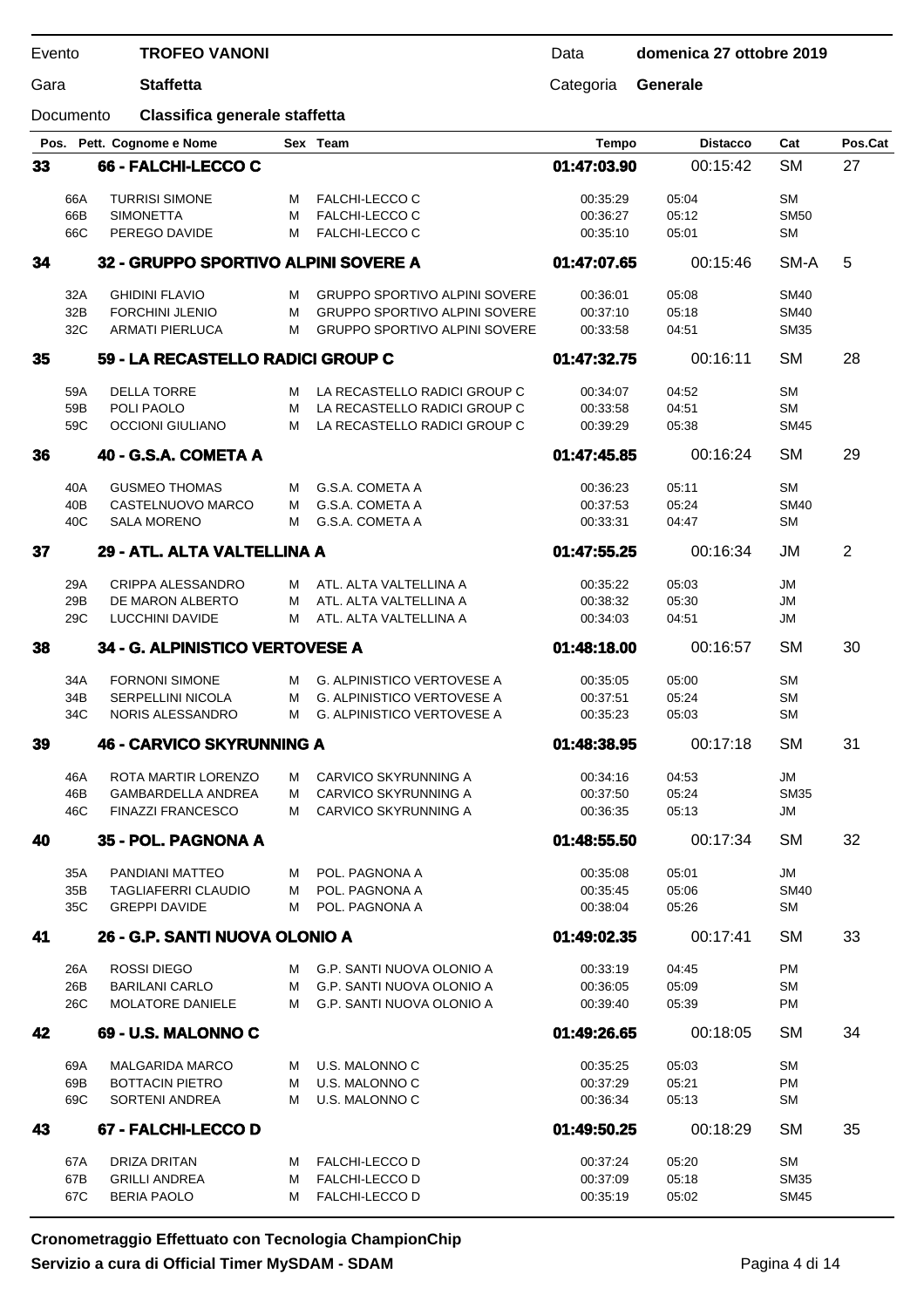Data **domenica 27 ottobre 2019**

Gara **Staffetta** Categoria **Generale**

Documento **Classifica generale staffetta**

|    |      | Pos. Pett. Cognome e Nome           |   | Sex Team                            | <b>Tempo</b> | <b>Distacco</b> | Cat         | Pos.Cat |
|----|------|-------------------------------------|---|-------------------------------------|--------------|-----------------|-------------|---------|
| 44 |      | <b>28 - TEAM VALTELLINA A</b>       |   |                                     | 01:50:13.20  | 00:18:52        | <b>SM</b>   | 36      |
|    | 28A  | <b>CIABARRI MICHELE</b>             | м | <b>TEAM VALTELLINA A</b>            | 00:37:03     | 05:17           | <b>SM35</b> |         |
|    | 28B  | DELLA MINA DAVIDE                   | М | TEAM VALTELLINA A                   | 00:35:31     | 05:04           | <b>SM</b>   |         |
|    | 28C  | <b>ROSINA MIRKO</b>                 | м | TEAM VALTELLINA A                   | 00:37:40     | 05:22           | <b>SM35</b> |         |
| 45 |      | 24 - G.S. VALGEROLA CIAPPARELLI A   |   |                                     | 01:50:33.60  | 00:19:12        | <b>SM</b>   | 37      |
|    | 24A  | <b>CORAZZA MATTEO</b>               | м | G.S. VALGEROLA CIAPPARELLI A        | 00:35:29     | 05:04           | <b>PM</b>   |         |
|    | 24B  | <b>MENGHI CRISTIAN</b>              | м | G.S. VALGEROLA CIAPPARELLI A        | 00:35:51     | 05:07           | JM          |         |
|    | 24C  | <b>MENGHI DANIELE</b>               | м | <b>G.S. VALGEROLA CIAPPARELLI A</b> | 00:39:15     | 05:36           | <b>SM</b>   |         |
| 46 |      | 51 - ATL. PARATICO A                |   |                                     | 01:50:36.75  | 00:19:15        | SM-B        | 1       |
|    | 51A  | <b>BONTEMPI FILIPPO</b>             | м | ATL. PARATICO A                     | 00:36:49     | 05:15           | <b>SM55</b> |         |
|    | 51B  | <b>CICCI LINO</b>                   | м | ATL. PARATICO A                     | 00:39:19     | 05:36           | <b>SM60</b> |         |
|    | 51C  | <b>TORRESANI FRANCO</b>             | м | ATL. PARATICO A                     | 00:34:30     | 04:55           | <b>SM55</b> |         |
| 47 |      | 12 - FALCHI-LECCO E                 |   |                                     | 01:51:07.85  | 00:19:46        | <b>SM</b>   | 38      |
|    | 112A | <b>MAINETTI GIACOMO</b>             | м | <b>FALCHI-LECCO E</b>               | 00:35:15     | 05:02           | <b>SM</b>   |         |
|    | 112B | <b>BIASSONI ANDREA</b>              | М | <b>FALCHI-LECCO E</b>               | 00:36:47     | 05:15           | <b>SM</b>   |         |
|    | 112C | <b>VALSECCHI MICHELE</b>            | м | <b>FALCHI-LECCO E</b>               | 00:39:07     | 05:35           | <b>SM</b>   |         |
| 48 |      | 27 - A.S.D. CADDESE MONIQUE GIROD A |   |                                     | 01:51:19.90  | 00:19:58        | <b>SM</b>   | 39      |
|    | 27A  | <b>FLORIANI THOMAS</b>              | м | A.S.D. CADDESE MONIQUE GIROD A      | 00:37:46     | 05:23           | <b>JM</b>   |         |
|    | 27B  | <b>BOSSONE GIULIANO</b>             | м | A.S.D. CADDESE MONIQUE GIROD A      | 00:36:33     | 05:13           | PM          |         |
|    | 27C  | MACELLARO ROCCO                     | м | A.S.D. CADDESE MONIQUE GIROD A      | 00:37:01     | 05:17           | <b>SM45</b> |         |
| 49 |      | 99 - G.S.A. COMETA B                |   |                                     | 01:51:27.20  | 00:20:06        | <b>SM</b>   | 40      |
|    | 99A  | <b>BOGHI STEFANO</b>                | м | G.S.A. COMETA B                     | 00:35:30     | 05:04           | <b>SM</b>   |         |
|    | 99B  | TAGLIABUE FRANCESCO                 | м | G.S.A. COMETA B                     | 00:38:55     | 05:33           | <b>SM35</b> |         |
|    | 99C  | DELLA ROVERE ANDREA                 | м | G.S.A. COMETA B                     | 00:37:03     | 05:17           | <b>SM35</b> |         |
| 50 |      | 85 - TEAM VALTELLINA B              |   |                                     | 01:51:48.20  | 00:20:27        | <b>SM</b>   | 41      |
|    | 85A  | <b>GUSMERINI NICOLA</b>             | м | <b>TEAM VALTELLINA B</b>            | 00:37:39     | 05:22           | <b>SM</b>   |         |
|    | 85B  | RASCHETTI LUCA                      | м | <b>TEAM VALTELLINA B</b>            | 00:35:07     | 05:00           | <b>SM</b>   |         |
|    | 85C  | PIZZINI STEFANO                     | м | TEAM VALTELLINA B                   | 00:39:03     | 05:34           | <b>SM</b>   |         |
| 51 |      | 56 - G.S. C.S.I. MORBEGNO C         |   |                                     | 01:51:57.75  | 00:20:36        | SM-A        | 6       |
|    | 56A  | <b>FUMELLI ROBERTO</b>              | M | G.S. C.S.I. MORBEGNO C              | 00:37:57     | 05:25           | <b>SM45</b> |         |
|    | 56B  | <b>BONGIO FABIO</b>                 | м | G.S. C.S.I. MORBEGNO C              | 00:37:55     | 05:24           | <b>SM45</b> |         |
|    | 56C  | <b>MANENTI MAURO</b>                | м | G.S. C.S.I. MORBEGNO C              | 00:36:07     | 05:09           | <b>SM45</b> |         |
| 52 |      | 73 - C.A. LIZZOLI B                 |   |                                     | 01:52:33.35  | 00:21:12        | <b>SM</b>   | 42      |
|    | 73A  | <b>IOBIZZI FAUSTO</b>               | M | C.A. LIZZOLI B                      | 00:38:11     | 05:27           | <b>SM45</b> |         |
|    | 73B  | <b>LIZZOLI FAUSTO</b>               | м | C.A. LIZZOLI B                      | 00:36:24     | 05:11           | <b>SM50</b> |         |
|    | 73C  | <b>ZUGNONI MATTEO</b>               | M | C.A. LIZZOLI B                      | 00:37:59     | 05:25           | <b>SM</b>   |         |
| 53 |      | 76 - G.S. VALGEROLA CIAPPARELLI B   |   |                                     | 01:52:47.20  | 00:21:26        | <b>SM</b>   | 43      |
|    | 76A  | <b>BOTTA' ALBERTO</b>               | м | G.S. VALGEROLA CIAPPARELLI B        | 00:37:16     | 05:19           | <b>SM45</b> |         |
|    | 76B  | <b>RUFFONI ASHLEY</b>               | м | G.S. VALGEROLA CIAPPARELLI B        | 00:37:14     | 05:19           | <b>SM</b>   |         |
|    | 76C  | <b>CORNALI MICHELE</b>              | м | G.S. VALGEROLA CIAPPARELLI B        | 00:38:19     | 05:28           | <b>SM40</b> |         |
| 54 |      | 15 - U.S. MALONNO E                 |   |                                     | 01:54:21.75  | 00:23:00        | SM-B        | 2       |
|    | 115A | <b>MOSSINI VALERIO</b>              | M | U.S. MALONNO E                      | 00:37:17     | 05:19           | <b>SM50</b> |         |
|    | 115B | <b>GUZZA ALFIO</b>                  | м | U.S. MALONNO E                      | 00:38:05     | 05:26           | <b>SM50</b> |         |
|    | 115C | CALUFFETTI GIACOMO                  | м | U.S. MALONNO E                      | 00:39:01     | 05:34           | <b>SM55</b> |         |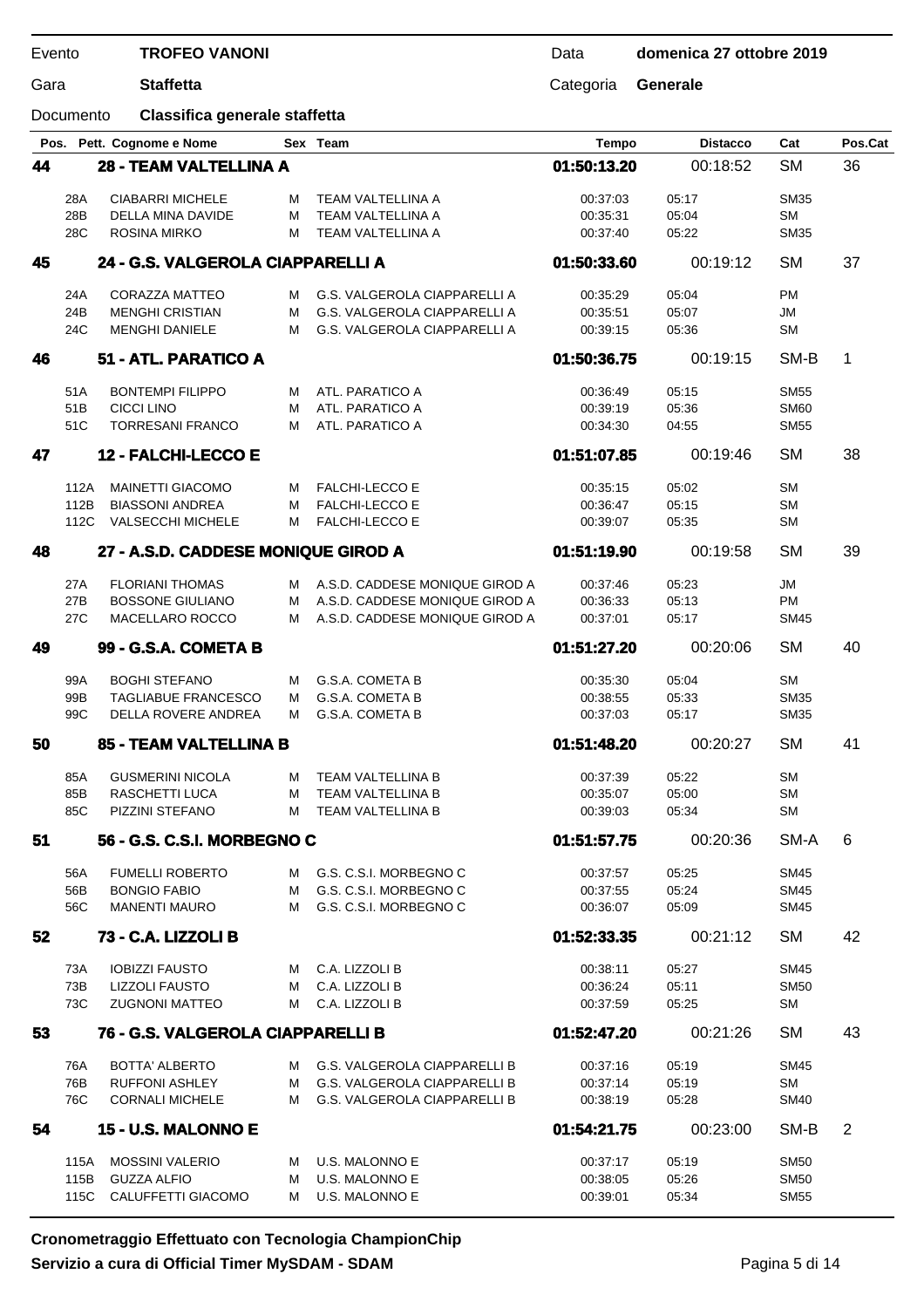| Evento |                        | <b>TROFEO VANONI</b>                          |        |                                                                | Data                 | domenica 27 ottobre 2019 |                          |                |
|--------|------------------------|-----------------------------------------------|--------|----------------------------------------------------------------|----------------------|--------------------------|--------------------------|----------------|
| Gara   |                        | <b>Staffetta</b>                              |        |                                                                | Categoria            | Generale                 |                          |                |
|        | Documento              | Classifica generale staffetta                 |        |                                                                |                      |                          |                          |                |
|        |                        | Pos. Pett. Cognome e Nome                     |        | Sex Team                                                       | <b>Tempo</b>         | <b>Distacco</b>          | Cat                      | Pos.Cat        |
| 55     |                        | 11 - G.S. C.S.I. MORBEGNO G                   |        |                                                                | 01:54:29.80          | 00:23:08                 | <b>SM</b>                | 44             |
|        | 111A                   | <b>GUSMEROLI EGIDIO</b>                       | м      | G.S. C.S.I. MORBEGNO G                                         | 00:37:22             | 05:20                    | <b>SM45</b>              |                |
|        | 111B                   | <b>FRANZI MATTEO</b>                          | М      | G.S. C.S.I. MORBEGNO G                                         | 00:37:25             | 05:20                    | <b>SM</b>                |                |
|        | 111C                   | <b>BULANTI FABIO</b>                          | М      | G.S. C.S.I. MORBEGNO G                                         | 00:39:44             | 05:40                    | <b>SM</b>                |                |
| 56     |                        | 87 - TEAM VALTELLINA D                        |        |                                                                | 01:55:52.55          | 00:24:31                 | <b>SM</b>                | 45             |
|        | 87A                    | <b>COLLI RUDY</b>                             | м      | TEAM VALTELLINA D                                              | 00:38:55             | 05:33                    | <b>SM40</b>              |                |
|        | 87B                    | <b>MERGA GIANLUCA</b>                         | М      | TEAM VALTELLINA D                                              | 00:40:03             | 05:43                    | <b>SM</b>                |                |
|        | 87C                    | <b>BONETTI LUCA</b>                           | м      | TEAM VALTELLINA D                                              | 00:36:55             | 05:16                    | <b>SM35</b>              |                |
| 57     |                        | 92 - GRUPPO SPORTIVO ALPINI SOVERE B          |        |                                                                | 01:56:21.10          | 00:25:00                 | SM-A                     | $\overline{7}$ |
|        |                        |                                               |        |                                                                |                      |                          |                          |                |
|        | 92A                    | <b>GERVASONI GABRIELE</b>                     | м      | <b>GRUPPO SPORTIVO ALPINI SOVERE</b>                           | 00:39:56             | 05:42                    | <b>SM45</b>              |                |
|        | 92B                    | PATELLI MARCELLO                              | м      | <b>GRUPPO SPORTIVO ALPINI SOVERE</b>                           | 00:38:44             | 05:31                    | <b>SM45</b>              |                |
|        | 92C                    | <b>MOGNETTI EMILIO</b>                        | М      | <b>GRUPPO SPORTIVO ALPINI SOVERE</b>                           | 00:37:43             | 05:23                    | <b>SM40</b>              |                |
| 58     |                        | 04 - PREMANA B                                |        |                                                                | 01:56:57.45          | 00:25:36                 | <b>SM</b>                | 46             |
|        | 104A                   | <b>GIANOLA DOMENICO</b>                       | м      | <b>PREMANA B</b>                                               | 00:39:02             | 05:34                    | <b>SM40</b>              |                |
|        | 104B                   | POMONI DIEGO                                  | M      | <b>PREMANA B</b>                                               | 00:39:18             | 05:36                    | <b>SM</b>                |                |
|        | 104C                   | <b>GIANOLA ENZO</b>                           | М      | PREMANA B                                                      | 00:38:39             | 05:31                    | <b>SM35</b>              |                |
| 59     |                        | 37 - G.S. C.S.I. MORBEGNO M                   |        |                                                                | 01:57:03.45          | 00:25:42                 | <b>PM</b>                | $\overline{2}$ |
|        |                        |                                               |        |                                                                |                      |                          |                          |                |
|        | 137A<br>137B           | SPEZIALE MATTEO<br><b>BONGIO EMANUELE</b>     | м<br>М | G.S. C.S.I. MORBEGNO M<br>G.S. C.S.I. MORBEGNO M               | 00:40:29<br>00:39:20 | 05:47<br>05:37           | PM<br>JM                 |                |
|        | 137C                   | <b>GADOLA ALESSANDRO</b>                      | м      | G.S. C.S.I. MORBEGNO M                                         | 00:37:15             | 05:19                    | JM                       |                |
|        |                        |                                               |        |                                                                |                      |                          |                          |                |
| 60     |                        | 71 - G.S. OROBIE B                            |        |                                                                | 01:57:26.20          | 00:26:05                 | <b>SM</b>                | 47             |
|        | 71A                    | <b>ROVELLI GIORGIO</b>                        | м      | G.S. OROBIE B                                                  | 00:38:31             | 05:30                    | <b>SM50</b>              |                |
|        | 71B                    | <b>QUADRI MICHAEL MARIO</b>                   | м      | G.S. OROBIE B                                                  | 00:39:48             | 05:41                    | SМ                       |                |
|        | 71C                    | ROVELLI EZIO                                  | М      | G.S. OROBIE B                                                  | 00:39:08             | 05:35                    | <b>SM55</b>              |                |
| 61     |                        | 08 - POL. PAGNONA D                           |        |                                                                | 01:57:37.35          | 00:26:16                 | SM-B                     | 3              |
|        | 108A                   | <b>CONTI ITALO</b>                            | M      | POL. PAGNONA D                                                 | 00:38:05             | 05:26                    | <b>SM55</b>              |                |
|        | 108B                   | <b>MUTTONI GIANBATTISTA</b>                   | м      | POL. PAGNONA D                                                 | 00:40:47             | 05:49                    | <b>SM55</b>              |                |
|        | 108C                   | <b>RIVA PIETRO</b>                            | м      | POL. PAGNONA D                                                 | 00:38:46             | 05:32                    | <b>SM55</b>              |                |
| 62     |                        | 90 - G.P. VALCHIAVENNA B                      |        |                                                                | 01:57:41.70          | 00:26:20                 | <b>SM</b>                | 48             |
|        |                        |                                               |        | <b>G.P. VALCHIAVENNA B</b>                                     |                      |                          | PM                       |                |
|        | 90A<br>90 <sub>B</sub> | <b>MOLTENI LUCA</b><br><b>TIRINZONI DARIO</b> | м<br>м | <b>G.P. VALCHIAVENNA B</b>                                     | 00:39:14<br>00:40:22 | 05:36<br>05:46           | <b>SM</b>                |                |
|        | 90C                    | DEL RE PAOLO                                  | м      | <b>G.P. VALCHIAVENNA B</b>                                     | 00:38:06             | 05:26                    | JM                       |                |
| 63     |                        | 64 - SPAGNA - ASTURIAS NORTH COAST PROJECT    |        |                                                                | 01:57:54.60          | 00:26:33                 | <b>SM</b>                | 49             |
|        |                        |                                               |        |                                                                |                      |                          |                          |                |
|        | 64A                    | DEL BUSTO SANCHEZ                             | M      | SPAGNA - ASTURIAS NORTH COAST                                  | 00:38:15             | 05:27                    | <b>SM</b>                |                |
|        | 64B<br>64C             | DEL BUSTO SANCHEZ<br>CARBALLO GUTIERREZ       | м<br>м | SPAGNA - ASTURIAS NORTH COAST<br>SPAGNA - ASTURIAS NORTH COAST | 00:39:53<br>00:39:48 | 05:41<br>05:41           | <b>SM35</b><br><b>SM</b> |                |
|        |                        |                                               |        |                                                                |                      |                          |                          |                |
| 64     |                        | <b>38 - ASD CASTELRAIDER A</b>                |        |                                                                | 01:58:30.55          | 00:27:09                 | <b>SM</b>                | 50             |
|        | 38A                    | <b>FANCHETTI OMAR</b>                         | м      | ASD CASTELRAIDER A                                             | 00:38:49             | 05:32                    | <b>SM</b>                |                |
|        | 38B                    | PEDROLI PAOLO                                 | м      | ASD CASTELRAIDER A                                             | 00:39:17             | 05:36                    | <b>SM</b>                |                |
|        | 38C                    | <b>VALBUZZI PATRICK</b>                       | м      | ASD CASTELRAIDER A                                             | 00:40:26             | 05:46                    | <b>SM35</b>              |                |
| 65     |                        | 09 - G.S. C.S.I. MORBEGNO E                   |        |                                                                | 01:58:56.00          | 00:27:35                 | SM-B                     | 4              |
|        | 109A                   | <b>BIANCHINI OLIVIERO</b>                     | м      | G.S. C.S.I. MORBEGNO E                                         | 00:39:11             | 05:35                    | <b>SM50</b>              |                |
|        | 109B                   | <b>MALGESINI PIERLUIGI</b>                    | м      | G.S. C.S.I. MORBEGNO E                                         | 00:39:27             | 05:38                    | SM <sub>60</sub>         |                |
|        | 109C                   | <b>MAZZONI AURELIO</b>                        | м      | G.S. C.S.I. MORBEGNO E                                         | 00:40:19             | 05:45                    | <b>SM65</b>              |                |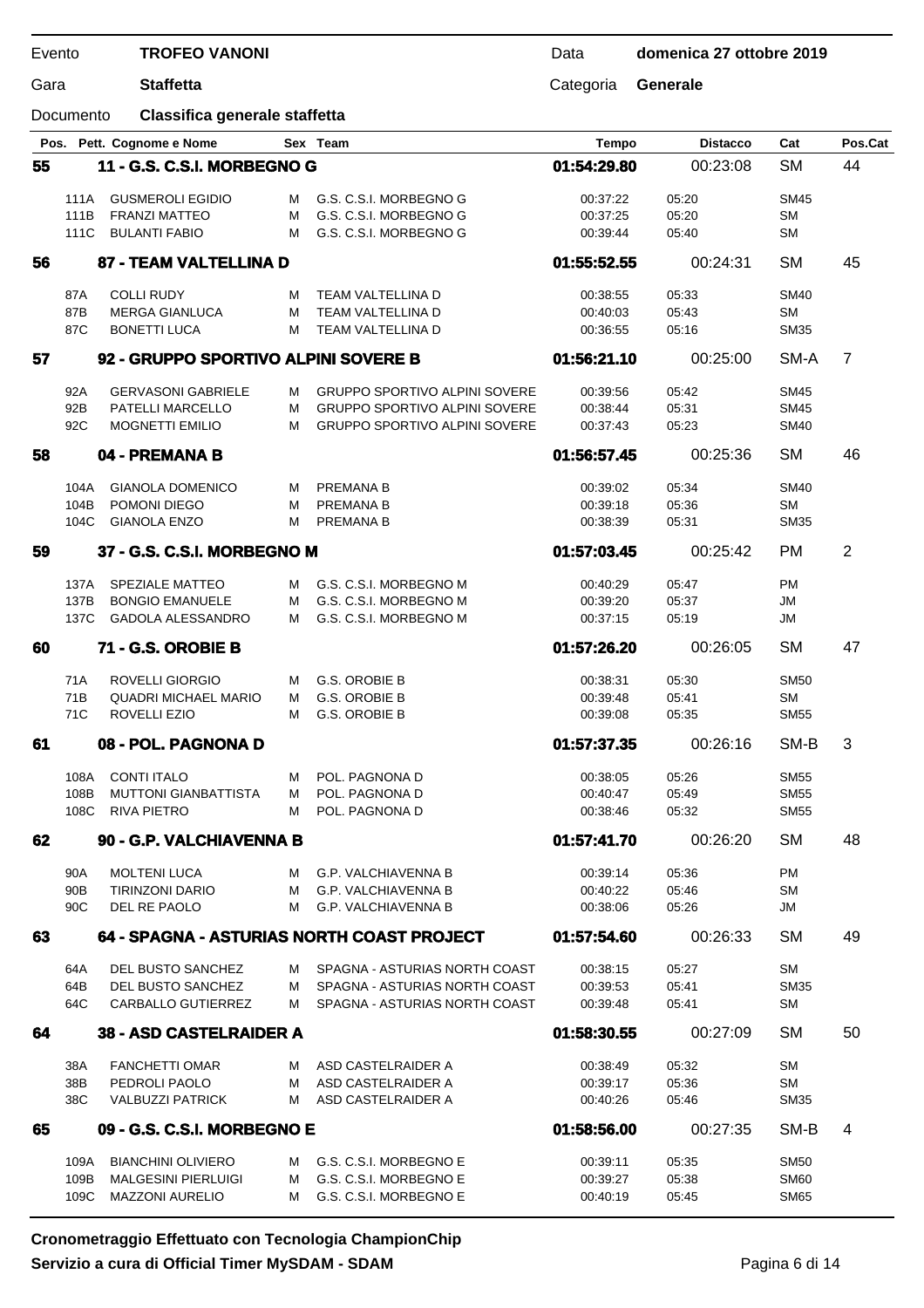| Evento |              | <b>TROFEO VANONI</b>                          |        |                                                                            | Data                 | domenica 27 ottobre 2019 |                   |         |
|--------|--------------|-----------------------------------------------|--------|----------------------------------------------------------------------------|----------------------|--------------------------|-------------------|---------|
| Gara   |              | <b>Staffetta</b>                              |        |                                                                            | Categoria            | Generale                 |                   |         |
|        | Documento    | Classifica generale staffetta                 |        |                                                                            |                      |                          |                   |         |
|        |              | Pos. Pett. Cognome e Nome                     |        | Sex Team                                                                   | <b>Tempo</b>         | <b>Distacco</b>          | Cat               | Pos.Cat |
| 66     |              | 50 - G.S. C.S.I. MORBEGNO Q                   |        |                                                                            | 01:59:32.80          | 00:28:11                 | <b>SM</b>         | 51      |
|        | 150A         | <b>MAZZOLINI MARCO</b>                        | м      | G.S. C.S.I. MORBEGNO Q                                                     | 00:37:35             | 05:22                    | <b>SM</b>         |         |
|        | 150B         | <b>SPINI FRANCESCO</b>                        | м      | G.S. C.S.I. MORBEGNO Q                                                     | 00:41:13             | 05:53                    | <b>SM</b>         |         |
|        | 150C         | <b>OREGGIONI MATTEO</b>                       | м      | G.S. C.S.I. MORBEGNO Q                                                     | 00:40:46             | 05:49                    | <b>SM</b>         |         |
| 67     |              | 40 - G.S. VALGEROLA CIAPPARELLI I             |        |                                                                            | 01:59:56.75          | 00:28:35                 | <b>SM</b>         | 52      |
|        |              |                                               |        |                                                                            |                      |                          | <b>SM</b>         |         |
|        | 140A<br>140B | SHAH SYED QASIM ALI<br>DEI CAS FRANCESCO      | м<br>м | <b>G.S. VALGEROLA CIAPPARELLI I</b><br><b>G.S. VALGEROLA CIAPPARELLI I</b> | 00:37:33<br>00:00:00 | 05:21                    | <b>PM</b>         |         |
|        | 140C         | <b>DEI CAS ENRICO</b>                         | м      | G.S. VALGEROLA CIAPPARELLI I                                               | 16:00:42             | 17:14                    | <b>SM45</b>       |         |
| 68     |              | 79 - G.P. TALAMONA B                          |        |                                                                            | 02:00:16.15          | 00:28:55                 | <b>SM</b>         | 53      |
|        |              |                                               |        |                                                                            |                      |                          |                   |         |
|        | 79A          | <b>LUZZI ROBERTO</b>                          | м      | <b>G.P. TALAMONA B</b>                                                     | 00:38:47             | 05:32                    | <b>SM45</b>       |         |
|        | 79B          | <b>MARTINOLI MARCO</b>                        | М      | <b>G.P. TALAMONA B</b>                                                     | 00:37:40             | 05:22                    | <b>SM50</b>       |         |
|        | 79C          | <b>VOLA RICCARDO</b>                          | М      | <b>G.P. TALAMONA B</b>                                                     | 00:43:51             | 06:15                    | <b>SM</b>         |         |
| 69     |              | 41 - G.S. VALGEROLA CIAPPARELLI L             |        |                                                                            | 02:00:19.70          | 00:28:58                 | <b>SM</b>         | 54      |
|        | 141A         | <b>CASSINA PAOLO</b>                          | м      | <b>G.S. VALGEROLA CIAPPARELLI L</b>                                        | 00:37:16             | 05:19                    | <b>SM</b>         |         |
|        | 141B         | <b>LHANSOUR SAID</b>                          | М      | G.S. VALGEROLA CIAPPARELLI L                                               | 00:42:13             | 06:01                    | <b>SM</b>         |         |
|        | 141C         | PIGANZOLI MATTIA                              | М      | G.S. VALGEROLA CIAPPARELLI L                                               | 00:40:51             | 05:50                    | <b>SM</b>         |         |
| 70     |              | 07 - POL. PAGNONA C                           |        |                                                                            | 02:01:25.45          | 00:30:04                 | <b>SM</b>         | 55      |
|        |              |                                               |        |                                                                            |                      |                          | <b>SM</b>         |         |
|        | 107A<br>107B | ROSA ANDREA<br><b>GORETTI STEFAN</b>          | м<br>М | POL. PAGNONA C<br>POL. PAGNONA C                                           | 00:41:05<br>00:39:19 | 05:52<br>05:36           | <b>SM</b>         |         |
|        | 107C         | <b>BUTTERA FABIO</b>                          | М      | POL. PAGNONA C                                                             | 00:41:02             | 05:51                    | <b>SM</b>         |         |
| 71     |              | 72 - G.S. OROBIE C                            |        |                                                                            | 02:01:44.55          | 00:30:23                 | <b>SM</b>         | 56      |
|        |              |                                               |        |                                                                            |                      |                          |                   |         |
|        | 72A          | <b>ZANI OSCAR</b>                             | м      | G.S. OROBIE C                                                              | 00:37:34             | 05:21                    | <b>PM</b>         |         |
|        | 72B          | <b>ZANI ANDREA</b>                            | м      | G.S. OROBIE C                                                              | 00:43:09             | 06:09                    | <b>SM</b>         |         |
|        | 72C          | <b>BONALDI RUBEN</b>                          | М      | G.S. OROBIE C                                                              | 00:41:03             | 05:51                    | <b>SM</b>         |         |
| 72     |              | 83 - G.P. SANTI NUOVA OLONIO C                |        |                                                                            | 02:01:53.55          | 00:30:32                 | <b>SM</b>         | 57      |
|        | 83A          | <b>GERNA IVAN</b>                             | M      | G.P. SANTI NUOVA OLONIO C                                                  | 00:38:09             | 05:27                    | <b>SM45</b>       |         |
|        | 83B          | <b>MORE' LUIGI</b>                            | м      | G.P. SANTI NUOVA OLONIO C                                                  | 00:40:26             | 05:46                    | <b>SM45</b>       |         |
|        | 83C          | MAZZINA DAVIDE                                | M      | G.P. SANTI NUOVA OLONIO C                                                  | 00:43:19             | 06:11                    | <b>SM</b>         |         |
| 73     |              | 78 - G.S. VALGEROLA CIAPPARELLI D             |        |                                                                            | 02:01:56.90          | 00:30:35                 | <b>SM</b>         | 58      |
|        | 78A          | <b>MAXENTI FABIO</b>                          | M      | <b>G.S. VALGEROLA CIAPPARELLI D</b>                                        | 00:39:31             | 05:38                    | <b>SM</b>         |         |
|        | 78B          | <b>MATTARUCCHI</b>                            | M      | G.S. VALGEROLA CIAPPARELLI D                                               | 00:41:30             | 05:55                    | <b>PM</b>         |         |
|        | 78C          | ACQUISTAPACE GIORGIO                          | M      | G.S. VALGEROLA CIAPPARELLI D                                               | 00:40:58             | 05:51                    | <b>SM35</b>       |         |
| 74     |              | 44 - ATLETICA ALTO LARIO A                    |        |                                                                            | 02:02:03.15          | 00:30:42                 | <b>SM</b>         | 59      |
|        |              |                                               |        |                                                                            |                      |                          |                   |         |
|        | 44A          | <b>BIOCCA CRISTIAN</b>                        | м      | ATLETICA ALTO LARIO A                                                      | 00:43:24             | 06:11                    | <b>SM45</b>       |         |
|        | 44B<br>44C   | <b>GORELLI DANILO</b><br><b>BONESI MATTIA</b> | м<br>м | ATLETICA ALTO LARIO A<br>ATLETICA ALTO LARIO A                             | 00:42:16<br>00:36:24 | 06:02<br>05:12           | <b>SM50</b><br>SМ |         |
|        |              |                                               |        |                                                                            |                      |                          |                   |         |
| 75     |              | 06 - POL. PAGNONA B                           |        |                                                                            | 02:02:14.95          | 00:30:54                 | <b>SM</b>         | 60      |
|        | 106A         | RIVA MATTEO                                   | M      | POL. PAGNONA B                                                             | 00:40:36             | 05:47                    | <b>PM</b>         |         |
|        | 106B         | <b>TAGLIAFERRI DANIELE</b>                    | м      | POL. PAGNONA B                                                             | 00:40:39             | 05:48                    | <b>SM35</b>       |         |
|        | 106C         | <b>CODEGA GIANNI</b>                          | м      | POL. PAGNONA B                                                             | 00:41:02             | 05:51                    | <b>SM</b>         |         |
| 76     |              | 60 - S.A. VALCHIESE B                         |        |                                                                            | 02:02:43.25          | 00:31:22                 | <b>SM</b>         | 61      |
|        | 60A          | <b>BONDONI MAURIZIO</b>                       | M      | S.A. VALCHIESE B                                                           | 00:36:56             | 05:16                    | <b>PM</b>         |         |
|        | 60B          | <b>MERLI LUCIANO</b>                          | M      | S.A. VALCHIESE B                                                           | 00:43:05             | 06:09                    | <b>SM50</b>       |         |

60C FONTANA GIANPAOLO M S.A. VALCHIESE B 00:42:44 06:06 SM50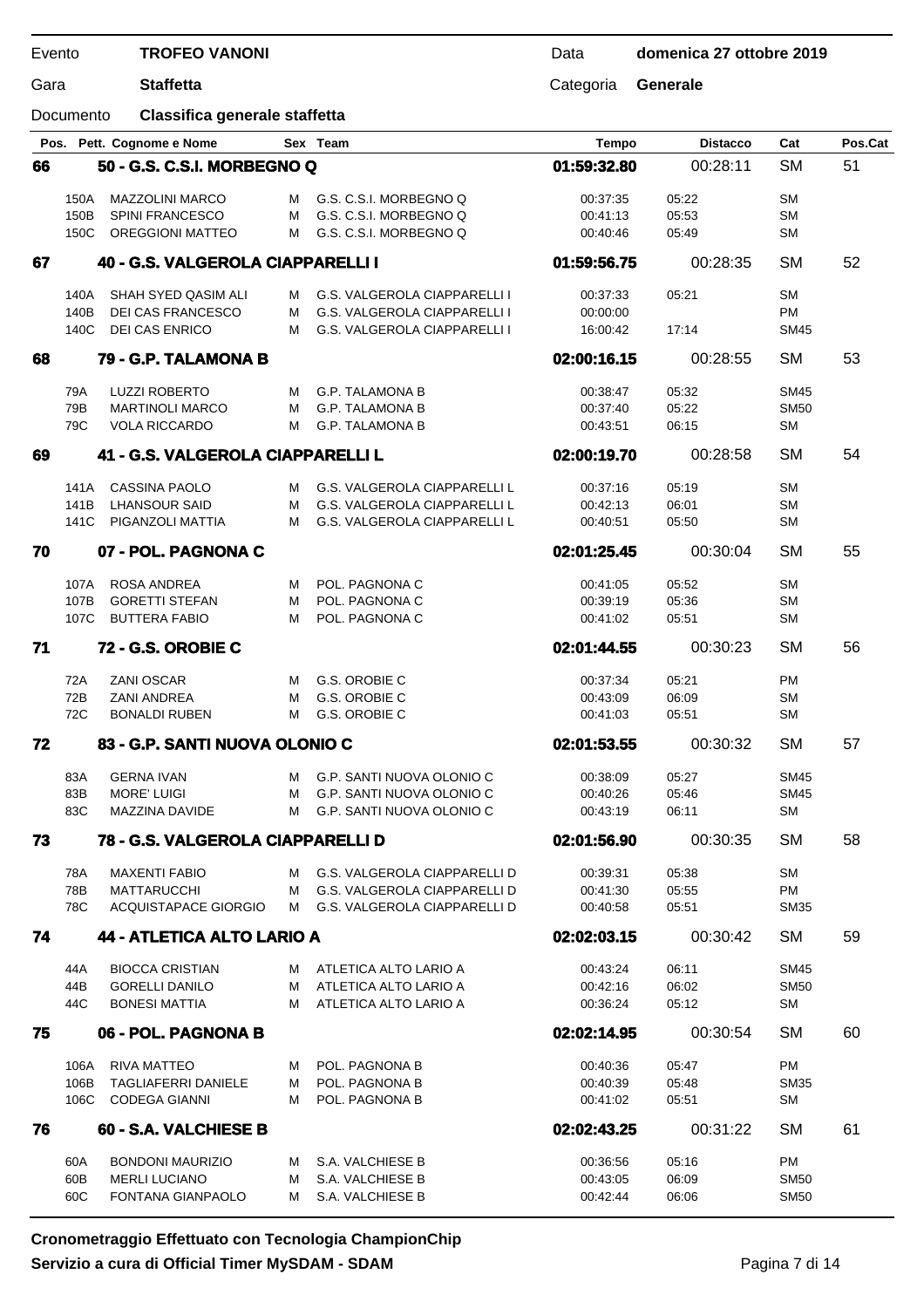| Gara |              | <b>Staffetta</b>                               |        |                                        | Categoria            | <b>Generale</b> |                            |         |
|------|--------------|------------------------------------------------|--------|----------------------------------------|----------------------|-----------------|----------------------------|---------|
|      | Documento    | Classifica generale staffetta                  |        |                                        |                      |                 |                            |         |
| Pos. |              | Pett. Cognome e Nome                           |        | Sex Team                               | <b>Tempo</b>         | <b>Distacco</b> | Cat                        | Pos.Cat |
| 77   |              | 62 - GALLES - ERYRI TEAM B                     |        |                                        | 02:02:59.75          | 00:31:38        | <b>SM</b>                  | 62      |
|      | 62A          | <b>MORGAN SION</b>                             | М      | <b>GALLES - ERYRI TEAM B</b>           | 00:39:07             | 05:35           | <b>SM</b>                  |         |
|      | 62B          | <b>ROWLEY JOHN</b>                             | M      | <b>GALLES - ERYRI TEAM B</b>           | 00:37:44             | 05:23           | <b>SM35</b>                |         |
|      | 62C          | JONES DYLAN WYNN                               | M      | <b>GALLES - ERYRI TEAM B</b>           | 00:46:10             | 06:35           | <b>SM45</b>                |         |
| 78   |              | 13 - FALCHI-LECCO F                            |        |                                        | 02:03:13.45          | 00:31:52        | <b>SM</b>                  | 63      |
|      | 113A         | <b>BISOGNO CARLO</b>                           | м      | <b>FALCHI-LECCO F</b>                  | 00:45:11             | 06:27           | <b>SM</b>                  |         |
|      | 113B         | NICOLETTI MARCELLO                             | м      | <b>FALCHI-LECCO F</b>                  | 00:39:04             | 05:34           | <b>SM</b>                  |         |
|      | 113C         | <b>TAVOLA MARCO</b>                            | М      | <b>FALCHI-LECCO F</b>                  | 00:39:00             | 05:34           | <b>SM50</b>                |         |
| 79   |              | <b>26 - TEAM VALTELLINA E</b>                  |        |                                        | 02:03:18.00          | 00:31:57        | <b>SM</b>                  | 64      |
|      | 126A         | <b>MARCHESI FABIO</b>                          | м      | <b>TEAM VALTELLINA E</b>               | 00:42:58             | 06:08           | <b>SM40</b>                |         |
|      | 126B         | <b>FIORINA MICHELE</b>                         | M      | TEAM VALTELLINA E                      | 00:39:22             | 05:37           | <b>SM35</b>                |         |
|      | 126C         | <b>GUSMEROLI FILIPPO</b>                       | M      | TEAM VALTELLINA E                      | 00:40:59             | 05:51           | <b>SM</b>                  |         |
| 80   |              | 58 - LA RECASTELLO RADICI GROUP B              |        |                                        | 02:03:20.65          | 00:31:59        | SM-B                       | 5       |
|      |              |                                                |        |                                        |                      |                 |                            |         |
|      | 58A          | <b>FUMAGALLI GIUSEPPE</b>                      | м      | LA RECASTELLO RADICI GROUP B           | 00:39:53             | 05:41           | <b>SM50</b>                |         |
|      | 58B          | <b>CORLAZZOLI MAURO</b>                        | M      | LA RECASTELLO RADICI GROUP B           | 00:42:20             | 06:02           | <b>SM55</b>                |         |
|      | 58C          | <b>GELMI SERGIO</b>                            | М      | LA RECASTELLO RADICI GROUP B           | 00:41:10             | 05:52           | <b>SM60</b>                |         |
| 81   |              | 57 - G.S. C.S.I. MORBEGNO D                    |        |                                        | 02:03:26.65          | 00:32:05        | SM-A                       | 8       |
|      | 57A          | <b>FUMELLI MORENO</b>                          | м      | G.S. C.S.I. MORBEGNO D                 | 00:40:05             | 05:43           | <b>SM35</b>                |         |
|      | 57B          | <b>PANIGA LUIGI</b>                            | M      | G.S. C.S.I. MORBEGNO D                 | 00:39:07             | 05:35           | <b>SM35</b>                |         |
|      | 57C          | <b>PERLINI MATTEO</b>                          | M      | G.S. C.S.I. MORBEGNO D                 | 00:44:16             | 06:19           | <b>SM40</b>                |         |
| 82   |              | 53 - ATL. VALLE BREMBANA C                     |        |                                        | 02:03:36.90          | 00:32:15        | <b>SM</b>                  | 65      |
|      | 53A          | PESENTI DAVIDE                                 | М      | ATL. VALLE BREMBANA C                  | 00:35:39             | 05:05           | <b>SM</b>                  |         |
|      | 53B          | <b>BONETTI VALENTINO</b>                       | M      | ATL. VALLE BREMBANA C                  | 00:41:40             | 05:57           | <b>SM50</b>                |         |
|      | 53C          | PELICIOLI ALESSANDRO                           | M      | ATL. VALLE BREMBANA C                  | 00:46:18             | 06:36           | <b>SM40</b>                |         |
| 83   |              | 27 - TEAM VALTELLINA F                         |        |                                        | 02:04:09.05          | 00:32:48        | SM-A                       | 9       |
|      |              |                                                |        |                                        |                      |                 |                            |         |
|      | 127A<br>127B | <b>BUZZETTI CLAUDIO</b><br><b>VENZI ROMOLO</b> | м<br>М | TEAM VALTELLINA F<br>TEAM VALTELLINA F | 00:39:10<br>00:45:11 | 05:35<br>06:27  | <b>SM35</b><br><b>SM45</b> |         |
|      | 127C         | <b>SPINI FIORENZO</b>                          | м      | TEAM VALTELLINA F                      | 00:39:49             | 05:41           | <b>SM45</b>                |         |
| 84   |              | 34 - G.S. C.S.I. MORBEGNO H                    |        |                                        | 02:04:38.65          | 00:33:17        | SM-A                       | 10      |
|      |              |                                                |        |                                        |                      |                 |                            |         |
|      | 134A         | <b>PASSERINI MARCO</b>                         |        | M G.S. C.S.I. MORBEGNO H               | 00:41:11             | 05:52           | <b>SM55</b>                |         |
|      | 134B         | <b>MORIONDO PAOLO</b>                          | м      | G.S. C.S.I. MORBEGNO H                 | 00:40:48             | 05:49           | <b>SM40</b>                |         |
|      | 134C         | <b>RUFFONI GIAMPAOLO</b>                       | м      | G.S. C.S.I. MORBEGNO H                 | 00:42:41             | 06:05           | <b>SM40</b>                |         |
| 85   |              | 02 - A.S. LANZADA B                            |        |                                        | 02:04:51.95          | 00:33:31        | SM-A                       | 11      |
|      | 102A         | <b>BERRA GIACOMO</b>                           | M      | A.S. LANZADA B                         | 00:40:40             | 05:48           | <b>SM55</b>                |         |
|      | 102B         | NANI GIAN LUCA                                 | м      | A.S. LANZADA B                         | 00:40:29             | 05:46           | <b>SM45</b>                |         |
|      | 102C         | ROSSI ENZO                                     | м      | A.S. LANZADA B                         | 00:43:45             | 06:14           | <b>SM50</b>                |         |
| 86   |              | 05 - PREMANA C                                 |        |                                        | 02:04:55.45          | 00:33:34        | <b>SM</b>                  | 66      |
|      | 105A         | <b>GIANOLA LUCA</b>                            | M      | PREMANA C                              | 00:43:23             | 06:11           | <b>SM50</b>                |         |
|      | 105B         | <b>GIANOLA NICOLA</b>                          | м      | PREMANA C                              | 00:38:44             | 05:31           | JM                         |         |
|      | 105C         | <b>GIANOLA MATTEO</b>                          | м      | PREMANA C                              | 00:42:50             | 06:07           | SM                         |         |
| 87   |              | 89 - ATL. ALTA VALTELLINA C                    |        |                                        | 02:05:03.85          | 00:33:42        | <b>SM</b>                  | 67      |

Data **domenica 27 ottobre 2019**

89A BERTOLINA MARCO M ATL. ALTA VALTELLINA C 00:45:24 06:29 SM55 89B MARANTA MAURIZIO M ATL. ALTA VALTELLINA C 00:39:57 05:42 SM 89C PORTOVENERO ANDREA M ATL. ALTA VALTELLINA C 00:39:43 05:40 SM35

**Cronometraggio Effettuato con Tecnologia ChampionChip Servizio a cura di Official Timer MySDAM - SDAM**

Evento

**TROFEO VANONI**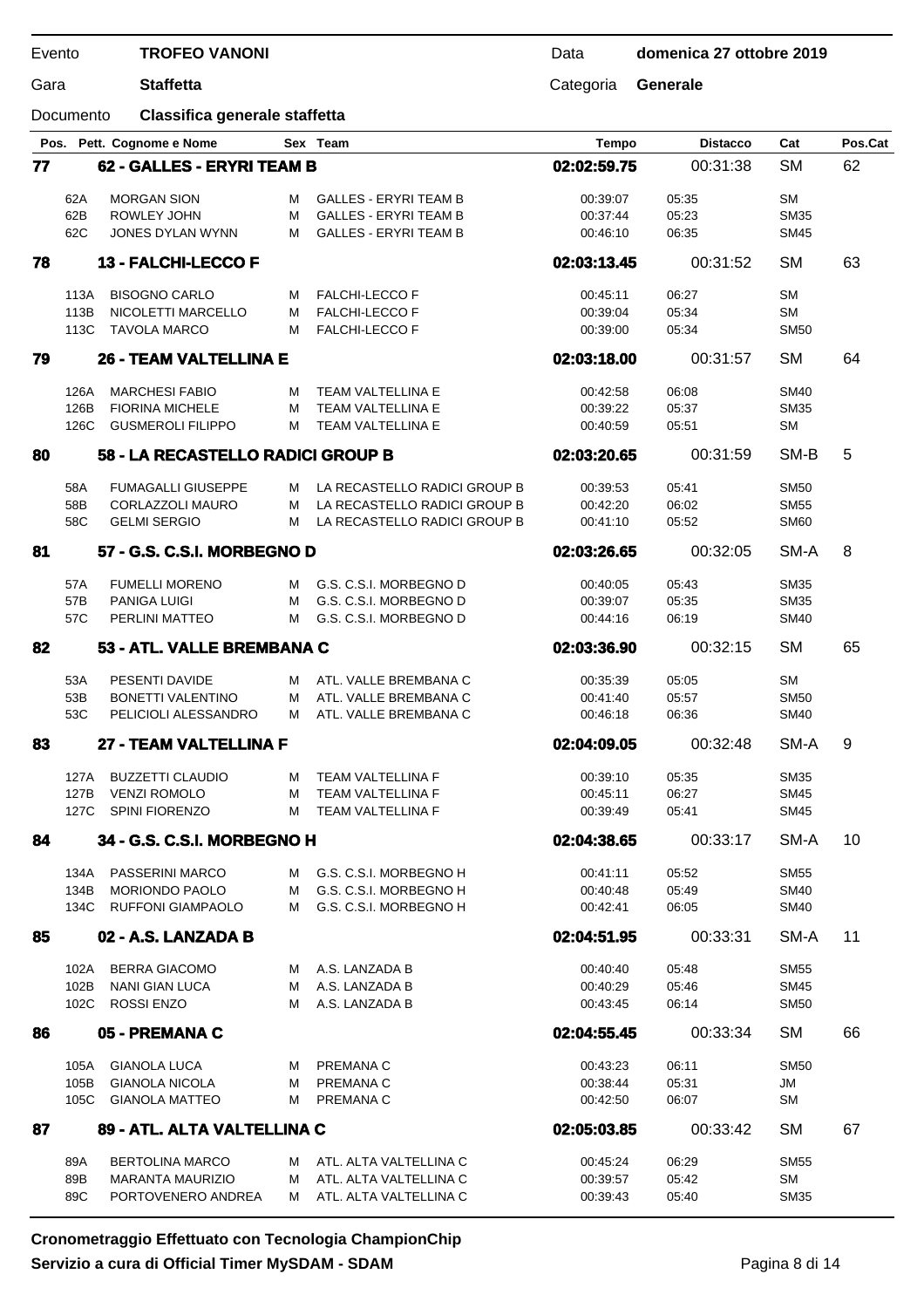Documento **Classifica generale staffetta**

Gara **Staffetta** Categoria **Generale**

|    |              | Pos. Pett. Cognome e Nome                           |        | Sex Team                                                                   | <b>Tempo</b>         | <b>Distacco</b> | Cat                        | Pos.Cat |
|----|--------------|-----------------------------------------------------|--------|----------------------------------------------------------------------------|----------------------|-----------------|----------------------------|---------|
| 88 |              | 17 - U.S. MALONNO G                                 |        |                                                                            | 02:05:28.55          | 00:34:07        | <b>SM</b>                  | 68      |
|    |              |                                                     |        |                                                                            |                      |                 |                            |         |
|    | 117A         | SALVADORI MAURO                                     | м      | U.S. MALONNO G                                                             | 00:42:14             | 06:01           | <b>SM55</b>                |         |
|    | 117B<br>117C | <b>PAINI FAUSTO</b><br>PEDRETTI ALESSANDRO          | м<br>м | U.S. MALONNO G<br>U.S. MALONNO G                                           | 00:40:41<br>00:42:35 | 05:48<br>06:04  | <b>SM45</b><br><b>SM</b>   |         |
|    |              |                                                     |        |                                                                            |                      |                 |                            |         |
| 89 |              | 35 - G.S. C.S.I. MORBEGNO I                         |        |                                                                            | 02:05:45.25          | 00:34:24        | <b>SM</b>                  | 69      |
|    | 135A         | <b>ABATE STEFANO</b>                                | м      | G.S. C.S.I. MORBEGNO I                                                     | 00:39:31             | 05:38           | <b>SM</b>                  |         |
|    | 135B         | <b>BONGIO ISACCO</b>                                | м      | G.S. C.S.I. MORBEGNO I                                                     | 00:41:14             | 05:53           | JM                         |         |
|    | 135C         | <b>BONGIO VALTER</b>                                | м      | G.S. C.S.I. MORBEGNO I                                                     | 00:45:01             | 06:25           | <b>SM45</b>                |         |
| 90 |              | 80 - G.P. TALAMONA C                                |        |                                                                            | 02:06:00.25          | 00:34:39        | <b>SM</b>                  | 70      |
|    | 80A          | <b>BORROMINI SANDRO</b>                             | м      | G.P. TALAMONA C                                                            | 00:40:33             | 05:47           | <b>SM40</b>                |         |
|    | 80B          | <b>CANEVA MAURO</b>                                 | м      | G.P. TALAMONA C                                                            | 00:45:58             | 06:33           | PM                         |         |
|    | 80C          | <b>GUSMERINI ROBERTO</b>                            | м      | G.P. TALAMONA C                                                            | 00:39:31             | 05:38           | <b>SM35</b>                |         |
| 91 |              | 14 - FALCHI-LECCO G                                 |        |                                                                            | 02:06:11.55          | 00:34:50        | <b>SM</b>                  | 71      |
|    |              | <b>MAGGIONI GIANLUCA</b>                            |        | <b>FALCHI-LECCO G</b>                                                      |                      |                 | <b>SM50</b>                |         |
|    | 114A<br>114B | DELLUNGO STEFANO                                    | м<br>м | <b>FALCHI-LECCO G</b>                                                      | 00:42:32<br>00:40:40 | 06:04<br>05:48  | <b>SM</b>                  |         |
|    | 114C         | <b>BERNASCONI SERGIO</b>                            | м      | <b>FALCHI-LECCO G</b>                                                      | 00:43:00             | 06:08           | <b>SM45</b>                |         |
| 92 |              | 00 - G.S.A. COMETA C                                |        |                                                                            | 02:06:18.35          | 00:34:57        | <b>SM</b>                  | 72      |
|    |              |                                                     |        |                                                                            |                      |                 |                            |         |
|    | 100A         | <b>GIRGI GIONATA</b>                                | м      | G.S.A. COMETA C                                                            | 00:47:28             | 06:46           | <b>SM</b>                  |         |
|    | 100B         | <b>GALLI ANGELO</b>                                 | м      | G.S.A. COMETA C                                                            | 00:39:32             | 05:38           | <b>SM</b>                  |         |
|    | 100C         | <b>DEICAS DANILO</b>                                | м      | G.S.A. COMETA C                                                            | 00:39:19             | 05:37           | <b>SM40</b>                |         |
| 93 |              | 97 - POL. ALBOSAGGIA D                              |        |                                                                            | 02:06:20.85          | 00:34:59        | SM-A                       | 12      |
|    | 97A          | <b>FUMASONI ANDREA</b>                              | м      | POL. ALBOSAGGIA D                                                          | 00:42:15             | 06:02           | <b>SM40</b>                |         |
|    | 97B          | <b>TAVELLI GIORGIO</b>                              | м      | POL. ALBOSAGGIA D                                                          | 00:41:05             | 05:52           | <b>SM35</b>                |         |
|    | 97C          | <b>VANINI FABRIZIO</b>                              | м      | POL. ALBOSAGGIA D                                                          | 00:43:02             | 06:08           | <b>SM40</b>                |         |
| 94 |              | 70 - U.S. MALONNO D                                 |        |                                                                            | 02:06:34.65          | 00:35:13        | <b>SM</b>                  | 73      |
|    | 70A          | <b>BIANCHI GABRIELE</b>                             | м      | U.S. MALONNO D                                                             | 00:42:57             | 06:08           | <b>SM45</b>                |         |
|    | 70B          | <b>BIANCHI LORENZO</b>                              | м      | U.S. MALONNO D                                                             | 00:43:37             | 06:13           | <b>SM</b>                  |         |
|    | 70C          | <b>MARIOTTI GABRIELE</b>                            | м      | U.S. MALONNO D                                                             | 00:40:03             | 05:43           | <b>SM40</b>                |         |
| 95 |              | 91 - G.P. VALCHIAVENNA C                            |        |                                                                            | 02:06:41.80          | 00:35:20        | SM-A                       | 13      |
|    | 91A          | <b>BIANCHI MARCO</b>                                | м      | G.P. VALCHIAVENNA C                                                        | 00:42:43             | 06:06           | <b>SM40</b>                |         |
|    | 91B          | SUCCETTI CLAUDIO                                    | м      | <b>G.P. VALCHIAVENNA C</b>                                                 | 00:41:20             | 05:54           | <b>SM50</b>                |         |
|    | 91C          | DELLA PEDRINA PAOLO                                 | м      | G.P. VALCHIAVENNA C                                                        | 00:42:40             | 06:05           | <b>SM50</b>                |         |
| 96 |              | 16 - U.S. MALONNO F                                 |        |                                                                            | 02:06:43.25          | 00:35:22        | SM-A                       | 14      |
|    |              |                                                     |        |                                                                            |                      |                 |                            |         |
|    | 116A<br>116B | <b>PASINETTI RENATO</b><br><b>MARIOTTI RAFFAELE</b> | M<br>м | U.S. MALONNO F<br><b>U.S. MALONNO F</b>                                    | 00:42:10<br>00:39:33 | 06:01<br>05:38  | <b>SM45</b><br><b>SM35</b> |         |
|    | 116C         | <b>MAFFESSOLI MASSIMO</b>                           | м      | U.S. MALONNO F                                                             | 00:45:02             | 06:25           | <b>SM45</b>                |         |
| 97 |              | 19 - G.S. VALGEROLA CIAPPARELLI F                   |        |                                                                            | 02:06:49.85          | 00:35:28        | SM-A                       | 15      |
|    |              |                                                     |        |                                                                            |                      |                 |                            |         |
|    | 119A         | <b>MOTTARELLA ALAN</b>                              | M      | <b>G.S. VALGEROLA CIAPPARELLI F</b>                                        | 00:40:22             | 05:45           | <b>SM40</b>                |         |
|    | 119B<br>119C | <b>SUTTI EMANUELE</b><br><b>RUFFONI GIANNI</b>      | м<br>м | <b>G.S. VALGEROLA CIAPPARELLI F</b><br><b>G.S. VALGEROLA CIAPPARELLI F</b> | 00:43:47<br>00:42:43 | 06:15<br>06:06  | <b>SM40</b><br><b>SM40</b> |         |
|    |              |                                                     |        |                                                                            |                      |                 |                            |         |
| 98 |              | <b>28 - TEAM VALTELLINA G</b>                       |        |                                                                            | 02:07:25.75          | 00:36:04        | SM-A                       | 16      |
|    | 128A         | <b>BERTOLINI SANDRO</b>                             | м      | TEAM VALTELLINA G                                                          | 00:42:56             | 06:07           | <b>SM45</b>                |         |
|    | 128B         | SPINI OSVALDO                                       | м      | TEAM VALTELLINA G                                                          | 00:43:22             | 06:11           | <b>SM40</b>                |         |
|    | 128C         | <b>ACQUISTAPACE ALESSIO</b>                         | м      | TEAM VALTELLINA G                                                          | 00:41:09             | 05:52           | <b>SM40</b>                |         |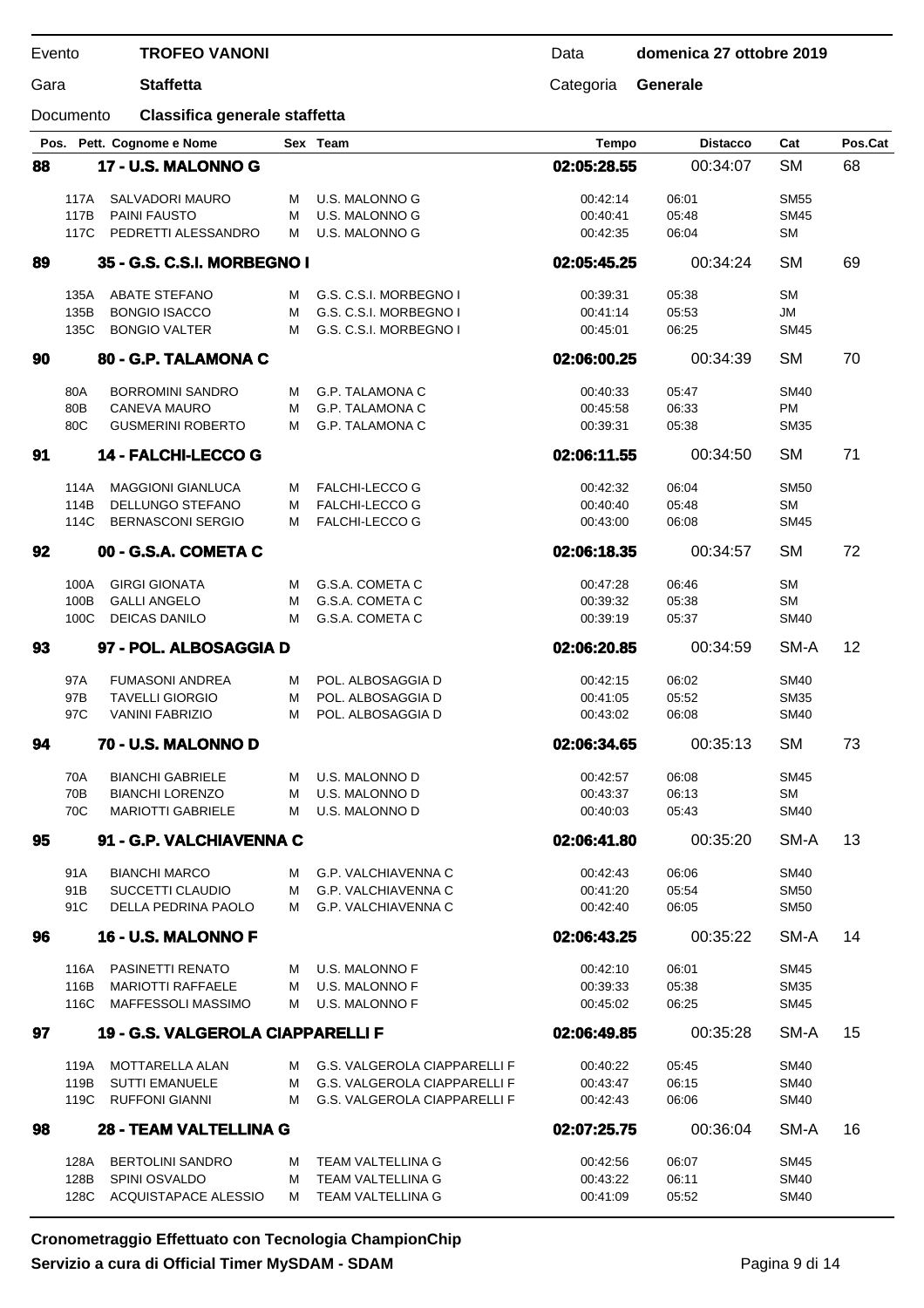| Evento |                      | <b>TROFEO VANONI</b>                                                          |             |                                                                                                                      | Data                             | domenica 27 ottobre 2019 |                                           |         |
|--------|----------------------|-------------------------------------------------------------------------------|-------------|----------------------------------------------------------------------------------------------------------------------|----------------------------------|--------------------------|-------------------------------------------|---------|
| Gara   |                      | <b>Staffetta</b>                                                              |             |                                                                                                                      | Categoria                        | Generale                 |                                           |         |
|        | Documento            | Classifica generale staffetta                                                 |             |                                                                                                                      |                                  |                          |                                           |         |
|        |                      | Pos. Pett. Cognome e Nome                                                     |             | Sex Team                                                                                                             | <b>Tempo</b>                     | <b>Distacco</b>          | Cat                                       | Pos.Cat |
| 99     |                      | 39 - 2002 MARATHON CLUB A                                                     |             |                                                                                                                      | 02:07:37.95                      | 00:36:17                 | <b>SM</b>                                 | 74      |
|        | 39A<br>39B<br>39C    | <b>BERTOLINI ALESSANDRO</b><br>PETRELLI MARCO<br><b>GIUSTOLISI FABIO</b>      | м<br>М<br>м | 2002 MARATHON CLUB A<br>2002 MARATHON CLUB A<br>2002 MARATHON CLUB A                                                 | 00:42:08<br>00:40:41<br>00:44:51 | 06:01<br>05:48<br>06:24  | <b>SM</b><br><b>SM40</b><br><b>SM60</b>   |         |
| 100    |                      | 93 - GRUPPO SPORTIVO ALPINI SOVERE C                                          |             |                                                                                                                      | 02:08:03.45                      | 00:36:42                 | SM-A                                      | 17      |
|        | 93A<br>93B<br>93C    | ROSSAINI DAVIDE<br><b>CEREA MARCO</b><br><b>ARMATI PAOLO</b>                  | м<br>М<br>М | <b>GRUPPO SPORTIVO ALPINI SOVERE</b><br><b>GRUPPO SPORTIVO ALPINI SOVERE</b><br><b>GRUPPO SPORTIVO ALPINI SOVERE</b> | 00:42:06<br>00:45:26<br>00:40:33 | 06:00<br>06:29<br>05:47  | <b>SM35</b><br><b>SM35</b><br><b>SM35</b> |         |
| 101    |                      | 36 - ATL. CENTRO LARIO A                                                      |             |                                                                                                                      | 02:08:28.40                      | 00:37:07                 | <b>SM</b>                                 | 75      |
|        | 36A<br>36B<br>36C    | <b>RUGA ROBERTO</b><br><b>MORGANTI RAFFAELE</b><br><b>FRAQUELLI GIANCARLO</b> | м<br>м<br>м | ATL. CENTRO LARIO A<br>ATL. CENTRO LARIO A<br>ATL. CENTRO LARIO A                                                    | 00:38:46<br>00:42:00<br>00:47:43 | 05:32<br>05:59<br>06:48  | <b>SM40</b><br><b>PM</b><br><b>SM55</b>   |         |
| 102    |                      | <b>44 - TEAM VALTELLINA H</b>                                                 |             |                                                                                                                      | 02:09:38.25                      | 00:38:17                 | SM-A                                      | 18      |
|        | 144A<br>144B<br>144C | ROMEGIALLI LUCA<br>DEL BARBA PIETRO<br><b>ORLANDI MAURO</b>                   | м<br>М<br>М | <b>TEAM VALTELLINA H</b><br>TEAM VALTELLINA H<br>TEAM VALTELLINA H                                                   | 00:41:57<br>00:43:38<br>00:44:05 | 05:59<br>06:13<br>06:17  | <b>SM40</b><br><b>SM40</b><br><b>SM45</b> |         |
| 103    |                      | 37 - POL. ALBOSAGGIA A                                                        |             |                                                                                                                      | 02:10:19.50                      | 00:38:58                 | <b>SM</b>                                 | 76      |
|        | 37A<br>37B<br>37C    | PIANI ALESSANDRO<br><b>SCENINI KRISTIAN</b><br><b>BASSOLA SILVIO</b>          | м<br>М<br>м | POL. ALBOSAGGIA A<br>POL. ALBOSAGGIA A<br>POL. ALBOSAGGIA A                                                          | 00:39:27<br>00:44:26<br>00:46:28 | 05:38<br>06:20<br>06:38  | <b>SM35</b><br><b>SM40</b><br>SМ          |         |
| 104    |                      | 98 - ASD CASTELRAIDER B                                                       |             |                                                                                                                      | 02:10:34.85                      | 00:39:13                 | <b>SM</b>                                 | 77      |
|        | 98A<br>98B<br>98C    | <b>TARABINI DANIELE</b><br>CANCLINI CLAUDIO<br>PALERMO ANDREA                 | м<br>м<br>м | ASD CASTELRAIDER B<br>ASD CASTELRAIDER B<br>ASD CASTELRAIDER B                                                       | 00:43:25<br>00:43:43<br>00:43:28 | 06:12<br>06:14<br>06:12  | <b>SM</b><br><b>SM</b><br>SМ              |         |
| 105    |                      | 48 - G.S. C.S.I. MORBEGNO O                                                   |             |                                                                                                                      | 02:10:47.60                      | 00:39:26                 | <b>SM</b>                                 | 78      |
|        | 148A<br>148B<br>148C | <b>BARBERA FRANCESCO</b><br>CAIRATI JACOPO<br><b>CORNAGGIA ENRICO</b>         | M<br>м<br>м | G.S. C.S.I. MORBEGNO O<br>G.S. C.S.I. MORBEGNO O<br>G.S. C.S.I. MORBEGNO O                                           | 00:40:26<br>00:43:41<br>00:46:42 | 05:46<br>06:14<br>06:40  | <b>SM35</b><br><b>SM</b><br><b>SM</b>     |         |
| 106    |                      | 49 - G.S. C.S.I. MORBEGNO P                                                   |             |                                                                                                                      | 02:11:09.35                      | 00:39:48                 | <b>SM</b>                                 | 79      |
|        | 149A<br>149B<br>149C | LEPERA GIUSEPPE<br><b>BONGIO MARCO</b><br><b>LEONI CARLO</b>                  | M<br>м<br>м | G.S. C.S.I. MORBEGNO P<br>G.S. C.S.I. MORBEGNO P<br>G.S. C.S.I. MORBEGNO P                                           | 00:46:23<br>00:40:59<br>00:43:48 | 06:37<br>05:51<br>06:15  | <b>SM50</b><br><b>SM</b><br><b>SM60</b>   |         |
| 107    |                      | 10 - G.S. C.S.I. MORBEGNO F                                                   |             |                                                                                                                      | 02:11:26.60                      | 00:40:05                 | SM-B                                      | 6       |
|        | 110A<br>110B<br>110C | ROVEDATTI ROBERTO<br><b>TARABINI SALVATORE</b><br><b>FRATE FABRIZIO</b>       | M<br>м<br>м | G.S. C.S.I. MORBEGNO F<br>G.S. C.S.I. MORBEGNO F<br>G.S. C.S.I. MORBEGNO F                                           | 00:42:42<br>00:45:23<br>00:43:23 | 06:05<br>06:28<br>06:11  | <b>SM55</b><br><b>SM65</b><br><b>SM50</b> |         |
| 108    |                      | 77 - G.S. VALGEROLA CIAPPARELLI C                                             |             |                                                                                                                      | 02:11:42.05                      | 00:40:21                 | SM-A                                      | 19      |
|        | 77B<br>77C<br>77A    | PEDROLA EMANUELE<br>PIOMBARDI MICHELE<br><b>FERRARI BRUNO</b>                 | м<br>м<br>м | G.S. VALGEROLA CIAPPARELLI C<br>G.S. VALGEROLA CIAPPARELLI C<br>G.S. VALGEROLA CIAPPARELLI C                         | 00:40:48<br>00:51:34<br>00:39:21 | 05:49<br>07:22<br>05:37  | <b>SM50</b><br><b>SM50</b><br><b>SM65</b> |         |
| 109    |                      | 22 - G.P. TALAMONA F                                                          |             |                                                                                                                      | 02:12:01.30                      | 00:40:40                 | <b>SM</b>                                 | 80      |
|        | 122A<br>122B         | <b>CIAPONI IVAN</b><br><b>MAZZONI FABIO</b>                                   | м<br>м      | <b>G.P. TALAMONA F</b><br><b>G.P. TALAMONA F</b>                                                                     | 00:40:10<br>00:50:53             | 05:44<br>07:16           | <b>SM40</b><br><b>SM40</b>                |         |

122C BARRI CORRADO M G.P. TALAMONA F 00:40:59 05:51 SM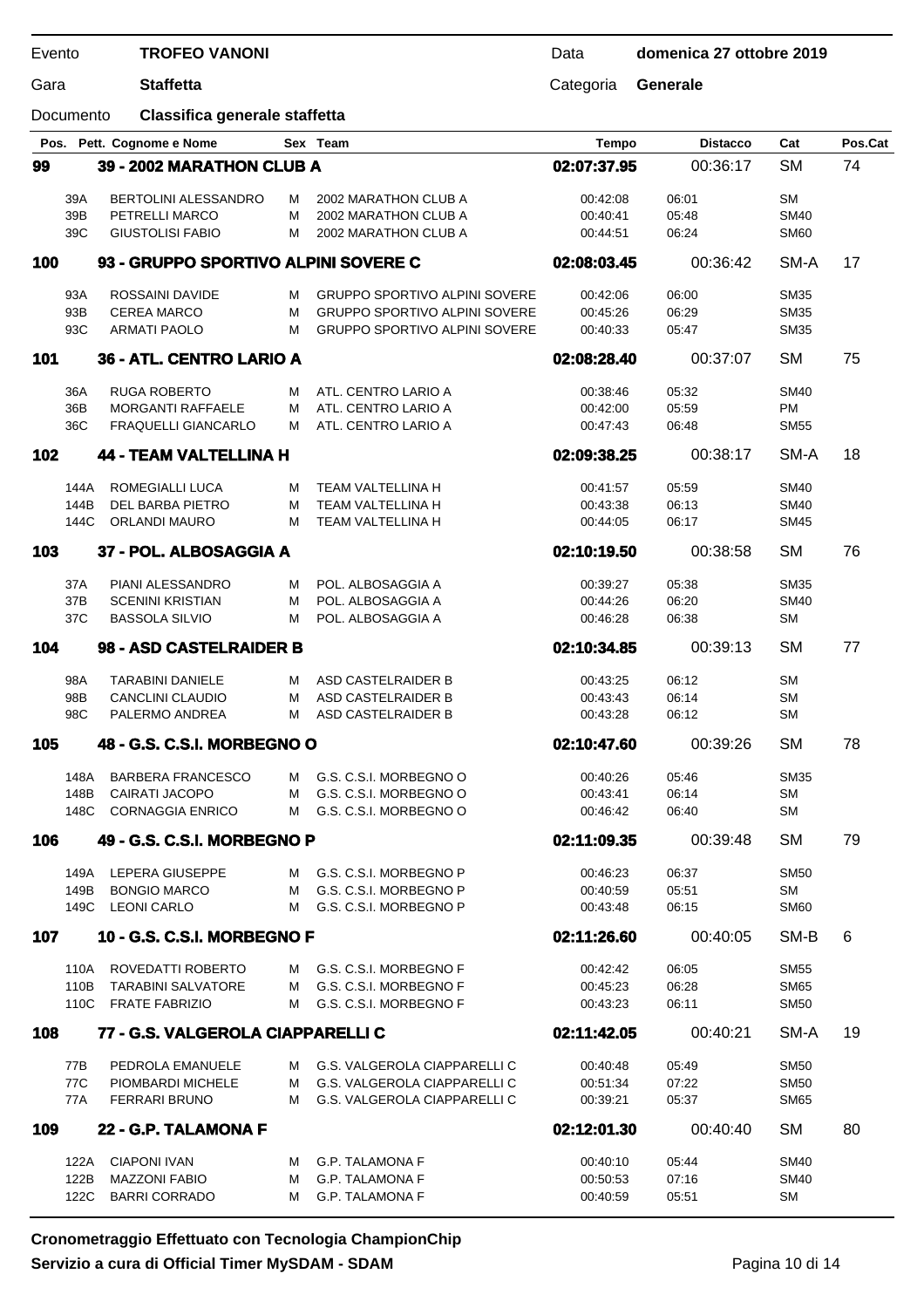### Gara **Staffetta** Categoria **Generale**

Documento **Classifica generale staffetta**

| Pos. |            | Pett. Cognome e Nome                              |        | Sex Team                               | <b>Tempo</b>         | <b>Distacco</b> | Cat         | Pos.Cat        |
|------|------------|---------------------------------------------------|--------|----------------------------------------|----------------------|-----------------|-------------|----------------|
| 110  |            | 74 - C.A. LIZZOLI C                               |        |                                        | 02:12:22.85          | 00:41:01        | SM-A        | 20             |
|      |            |                                                   |        |                                        |                      |                 |             |                |
|      | 74A        | ARRIGONI STEFANO                                  | м      | C.A. LIZZOLI C                         | 00:43:34             | 06:13           | <b>SM45</b> |                |
|      | 74B        | <b>BASSU EFISIO LUIGI</b>                         | M      | C.A. LIZZOLI C                         | 00:46:44             | 06:40           | <b>SM45</b> |                |
|      | 74C        | LIZZOLI GIACOMINO                                 | М      | C.A. LIZZOLI C                         | 00:42:06             | 06:00           | <b>SM50</b> |                |
| 111  |            | 38 - G.S. C.S.I. MORBEGNO N                       |        |                                        | 02:13:07.10          | 00:41:46        | SM-B        | $\overline{7}$ |
|      | 138A       | SPEZIALE PAOLO                                    | м      | G.S. C.S.I. MORBEGNO N                 | 00:42:46             | 06:06           | <b>SM50</b> |                |
|      | 138B       | <b>SPEZIALE MARCO</b>                             | М      | G.S. C.S.I. MORBEGNO N                 | 00:42:31             | 06:04           | <b>SM50</b> |                |
|      | 138C       | SPEZIALE PIERANDREA                               | м      | G.S. C.S.I. MORBEGNO N                 | 00:47:52             | 06:50           | <b>SM50</b> |                |
| 112  |            | 42 - ARDENNO SPORTIVA A                           |        |                                        | 02:13:31.10          | 00:42:10        | SM-A        | 21             |
|      |            |                                                   |        |                                        |                      |                 |             |                |
|      | 42A        | <b>BAROLI VITTORIO</b>                            | м      | ARDENNO SPORTIVA A                     | 00:39:42             | 05:40           | <b>SM40</b> |                |
|      | 42B        | SAVETTA STEFANO                                   | м      | ARDENNO SPORTIVA A                     | 00:44:29             | 06:21           | <b>SM40</b> |                |
|      | 42C        | <b>BIASINI MARCO</b>                              | M      | ARDENNO SPORTIVA A                     | 00:49:21             | 07:02           | <b>SM35</b> |                |
| 113  |            | 25 - G.P. SANTI NUOVA OLONIO G                    |        |                                        | 02:13:41.60          | 00:42:20        | SM-A        | 22             |
|      | 125A       | PARAGONI IVANO                                    | м      | G.P. SANTI NUOVA OLONIO G              | 00:39:59             | 05:42           | <b>SM45</b> |                |
|      | 125B       | <b>GOBBI GIUSEPPE</b>                             | м      | G.P. SANTI NUOVA OLONIO G              | 00:47:51             | 06:50           | <b>SM50</b> |                |
|      | 125C       | <b>CURIONI MARCO</b>                              | м      | G.P. SANTI NUOVA OLONIO G              | 00:45:54             | 06:33           | <b>SM45</b> |                |
| 114  |            | <b>46 - TEAM VALTELLINA L</b>                     |        |                                        | 02:14:18.05          | 00:42:57        | SM-A        | 23             |
|      |            |                                                   |        |                                        |                      |                 |             |                |
|      | 146A       | <b>BARAIOLO MORENO</b>                            | м      | TEAM VALTELLINA L                      | 00:42:54             | 06:07           | <b>SM40</b> |                |
|      | 146B       | <b>BORDONE LUCA</b>                               | М      | TEAM VALTELLINA L                      | 00:44:48             | 06:23           | <b>SM45</b> |                |
|      | 146C       | <b>TARCA VALTER</b>                               | м      | TEAM VALTELLINA L                      | 00:46:38             | 06:39           | <b>SM45</b> |                |
| 115  |            | 84 - G.P. SANTI NUOVA OLONIO D                    |        |                                        | 02:14:26.65          | 00:43:05        | SM-A        | 24             |
|      | 84A        | <b>FRATE MASSIMO</b>                              | м      | G.P. SANTI NUOVA OLONIO D              | 00:45:07             | 06:26           | <b>SM45</b> |                |
|      | 84B        | LIGARI ARMANDO                                    | м      | G.P. SANTI NUOVA OLONIO D              | 00:43:24             | 06:11           | <b>SM60</b> |                |
|      | 84C        | <b>BONESI FAUSTO</b>                              | м      | G.P. SANTI NUOVA OLONIO D              | 00:45:57             | 06:33           | <b>SM60</b> |                |
| 116  |            | 31 - POL. PAGNONA E                               |        |                                        | 02:14:40.95          | 00:43:20        | SM-A        | 25             |
|      |            |                                                   |        |                                        |                      |                 |             |                |
|      | 131A       | <b>BOVINO GIUSEPPE</b>                            | м      | POL. PAGNONA E                         | 00:41:46             | 05:57           | <b>SM45</b> |                |
|      | 131B       | <b>PANDIANI NELLO</b>                             | М      | POL. PAGNONA E                         | 00:46:21             | 06:37           | <b>SM50</b> |                |
|      | 131C       | <b>FESTORAZZI FABIO</b>                           | м      | POL. PAGNONA E                         | 00:46:35             | 06:39           | <b>SM50</b> |                |
| 117  |            | <b>41 - AMICI MADONNA NEVE LAGUNC A</b>           |        |                                        | 02:15:14.75          | 00:43:53        | <b>SM</b>   | 81             |
|      | 41A        | <b>PASINI MATTEO</b>                              | м      | AMICI MADONNA NEVE LAGUNC A            | 00:40:44             | 05:49           | <b>SM</b>   |                |
|      | 41B        | LISIGNOLI FRANCO                                  | м      | AMICI MADONNA NEVE LAGUNC A            | 00:43:58             | 06:16           | <b>SM50</b> |                |
|      | 41C        | <b>GOSSI ALFREDO</b>                              | м      | AMICI MADONNA NEVE LAGUNC A            | 00:50:34             | 07:13           | <b>SM55</b> |                |
|      |            |                                                   |        |                                        |                      |                 |             |                |
| 118  |            | 81 - G.P. TALAMONA D                              |        |                                        | 02:15:25.30          | 00:44:04        | SM-B        | 8              |
|      | 81A        | DE MEO SERGIO                                     | м      | <b>G.P. TALAMONA D</b>                 | 00:43:09             | 06:09           | <b>SM55</b> |                |
|      | 81B        | <b>GUSMEROLI DARIO</b>                            | м      | <b>G.P. TALAMONA D</b>                 | 00:43:16             | 06:10           | <b>SM60</b> |                |
|      | 81C        | <b>GUSMEROLI GIORDANO</b>                         | M      | <b>G.P. TALAMONA D</b>                 | 00:49:02             | 07:00           | <b>SM60</b> |                |
| 119  |            | 95 - POL. ALBOSAGGIA B                            |        |                                        | 02:17:09.00          | 00:45:48        | <b>SM</b>   | 82             |
|      |            |                                                   |        |                                        |                      |                 | <b>SM35</b> |                |
|      | 95A<br>95B | <b>BIANCHINI WILLY</b><br><b>FANONI FRANCESCO</b> | м<br>м | POL. ALBOSAGGIA B<br>POL. ALBOSAGGIA B | 00:47:14             | 06:44<br>06:31  | <b>SM40</b> |                |
|      | 95C        | <b>GIACOMELLI MICHELE</b>                         | м      | POL. ALBOSAGGIA B                      | 00:45:37<br>00:44:19 | 06:19           | <b>JM</b>   |                |
|      |            |                                                   |        |                                        |                      |                 |             |                |
| 120  |            | 39 - G.S. VALGEROLA CIAPPARELLI H                 |        |                                        | 02:18:37.55          | 00:47:16        | SM-B        | 9              |
|      | 139A       | <b>DELLA FONTE GIORGIO</b>                        | M      | G.S. VALGEROLA CIAPPARELLI H           | 00:45:01             | 06:25           | SM55        |                |
|      | 139B       | <b>TROTTI GIOVANNI</b>                            | м      | G.S. VALGEROLA CIAPPARELLI H           | 00:47:28             | 06:46           | <b>SM55</b> |                |
|      | 139C       | <b>MELE' ATTILIO</b>                              | м      | G.S. VALGEROLA CIAPPARELLI H           | 00:46:09             | 06:35           | <b>SM65</b> |                |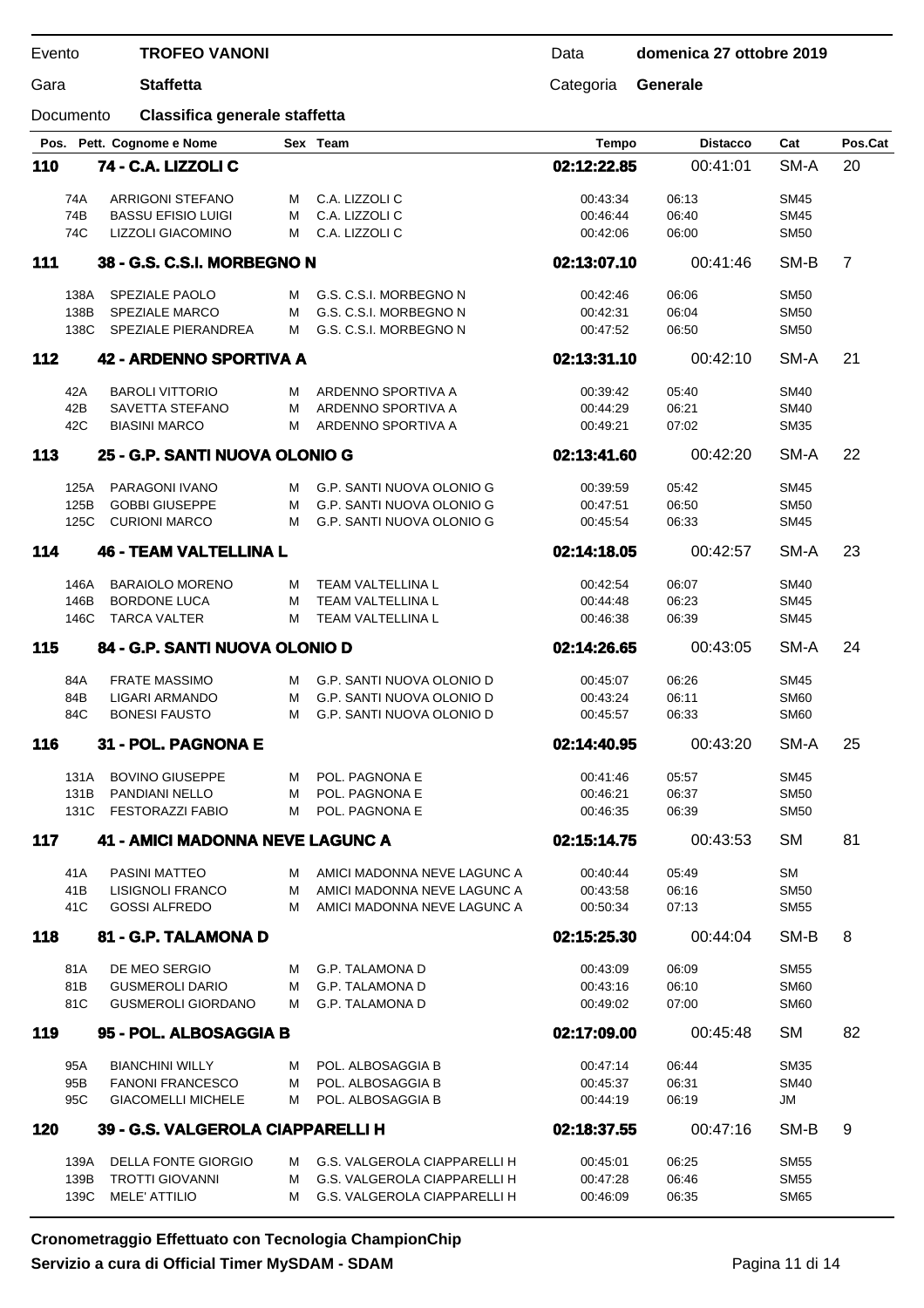| Evento |              | <b>TROFEO VANONI</b>                             |        |                                                                              | Data                 | domenica 27 ottobre 2019 |                            |         |
|--------|--------------|--------------------------------------------------|--------|------------------------------------------------------------------------------|----------------------|--------------------------|----------------------------|---------|
| Gara   |              | <b>Staffetta</b>                                 |        |                                                                              | Categoria            | Generale                 |                            |         |
|        | Documento    | Classifica generale staffetta                    |        |                                                                              |                      |                          |                            |         |
|        |              | Pos. Pett. Cognome e Nome                        |        | Sex Team                                                                     | <b>Tempo</b>         | <b>Distacco</b>          | Cat                        | Pos.Cat |
| 121    |              | 32 - POL. PAGNONA F                              |        |                                                                              | 02:18:49.35          | 00:47:28                 | SM-B                       | 10      |
|        | 132A         | <b>GANDIN MAURIZIO</b>                           | м      | POL. PAGNONA F                                                               | 00:44:20             | 06:19                    | <b>SM55</b>                |         |
|        | 132B         | <b>TAGLIAFERRI MARINO</b>                        | м      | POL. PAGNONA F                                                               | 00:49:41             | 07:05                    | <b>SM60</b>                |         |
|        | 132C         | <b>FAZZINI NILO</b>                              | м      | POL. PAGNONA F                                                               | 00:44:50             | 06:24                    | <b>SM55</b>                |         |
| 122    |              | 51 - G.S. C.S.I. MORBEGNO R                      |        |                                                                              | 02:19:09.80          | 00:47:48                 | SM-B                       | 11      |
|        | 151A         | <b>CARGANICO ANTONIO</b>                         | м      | G.S. C.S.I. MORBEGNO R                                                       | 00:47:00             | 06:42                    | <b>SM60</b>                |         |
|        | 151B         | <b>FIORESE ARMANDO</b>                           | м      | G.S. C.S.I. MORBEGNO R                                                       | 00:46:25             | 06:37                    | <b>SM60</b>                |         |
|        | 151C         | <b>CIAPPONI DANIELE</b>                          | м      | G.S. C.S.I. MORBEGNO R                                                       | 00:45:46             | 06:32                    | <b>SM60</b>                |         |
| 123    |              | 43 - G. S. D. GENZIANELLA A                      |        |                                                                              | 02:19:45.40          | 00:48:24                 | SM-A                       | 26      |
|        | 43A          | <b>TORELLO VIERA CARLO</b>                       |        | G. S. D. GENZIANELLA A                                                       | 00:34:02             | 04:51                    | <b>SM40</b>                |         |
|        | 43B          | <b>BERTOLACCI MARCO</b>                          | м<br>м | G. S. D. GENZIANELLA A                                                       | 00.57:46             | 08:15                    | <b>SM35</b>                |         |
|        | 43C          | <b>LANA MARCO</b>                                | м      | G. S. D. GENZIANELLA A                                                       | 00:47:59             | 06:51                    | <b>SM65</b>                |         |
| 124    |              | 30 - GRUPPO SPORTIVO ALPINI SOVERE F             |        |                                                                              | 02:19:47.25          | 00:48:26                 | SM-B                       | 12      |
|        |              |                                                  |        |                                                                              |                      |                          |                            |         |
|        | 130A<br>130B | <b>FUSARRI ARNALDO</b><br><b>FORCHINI SERGIO</b> | м      | <b>GRUPPO SPORTIVO ALPINI SOVERE</b><br><b>GRUPPO SPORTIVO ALPINI SOVERE</b> | 00:46:50             | 06:41                    | <b>SM60</b>                |         |
|        | 130C         | <b>AMIGHETTI FLAVIO</b>                          | м<br>М | <b>GRUPPO SPORTIVO ALPINI SOVERE</b>                                         | 00:48:34<br>00:44:25 | 06:56<br>06:20           | <b>SM60</b><br><b>SM55</b> |         |
| 125    |              | 94 - GRUPPO SPORTIVO ALPINI SOVERE D             |        |                                                                              | 02:20:00.70          | 00:48:39                 | SM-A                       | 27      |
|        |              |                                                  |        |                                                                              |                      |                          |                            |         |
|        | 94A          | <b>ZOPPETTI SIMONE</b>                           | м      | <b>GRUPPO SPORTIVO ALPINI SOVERE</b>                                         | 00:47:03             | 06:43                    | <b>SM40</b>                |         |
|        | 94B<br>94C   | <b>BENTIVOGLIO MAURO</b><br>ROTA GIAN ANDREA     | М<br>М | <b>GRUPPO SPORTIVO ALPINI SOVERE</b><br><b>GRUPPO SPORTIVO ALPINI SOVERE</b> | 00:43:23<br>00:49:35 | 06:11<br>07:04           | <b>SM40</b><br><b>SM50</b> |         |
|        |              |                                                  |        |                                                                              |                      |                          |                            |         |
| 126    |              | <b>47 - TEAM VALTELLINA M</b>                    |        |                                                                              | 02:20:41.85          | 00:49:20                 | SM-A                       | 28      |
|        | 147A         | <b>MAMETTI ANDREA</b>                            | М      | TEAM VALTELLINA M                                                            | 00:46:41             | 06:40                    | <b>SM35</b>                |         |
|        | 147B         | <b>TACCHINI VITALE</b>                           | М      | TEAM VALTELLINA M                                                            | 00:49:23             | 07:03                    | <b>SM60</b>                |         |
|        | 147C         | <b>MAZZONI MATTEO</b>                            | м      | TEAM VALTELLINA M                                                            | 00:44:39             | 06:22                    | <b>SM40</b>                |         |
| 127    |              | 43 - G.S. VALGEROLA CIAPPARELLI N                |        |                                                                              | 02:20:46.85          | 00:49:25                 | <b>SM</b>                  | 83      |
|        | 143A         | <b>MAXENTI FEDERICO</b>                          | М      | G.S. VALGEROLA CIAPPARELLI N                                                 | 00:48:45             | 06:57                    | <b>SM</b>                  |         |
|        | 143B         | <b>BONINI MARCO</b>                              | M      | G.S. VALGEROLA CIAPPARELLI N                                                 | 00:49:36             | 07:05                    | <b>SM</b>                  |         |
|        | 143C         | <b>SPANDRIO MICHELE</b>                          | м      | <b>G.S. VALGEROLA CIAPPARELLI N</b>                                          | 00:42:26             | 06:03                    | SМ                         |         |
| 128    |              | 61 - S.A. VALCHIESE C                            |        |                                                                              | 02:21:22.30          | 00:50:01                 | SM-A                       | 29      |
|        | 61A          | <b>BERTI FRANCO</b>                              | м      | S.A. VALCHIESE C                                                             | 00:48:35             | 06:56                    | <b>SM55</b>                |         |
|        | 61B          | <b>VENDER GINO</b>                               | м      | S.A. VALCHIESE C                                                             | 00:48:47             | 06:58                    | <b>SM50</b>                |         |
|        | 61C          | <b>BONOMINI CRISTIAN</b>                         | м      | S.A. VALCHIESE C                                                             | 00:44:01             | 06:17                    | <b>SM45</b>                |         |
| 129    |              | 36 - G.S. C.S.I. MORBEGNO L                      |        |                                                                              | 02:22:05.55          | 00:50:44                 | SM-A                       | 30      |
|        | 136A         | DEL NERO ROCCO                                   | м      | G.S. C.S.I. MORBEGNO L                                                       | 00:39:15             | 05:36                    | <b>SM35</b>                |         |
|        | 136B         | DE AGOSTINI CARLO                                | м      | G.S. C.S.I. MORBEGNO L                                                       | 00:39:02             | 05:34                    | SM35                       |         |
|        | 136C         | <b>MONTI SAVERIO</b>                             | м      | G.S. C.S.I. MORBEGNO L                                                       | 01:03:50             | 09:07                    | SM35                       |         |
| 130    |              | 56 - G.S. C.S.I. MORBEGNO Z                      |        |                                                                              | 02:22:50.70          | 00:51:29                 | SM-B                       | 13      |
|        | 156A         | <b>NAVA MASSIMO</b>                              | M      | G.S. C.S.I. MORBEGNO Z                                                       | 00:43:49             | 06:15                    | <b>SM50</b>                |         |
|        | 156B         | <b>SCOTTI FRANCO</b>                             | м      | G.S. C.S.I. MORBEGNO Z                                                       | 00:48:41             | 06:57                    | <b>SM65</b>                |         |
|        | 156C         | <b>RUFFONI GIOVANNI</b>                          | м      | G.S. C.S.I. MORBEGNO Z                                                       | 00:50:22             | 07:11                    | <b>SM50</b>                |         |
| 131    |              | 18 - G.S. VALGEROLA CIAPPARELLI E                |        |                                                                              |                      | 00:51:47                 | <b>SM</b>                  | 84      |
|        |              |                                                  |        |                                                                              | 02:23:08.15          |                          |                            |         |

| 118A | MASSERA RAFFAELE      | M | G.S. VALGEROLA CIAPPARELLI E   | 00:42:52 | 06:07 | JM   |
|------|-----------------------|---|--------------------------------|----------|-------|------|
|      | 118B EL HILALI KHALID |   | M G.S. VALGEROLA CIAPPARELLI E | 00:44:21 | 06:20 | JM   |
| 118C | TARCHINI GIULIO       |   | G.S. VALGEROLA CIAPPARELLI E   | 00:55:56 | 07:59 | SM45 |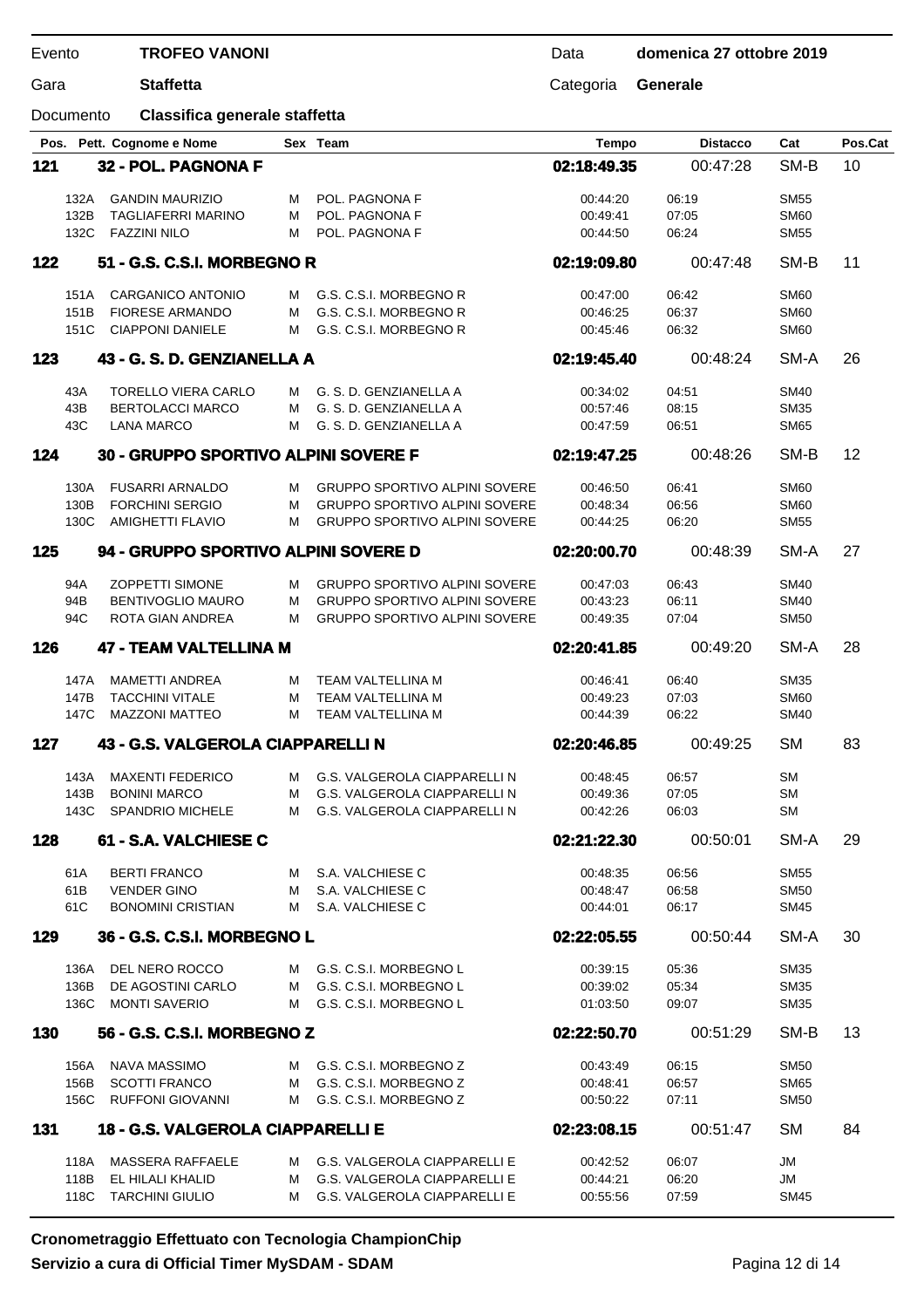| Evento |                  | <b>TROFEO VANONI</b>                           |        |                                                                              | Data                 | domenica 27 ottobre 2019 |                            |         |
|--------|------------------|------------------------------------------------|--------|------------------------------------------------------------------------------|----------------------|--------------------------|----------------------------|---------|
| Gara   | <b>Staffetta</b> |                                                |        |                                                                              | Categoria            | Generale                 |                            |         |
|        | Documento        | Classifica generale staffetta                  |        |                                                                              |                      |                          |                            |         |
| Pos.   |                  | Pett. Cognome e Nome                           |        | Sex Team                                                                     | <b>Tempo</b>         | <b>Distacco</b>          | Cat                        | Pos.Cat |
| 132    |                  | 96 - POL. ALBOSAGGIA C                         |        |                                                                              | 02:23:11.95          | 00:51:51                 | SM-B                       | 14      |
|        | 96A              | ROMERI MAURIZIO                                | м      | POL. ALBOSAGGIA C                                                            | 00:42:26             | 06:03                    | <b>SM55</b>                |         |
|        | 96B              | <b>BIANCHINI MORENO</b>                        | M      | POL. ALBOSAGGIA C                                                            | 00:53:24             | 07:37                    | <b>SM55</b>                |         |
|        | 96C              | <b>GRASSI LUCIANO</b>                          | M      | POL. ALBOSAGGIA C                                                            | 00:47:23             | 06:46                    | <b>SM55</b>                |         |
| 133    |                  | 42 - G.S. VALGEROLA CIAPPARELLI M              |        |                                                                              | 02:24:31.75          | 00:53:10                 | SM-B                       | 15      |
|        | 142A             | <b>GUSMERINI STEFANO</b>                       | м      | G.S. VALGEROLA CIAPPARELLI M                                                 | 00:44:43             | 06:23                    | <b>SM50</b>                |         |
|        | 142B             | DE GIACOMINA PAOLO                             | м      | G.S. VALGEROLA CIAPPARELLI M                                                 | 00:46:00             | 06:34                    | <b>SM50</b>                |         |
|        | 142C             | PIGANZOLI MAURIZIO                             | м      | G.S. VALGEROLA CIAPPARELLI M                                                 | 00:53:50             | 07:41                    | <b>SM65</b>                |         |
| 134    |                  | 48 - POL. CSI POSTALESIO A                     |        |                                                                              | 02:25:16.00          | 00:53:55                 | <b>SM</b>                  | 85      |
|        | 48A              | <b>SCARAFONI JACOPO</b>                        | м      | POL. CSI POSTALESIO A                                                        | 00:45:22             | 06:28                    | <b>PM</b>                  |         |
|        | 48B              | DE GIOVANETTI PATRIK                           | м      | POL. CSI POSTALESIO A                                                        | 00:54:23             | 07:46                    | <b>SM40</b>                |         |
|        | 48C              | <b>BERTOLINI ROBERTO</b>                       | м      | POL. CSI POSTALESIO A                                                        | 00:45:32             | 06:30                    | <b>SM50</b>                |         |
| 135    |                  | 50 - VETRERIA FANONI SONDRIO A                 |        |                                                                              | 02:25:27.00          | 00:54:06                 | SM-A                       | 31      |
|        |                  |                                                |        |                                                                              |                      |                          |                            |         |
|        | 50A<br>50B       | PELIZZATTI DINO<br><b>GIANATTI DIEGO</b>       | м<br>M | VETRERIA FANONI SONDRIO A<br>VETRERIA FANONI SONDRIO A                       | 00:51:27<br>00:43:29 | 07:21<br>06:12           | <b>SM45</b><br><b>SM45</b> |         |
|        | 50C              | <b>MARIANI PAOLO</b>                           | м      | VETRERIA FANONI SONDRIO A                                                    | 00:50:32             | 07:13                    | <b>SM45</b>                |         |
| 136    |                  | 31 - ATL. CASAZZA A                            |        |                                                                              | 02:26:38.00          | 00:55:17                 | SM-A                       | 32      |
|        |                  |                                                |        |                                                                              |                      |                          |                            |         |
|        | 31A<br>31B       | ZAPPELLA LUCA                                  | м      | ATL. CASAZZA A<br>ATL. CASAZZA A                                             | 00:44:27             | 06:20                    | <b>SM45</b><br><b>SM50</b> |         |
|        | 31C              | DEL BELLO ROMUALDO<br><b>LEONTINI VITTORIO</b> | M<br>м | ATL. CASAZZA A                                                               | 00:55:10<br>00:47:03 | 07:52<br>06:43           | <b>SM55</b>                |         |
| 137    |                  | 54 - G.S. C.S.I. MORBEGNO U                    |        |                                                                              | 02:27:10.05          | 00:55:49                 | SM-B                       | 16      |
|        |                  |                                                |        |                                                                              |                      |                          |                            |         |
|        | 154A             | POLI PAOLO                                     | м      | G.S. C.S.I. MORBEGNO U                                                       | 00:44:53             | 06:24                    | <b>SM55</b>                |         |
|        | 154B<br>154C     | <b>CAMPINI LUIGI</b><br><b>CRIMELLA LUIGI</b>  | м<br>м | G.S. C.S.I. MORBEGNO U<br>G.S. C.S.I. MORBEGNO U                             | 00:47:30<br>00:54:49 | 06:47<br>07:49           | <b>SM65</b><br><b>SM55</b> |         |
| 138    |                  | 29 - GRUPPO SPORTIVO ALPINI SOVERE E           |        |                                                                              | 02:27:58.60          | 00:56:37                 | SM                         | 86      |
|        |                  |                                                |        |                                                                              |                      |                          |                            |         |
|        | 129A             | <b>BERTA MASSIMILIANO</b>                      | м      | <b>GRUPPO SPORTIVO ALPINI SOVERE</b>                                         | 00:54:16             | 07:45                    | <b>SM45</b>                |         |
|        | 129B<br>129C     | <b>SCOLARI FORTUNATO</b>                       | м      | <b>GRUPPO SPORTIVO ALPINI SOVERE</b><br><b>GRUPPO SPORTIVO ALPINI SOVERE</b> | 00:52:38             | 07:31                    | <b>SM40</b><br><b>SM</b>   |         |
|        |                  | <b>COCCHETTI SIMONE</b>                        | м      |                                                                              | 00:41:06             | 05:52                    |                            |         |
| 139    |                  | 21 - G.P. TALAMONA E                           |        |                                                                              | 02:28:16.20          | 00:56:55                 | SM-B                       | 17      |
|        | 121A             | <b>VALENA MAURIZIO</b>                         | M      | <b>G.P. TALAMONA E</b>                                                       | 00:47:20             | 06:45                    | <b>SM50</b>                |         |
|        | 121B<br>121C     | RIVA GRAZIANO<br><b>MAZZONI IVO</b>            | м<br>м | <b>G.P. TALAMONA E</b><br><b>G.P. TALAMONA E</b>                             | 00:47:10<br>00:53:47 | 06:44<br>07:40           | <b>SM55</b><br><b>SM55</b> |         |
| 140    |                  | 01 - ARDENNO SPORTIVA B                        |        |                                                                              | 02:29:03.10          | 00:57:42                 | SM-A                       | 33      |
|        |                  |                                                |        |                                                                              |                      |                          |                            |         |
|        | 101A             | OLIVA DAVIDE                                   | M      | ARDENNO SPORTIVA B                                                           | 00:46:00             | 06:34                    | <b>SM35</b>                |         |
|        | 101B<br>101C     | <b>GIANOLI LUIGI</b><br><b>PANIGA ROBERTO</b>  | м<br>м | ARDENNO SPORTIVA B<br>ARDENNO SPORTIVA B                                     | 00:41:49<br>01:01:15 | 05:58<br>08:44           | <b>SM50</b><br><b>SM55</b> |         |
|        |                  |                                                |        |                                                                              |                      |                          |                            |         |
| 141    |                  | 75 - C.A. LIZZOLI D                            |        |                                                                              | 02:30:31.95          | 00:59:11                 | SM-A                       | 34      |
|        | 75A              | <b>FREDDI MARCO</b>                            | M      | C.A. LIZZOLI D                                                               | 00:55:19             | 07:54                    | <b>SM60</b>                |         |
|        | 75B<br>75C       | <b>LIZZOLI EFREM</b><br>ALIPRANDI DARIO        | м<br>м | C.A. LIZZOLI D<br>C.A. LIZZOLI D                                             | 00:46:44<br>00:48:30 | 06:40<br>06:55           | <b>SM35</b><br><b>SM50</b> |         |
| 142    |                  | 03 - VETRERIA FANONI SONDRIO B                 |        |                                                                              | 02:32:38.35          |                          | SM-A                       | 35      |
|        |                  |                                                |        |                                                                              |                      | 01:01:17                 |                            |         |
|        | 103A             | <b>CORRADINI GIANPIETRO</b>                    | M      | <b>VETRERIA FANONI SONDRIO B</b>                                             | 00:53:11             | 07:35                    | SM45                       |         |

|      | . Osan amatsania Effattuata agu Tagualania Okamutan Okin |   |                           |          |       |             |
|------|----------------------------------------------------------|---|---------------------------|----------|-------|-------------|
| 103C | MORELLI CLAUDIO                                          | M | VETRERIA FANONI SONDRIO B | 00:52:37 | 07:30 | <b>SM65</b> |
|      |                                                          |   |                           |          |       |             |
| 103B | SCHERINI GIUSEPPE                                        |   | VETRERIA FANONI SONDRIO B | 00:46:52 | 06:41 | <b>SM55</b> |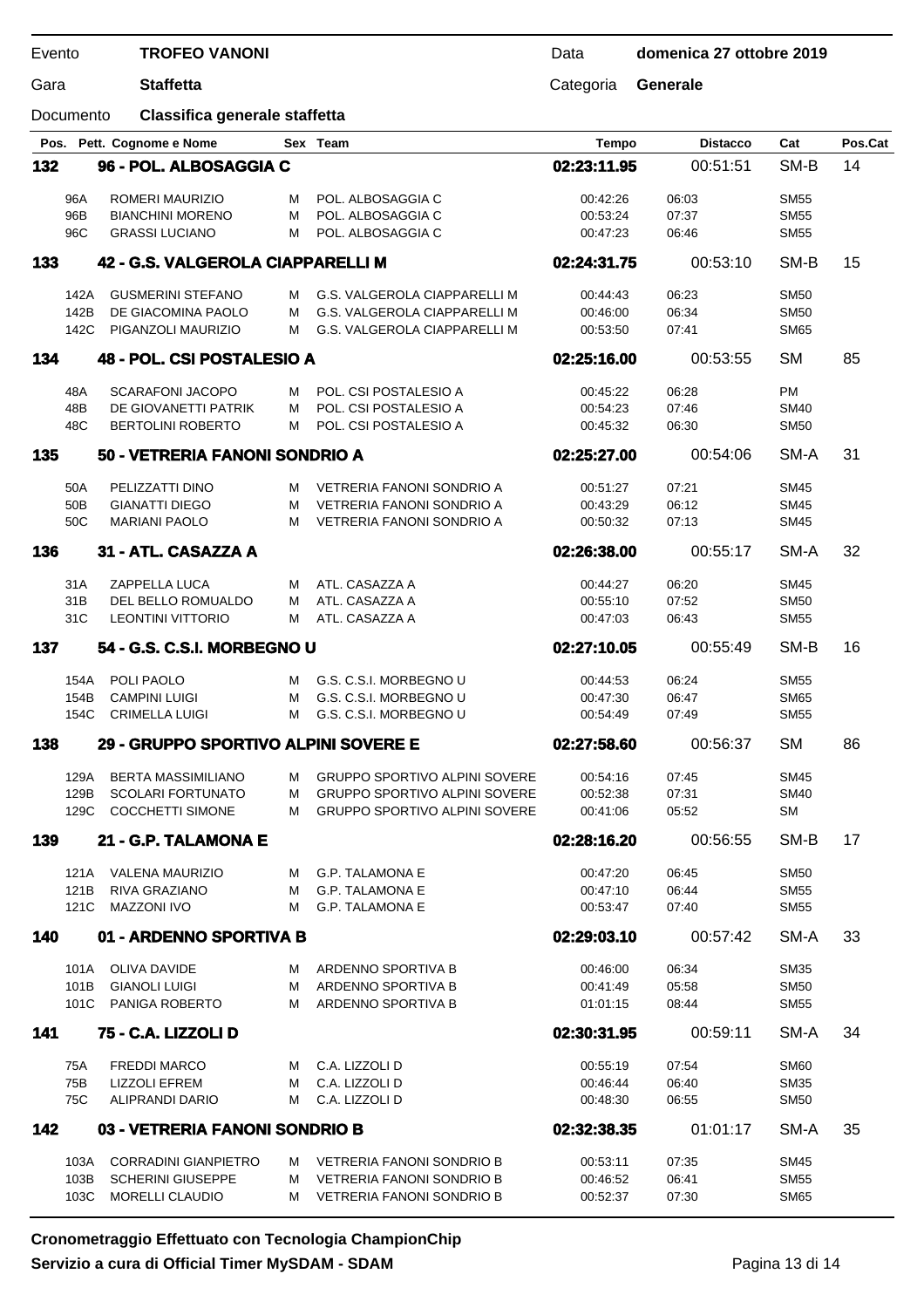| Evento |           | <b>TROFEO VANONI</b>              |   |                                  | Data         | domenica 27 ottobre 2019 |             |         |
|--------|-----------|-----------------------------------|---|----------------------------------|--------------|--------------------------|-------------|---------|
| Gara   |           | <b>Staffetta</b>                  |   |                                  | Categoria    | Generale                 |             |         |
|        | Documento | Classifica generale staffetta     |   |                                  |              |                          |             |         |
|        |           | Pos. Pett. Cognome e Nome         |   | Sex Team                         | <b>Tempo</b> | <b>Distacco</b>          | Cat         | Pos.Cat |
| 143    |           | 20 - G.S. VALGEROLA CIAPPARELLI G |   |                                  | 02:32:58.10  | 01:01:37                 | <b>SM</b>   | 87      |
|        | 120A      | VIGORELLI ANDREA                  | м | G.S. VALGEROLA CIAPPARELLI G     | 00:41:39     | 05:57                    | <b>SM</b>   |         |
|        | 120B      | <b>CURTONI GIULIANO</b>           | м | G.S. VALGEROLA CIAPPARELLI G     | 00:55:58     | 07:59                    | <b>SM55</b> |         |
|        | 120C      | <b>SECCHI ALESSANDRO</b>          | м | G.S. VALGEROLA CIAPPARELLI G     | 00:55:22     | 07:54                    | <b>SM35</b> |         |
| 144    |           | 47 - GRUPPO BI MORBEGNO A         |   |                                  | 02:33:00.75  | 01:01:39                 | <b>SM</b>   | 88      |
|        | 47A       | PIGANZOLI CRISTIAN                | м | <b>GRUPPO BI MORBEGNO A</b>      | 00:51:44     | 07:23                    | <b>SM</b>   |         |
|        | 47B       | <b>ACQUISTAPACE MICHELE</b>       | м | <b>GRUPPO BI MORBEGNO A</b>      | 00:58:01     | 08:17                    | <b>SM</b>   |         |
|        | 47C       | RONCONI MATTEO                    | м | <b>GRUPPO BI MORBEGNO A</b>      | 00:43:17     | 06:10                    | <b>SM</b>   |         |
| 145    |           | 52 - G.S. C.S.I. MORBEGNO S       |   |                                  | 02:36:02.65  | 01:04:41                 | SM-B        | 18      |
|        | 152A      | <b>CERRI GIUSEPPE</b>             | м | G.S. C.S.I. MORBEGNO S           | 00:43:59     | 06:16                    | <b>SM55</b> |         |
|        | 152B      | <b>TESTA IVANO</b>                | м | G.S. C.S.I. MORBEGNO S           | 00:51:29     | 07:21                    | <b>SM65</b> |         |
|        | 152C      | <b>BARBUTO GIORGIO</b>            | м | G.S. C.S.I. MORBEGNO S           | 01:00:36     | 08:39                    | <b>SM55</b> |         |
| 146    |           | 55 - G.S. C.S.I. MORBEGNO V       |   |                                  | 02:39:15.55  | 01:07:54                 | SM-B        | 19      |
|        | 155A      | <b>TARCA BRUNO</b>                | м | G.S. C.S.I. MORBEGNO V           | 00:44:34     | 06:21                    | <b>SM55</b> |         |
|        | 155B      | <b>VOLPINI DUILIO</b>             | м | G.S. C.S.I. MORBEGNO V           | 00:48:13     | 06:53                    | <b>SM75</b> |         |
|        | 155C      | DE MEO LUIGI                      | м | G.S. C.S.I. MORBEGNO V           | 01:06:30     | 09:29                    | <b>SM55</b> |         |
| 147    |           | 53 - G.S. C.S.I. MORBEGNO T       |   |                                  | 02:41:24.40  | 01:10:03                 | SM-A        | 36      |
|        | 153A      | <b>TARCHINI ENRICO</b>            | м | G.S. C.S.I. MORBEGNO T           | 00:43:28     | 06:12                    | <b>SM45</b> |         |
|        | 153B      | <b>TARCHINI GIOVANNI</b>          | м | G.S. C.S.I. MORBEGNO T           | 00:54:35     | 07:47                    | <b>SM50</b> |         |
|        | 153C      | LONGO ALESSANDRO                  | м | G.S. C.S.I. MORBEGNO T           | 01:03:23     | 09:03                    | <b>SM55</b> |         |
| 148    |           | 24 - G.P. SANTI NUOVA OLONIO F    |   |                                  | 02:43:50.95  | 01:12:30                 | SM-B        | 20      |
|        | 124A      | DE GIACOMI ALEARDO                | м | <b>G.P. SANTI NUOVA OLONIO F</b> | 00:53:39     | 07:39                    | <b>SM65</b> |         |
|        | 124B      | <b>MELE PASQUALE</b>              | м | <b>G.P. SANTI NUOVA OLONIO F</b> | 00:53:51     | 07:41                    | <b>SM65</b> |         |
|        | 124C      | <b>GIGLIO ANTONIO</b>             | м | G.P. SANTI NUOVA OLONIO F        | 00:56:22     | 08:03                    | <b>SM55</b> |         |
| 149    |           | 33 - POL. ALBOSAGGIA E            |   |                                  | 02:46:43.15  | 01:15:22                 | SM-A        | 37      |
|        | 133A      | <b>DECENSI MARCO</b>              | м | POL. ALBOSAGGIA E                | 00:50:35     | 07:13                    | <b>SM40</b> |         |
|        | 133B      | <b>TOGNONI DAVIDE</b>             | м | POL. ALBOSAGGIA E                | 00:56:46     | 08:06                    | <b>SM40</b> |         |
|        | 133C      | PIASINI DARIO                     | м | POL. ALBOSAGGIA E                | 00:59:23     | 08:29                    | <b>SM65</b> |         |
| 150    |           | 18 - GALLES - ERYRI TEAM A        |   |                                  | 02:47:59.50  | 01:16:38                 | <b>SM</b>   | 89      |
|        | 18A       | <b>SEERY BRIAN</b>                | м | <b>GALLES - ERYRI TEAM A</b>     | 00:48:32     | 06:56                    | <b>SM</b>   |         |
|        | 18B       | <b>LEWIS ARWEL</b>                | м | <b>GALLES - ERYRI TEAM A</b>     | 00:45:26     | 06:29                    | <b>SM60</b> |         |
|        | 18C       | WOODS ADRIAN                      | м | <b>GALLES - ERYRI TEAM A</b>     | 01:14:02     | 10:34                    | <b>SM55</b> |         |
|        |           |                                   |   |                                  |              |                          |             |         |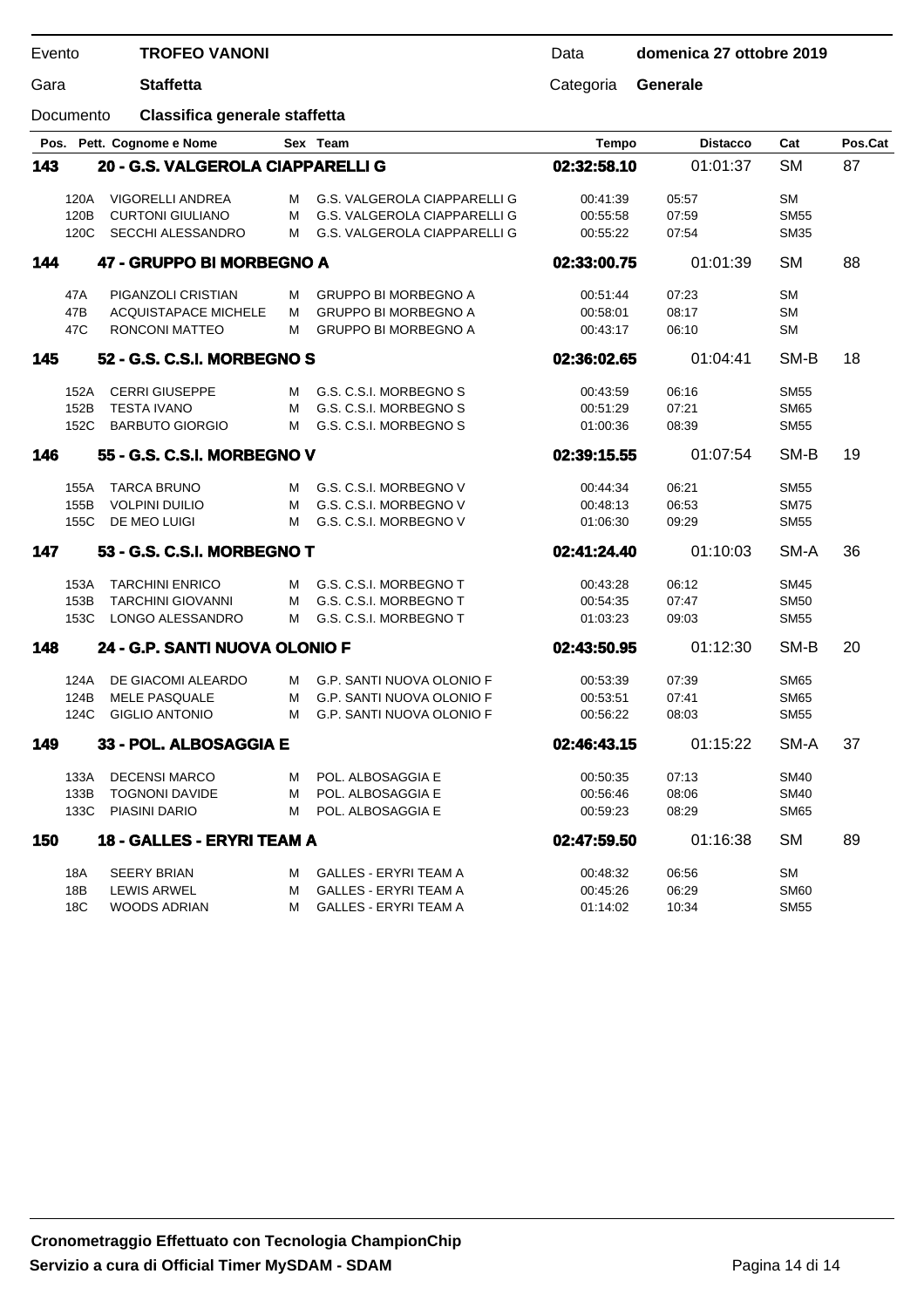### **TROFEO VANONI**

*Data*

*Gara* **Staffetta domenica 27 ottobre 2019**

*Categoria* **Generale**

### **Classifica prestazioni individuali** PROVISORIA

|                |                |                                         |     |             |              |                                                           |                                        |           | <b>FRUVVIJURIA</b> |       |
|----------------|----------------|-----------------------------------------|-----|-------------|--------------|-----------------------------------------------------------|----------------------------------------|-----------|--------------------|-------|
| pos            | pett.          | atleta                                  | sex | cat.        |              | p.cat team                                                | naz race time                          | real time | gap                | media |
| 1              | 5C             | <b>MAESTRI CESARE</b>                   | М   | <b>SM</b>   |              | 1 ATL. VALLI BERGAMASCHE<br>LEFFE A                       | 00:29:27.20 00:29:27.20                |           |                    | 04:12 |
| 2              | 9Α             | <b>VENDER ALBERTO</b>                   | м   | SM          | 2            | S.A. VALCHIESE A                                          | 00:29:38.25 00:29:38.25 00:00:11 04:14 |           |                    |       |
| 3              | 4A             | <b>BALDACCINI ALEX</b>                  | М   | <b>SM</b>   | 3            | ATL. VALLE BREMBANA A                                     | 00:29:39.05 00:29:39.05 00:00:12 04:14 |           |                    |       |
| $\overline{4}$ | 4B             | <b>PUPPI FRANCESCO</b>                  | M   | <b>SM</b>   | 4            | ATL. VALLE BREMBANA A                                     | 00:30:03.30 00:30:03.30 00:00:37 04:17 |           |                    |       |
| 5              | 1A             | <b>FINE ALEXANDRE</b>                   | M   | PM          | 1            | <b>FRANCIA A</b>                                          | 00:30:21.70 00:30:21.70 00:00:55 04:20 |           |                    |       |
| 6              | 5B             | <b>CHEVRIER XAVIER</b>                  | М   | <b>SM</b>   | 5            | ATL. VALLI BERGAMASCHE<br>LEFFE A                         | 00:30:23.25 00:30:23.25 00:00:56 04:20 |           |                    |       |
| 7              | 16A            | <b>BACCHION GABRIELE</b>                | М   | SM          | 6            | <b>TORNADO A</b>                                          | 00:30:27.75 00:30:27.75 00:01:01 04:21 |           |                    |       |
| 8              | 1B             | <b>CACHARD SYLVAIN</b>                  | М   | <b>PM</b>   | 2            | <b>FRANCIA A</b>                                          | 00:30:33.55 00:30:33.55 00:01:07 04:21 |           |                    |       |
| 9              | 1 <sup>C</sup> | <b>RANCON JULIEN</b>                    | М   | <b>SM35</b> | 1            | <b>FRANCIA A</b>                                          | 00:30:42.65 00:30:42.65 00:01:16 04:23 |           |                    |       |
| 10             | 10A            | <b>DEMATTEIS BERNARD</b>                | М   | SM          | 7            | <b>CORRINTIME A</b>                                       | 00:30:45.70 00:30:45.70 00:01:19 04:23 |           |                    |       |
| 11             | 2C             | <b>HANNA ZAK</b>                        | М   | <b>SM</b>   | 8            | <b>GRAN BRETAGNA - SNOWDON</b><br>RACE TEAM A             | 00:31:03.15 00:31:03.15 00:01:36 04:26 |           |                    |       |
| 12             | 8А             | <b>RUGA FABIO</b>                       | м   | <b>SM35</b> | 2            | LA RECASTELLO RADICI GROUP<br>A                           | 00:31:05.75 00:31:05.75 00:01:39 04:26 |           |                    |       |
| 13             | 17A            | DEL PERO LUCA                           | м   | PM          | 3            | <b>FALCHI-LECCO A</b>                                     | 00:31:13.20 00:31:13.20 00:01:46 04:27 |           |                    |       |
| 14             | 17C            | <b>BELTRAMI LORENZO</b>                 | М   | <b>SM</b>   | 9            | <b>FALCHI-LECCO A</b>                                     | 00:31:13.60 00:31:13.60 00:01:47 04:27 |           |                    |       |
| 15             | 16C            | <b>CASSOL ITALO</b>                     | М   | <b>PM</b>   | 4            | <b>TORNADO A</b>                                          | 00:31:25.30 00:31:25.30 00:01:59 04:29 |           |                    |       |
| 16             | 9B             | <b>MERLI LUCA</b>                       | М   | JM          | 1            | S.A. VALCHIESE A                                          | 00:31:28.60 00:31:28.60 00:02:02 04:29 |           |                    |       |
| 17             | 4C             | <b>CAVAGNA NADIR</b>                    | M   | <b>SM</b>   | 10           | ATL. VALLE BREMBANA A                                     | 00:31:39.50 00:31:39.50 00:02:13 04:31 |           |                    |       |
| 18             | 5A             | <b>CAGNATI LUCA</b>                     | М   | <b>SM</b>   |              | 11 ATL. VALLI BERGAMASCHE<br>LEFFE A                      | 00:31:43.90 00:31:43.90 00:02:17 04:31 |           |                    |       |
| 19             | 45C            | <b>ROSSI GIOVANNI</b>                   | М   | PM          |              | 5 A.S. LANZADA A                                          | 00:31:47.85 00:31:47.85 00:02:21 04:32 |           |                    |       |
| 20             | 19A            | <b>ROBERTS MATH</b>                     | М   | <b>SM35</b> | 3            | <b>GALLES - HEN OGLEDD A</b>                              | 00:31:51.45 00:31:51.45 00:02:25 04:33 |           |                    |       |
| 21             | 16B            | <b>CASSOL ROBERTO</b>                   | М   | PM          | 6            | <b>TORNADO A</b>                                          | 00:31:51.70 00:31:51.70 00:02:25 04:33 |           |                    |       |
| 22             | 8Β             | PIANA ROLANDO                           | м   | <b>SM35</b> | 4            | LA RECASTELLO RADICI GROUP<br>A                           | 00:31:53.75 00:31:53.75 00:02:27 04:33 |           |                    |       |
| 23             | 65A            | <b>BRAMBILLA DANILO</b>                 | м   | <b>SM</b>   |              | 12 FALCHI-LECCO B                                         | 00:32:00.30 00:32:00.30 00:02:34 04:34 |           |                    |       |
| 24             | 7C             | <b>ADAMS TOM</b>                        | М   | <b>SM35</b> | 5            | INGHILTERRA - INOV-8 TEAM A                               | 00:32:01.00 00:32:01.00 00:02:34 04:34 |           |                    |       |
| 25             | 20C            | <b>MANZI EMANUELE</b>                   | М   | <b>SM40</b> | $\mathbf{1}$ | U.S. MALONNO A                                            | 00:32:02.65 00:32:02.65 00:02:36 04:34 |           |                    |       |
| 26             | 14A            | <b>KUBICA MARCIN</b>                    | М   | PM          | $7^{\circ}$  | POLONIA A                                                 | 00:32:07.95 00:32:07.95 00:02:41 04:35 |           |                    |       |
| 27             | 2A             | <b>BAXTER JOE</b>                       | м   | <b>SM</b>   |              | 13 GRAN BRETAGNA - SNOWDON                                | 00:32:24.30 00:32:24.30 00:02:58 04:37 |           |                    |       |
| 28             | 2B             | <b>CAYTON MICHAEL</b>                   | м   | <b>SM35</b> | 6            | RACE TEAM A<br><b>GRAN BRETAGNA - SNOWDON</b>             | 00:32:28.20 00:32:28.20 00:03:01 04:38 |           |                    |       |
| 29             | 22C            | <b>GIANOLA MATTIA</b>                   | М   | <b>SM</b>   |              | RACE TEAM A<br>14 PREMANA A                               | 00:32:40.90 00:32:40.90 00:03:14 04:40 |           |                    |       |
| 30             | 8C             | <b>BERTOLINI MIRKO</b>                  | М   | <b>SM</b>   |              | 15 LA RECASTELLO RADICI GROUP<br>A                        | 00:32:44.50 00:32:44.50 00:03:18 04:40 |           |                    |       |
| 31             | 88A            | MULLER CLAUDIO                          | М   | <b>SM</b>   |              | 16 ATL. ALTA VALTELLINA B                                 | 00:32:47.75 00:32:47.75 00:03:21 04:41 |           |                    |       |
| 32             | 15B            | MONTES VALLINA                          | М   | <b>PM</b>   | 8            | SPAGNA - ASTURIAS NORTH<br>COAST PROJECT TEAM A           | 00:32:53.25 00:32:53.25 00:03:26 04:41 |           |                    |       |
| 33             | 33A            | <b>ALEJANDRO</b><br>SOTTOCORNOLA MATTIA | М   | SΜ          |              | 17 ATL. LECCO-COLOMBO<br>COSTRUZ. A                       | 00:32:55.95 00:32:55.95 00:03:29 04:42 |           |                    |       |
| 34             | 33B            | <b>ROTA ANDREA</b>                      | м   | JМ          | 2            | ATL. LECCO-COLOMBO<br>COSTRUZ. A                          | 00:32:56.25 00:32:56.25 00:03:29 04:42 |           |                    |       |
| 35             | 52A            | <b>BONZI MATTEO</b>                     | м   | PM          | 9            | ATL. VALLE BREMBANA B                                     | 00:33:03.55 00:33:03.55 00:03:37 04:43 |           |                    |       |
| 36             | ЗС             | <b>GOLLAN ROSS</b>                      | м   | SM          |              | 18 SCOZIA A                                               | 00:33:05.45 00:33:05.45 00:03:39 04:43 |           |                    |       |
| 37             | 3B             | <b>WOLFE HASMISH</b>                    | м   | PM          |              | 10 SCOZIA A                                               | 00:33:06.75 00:33:06.75 00:03:40 04:43 |           |                    |       |
| 38             | 6C             | <b>LEONI MARCO</b>                      | м   | SM          |              | 19 G.S. C.S.I. MORBEGNO A                                 | 00:33:06.90 00:33:06.90 00:03:40 04:43 |           |                    |       |
| 39             | 6A             | <b>TACCHINI GIOVANNI</b>                | м   | <b>SM35</b> |              | 7 G.S. C.S.I. MORBEGNO A                                  | 00:33:09.25 00:33:09.25 00:03:42 04:44 |           |                    |       |
| 40             | 21C            | <b>MILESI VINCENZO</b>                  | м   | <b>SM</b>   |              | 20 G.S. OROBIE A                                          | 00:33:09.40 00:33:09.40 00:03:43 04:44 |           |                    |       |
| 41             | 11A            | <b>ZOLDAN MARCO</b>                     | М   | JМ          |              | 3 ITALIA UNDER20                                          | 00:33:09.45 00:33:09.45 00:03:43 04:44 |           |                    |       |
| 42             | 15A            | <b>IBANEZ INCLAN PABLO</b>              | м   | SM          |              | 21 SPAGNA - ASTURIAS NORTH<br><b>COAST PROJECT TEAM A</b> | 00:33:10.95 00:33:10.95 00:03:44 04:44 |           |                    |       |
| 43             | 26A            | ROSSI DIEGO                             | м   | <b>PM</b>   |              | 11 G.P. SANTI NUOVA OLONIO A                              | 00:33:18.40 00:33:18.40 00:03:52 04:45 |           |                    |       |
| 44             | 65B            | RATTI CARLO                             | м   | <b>SM45</b> | $\mathbf{1}$ | <b>FALCHI-LECCO B</b>                                     | 00:33:21.40 00:33:21.40 00:03:55 04:45 |           |                    |       |
| 45             | 40C            | <b>SALA MORENO</b>                      | м   | <b>SM</b>   |              | 22 G.S.A. COMETA A                                        | 00:33:30.70 00:33:30.70 00:04:04 04:47 |           |                    |       |
| 46             | 7B             | <b>WOOD JACK</b>                        | М   | <b>SM</b>   |              | 23 INGHILTERRA - INOV-8 TEAM A                            | 00:33:36.65 00:33:36.65 00:04:10 04:48 |           |                    |       |
| 47             | 11B            | <b>BRUNO GIACOMO</b>                    | м   | JM          | 4            | <b>ITALIA UNDER20</b>                                     | 00:33:37.85 00:33:37.85 00:04:11 04:48 |           |                    |       |
| 48             | 13B            | <b>HUGHES GARETH</b>                    | м   | <b>SM35</b> | 8            | <b>GALLES A</b>                                           | 00:33:38.40 00:33:38.40 00:04:12 04:48 |           |                    |       |
| 49             | 20A            | MALGARIDA LUCA                          | м   | <b>SM35</b> | 9            | U.S. MALONNO A                                            | 00:33:38.90 00:33:38.90 00:04:12 04:48 |           |                    |       |
| 50             | 7A             | MOUNSLEY BEN                            | м   | <b>SM35</b> |              | 10 INGHILTERRA - INOV-8 TEAM A                            | 00:33:40.65 00:33:40.65 00:04:14 04:48 |           |                    |       |
| 51             | 15C            | <b>REES TRISTAN</b>                     | м   | PM          |              | 12 SPAGNA - ASTURIAS NORTH                                | 00:33:46.20 00:33:46.20 00:04:19 04:49 |           |                    |       |
| 52             | 82A            | PENONE MICHELE                          | м   | <b>SM40</b> | 2            | COAST PROJECT TEAM A<br>G.P. SANTI NUOVA OLONIO B         | 00:33:48.85 00:33:48.85 00:04:22 04:49 |           |                    |       |
| 53             | 6B             | <b>SANSI STEFANO</b>                    | м   | <b>SM35</b> |              | 11 G.S. C.S.I. MORBEGNO A                                 | 00:33:49.65 00:33:49.65 00:04:23 04:49 |           |                    |       |

Classifiche e risultati su ENDU - www.endu.net Servizio a cura di Official Timer MySDAM - SDAM 27/10/2019 17:28 Pagina 1 di 8

sigle giudici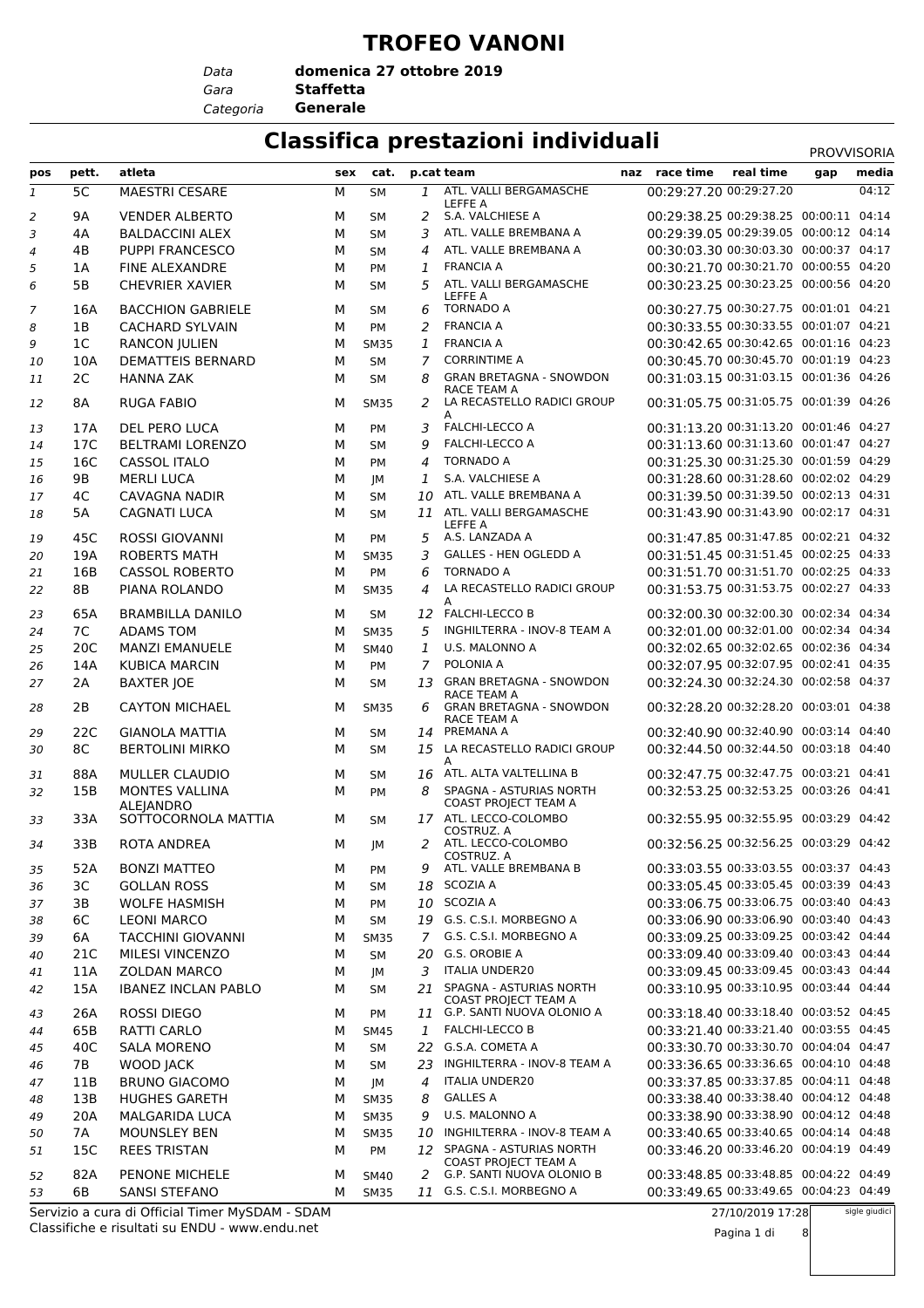| pos      | pett.           | atleta                                    | sex    | cat.        |   | p.cat team                                            | naz race time                                                                    | real time | gap | media |
|----------|-----------------|-------------------------------------------|--------|-------------|---|-------------------------------------------------------|----------------------------------------------------------------------------------|-----------|-----|-------|
| 54       | 68B             | <b>GELMI ALESSANDRO</b>                   | М      | <b>SM</b>   |   | 24 U.S. MALONNO B                                     | 00:33:54.40 00:33:54.40 00:04:28 04:50                                           |           |     |       |
| 55       | 14B             | <b>IILEK KRYSZTOF</b>                     | М      | PM          |   | 13 POLONIA A                                          | 00:33:55.50 00:33:55.50 00:04:29 04:50                                           |           |     |       |
| 56       | 32C             | <b>ARMATI PIERLUCA</b>                    | м      | <b>SM35</b> |   | 12 GRUPPO SPORTIVO ALPINI                             | 00:33:57.45 00:33:57.45 00:04:31 04:51                                           |           |     |       |
| 57       | 59B             | POLI PAOLO                                | м      | SМ          |   | <b>SOVERE A</b><br>25 LA RECASTELLO RADICI GROUP<br>C | 00:33:57.70 00:33:57.70 00:04:31 04:51                                           |           |     |       |
| 58       | 11C             | <b>BERTI MASSIMILIANO</b>                 | м      | AM          | 1 | <b>ITALIA UNDER20</b>                                 | 00:33:58.85 00:33:58.85 00:04:32 04:51                                           |           |     |       |
| 59       | 43A             | <b>TORELLO VIERA CARLO</b>                | м      | <b>SM40</b> | 3 | G. S. D. GENZIANELLA A                                | 00:34:01.15 00:34:01.15 00:04:34 04:51                                           |           |     |       |
| 60       | 12C             | <b>KEVAN JAMES</b>                        | М      | SM          |   | 26 IRLANDA A                                          | 00:34:01.95 00:34:01.95 00:04:35 04:51                                           |           |     |       |
| 61       | 29C             | <b>LUCCHINI DAVIDE</b>                    | м      | JM          | 5 | ATL. ALTA VALTELLINA A                                | 00:34:02.20 00:34:02.20 00:04:35 04:51                                           |           |     |       |
| 62       | 55C             | <b>GUSMEROLI ALESSANDRO</b>               | М      | <b>SM40</b> | 4 | G.S. C.S.I. MORBEGNO B                                | 00:34:02.55 00:34:02.55 00:04:36 04:51                                           |           |     |       |
| 63       | 22B             | POMONI LUIGI                              | М      | <b>SM</b>   |   | 27 PREMANA A                                          | 00:34:04.15 00:34:04.15 00:04:37 04:52                                           |           |     |       |
| 64       | 59A             | <b>DELLA TORRE FRANCESCO</b>              | м      | SM          |   | 28 LA RECASTELLO RADICI GROUP<br>C                    | 00:34:06.50 00:34:06.50 00:04:40 04:52                                           |           |     |       |
| 65       | 30 <sup>C</sup> | <b>TRIULZI FABRIZIO</b>                   | м      | <b>SM40</b> | 5 | G.P. VALCHIAVENNA A                                   | 00:34:09.70 00:34:09.70 00:04:43 04:52                                           |           |     |       |
| 66       | 46A             | ROTA MARTIR LORENZO                       | м      | JM          | 6 | CARVICO SKYRUNNING A                                  | 00:34:15.10 00:34:15.10 00:04:48 04:53                                           |           |     |       |
| 67       | 55A             | ROVEDATTI GUIDO                           | м      | <b>SM35</b> |   | 13 G.S. C.S.I. MORBEGNO B                             | 00:34:15.25 00:34:15.25 00:04:48 04:53                                           |           |     |       |
| 68       | 12B             | <b>CONROY IAN</b>                         | М      | <b>SM35</b> |   | 14 IRLANDA A                                          | 00:34:16.10 00:34:16.10 00:04:49 04:53                                           |           |     |       |
| 69       | 21A             | <b>ZANI MANUEL</b>                        | м      | JM          |   | 7 G.S. OROBIE A                                       | 00:34:17.70 00:34:17.70 00:04:51 04:53                                           |           |     |       |
| 70       | 19C             | <b>GRAY KARL</b>                          | м      | <b>SM50</b> | 1 | <b>GALLES - HEN OGLEDD A</b>                          | 00:34:18.50 00:34:18.50 00:04:52 04:54                                           |           |     |       |
| 71       | 88B             | LUCCHINI CHRISTIAN                        | М      | PM          |   | 14 ATL. ALTA VALTELLINA B                             | 00:34:20.60 00:34:20.60 00:04:54 04:54                                           |           |     |       |
| 72       | 23A             | TICOZZELLI ADRIANO                        | М      | <b>SM</b>   |   | 29 C.A. LIZZOLI A                                     | 00:34:26.75 00:34:26.75 00:05:00 04:55                                           |           |     |       |
| 73       | 51C             | <b>TORRESANI FRANCO</b>                   | м      | <b>SM55</b> | 1 | ATL. PARATICO A                                       | 00:34:29.40 00:34:29.40 00:05:03 04:55                                           |           |     |       |
| 74       | 52B             | <b>COLLEONI PAOLO</b>                     | М      | <b>SM35</b> |   | 15 ATL. VALLE BREMBANA B                              | 00:34:31.70 00:34:31.70 00:05:05 04:55                                           |           |     |       |
| 75       | 13C             | <b>ROBERTS OWEN</b>                       | М      | SM          |   | 30 GALLES A                                           | 00:34:32.85 00:34:32.85 00:05:06 04:56                                           |           |     |       |
| 76       | 17B             | <b>BONANOMI PAOLO</b>                     | М      | <b>SM</b>   |   | 31 FALCHI-LECCO A                                     | 00:34:33.20 00:34:33.20 00:05:06 04:56                                           |           |     |       |
| 77       | 63C             | <b>WILLIAMS OWAIN</b>                     | М      | SM          |   | 32 GALLES - ERYRI TEAM C                              | 00:34:36.40 00:34:36.40 00:05:10 04:56                                           |           |     |       |
| 78       | 30A             | <b>TRIULZI MASSIMO</b>                    | М      | SM          |   | 33 G.P. VALCHIAVENNA A                                | 00:34:37.75 00:34:37.75 00:05:11 04:56                                           |           |     |       |
| 79       | 19B             | <b>ROBERTS RICHARD</b>                    | М      | <b>SM40</b> | 6 | <b>GALLES - HEN OGLEDD A</b>                          | 00:34:38.20 00:34:38.20 00:05:11 04:56                                           |           |     |       |
| 80       | 52C             | RODA BENEDETTO                            | м      | <b>SM</b>   |   | 34 ATL. VALLE BREMBANA B                              | 00:34:45.70 00:34:45.70 00:05:19 04:57                                           |           |     |       |
| 81       | 25B             | <b>SCIANI REMO</b>                        | м      | <b>SM35</b> |   | 16 G.P. TALAMONA A                                    | 00:34:50.95 00:34:50.95 00:05:24 04:58                                           |           |     |       |
| 82       | 12A             | <b>LUPTON TOM</b>                         | м      | <b>SM35</b> |   | 17 IRLANDA A                                          | 00:34:55.95 00:34:55.95 00:05:29 04:59                                           |           |     |       |
| 83       | 21B             | <b>FAVERIO RICCARDO</b>                   | М      | <b>SM50</b> | 2 | G.S. OROBIE A                                         | 00:34:57.45 00:34:57.45 00:05:31 04:59                                           |           |     |       |
| 84       | 33C             | <b>DEDIVITIIS GIOVANNI</b>                | м      | JM          | 8 | ATL. LECCO-COLOMBO<br>COSTRUZ. A<br>35 C.A. LIZZOLI A | 00:34:58.45 00:34:58.45 00:05:32 04:59<br>00:34:59.50 00:34:59.50 00:05:33 04:59 |           |     |       |
| 85       | 23B             | <b>CURTONI FILIPPO</b>                    | м      | SМ          |   | 36 FALCHI-LECCO B                                     | 00:35:00.15 00:35:00.15 00:05:33 05:00                                           |           |     |       |
| 86       | 65C             | <b>UGOLINI FILIPPO</b>                    | М      | SМ          |   | 37 G. ALPINISTICO VERTOVESE A                         | 00:35:04.95 00:35:04.95 00:05:38 05:00                                           |           |     |       |
| 87       | 34A             | <b>FORNONI SIMONE</b>                     | М      | <b>SM</b>   |   |                                                       | 00:35:06.95 00:35:06.95 00:05:40 05:00                                           |           |     |       |
| 88       | 85B             | RASCHETTI LUCA                            | М      | SM          | 9 | 38 TEAM VALTELLINA B<br>POL. PAGNONA A                | 00:35:07.65 00:35:07.65 00:05:41 05:01                                           |           |     |       |
| 89       | 35A             | PANDIANI MATTEO                           | М      | JМ          |   | 15 SCOZIA A                                           | 00:35:08.45 00:35:08.45 00:05:42 05:01                                           |           |     |       |
| 90       | 3A              | <b>BRYSON GAVIN</b>                       | М      | <b>PM</b>   |   | 39 FALCHI-LECCO C                                     | 00:35:09.40 00:35:09.40 00:05:43 05:01                                           |           |     |       |
| 91       | 66C             | PEREGO DAVIDE                             | М      | <b>SM</b>   |   | 10 POLONIA A                                          | 00:35:13.65 00:35:13.65 00:05:47 05:01                                           |           |     |       |
| 92       | 14C             | <b>DUDCZAK MICHAL</b><br>MAINETTI GIACOMO | м      | JМ          |   | 40 FALCHI-LECCO E                                     | 00:35:14.45 00:35:14.45 00:05:48 05:02                                           |           |     |       |
| 93       | 112A<br>67C     | <b>BERIA PAOLO</b>                        | м      | SM          |   | 2 FALCHI-LECCO D                                      | 00:35:18.10 00:35:18.10 00:05:51 05:02                                           |           |     |       |
| 94       | 29A             | CRIPPA ALESSANDRO                         | м      | <b>SM45</b> |   | 11 ATL. ALTA VALTELLINA A                             | 00:35:21.25 00:35:21.25 00:05:54 05:03                                           |           |     |       |
| 95       |                 | LIZZOLI LUCA                              | м<br>М | JM          |   | 16 C.A. LIZZOLI A                                     | 00:35:21.35 00:35:21.35 00:05:55 05:03                                           |           |     |       |
| 96<br>97 | 23C<br>34C      | NORIS ALESSANDRO                          | м      | PM<br>SΜ    |   | 41 G. ALPINISTICO VERTOVESE A                         | 00:35:22.40 00:35:22.40 00:05:56 05:03                                           |           |     |       |
| 98       | 69A             | <b>MALGARIDA MARCO</b>                    | м      | SМ          |   | 42 U.S. MALONNO C                                     | 00:35:24.60 00:35:24.60 00:05:58 05:03                                           |           |     |       |
| 99       | 9C              | SIMI GABRIELE                             | м      | SM          |   | 43 S.A. VALCHIESE A                                   | 00:35:26.35 00:35:26.35 00:06:00 05:03                                           |           |     |       |
| 100      | 63A             | ROBERTS GAVIN                             | м      | <b>SM35</b> |   | 18 GALLES - ERYRI TEAM C                              | 00:35:26.90 00:35:26.90 00:06:00 05:03                                           |           |     |       |
| 101      | 24A             | CORAZZA MATTEO                            | м      | PM          |   | 17 G.S. VALGEROLA CIAPPARELLI                         | 00:35:28.15 00:35:28.15 00:06:01 05:04                                           |           |     |       |
| 102      | 66A             | <b>TURRISI SIMONE</b>                     | м      | SΜ          |   | А<br>44 FALCHI-LECCO C                                | 00:35:28.15 00:35:28.15 00:06:01 05:04                                           |           |     |       |
| 103      | 22A             | <b>GIANOLA DIONIGI</b>                    | м      | PM          |   | 18 PREMANA A                                          | 00:35:29.75 00:35:29.75 00:06:03 05:04                                           |           |     |       |
| 104      | 99A             | <b>BOGHI STEFANO</b>                      | м      | SМ          |   | 45 G.S.A. COMETA B                                    | 00:35:29.80 00:35:29.80 00:06:03 05:04                                           |           |     |       |
| 105      | 28B             | DELLA MINA DAVIDE                         | м      | <b>SM</b>   |   | 46 TEAM VALTELLINA A                                  | 00:35:30.65 00:35:30.65 00:06:04 05:04                                           |           |     |       |
| 106      | 25C             | <b>BERGAMASCHI FRANCESCO</b>              | м      | SM          |   | 47 G.P. TALAMONA A                                    | 00:35:34.55 00:35:34.55 00:06:08 05:04                                           |           |     |       |
| 107      | 53A             | PESENTI DAVIDE                            | м      | SM          |   | 48 ATL. VALLE BREMBANA C                              | 00:35:39.05 00:35:39.05 00:06:12 05:05                                           |           |     |       |
| 108      | 68A             | <b>BACCANELLI ROBERTO</b>                 | М      | SM          |   | 49 U.S. MALONNO B                                     | 00:35:42.10 00:35:42.10 00:06:15 05:06                                           |           |     |       |
| 109      | 35B             | TAGLIAFERRI CLAUDIO                       | м      | <b>SM40</b> |   | 7 POL. PAGNONA A                                      | 00:35:44.65 00:35:44.65 00:06:18 05:06                                           |           |     |       |
| 110      | 55B             | <b>BONGIO SERGIO</b>                      | м      | <b>SM45</b> |   | 3 G.S. C.S.I. MORBEGNO B                              | 00:35:49.80 00:35:49.80 00:06:23 05:07                                           |           |     |       |
| 111      | 24B             | <b>MENGHI CRISTIAN</b>                    | м      | JM          |   | 12 G.S. VALGEROLA CIAPPARELLI<br>A                    | 00:35:50.85 00:35:50.85 00:06:24 05:07                                           |           |     |       |
| 112      | 82C             | PEDRONCELLI ROBERTO                       | м      | <b>SM50</b> |   | 3 G.P. SANTI NUOVA OLONIO B                           | 00:35:53.80 00:35:53.80 00:06:27 05:07                                           |           |     |       |
| 113      | 45A             | <b>BARDEA DAVIDE</b>                      | м      | SM          |   | 50 A.S. LANZADA A                                     | 00:35:57.95 00:35:57.95 00:06:31 05:08                                           |           |     |       |
| 114      | 32A             | <b>GHIDINI FLAVIO</b>                     | м      | SM40        |   | 8 GRUPPO SPORTIVO ALPINI<br>SOVERE A                  | 00:36:00.15 00:36:00.15 00:06:33 05:08                                           |           |     |       |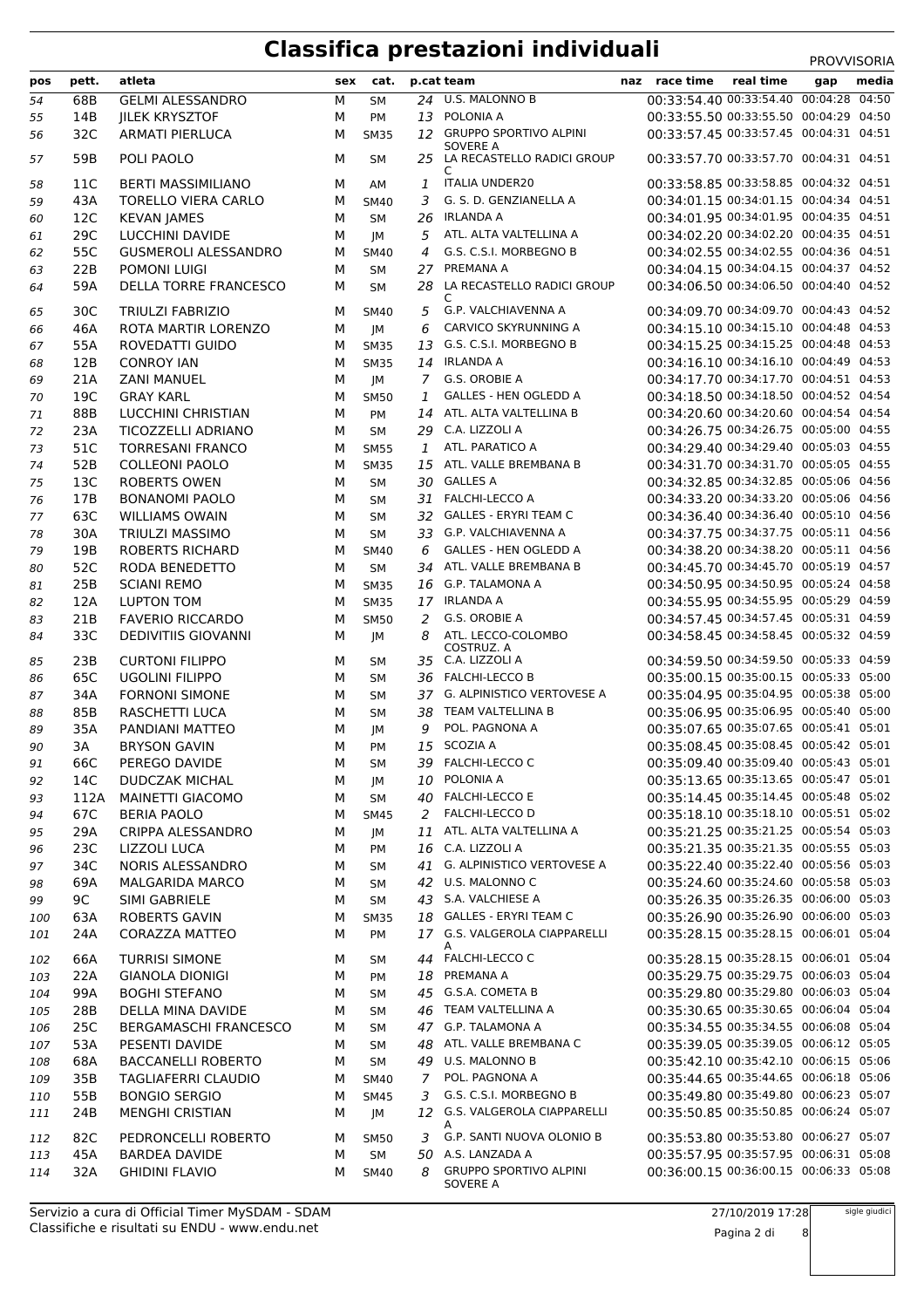| pos        | pett.           | atleta                                  | sex    | cat.                     |                | p.cat team                                            | naz race time                          | real time | gap | media |
|------------|-----------------|-----------------------------------------|--------|--------------------------|----------------|-------------------------------------------------------|----------------------------------------|-----------|-----|-------|
| 115        | 26B             | <b>BARILANI CARLO</b>                   | М      | <b>SM</b>                |                | 51 G.P. SANTI NUOVA OLONIO A                          | 00:36:04.75 00:36:04.75 00:06:38 05:09 |           |     |       |
| 116        | 56C             | <b>MANENTI MAURO</b>                    | М      | <b>SM45</b>              | 4              | G.S. C.S.I. MORBEGNO C                                | 00:36:06.70 00:36:06.70 00:06:40 05:09 |           |     |       |
| 117        | 40A             | <b>GUSMEO THOMAS</b>                    | М      | <b>SM</b>                |                | 52 G.S.A. COMETA A                                    | 00:36:22.10 00:36:22.10 00:06:55 05:11 |           |     |       |
| 118        | 73B             | <b>LIZZOLI FAUSTO</b>                   | М      | <b>SM50</b>              | $\overline{4}$ | C.A. LIZZOLI B                                        | 00:36:23.40 00:36:23.40 00:06:57 05:11 |           |     |       |
| 119        | 44C             | <b>BONESI MATTIA</b>                    | М      | <b>SM</b>                |                | 53 ATLETICA ALTO LARIO A                              | 00:36:24.00 00:36:24.00 00:06:57 05:12 |           |     |       |
| 120        | 25A             | <b>CANEVA TOMMASO</b>                   | М      | <b>SM</b>                | 54             | <b>G.P. TALAMONA A</b>                                | 00:36:25.30 00:36:25.30 00:06:59 05:12 |           |     |       |
| 121        | 20B             | <b>MARIOTTI LUCA</b>                    | М      | <b>SM35</b>              | 19             | U.S. MALONNO A                                        | 00:36:25.80 00:36:25.80 00:06:59 05:12 |           |     |       |
| 122        | 66B             | SIMONETTA COSTANTINO                    | М      | <b>SM50</b>              | 5              | <b>FALCHI-LECCO C</b>                                 | 00:36:26.35 00:36:26.35 00:07:00 05:12 |           |     |       |
| 123        | 82B             | ZUGNONI GRAZIANO                        | М      | <b>SM45</b>              | 5              | G.P. SANTI NUOVA OLONIO B                             | 00:36:27.30 00:36:27.30 00:07:01 05:12 |           |     |       |
| 124        | 45B             | <b>BARDEA FEDERICO</b>                  | М      | PM                       | 19             | A.S. LANZADA A                                        | 00:36:30.75 00:36:30.75 00:07:04 05:12 |           |     |       |
| 125        | 63B             | <b>FORTES MATTHEW</b>                   | М      | <b>SM40</b>              | 9              | <b>GALLES - ERYRI TEAM C</b>                          | 00:36:32.20 00:36:32.20 00:07:05 05:13 |           |     |       |
| 126        | 68C             | PEDERSOLI GIANFRANCO                    | М      | <b>SM35</b>              | 20             | U.S. MALONNO C                                        | 00:36:32.35 00:36:32.35 00:07:06 05:13 |           |     |       |
| 127        | 27B             | <b>BOSSONE GIULIANO</b>                 | М      | <b>PM</b>                |                | 20 A.S.D. CADDESE MONIQUE                             | 00:36:33.05 00:36:33.05 00:07:06 05:13 |           |     |       |
|            |                 |                                         |        |                          |                | <b>GIROD A</b>                                        |                                        |           |     |       |
| 128        | 69C             | <b>SORTENI ANDREA</b>                   | М      | SM                       | 55             | U.S. MALONNO C                                        | 00:36:33.40 00:36:33.40 00:07:07 05:13 |           |     |       |
| 129        | 46C             | <b>FINAZZI FRANCESCO</b>                | М      | JМ                       | 13             | CARVICO SKYRUNNING A                                  | 00:36:34.70 00:36:34.70 00:07:08 05:13 |           |     |       |
| 130        | 112B            | <b>BIASSONI ANDREA</b>                  | М      | <b>SM</b>                |                | 56 FALCHI-LECCO E                                     | 00:36:46.55 00:36:46.55 00:07:20 05:15 |           |     |       |
| 131        | 51A             | ALESSANDRO<br><b>BONTEMPI FILIPPO</b>   | м      | <b>SM55</b>              | 2              | ATL. PARATICO A                                       | 00:36:48.75 00:36:48.75 00:07:22 05:15 |           |     |       |
| 132        | 87C             | <b>BONETTI LUCA</b>                     | М      | <b>SM35</b>              | 21             | TEAM VALTELLINA D                                     | 00:36:55.00 00:36:55.00 00:07:28 05:16 |           |     |       |
| 133        | 60A             | <b>BONDONI MAURIZIO</b>                 | м      | PM                       |                | 21 S.A. VALCHIESE B                                   | 00:36:55.15 00:36:55.15 00:07:28 05:16 |           |     |       |
| 134        | 27C             | MACELLARO ROCCO                         | м      | <b>SM45</b>              | 6              | A.S.D. CADDESE MONIQUE                                | 00:37:00.85 00:37:00.85 00:07:34 05:17 |           |     |       |
|            |                 |                                         |        |                          |                | <b>GIROD A</b>                                        |                                        |           |     |       |
| 135        | 30 <sub>B</sub> | <b>BEDOGNETTI VALENTINO</b>             | м      | <b>SM</b>                |                | 57 G.P. VALCHIAVENNA A                                | 00:37:01.35 00:37:01.35 00:07:35 05:17 |           |     |       |
| 136        | 99C             | <b>DELLA ROVERE ANDREA</b>              | М      | <b>SM35</b>              |                | 22 G.S.A. COMETA B                                    | 00:37:03.00 00:37:03.00 00:07:36 05:17 |           |     |       |
| 137        | 28A             | <b>CIABARRI MICHELE</b>                 | М      | <b>SM35</b>              |                | 23 TEAM VALTELLINA A                                  | 00:37:03.05 00:37:03.05 00:07:36 05:17 |           |     |       |
| 138        | 67B             | <b>GRILLI ANDREA</b>                    | м      | <b>SM35</b>              |                | 24 FALCHI-LECCO D                                     | 00:37:08.75 00:37:08.75 00:07:42 05:18 |           |     |       |
| 139        | 32B             | <b>FORCHINI JLENIO</b>                  | м      | <b>SM40</b>              | 10             | <b>GRUPPO SPORTIVO ALPINI</b>                         | 00:37:10.05 00:37:10.05 00:07:43 05:18 |           |     |       |
| 140        | 76B             | RUFFONI ASHLEY WILLIAM                  | м      | SM                       |                | <b>SOVERE A</b><br>58 G.S. VALGEROLA CIAPPARELLI<br>R | 00:37:13.65 00:37:13.65 00:07:47 05:19 |           |     |       |
| 141        | 137C            | <b>GADOLA ALESSANDRO</b>                | м      | JМ                       | 14             | G.S. C.S.I. MORBEGNO M                                | 00:37:14.40 00:37:14.40 00:07:48 05:19 |           |     |       |
| 142        | 76A             | <b>BOTTA' ALBERTO</b>                   | М      | <b>SM45</b>              | $\overline{7}$ | G.S. VALGEROLA CIAPPARELLI                            | 00:37:15.45 00:37:15.45 00:07:49 05:19 |           |     |       |
|            |                 | <b>CASSINA PAOLO</b>                    |        |                          |                | в<br>59 G.S. VALGEROLA CIAPPARELLI L                  | 00:37:15.90 00:37:15.90 00:07:49 05:19 |           |     |       |
| 143        | 141A<br>115A    | <b>MOSSINI VALERIO</b>                  | М<br>М | <b>SM</b><br><b>SM50</b> | 6              | U.S. MALONNO E                                        | 00:37:16.80 00:37:16.80 00:07:50 05:19 |           |     |       |
| 144        | 13A             | <b>BODMAN DAN</b>                       | М      | <b>SM</b>                | 60             | <b>GALLES A</b>                                       | 00:37:20.05 00:37:20.05 00:07:53 05:20 |           |     |       |
| 145        | 111A            |                                         |        |                          | 8              | G.S. C.S.I. MORBEGNO G                                | 00:37:21.25 00:37:21.25 00:07:54 05:20 |           |     |       |
| 146<br>147 | 67A             | <b>GUSMEROLI EGIDIO</b><br>DRIZA DRITAN | М<br>м | <b>SM45</b><br><b>SM</b> |                | 61 FALCHI-LECCO D                                     | 00:37:23.40 00:37:23.40 00:07:57 05:20 |           |     |       |
| 148        | 111B            | <b>FRANZI MATTEO</b>                    | М      | <b>SM</b>                | 62             | G.S. C.S.I. MORBEGNO G                                | 00:37:24.85 00:37:24.85 00:07:58 05:20 |           |     |       |
| 149        | 69B             | <b>BOTTACIN PIETRO</b>                  | М      | PM                       |                | 22 U.S. MALONNO C                                     | 00:37:28.65 00:37:28.65 00:08:02 05:21 |           |     |       |
| 150        | 140A            | SHAH SYED QASIM ALI                     | м      | <b>SM</b>                |                | 63 G.S. VALGEROLA CIAPPARELLI I                       | 00:37:32.45 00:37:32.45 00:08:06 05:21 |           |     |       |
| 151        | 72A             | <b>ZANI OSCAR</b>                       | м      |                          | 23             | G.S. OROBIE C                                         | 00:37:33.50 00:37:33.50 00:08:07 05:21 |           |     |       |
| 152        | 150A            | <b>MAZZOLINI MARCO</b>                  | М      | PМ<br><b>SM</b>          |                | 64 G.S. C.S.I. MORBEGNO Q                             | 00:37:34.85 00:37:34.85 00:08:08 05:22 |           |     |       |
| 153        | 85A             | <b>GUSMERINI NICOLA</b>                 | М      | <b>SM</b>                |                | 65 TEAM VALTELLINA B                                  | 00:37:38.40 00:37:38.40 00:08:12 05:22 |           |     |       |
| 154        | 79B             | <b>MARTINOLI MARCO</b>                  | м      | <b>SM50</b>              |                | 7 G.P. TALAMONA B                                     | 00:37:39.35 00:37:39.35 00:08:13 05:22 |           |     |       |
| 155        | 28C             | <b>ROSINA MIRKO</b>                     | М      | <b>SM35</b>              | 25             | TEAM VALTELLINA A                                     | 00:37:39.50 00:37:39.50 00:08:13 05:22 |           |     |       |
| 156        | 92C             | <b>MOGNETTI EMILIO</b>                  | м      | <b>SM40</b>              |                | 11 GRUPPO SPORTIVO ALPINI                             | 00:37:42.50 00:37:42.50 00:08:16 05:23 |           |     |       |
|            |                 |                                         |        |                          |                | <b>SOVERE B</b>                                       |                                        |           |     |       |
| 157        | 62B             | ROWLEY JOHN                             | М      | <b>SM35</b>              |                | 26 GALLES - ERYRI TEAM B                              | 00:37:43.35 00:37:43.35 00:08:17 05:23 |           |     |       |
| 158        | 27A             | <b>FLORIANI THOMAS</b>                  | М      | JM                       |                | 15 A.S.D. CADDESE MONIQUE<br><b>GIROD A</b>           | 00:37:46.00 00:37:46.00 00:08:19 05:23 |           |     |       |
| 159        | 46B             | <b>GAMBARDELLA ANDREA</b>               | м      | <b>SM35</b>              |                | 27 CARVICO SKYRUNNING A                               | 00:37:49.15 00:37:49.15 00:08:22 05:24 |           |     |       |
| 160        | 34B             | <b>SERPELLINI NICOLA</b>                | М      | <b>SM</b>                |                | 66 G. ALPINISTICO VERTOVESE A                         | 00:37:50.65 00:37:50.65 00:08:24 05:24 |           |     |       |
| 161        | 40B             | CASTELNUOVO MARCO                       | м      | <b>SM40</b>              |                | 12 G.S.A. COMETA A                                    | 00:37:53.05 00:37:53.05 00:08:26 05:24 |           |     |       |
| 162        | 56B             | <b>BONGIO FABIO</b>                     | М      | <b>SM45</b>              | 9              | G.S. C.S.I. MORBEGNO C                                | 00:37:54.90 00:37:54.90 00:08:28 05:24 |           |     |       |
| 163        | 56A             | <b>FUMELLI ROBERTO</b>                  | М      | <b>SM45</b>              |                | 10 G.S. C.S.I. MORBEGNO C                             | 00:37:56.15 00:37:56.15 00:08:29 05:25 |           |     |       |
| 164        | 73C             | <b>ZUGNONI MATTEO</b>                   | м      | <b>SM</b>                |                | 67 C.A. LIZZOLI B                                     | 00:37:59.00 00:37:59.00 00:08:32 05:25 |           |     |       |
| 165        | 35C             | <b>GREPPI DAVIDE</b>                    | М      | <b>SM</b>                | 68             | POL. PAGNONA A                                        | 00:38:03.20 00:38:03.20 00:08:36 05:26 |           |     |       |
| 166        | 115B            | <b>GUZZA ALFIO</b>                      | М      | <b>SM50</b>              | 8              | U.S. MALONNO E                                        | 00:38:04.65 00:38:04.65 00:08:38 05:26 |           |     |       |
| 167        | 108A            | <b>CONTI ITALO</b>                      | м      | <b>SM55</b>              | 3              | POL. PAGNONA D                                        | 00:38:05.00 00:38:05.00 00:08:38 05:26 |           |     |       |
| 168        | 90C             | DEL RE PAOLO                            | М      | JM                       | 16             | G.P. VALCHIAVENNA B                                   | 00:38:05.80 00:38:05.80 00:08:39 05:26 |           |     |       |
| 169        | 83A             | <b>GERNA IVAN</b>                       | М      | <b>SM45</b>              |                | 11 G.P. SANTI NUOVA OLONIO C                          | 00:38:09.00 00:38:09.00 00:08:42 05:27 |           |     |       |
| 170        | 73A             | <b>IOBIZZI FAUSTO</b>                   | М      | <b>SM45</b>              |                | 12 C.A. LIZZOLI B                                     | 00:38:10.95 00:38:10.95 00:08:44 05:27 |           |     |       |
| 171        | 64A             | DEL BUSTO SANCHEZ                       | м      | SM                       | 69             | SPAGNA - ASTURIAS NORTH                               | 00:38:14.25 00:38:14.25 00:08:47 05:27 |           |     |       |
|            |                 | ALEJANDRO                               |        |                          |                | <b>COAST PROJECT TEAM B</b>                           |                                        |           |     |       |
| 172        | 86C             | <b>VIVIANI MATTIA</b>                   | м      | <b>SM45</b>              |                | 13 TEAM VALTELLINA C                                  | 00:38:17.15 00:38:17.15 00:08:50 05:28 |           |     |       |
| 173        | 76C             | <b>CORNALI MICHELE</b>                  | М      | <b>SM40</b>              |                | 13 G.S. VALGEROLA CIAPPARELLI<br>в                    | 00:38:18.10 00:38:18.10 00:08:51 05:28 |           |     |       |
| 174        | 71A             | ROVELLI GIORGIO                         | м      | <b>SM50</b>              | 9              | G.S. OROBIE B                                         | 00:38:30.55 00:38:30.55 00:09:04 05:30 |           |     |       |

Classifiche e risultati su ENDU - www.endu.net Servizio a cura di Official Timer MySDAM - SDAM 27/10/2019 17:28

Pagina 3 di 8

sigle giudici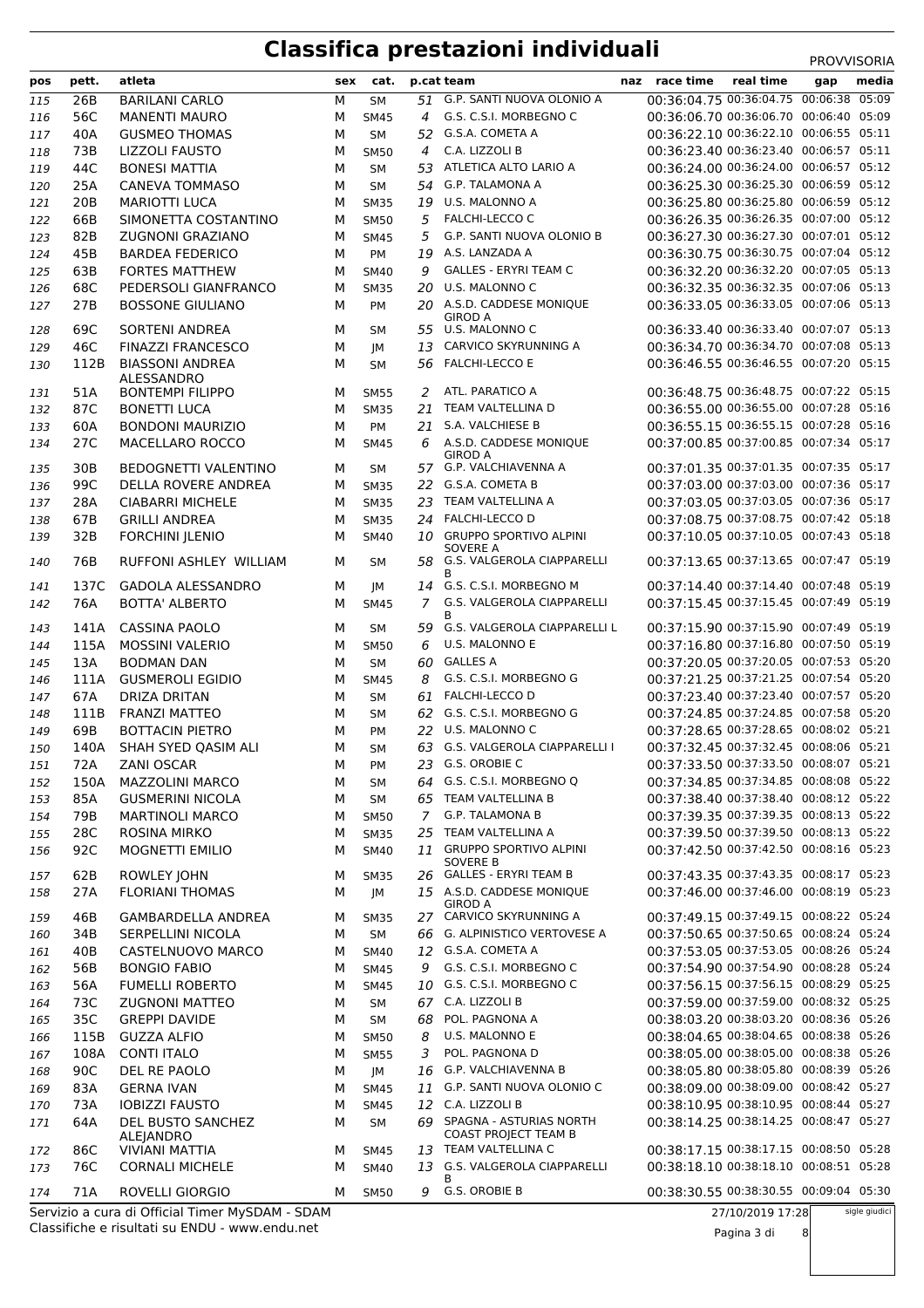| pos | pett. | atleta                                 | sex | cat.        |              | p.cat team                                         | naz race time                          | real time | gap | media |
|-----|-------|----------------------------------------|-----|-------------|--------------|----------------------------------------------------|----------------------------------------|-----------|-----|-------|
| 175 | 29B   | DE MARON ALBERTO                       | М   | IМ          |              | 17 ATL. ALTA VALTELLINA A                          | 00:38:31.80 00:38:31.80 00:09:05 05:30 |           |     |       |
| 176 | 104C  | <b>GIANOLA ENZO</b>                    | м   | <b>SM35</b> | 28           | PREMANA B                                          | 00:38:38.30 00:38:38.30 00:09:12 05:31 |           |     |       |
| 177 | 92B   | PATELLI MARCELLO                       | м   | <b>SM45</b> |              | 14 GRUPPO SPORTIVO ALPINI                          | 00:38:43.35 00:38:43.35 00:09:17 05:31 |           |     |       |
|     |       |                                        |     |             |              | <b>SOVERE B</b>                                    |                                        |           |     |       |
| 178 | 105B  | <b>GIANOLA NICOLA</b>                  | м   | JМ          |              | 18 PREMANA C                                       | 00:38:43.70 00:38:43.70 00:09:17 05:31 |           |     |       |
| 179 | 108C  | <b>RIVA PIETRO</b>                     | М   | <b>SM55</b> | 4            | POL. PAGNONA D                                     | 00:38:45.40 00:38:45.40 00:09:19 05:32 |           |     |       |
| 180 | 36A   | <b>RUGA ROBERTO</b>                    | М   | <b>SM40</b> |              | 14 ATL. CENTRO LARIO A                             | 00:38:45.65 00:38:45.65 00:09:19 05:32 |           |     |       |
| 181 | 79A   | <b>LUZZI ROBERTO</b>                   | М   | <b>SM45</b> |              | 15 G.P. TALAMONA B                                 | 00:38:46.45 00:38:46.45 00:09:20 05:32 |           |     |       |
| 182 | 38A   | <b>FANCHETTI OMAR</b>                  | м   | <b>SM</b>   |              | 70 ASD CASTELRAIDER A                              | 00:38:49.05 00:38:49.05 00:09:22 05:32 |           |     |       |
| 183 | 99B   | <b>TAGLIABUE FRANCESCO</b>             | м   | <b>SM35</b> |              | 29 G.S.A. COMETA B                                 | 00:38:54.40 00:38:54.40 00:09:28 05:33 |           |     |       |
| 184 | 87A   | <b>COLLI RUDY</b>                      | М   | <b>SM40</b> |              | 15 TEAM VALTELLINA D                               | 00:38:54.80 00:38:54.80 00:09:28 05:33 |           |     |       |
| 185 | 88C   | PELLEGRINO CRISTIAN                    | М   | <b>SM40</b> | 16           | ATL. ALTA VALTELLINA B                             | 00:38:57.15 00:38:57.15 00:09:30 05:33 |           |     |       |
| 186 | 113C  | <b>TAVOLA MARCO</b>                    | М   | <b>SM50</b> |              | 10 FALCHI-LECCO F                                  | 00:38:59.60 00:38:59.60 00:09:33 05:34 |           |     |       |
| 187 | 115C  | CALUFFETTI GIACOMO                     | М   | <b>SM55</b> |              | 5 U.S. MALONNO E                                   | 00:39:00.30 00:39:00.30 00:09:34 05:34 |           |     |       |
| 188 | 136B  | DE AGOSTINI CARLO                      | М   | <b>SM35</b> |              | 30 G.S. C.S.I. MORBEGNO L                          | 00:39:01.80 00:39:01.80 00:09:35 05:34 |           |     |       |
| 189 | 104A  | <b>GIANOLA DOMENICO</b>                | М   | <b>SM40</b> |              | 17 PREMANA B                                       | 00:39:01.90 00:39:01.90 00:09:35 05:34 |           |     |       |
| 190 | 85C   | PIZZINI STEFANO                        | М   | <b>SM</b>   |              | 71 TEAM VALTELLINA B                               | 00:39:02.85 00:39:02.85 00:09:36 05:34 |           |     |       |
| 191 | 113B  | NICOLETTI MARCELLO                     | м   | <b>SM</b>   |              | 72 FALCHI-LECCO F                                  | 00:39:03.40 00:39:03.40 00:09:37 05:34 |           |     |       |
| 192 | 62A   | <b>MORGAN SION</b>                     | м   | <b>SM</b>   |              | 73 GALLES - ERYRI TEAM B                           | 00:39:06.70 00:39:06.70 00:09:40 05:35 |           |     |       |
| 193 | 57B   | PANIGA LUIGI                           | М   | <b>SM35</b> |              | 31 G.S. C.S.I. MORBEGNO D                          | 00:39:06.85 00:39:06.85 00:09:40 05:35 |           |     |       |
| 194 | 112C  | <b>VALSECCHI MICHELE</b>               | м   | <b>SM</b>   |              | 74 FALCHI-LECCO E                                  | 00:39:06.85 00:39:06.85 00:09:40 05:35 |           |     |       |
| 195 | 71C   | ROVELLI EZIO                           | м   | <b>SM55</b> | 6            | G.S. OROBIE B                                      | 00:39:07.60 00:39:07.60 00:09:41 05:35 |           |     |       |
| 196 | 127A  | <b>BUZZETTI CLAUDIO</b>                | М   | <b>SM35</b> |              | 32 TEAM VALTELLINA F                               | 00:39:09.25 00:39:09.25 00:09:42 05:35 |           |     |       |
| 197 | 109A  | <b>BIANCHINI OLIVIERO</b>              | М   | <b>SM50</b> | 11           | G.S. C.S.I. MORBEGNO E                             | 00:39:10.40 00:39:10.40 00:09:44 05:35 |           |     |       |
| 198 | 90A   | <b>MOLTENI LUCA</b>                    | М   | PM          |              | 24 G.P. VALCHIAVENNA B                             | 00:39:13.85 00:39:13.85 00:09:47 05:36 |           |     |       |
| 199 | 136A  | DEL NERO ROCCO                         | М   | <b>SM35</b> |              | 33 G.S. C.S.I. MORBEGNO L                          | 00:39:14.45 00:39:14.45 00:09:48 05:36 |           |     |       |
| 200 | 24C   | <b>MENGHI DANIELE</b>                  | М   | <b>SM</b>   |              | 75 G.S. VALGEROLA CIAPPARELLI                      | 00:39:14.60 00:39:14.60 00:09:48 05:36 |           |     |       |
|     |       |                                        |     |             |              | A                                                  |                                        |           |     |       |
| 201 | 38B   | PEDROLI PAOLO                          | м   | <b>SM</b>   |              | 76 ASD CASTELRAIDER A                              | 00:39:16.30 00:39:16.30 00:09:50 05:36 |           |     |       |
| 202 | 104B  | POMONI DIEGO                           | М   | <b>SM</b>   |              | 77 PREMANA B                                       | 00:39:17.25 00:39:17.25 00:09:50 05:36 |           |     |       |
| 203 | 107B  | <b>GORETTI STEFAN</b>                  | М   | <b>SM</b>   | 78           | POL. PAGNONA C                                     | 00:39:18.45 00:39:18.45 00:09:52 05:36 |           |     |       |
| 204 | 51B   | CICCI LINO                             | М   | <b>SM60</b> | $\mathbf{1}$ | ATL. PARATICO A                                    | 00:39:18.60 00:39:18.60 00:09:52 05:36 |           |     |       |
| 205 | 100C  | <b>DEICAS DANILO</b>                   | М   | <b>SM40</b> | 18           | G.S.A. COMETA C                                    | 00:39:19.00 00:39:19.00 00:09:52 05:37 |           |     |       |
| 206 | 137B  | <b>BONGIO EMANUELE</b>                 | м   | JМ          |              | 19 G.S. C.S.I. MORBEGNO M                          | 00:39:20.05 00:39:20.05 00:09:53 05:37 |           |     |       |
| 207 | 77A   | <b>FERRARI BRUNO</b>                   | м   | <b>SM65</b> | 1            | G.S. VALGEROLA CIAPPARELLI<br>C                    | 00:39:20.80 00:39:20.80 00:09:54 05:37 |           |     |       |
| 208 | 126B  | <b>FIORINA MICHELE</b>                 | м   | <b>SM35</b> |              | 34 TEAM VALTELLINA E                               | 00:39:21.50 00:39:21.50 00:09:55 05:37 |           |     |       |
| 209 | 37A   | PIANI ALESSANDRO                       | М   | <b>SM35</b> |              | 35 POL. ALBOSAGGIA A                               | 00:39:26.60 00:39:26.60 00:10:00 05:38 |           |     |       |
| 210 | 109B  | MALGESINI PIERLUIGI                    | М   | <b>SM60</b> | 2            | G.S. C.S.I. MORBEGNO E                             | 00:39:26.65 00:39:26.65 00:10:00 05:38 |           |     |       |
| 211 | 59C   | <b>OCCIONI GIULIANO</b>                | м   | <b>SM45</b> |              | 16 LA RECASTELLO RADICI GROUP                      | 00:39:28.55 00:39:28.55 00:10:02 05:38 |           |     |       |
| 212 | 78A   | <b>MAXENTI FABIO</b>                   | M   | SM          |              | C<br>79 G.S. VALGEROLA CIAPPARELLI                 | 00:39:30.35 00:39:30.35 00:10:04 05:38 |           |     |       |
| 213 | 80C   | <b>GUSMERINI ROBERTO</b>               | м   | <b>SM35</b> |              | D<br>36 G.P. TALAMONA C                            | 00:39:30.70 00:39:30.70 00:10:04 05:38 |           |     |       |
| 214 | 135A  | <b>ABATE STEFANO</b>                   | м   | SM          |              | 80 G.S. C.S.I. MORBEGNO I                          | 00:39:30.90 00:39:30.90 00:10:04 05:38 |           |     |       |
|     |       |                                        |     |             |              | 81 G.S.A. COMETA C                                 | 00:39:31.35 00:39:31.35 00:10:05 05:38 |           |     |       |
| 215 | 100B  | <b>GALLI ANGELO</b>                    | м   | <b>SM</b>   |              | 37 U.S. MALONNO F                                  | 00:39:32.10 00:39:32.10 00:10:05 05:38 |           |     |       |
| 216 | 116B  | <b>MARIOTTI RAFFAELE</b>               | м   | <b>SM35</b> |              | 25 G.P. SANTI NUOVA OLONIO A                       | 00:39:39.20 00:39:39.20 00:10:12 05:39 |           |     |       |
| 217 | 26C   | <b>MOLATORE DANIELE</b>                | м   | PM          |              |                                                    | 00:39:41.65 00:39:41.65 00:10:15 05:40 |           |     |       |
| 218 | 42A   | <b>BAROLI VITTORIO</b>                 | м   | <b>SM40</b> |              | 19 ARDENNO SPORTIVA A                              |                                        |           |     |       |
| 219 | 89C   | PORTOVENERO ANDREA                     | м   | <b>SM35</b> |              | 38 ATL. ALTA VALTELLINA C                          | 00:39:42.95 00:39:42.95 00:10:16 05:40 |           |     |       |
| 220 | 111C  | <b>BULANTI FABIO</b>                   | м   | SM          |              | 82 G.S. C.S.I. MORBEGNO G                          | 00:39:43.70 00:39:43.70 00:10:17 05:40 |           |     |       |
| 221 | 64C   | CARBALLO GUTIERREZ<br><b>GUILLERMO</b> | м   | <b>SM</b>   |              | 83 SPAGNA - ASTURIAS NORTH<br>COAST PROJECT TEAM B | 00:39:47.50 00:39:47.50 00:10:21 05:41 |           |     |       |
| 222 | 71B   | <b>QUADRI MICHAEL MARIO</b>            | м   | SM          |              | 84 G.S. OROBIE B                                   | 00:39:48.05 00:39:48.05 00:10:21 05:41 |           |     |       |
| 223 | 127C  | SPINI FIORENZO                         | м   | <b>SM45</b> |              | 17 TEAM VALTELLINA F                               | 00:39:48.90 00:39:48.90 00:10:22 05:41 |           |     |       |
| 224 | 58A   | <b>FUMAGALLI GIUSEPPE</b>              | м   | <b>SM50</b> | 12           | LA RECASTELLO RADICI GROUP<br>в                    | 00:39:52.15 00:39:52.15 00:10:25 05:41 |           |     |       |
| 225 | 64B   | DEL BUSTO SANCHEZ<br><b>IGNACIO</b>    | м   | <b>SM35</b> |              | 39 SPAGNA - ASTURIAS NORTH<br>COAST PROJECT TEAM B | 00:39:52.85 00:39:52.85 00:10:26 05:41 |           |     |       |
| 226 | 92A   | <b>GERVASONI GABRIELE</b>              | м   | <b>SM45</b> |              | 18 GRUPPO SPORTIVO ALPINI<br><b>SOVERE B</b>       | 00:39:55.25 00:39:55.25 00:10:28 05:42 |           |     |       |
| 227 | 89B   | <b>MARANTA MAURIZIO</b>                | м   | <b>SM</b>   |              | 85 ATL. ALTA VALTELLINA C                          | 00:39:57.05 00:39:57.05 00:10:30 05:42 |           |     |       |
| 228 | 125A  | PARAGONI IVANO                         | м   | <b>SM45</b> |              | 19 G.P. SANTI NUOVA OLONIO G                       | 00:39:58.15 00:39:58.15 00:10:31 05:42 |           |     |       |
| 229 | 70C   | MARIOTTI GABRIELE                      | м   | <b>SM40</b> |              | 20 U.S. MALONNO D                                  | 00:40:02.45 00:40:02.45 00:10:36 05:43 |           |     |       |
| 230 | 87B   | <b>MERGA GIANLUCA</b>                  | м   | <b>SM</b>   |              | 86 TEAM VALTELLINA D                               | 00:40:02.75 00:40:02.75 00:10:36 05:43 |           |     |       |
| 231 | 57A   | <b>FUMELLI MORENO</b>                  | м   | <b>SM35</b> |              | 40 G.S. C.S.I. MORBEGNO D                          | 00:40:04.20 00:40:04.20 00:10:37 05:43 |           |     |       |
| 232 | 122A  | <b>CIAPONI IVAN</b>                    | м   | <b>SM40</b> |              | 21 G.P. TALAMONA F                                 | 00:40:10.00 00:40:10.00 00:10:43 05:44 |           |     |       |
| 233 | 109C  | <b>MAZZONI AURELIO</b>                 | м   | <b>SM65</b> |              | 2 G.S. C.S.I. MORBEGNO E                           | 00:40:18.95 00:40:18.95 00:10:52 05:45 |           |     |       |
| 234 |       | 119A MOTTARELLA ALAN                   | М   | <b>SM40</b> |              | 22 G.S. VALGEROLA CIAPPARELLI F                    | 00:40:21.15 00:40:21.15 00:10:54 05:45 |           |     |       |
|     |       |                                        |     |             |              |                                                    |                                        |           |     |       |

Classifiche e risultati su ENDU - www.endu.net Servizio a cura di Official Timer MySDAM - SDAM

sigle giudici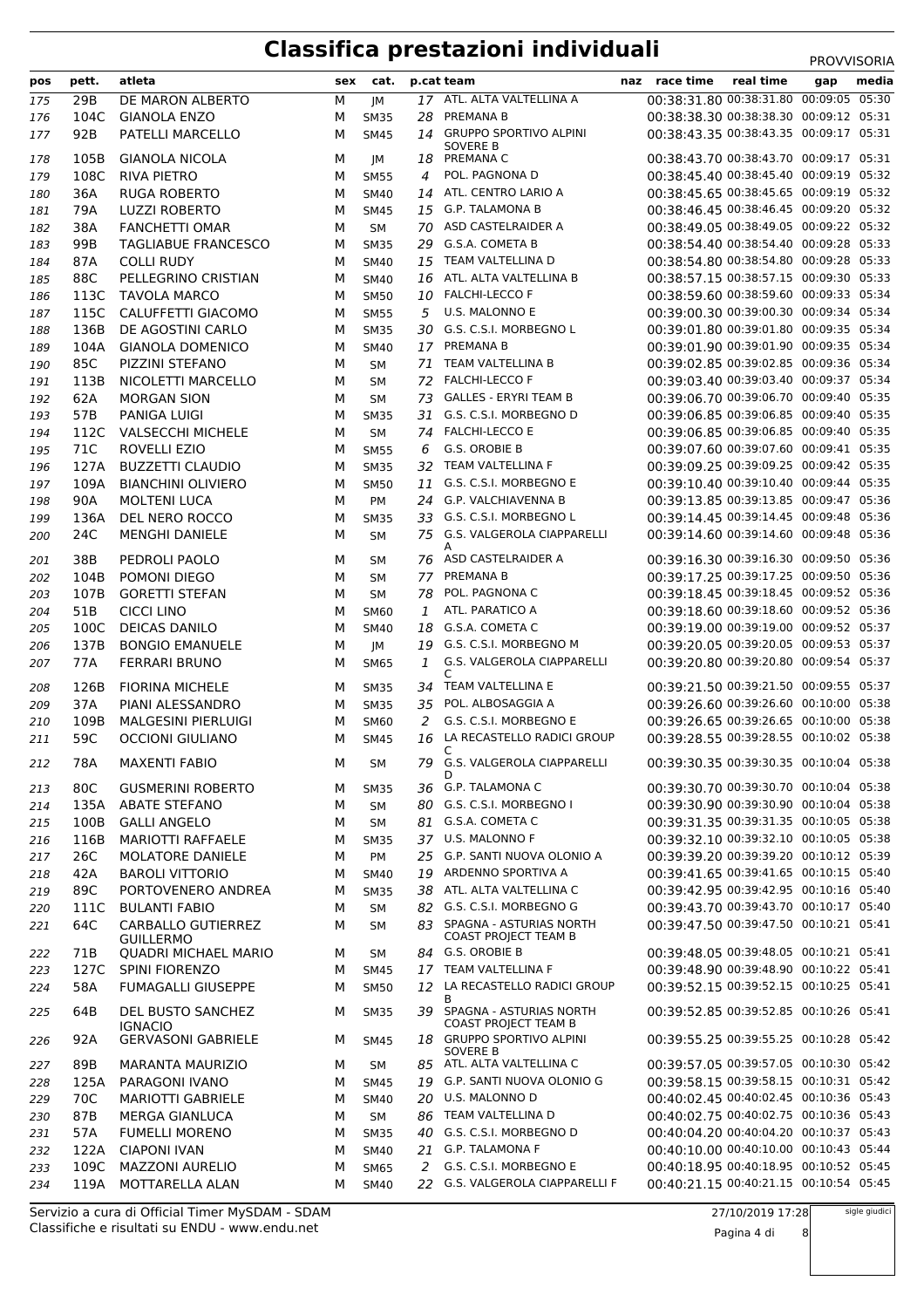| pos | pett.           | atleta                      | sex | cat.        |    | p.cat team                                | naz race time                          | real time | gap | media |
|-----|-----------------|-----------------------------|-----|-------------|----|-------------------------------------------|----------------------------------------|-----------|-----|-------|
| 235 | 90 <sub>B</sub> | <b>TIRINZONI DARIO</b>      | М   | <b>SM</b>   |    | 87 G.P. VALCHIAVENNA B                    | 00:40:22.05 00:40:22.05 00:10:55 05:46 |           |     |       |
| 236 | 38C             | <b>VALBUZZI PATRICK</b>     | М   | <b>SM35</b> |    | 41 ASD CASTELRAIDER A                     | 00:40:25.20 00:40:25.20 00:10:58 05:46 |           |     |       |
| 237 | 148A            | <b>BARBERA FRANCESCO</b>    | M   | <b>SM35</b> |    | 42 G.S. C.S.I. MORBEGNO O                 | 00:40:25.70 00:40:25.70 00:10:59 05:46 |           |     |       |
| 238 | 83B             | <b>MORE' LUIGI</b>          | M   | <b>SM45</b> |    | 20 G.P. SANTI NUOVA OLONIO C              | 00:40:26.00 00:40:26.00 00:10:59 05:46 |           |     |       |
| 239 | 102B            | <b>NANI GIAN LUCA</b>       | M   | <b>SM45</b> |    | 21 A.S. LANZADA B                         | 00:40:28.15 00:40:28.15 00:11:01 05:46 |           |     |       |
|     | 137A            | SPEZIALE MATTEO             | M   | PM          |    | 26 G.S. C.S.I. MORBEGNO M                 | 00:40:29.00 00:40:29.00 00:11:02 05:47 |           |     |       |
| 240 |                 |                             |     |             |    | 23 G.P. TALAMONA C                        | 00:40:32.10 00:40:32.10 00:11:05 05:47 |           |     |       |
| 241 | 80A             | <b>BORROMINI SANDRO</b>     | М   | <b>SM40</b> |    |                                           |                                        |           |     |       |
| 242 | 93C             | <b>ARMATI PAOLO</b>         | М   | <b>SM35</b> | 43 | <b>GRUPPO SPORTIVO ALPINI</b><br>SOVERE C | 00:40:32.40 00:40:32.40 00:11:06 05:47 |           |     |       |
| 243 | 106A            | <b>RIVA MATTEO</b>          | M   | PM          |    | 27 POL. PAGNONA B                         | 00:40:35.25 00:40:35.25 00:11:08 05:47 |           |     |       |
| 244 | 106B            | <b>TAGLIAFERRI DANIELE</b>  | M   | <b>SM35</b> |    | 44 POL. PAGNONA B                         | 00:40:38.40 00:40:38.40 00:11:12 05:48 |           |     |       |
| 245 | 102A            | <b>BERRA GIACOMO</b>        | M   | <b>SM55</b> |    | 7 A.S. LANZADA B                          | 00:40:39.35 00:40:39.35 00:11:13 05:48 |           |     |       |
|     | 114B            | DELLUNGO STEFANO            | М   | <b>SM</b>   |    | 88 FALCHI-LECCO G                         | 00:40:39.75 00:40:39.75 00:11:13 05:48 |           |     |       |
| 246 |                 |                             |     |             |    |                                           | 00:40:40.35 00:40:40.35 00:11:14 05:48 |           |     |       |
| 247 | 39B             | PETRELLI MARCO              | М   | <b>SM40</b> |    | 24 2002 MARATHON CLUB A                   |                                        |           |     |       |
| 248 | 117B            | <b>PAINI FAUSTO</b>         | M   | <b>SM45</b> | 22 | U.S. MALONNO G                            | 00:40:40.75 00:40:40.75 00:11:14 05:48 |           |     |       |
| 249 | 41A             | PASINI MATTEO               | М   | <b>SM</b>   |    | 89 AMICI MADONNA NEVE LAGUNC<br>А         | 00:40:43.15 00:40:43.15 00:11:16 05:49 |           |     |       |
| 250 | 49A             | <b>BETTIGA SEBASTIAN</b>    | М   | SМ          | 90 | RUNNERS COLICO A                          | 00:40:43.65 00:40:43.65 00:11:17 05:49 |           |     |       |
| 251 | 150C            | <b>OREGGIONI MATTEO</b>     | М   | <b>SM</b>   |    | 91 G.S. C.S.I. MORBEGNO Q                 | 00:40:45.35 00:40:45.35 00:11:19 05:49 |           |     |       |
|     | 108B            | <b>MUTTONI GIANBATTISTA</b> |     |             | 8  | POL. PAGNONA D                            | 00:40:46.95 00:40:46.95 00:11:20 05:49 |           |     |       |
| 252 |                 |                             | М   | <b>SM55</b> |    | G.S. VALGEROLA CIAPPARELLI                | 00:40:47.20 00:40:47.20 00:11:20 05:49 |           |     |       |
| 253 | 77B             | PEDROLA EMANUELE            | M   | <b>SM50</b> | 13 | C                                         |                                        |           |     |       |
| 254 | 134B            | <b>MORIONDO PAOLO</b>       | M   | <b>SM40</b> |    | 25 G.S. C.S.I. MORBEGNO H                 | 00:40:47.35 00:40:47.35 00:11:21 05:49 |           |     |       |
| 255 | 141C            | PIGANZOLI MATTIA            | М   | <b>SM</b>   |    | 92 G.S. VALGEROLA CIAPPARELLI L           | 00:40:50.80 00:40:50.80 00:11:24 05:50 |           |     |       |
| 256 | 49B             | <b>FOGNINI PATRIK</b>       | М   | <b>SM</b>   |    | 93 RUNNERS COLICO A                       | 00:40:51.35 00:40:51.35 00:11:25 05:50 |           |     |       |
|     | 78C             | <b>ACQUISTAPACE GIORGIO</b> | М   |             |    | 45 G.S. VALGEROLA CIAPPARELLI             | 00:40:57.40 00:40:57.40 00:11:31 05:51 |           |     |       |
| 257 |                 |                             |     | <b>SM35</b> |    | D                                         |                                        |           |     |       |
| 258 | 149B            | <b>BONGIO MARCO</b>         | М   | SM          |    | 94 G.S. C.S.I. MORBEGNO P                 | 00:40:58.80 00:40:58.80 00:11:32 05:51 |           |     |       |
| 259 | 122C            | <b>BARRI CORRADO</b>        | М   | SМ          |    | 95 G.P. TALAMONA F                        | 00:40:58.85 00:40:58.85 00:11:32 05:51 |           |     |       |
| 260 | 126C            | <b>GUSMEROLI FILIPPO</b>    | М   | SM          |    | 96 TEAM VALTELLINA E                      | 00:40:58.95 00:40:58.95 00:11:32 05:51 |           |     |       |
| 261 | 106C            | <b>CODEGA GIANNI</b>        | М   | <b>SM</b>   |    | 97 POL. PAGNONA B                         | 00:41:01.30 00:41:01.30 00:11:35 05:51 |           |     |       |
| 262 | 107C            | <b>BUTTERA FABIO</b>        | М   | <b>SM</b>   | 98 | POL. PAGNONA C                            | 00:41:01.95 00:41:01.95 00:11:35 05:51 |           |     |       |
|     |                 |                             |     |             |    | G.S. OROBIE C                             | 00:41:02.75 00:41:02.75 00:11:36 05:51 |           |     |       |
| 263 | 72C             | <b>BONALDI RUBEN</b>        | M   | SМ          | 99 |                                           |                                        |           |     |       |
| 264 | 97B             | <b>TAVELLI GIORGIO</b>      | М   | <b>SM35</b> | 46 | POL. ALBOSAGGIA D                         | 00:41:04.15 00:41:04.15 00:11:37 05:52 |           |     |       |
| 265 | 107A            | <b>ROSA ANDREA</b>          | М   | <b>SM</b>   |    | 100 POL. PAGNONA C                        | 00:41:05.05 00:41:05.05 00:11:38 05:52 |           |     |       |
| 266 | 129C            | <b>COCCHETTI SIMONE</b>     | M   | <b>SM</b>   |    | 101 GRUPPO SPORTIVO ALPINI                | 00:41:05.85 00:41:05.85 00:11:39 05:52 |           |     |       |
| 267 | 128C            | <b>ACQUISTAPACE ALESSIO</b> | М   | <b>SM40</b> | 26 | <b>SOVERE E</b><br>TEAM VALTELLINA G      | 00:41:08.80 00:41:08.80 00:11:42 05:52 |           |     |       |
|     | 58C             | <b>GELMI SERGIO</b>         |     |             | 3  | LA RECASTELLO RADICI GROUP                | 00:41:09.10 00:41:09.10 00:11:42 05:52 |           |     |       |
| 268 |                 |                             | M   | <b>SM60</b> |    | B                                         |                                        |           |     |       |
| 269 | 134A            | PASSERINI MARCO             | M   | <b>SM55</b> | 9  | G.S. C.S.I. MORBEGNO H                    | 00:41:10.45 00:41:10.45 00:11:44 05:52 |           |     |       |
| 270 |                 | 145A FRANZI DOMENICO        | M   | <b>SM45</b> |    | 23 TEAM VALTELLINA I                      | 00:41:12.40 00:41:12.40 00:11:46 05:53 |           |     |       |
| 271 |                 | 150B SPINI FRANCESCO        | М   | SM          |    | 102 G.S. C.S.I. MORBEGNO Q                | 00:41:12.60 00:41:12.60 00:11:46 05:53 |           |     |       |
| 272 | 135B            | <b>BONGIO ISACCO</b>        | М   | JМ          |    | 20 G.S. C.S.I. MORBEGNO I                 | 00:41:14.05 00:41:14.05 00:11:47 05:53 |           |     |       |
| 273 | 91B             | SUCCETTI CLAUDIO            | М   | <b>SM50</b> |    | 14 G.P. VALCHIAVENNA C                    | 00:41:19.65 00:41:19.65 00:11:53 05:54 |           |     |       |
|     |                 | MATTARUCCHI FRANCESCO       |     |             |    | 28 G.S. VALGEROLA CIAPPARELLI             | 00:41:29.15 00:41:29.15 00:12:02 05:55 |           |     |       |
| 274 | 78B             |                             | м   | PM          |    | D                                         |                                        |           |     |       |
| 275 | 120A            | VIGORELLI ANDREA            | м   | SМ          |    | 103 G.S. VALGEROLA CIAPPARELLI            | 00:41:39.00 00:41:39.00 00:12:12 05:57 |           |     |       |
|     |                 |                             |     |             |    |                                           |                                        |           |     |       |
| 276 | 53B             | <b>BONETTI VALENTINO</b>    | М   | <b>SM50</b> |    | 15 ATL. VALLE BREMBANA C                  | 00:41:39.95 00:41:39.95 00:12:13 05:57 |           |     |       |
| 277 | 131A            | <b>BOVINO GIUSEPPE</b>      | М   | <b>SM45</b> |    | 24 POL. PAGNONA E                         | 00:41:45.15 00:41:45.15 00:12:18 05:57 |           |     |       |
| 278 | 101B            | <b>GIANOLI LUIGI</b>        | М   | <b>SM50</b> |    | 16 ARDENNO SPORTIVA B                     | 00:41:48.40 00:41:48.40 00:12:22 05:58 |           |     |       |
| 279 | 144A            | ROMEGIALLI LUCA             | М   | <b>SM40</b> |    | 27 TEAM VALTELLINA H                      | 00:41:56.15 00:41:56.15 00:12:29 05:59 |           |     |       |
| 280 | 36B             | MORGANTI RAFFAELE           | М   | PM          |    | 29 ATL. CENTRO LARIO A                    | 00:41:59.80 00:41:59.80 00:12:33 05:59 |           |     |       |
| 281 | 74C             | LIZZOLI GIACOMINO           | М   | <b>SM50</b> |    | 17 C.A. LIZZOLI C                         | 00:42:05.25 00:42:05.25 00:12:38 06:00 |           |     |       |
| 282 | 93A             | ROSSAINI DAVIDE             | М   | <b>SM35</b> |    | 47 GRUPPO SPORTIVO ALPINI                 | 00:42:05.85 00:42:05.85 00:12:39 06:00 |           |     |       |
|     |                 |                             |     |             |    | SOVERE C                                  |                                        |           |     |       |
| 283 | 39A             | BERTOLINI ALESSANDRO        | м   | SM          |    | 104 2002 MARATHON CLUB A                  | 00:42:07.40 00:42:07.40 00:12:41 06:01 |           |     |       |
| 284 | 116A            | PASINETTI RENATO            | М   | <b>SM45</b> |    | 25 U.S. MALONNO F                         | 00:42:09.20 00:42:09.20 00:12:42 06:01 |           |     |       |
| 285 | 141B            | <b>LHANSOUR SAID</b>        | М   | <b>SM</b>   |    | 105 G.S. VALGEROLA CIAPPARELLI L          | 00:42:13.00 00:42:13.00 00:12:46 06:01 |           |     |       |
| 286 | 117A            | SALVADORI MAURO             | М   | <b>SM55</b> |    | 10 U.S. MALONNO G                         | 00:42:13.60 00:42:13.60 00:12:47 06:01 |           |     |       |
| 287 | 97A             | <b>FUMASONI ANDREA</b>      | М   | <b>SM40</b> |    | 28 POL. ALBOSAGGIA D                      | 00:42:14.75 00:42:14.75 00:12:48 06:02 |           |     |       |
| 288 | 44B             | <b>GORELLI DANILO</b>       | М   | <b>SM50</b> |    | 18 ATLETICA ALTO LARIO A                  | 00:42:15.85 00:42:15.85 00:12:49 06:02 |           |     |       |
| 289 | 58B             | CORLAZZOLI MAURO            | М   | <b>SM55</b> |    | 11 LA RECASTELLO RADICI GROUP             | 00:42:19.40 00:42:19.40 00:12:53 06:02 |           |     |       |
|     |                 |                             |     |             |    | B                                         |                                        |           |     |       |
| 290 | 96A             | ROMERI MAURIZIO             | M   | <b>SM55</b> |    | 12 POL. ALBOSAGGIA C                      | 00:42:25.75 00:42:25.75 00:12:59 06:03 |           |     |       |
| 291 | 143C            | <b>SPANDRIO MICHELE</b>     | М   | <b>SM</b>   |    | 106 G.S. VALGEROLA CIAPPARELLI            | 00:42:26.05 00:42:26.05 00:12:59 06:03 |           |     |       |
|     | 138B            | <b>SPEZIALE MARCO</b>       |     |             |    | N<br>19 G.S. C.S.I. MORBEGNO N            | 00:42:30.15 00:42:30.15 00:13:03 06:04 |           |     |       |
| 292 |                 |                             | M   | <b>SM50</b> |    |                                           |                                        |           |     |       |
| 293 | 114A            | <b>MAGGIONI GIANLUCA</b>    | М   | <b>SM50</b> |    | 20 FALCHI-LECCO G                         | 00:42:31.85 00:42:31.85 00:13:05 06:04 |           |     |       |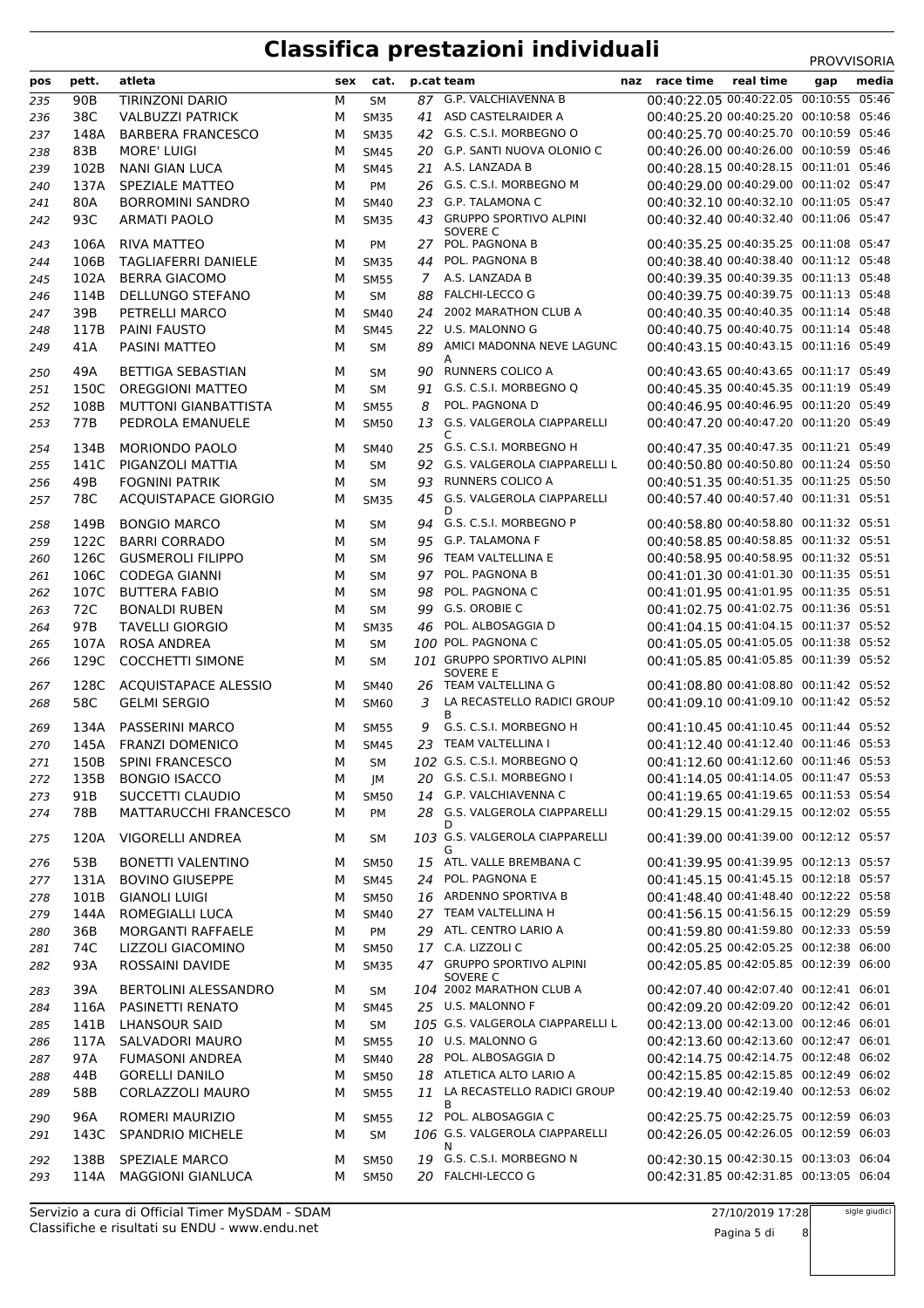| pos | pett.           | atleta                             | sex | cat.        |    | p.cat team                              | naz race time                          | real time |     | media |
|-----|-----------------|------------------------------------|-----|-------------|----|-----------------------------------------|----------------------------------------|-----------|-----|-------|
|     |                 |                                    |     |             |    |                                         | 00:42:34.20 00:42:34.20 00:13:07 06:04 |           | gap |       |
| 294 | 117C            | PEDRETTI ALESSANDRO                | М   | <b>SM</b>   |    | 107 U.S. MALONNO G                      |                                        |           |     |       |
| 295 | 91C             | DELLA PEDRINA PAOLO                | м   | <b>SM50</b> |    | 21 G.P. VALCHIAVENNA C                  | 00:42:40.00 00:42:40.00 00:13:13 06:05 |           |     |       |
| 296 | 134C            | <b>RUFFONI GIAMPAOLO</b>           | М   | <b>SM40</b> |    | 29 G.S. C.S.I. MORBEGNO H               | 00:42:40.85 00:42:40.85 00:13:14 06:05 |           |     |       |
| 297 | 110A            | ROVEDATTI ROBERTO                  | м   | <b>SM55</b> |    | 13 G.S. C.S.I. MORBEGNO F               | 00:42:41.55 00:42:41.55 00:13:15 06:05 |           |     |       |
| 298 | 91A             | <b>BIANCHI MARCO</b>               | м   | SM40        |    | 30 G.P. VALCHIAVENNA C                  | 00:42:42.15 00:42:42.15 00:13:15 06:06 |           |     |       |
| 299 | 119C            | <b>RUFFONI GIANNI</b>              | м   | <b>SM40</b> |    | 31 G.S. VALGEROLA CIAPPARELLI F         | 00:42:42.50 00:42:42.50 00:13:16 06:06 |           |     |       |
| 300 | 60C             | <b>FONTANA GIANPAOLO</b>           | м   | <b>SM50</b> |    | 22 S.A. VALCHIESE B                     | 00:42:43.45 00:42:43.45 00:13:17 06:06 |           |     |       |
| 301 | 138A            | SPEZIALE PAOLO                     | М   | <b>SM50</b> |    | 23 G.S. C.S.I. MORBEGNO N               | 00:42:45.40 00:42:45.40 00:13:19 06:06 |           |     |       |
| 302 | 105C            | <b>GIANOLA MATTEO</b>              | М   | <b>SM</b>   |    | 108 PREMANA C                           | 00:42:49.40 00:42:49.40 00:13:23 06:07 |           |     |       |
| 303 | 118A            | <b>MASSERA RAFFAELE</b>            | М   | JM          |    | 21 G.S. VALGEROLA CIAPPARELLI E         | 00:42:51.55 00:42:51.55 00:13:25 06:07 |           |     |       |
| 304 | 146A            | <b>BARAIOLO MORENO</b>             | м   | <b>SM40</b> |    | 32 TEAM VALTELLINA L                    | 00:42:53.75 00:42:53.75 00:13:27 06:07 |           |     |       |
| 305 | 128A            | <b>BERTOLINI SANDRO</b>            | м   | <b>SM45</b> |    | 26 TEAM VALTELLINA G                    | 00:42:55.45 00:42:55.45 00:13:29 06:07 |           |     |       |
| 306 | 70A             | <b>BIANCHI GABRIELE</b>            | М   | <b>SM45</b> |    | 27 U.S. MALONNO D                       | 00:42:56.10 00:42:56.10 00:13:29 06:08 |           |     |       |
| 307 | 126A            | <b>MARCHESI FABIO</b>              | м   | <b>SM40</b> | 33 | TEAM VALTELLINA E                       | 00:42:57.55 00:42:57.55 00:13:31 06:08 |           |     |       |
| 308 | 114C            | <b>BERNASCONI SERGIO</b>           | м   | <b>SM45</b> | 28 | <b>FALCHI-LECCO G</b>                   | 00:42:59.95 00:42:59.95 00:13:33 06:08 |           |     |       |
| 309 | 97C             | <b>VANINI FABRIZIO</b>             | м   | <b>SM40</b> | 34 | POL. ALBOSAGGIA D                       | 00:43:01.95 00:43:01.95 00:13:35 06:08 |           |     |       |
| 310 | 60B             | <b>MERLI LUCIANO</b>               | м   | <b>SM50</b> |    | 24 S.A. VALCHIESE B                     | 00:43:04.65 00:43:04.65 00:13:38 06:09 |           |     |       |
| 311 | 81A             | DE MEO SERGIO                      | м   | <b>SM55</b> |    | 14 G.P. TALAMONA D                      | 00:43:08.15 00:43:08.15 00:13:41 06:09 |           |     |       |
| 312 | 72B             | <b>ZANI ANDREA</b>                 | М   | <b>SM</b>   |    | 109 G.S. OROBIE C                       | 00:43:08.30 00:43:08.30 00:13:42 06:09 |           |     |       |
| 313 | 81B             | <b>GUSMEROLI DARIO</b>             | м   | <b>SM60</b> | 4  | <b>G.P. TALAMONA D</b>                  | 00:43:15.45 00:43:15.45 00:13:49 06:10 |           |     |       |
| 314 | 47C             | RONCONI MATTEO                     | М   | <b>SM</b>   |    | 110 GRUPPO BI MORBEGNO A                | 00:43:16.45 00:43:16.45 00:13:50 06:10 |           |     |       |
| 315 | 83C             | MAZZINA DAVIDE                     | м   | <b>SM</b>   |    | 111 G.P. SANTI NUOVA OLONIO C           | 00:43:18.55 00:43:18.55 00:13:52 06:11 |           |     |       |
| 316 | 128B            | SPINI OSVALDO                      | м   | <b>SM40</b> |    | 35 TEAM VALTELLINA G                    | 00:43:21.50 00:43:21.50 00:13:55 06:11 |           |     |       |
| 317 | 105A            | <b>GIANOLA LUCA</b>                | М   | <b>SM50</b> |    | 25 PREMANA C                            | 00:43:22.35 00:43:22.35 00:13:56 06:11 |           |     |       |
| 318 | 110C            | <b>FRATE FABRIZIO</b>              | M   | <b>SM50</b> |    | 26 G.S. C.S.I. MORBEGNO F               | 00:43:22.90 00:43:22.90 00:13:56 06:11 |           |     |       |
| 319 | 94B             | <b>BENTIVOGLIO MAURO</b>           | м   | <b>SM40</b> |    | 36 GRUPPO SPORTIVO ALPINI               | 00:43:22.95 00:43:22.95 00:13:56 06:11 |           |     |       |
|     |                 |                                    |     |             |    | SOVERE D<br>29 ATLETICA ALTO LARIO A    | 00:43:23.30 00:43:23.30 00:13:57 06:11 |           |     |       |
| 320 | 44A             | <b>BIOCCA CRISTIAN</b>             | м   | <b>SM45</b> |    |                                         | 00:43:23.40 00:43:23.40 00:13:57 06:11 |           |     |       |
| 321 | 84B             | LIGARI ARMANDO                     | м   | <b>SM60</b> | 5  | G.P. SANTI NUOVA OLONIO D               | 00:43:24.75 00:43:24.75 00:13:58 06:12 |           |     |       |
| 322 | 98A             | <b>TARABINI DANIELE</b>            | м   | <b>SM</b>   |    | 112 ASD CASTELRAIDER B                  |                                        |           |     |       |
| 323 | 98C             | PALERMO ANDREA                     | м   | <b>SM</b>   |    | 113 ASD CASTELRAIDER B                  | 00:43:27.55 00:43:27.55 00:14:01 06:12 |           |     |       |
| 324 | 153A            | <b>TARCHINI ENRICO</b>             | м   | <b>SM45</b> |    | 30 G.S. C.S.I. MORBEGNO T               | 00:43:28.00 00:43:28.00 00:14:01 06:12 |           |     |       |
| 325 | 50 <sub>B</sub> | GIANATTI DIEGO                     | М   | <b>SM45</b> |    | 31 VETRERIA FANONI SONDRIO A            | 00:43:28.15 00:43:28.15 00:14:01 06:12 |           |     |       |
| 326 | 74A             | <b>ARRIGONI STEFANO</b>            | м   | <b>SM45</b> |    | 32 C.A. LIZZOLI C                       | 00:43:33.75 00:43:33.75 00:14:07 06:13 |           |     |       |
| 327 | 70B             | <b>BIANCHI LORENZO</b>             | м   | SM          |    | 114 U.S. MALONNO D                      | 00:43:36.10 00:43:36.10 00:14:09 06:13 |           |     |       |
| 328 | 144B            | DEL BARBA PIETRO                   | м   | <b>SM40</b> |    | 37 TEAM VALTELLINA H                    | 00:43:37.40 00:43:37.40 00:14:11 06:13 |           |     |       |
| 329 | 148B            | <b>CAIRATI JACOPO</b>              | М   | <b>SM</b>   |    | 115 G.S. C.S.I. MORBEGNO O              | 00:43:40.80 00:43:40.80 00:14:14 06:14 |           |     |       |
| 330 | 98B             | <b>CANCLINI CLAUDIO</b>            | М   | <b>SM</b>   |    | 116 ASD CASTELRAIDER B                  | 00:43:42.55 00:43:42.55 00:14:16 06:14 |           |     |       |
| 331 | 102C            | <b>ROSSI ENZO</b>                  | М   | <b>SM50</b> |    | 27 A.S. LANZADA B                       | 00:43:44.45 00:43:44.45 00:14:18 06:14 |           |     |       |
| 332 | 119B            | <b>SUTTI EMANUELE</b>              | М   | SM40        |    | 38 G.S. VALGEROLA CIAPPARELLI F         | 00:43:46.20 00:43:46.20 00:14:19 06:15 |           |     |       |
| 333 |                 | 149C LEONI CARLO                   | М   | <b>SM60</b> | 6  | G.S. C.S.I. MORBEGNO P                  | 00:43:47.50 00:43:47.50 00:14:21 06:15 |           |     |       |
| 334 | 156A            | NAVA MASSIMO                       | М   | <b>SM50</b> |    | 28 G.S. C.S.I. MORBEGNO Z               | 00:43:48.30 00:43:48.30 00:14:22 06:15 |           |     |       |
| 335 | 79C             | <b>VOLA RICCARDO</b>               | м   | SM          |    | 117 G.P. TALAMONA B                     | 00:43:50.35 00:43:50.35 00:14:24 06:15 |           |     |       |
| 336 | 145B            | PERREGRINI PIERO                   | м   | <b>SM50</b> |    | 29 TEAM VALTELLINA I                    | 00:43:54.50 00:43:54.50 00:14:28 06:16 |           |     |       |
| 337 | 41B             | <b>ROBERTO</b><br>LISIGNOLI FRANCO | м   | <b>SM50</b> |    | 30 AMICI MADONNA NEVE LAGUNC            | 00:43:57.55 00:43:57.55 00:14:31 06:16 |           |     |       |
|     |                 |                                    |     |             |    | A                                       |                                        |           |     |       |
| 338 | 152A            | <b>CERRI GIUSEPPE</b>              | м   | <b>SM55</b> |    | 15 G.S. C.S.I. MORBEGNO S               | 00:43:58.40 00:43:58.40 00:14:32 06:16 |           |     |       |
| 339 | 61C             | <b>BONOMINI CRISTIAN</b>           | м   | <b>SM45</b> |    | 33 S.A. VALCHIESE C                     | 00:44:00.80 00:44:00.80 00:14:34 06:17 |           |     |       |
| 340 | 144C            | <b>ORLANDI MAURO</b>               | м   | <b>SM45</b> |    | 34 TEAM VALTELLINA H                    | 00:44:04.70 00:44:04.70 00:14:38 06:17 |           |     |       |
| 341 | 57C             | PERLINI MATTEO                     | м   | SM40        |    | 39 G.S. C.S.I. MORBEGNO D               | 00:44:15.60 00:44:15.60 00:14:49 06:19 |           |     |       |
| 342 | 95C             | <b>GIACOMELLI MICHELE</b>          | м   | JM          |    | 22 POL. ALBOSAGGIA B                    | 00:44:18.60 00:44:18.60 00:14:52 06:19 |           |     |       |
| 343 | 132A            | <b>GANDIN MAURIZIO</b>             | М   | <b>SM55</b> |    | 16 POL. PAGNONA F                       | 00:44:19.15 00:44:19.15 00:14:52 06:19 |           |     |       |
| 344 | 118B            | EL HILALI KHALID                   | м   | JM          |    | 23 G.S. VALGEROLA CIAPPARELLI E         | 00:44:20.95 00:44:20.95 00:14:54 06:20 |           |     |       |
| 345 | 130C            | AMIGHETTI FLAVIO                   | м   | <b>SM55</b> |    | 17 GRUPPO SPORTIVO ALPINI               | 00:44:24.80 00:44:24.80 00:14:58 06:20 |           |     |       |
| 346 | 37B             | <b>SCENINI KRISTIAN</b>            | м   | <b>SM40</b> |    | <b>SOVERE F</b><br>40 POL. ALBOSAGGIA A | 00:44:25.35 00:44:25.35 00:14:59 06:20 |           |     |       |
| 347 | 31A             | ZAPPELLA LUCA                      | м   | <b>SM45</b> |    | 35 ATL. CASAZZA A                       | 00:44:26.65 00:44:26.65 00:15:00 06:20 |           |     |       |
| 348 | 42B             | SAVETTA STEFANO                    | м   | SM40        |    | 41 ARDENNO SPORTIVA A                   | 00:44:28.70 00:44:28.70 00:15:02 06:21 |           |     |       |
| 349 | 155A            | <b>TARCA BRUNO</b>                 | м   | <b>SM55</b> |    | 18 G.S. C.S.I. MORBEGNO V               | 00:44:33.10 00:44:33.10 00:15:06 06:21 |           |     |       |
| 350 | 147C            | <b>MAZZONI MATTEO</b>              | м   | SM40        |    | 42 TEAM VALTELLINA M                    | 00:44:38.10 00:44:38.10 00:15:11 06:22 |           |     |       |
| 351 | 142A            | <b>GUSMERINI STEFANO</b>           | м   | <b>SM50</b> |    | 31 G.S. VALGEROLA CIAPPARELLI           | 00:44:42.60 00:44:42.60 00:15:16 06:23 |           |     |       |
| 352 | 146B            | <b>BORDONE LUCA</b>                | м   | <b>SM45</b> |    | м<br>36 TEAM VALTELLINA L               | 00:44:47.20 00:44:47.20 00:15:20 06:23 |           |     |       |
| 353 |                 | 132C FAZZINI NILO                  | м   | <b>SM55</b> |    | 19 POL. PAGNONA F                       | 00:44:49.60 00:44:49.60 00:15:23 06:24 |           |     |       |
|     | 39C             | <b>GIUSTOLISI FABIO</b>            | М   |             | 7  | 2002 MARATHON CLUB A                    | 00:44:50.20 00:44:50.20 00:15:23 06:24 |           |     |       |
| 354 |                 |                                    |     | SM60        |    | 20 G.S. C.S.I. MORBEGNO U               | 00:44:52.50 00:44:52.50 00:15:26 06:24 |           |     |       |
| 355 |                 | 154A POLI PAOLO                    | м   | <b>SM55</b> |    |                                         |                                        |           |     |       |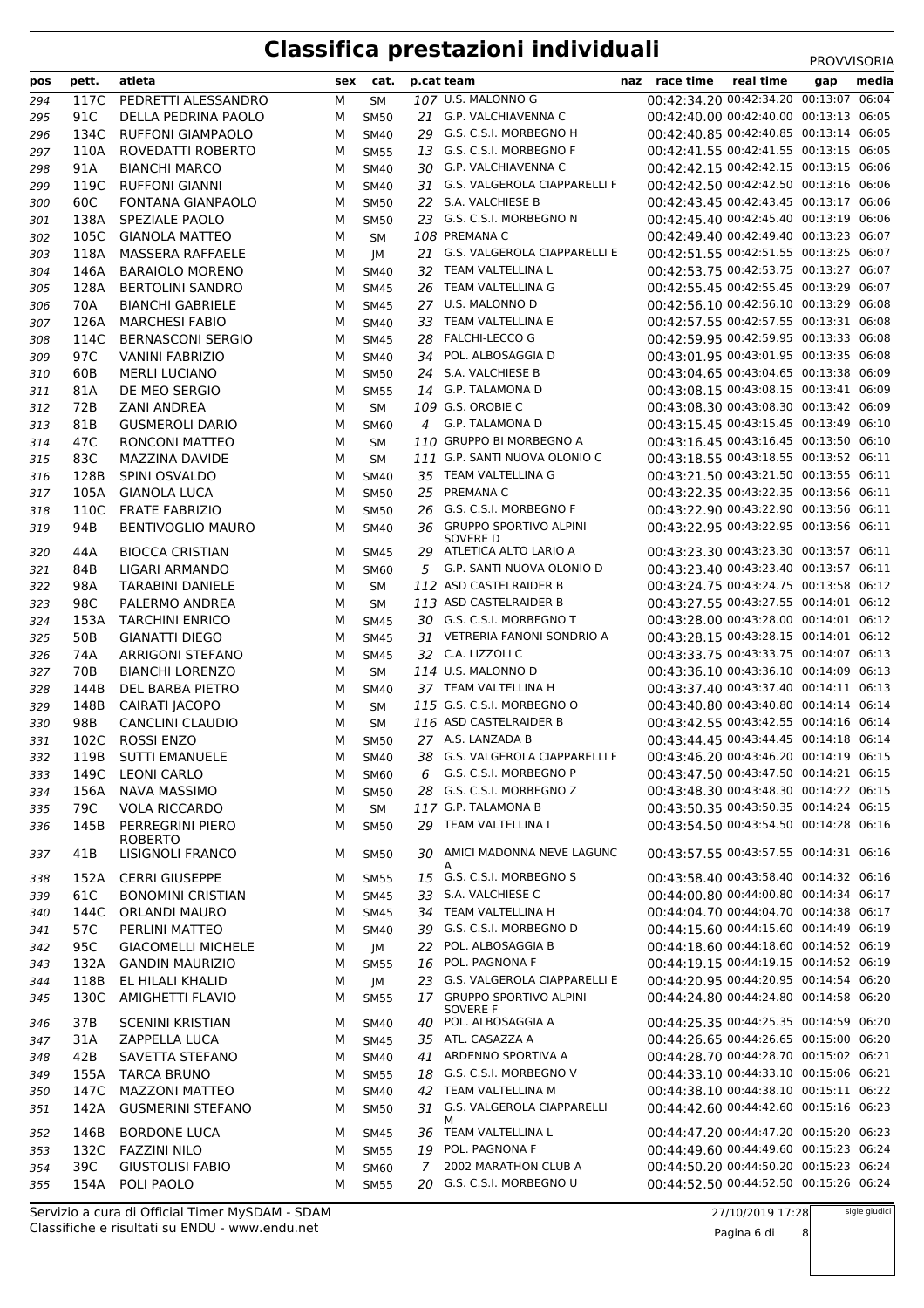| pos | pett. | atleta                     |   | sex cat.    |              | p.cat team                                   | naz race time                          | real time | gap | media |
|-----|-------|----------------------------|---|-------------|--------------|----------------------------------------------|----------------------------------------|-----------|-----|-------|
| 356 | 135C  | <b>BONGIO VALTER</b>       | м | <b>SM45</b> |              | 37 G.S. C.S.I. MORBEGNO I                    | 00:45:00.30 00:45:00.30 00:15:34 06:25 |           |     |       |
| 357 | 139A  | <b>DELLA FONTE GIORGIO</b> | м | <b>SM55</b> |              | 21 G.S. VALGEROLA CIAPPARELLI                | 00:45:01.05 00:45:01.05 00:15:34 06:25 |           |     |       |
| 358 | 116C  | MAFFESSOLI MASSIMO         | м | <b>SM45</b> |              | H.<br>38 U.S. MALONNO F                      | 00:45:01.95 00:45:01.95 00:15:35 06:25 |           |     |       |
| 359 | 84A   | <b>FRATE MASSIMO</b>       | м | <b>SM45</b> |              | 39 G.P. SANTI NUOVA OLONIO D                 | 00:45:07.05 00:45:07.05 00:15:40 06:26 |           |     |       |
|     |       | <b>BISOGNO CARLO</b>       |   |             |              | 118 FALCHI-LECCO F                           | 00:45:10.45 00:45:10.45 00:15:44 06:27 |           |     |       |
| 360 | 113A  |                            | М | <b>SM</b>   |              | 40 TEAM VALTELLINA F                         | 00:45:10.90 00:45:10.90 00:15:44 06:27 |           |     |       |
| 361 | 127B  | <b>VENZI ROMOLO</b>        | м | <b>SM45</b> |              |                                              |                                        |           |     |       |
| 362 | 48A   | <b>SCARAFONI JACOPO</b>    | М | <b>PM</b>   | 30           | POL. CSI POSTALESIO A                        | 00:45:21.60 00:45:21.60 00:15:55 06:28 |           |     |       |
| 363 | 110B  | <b>TARABINI SALVATORE</b>  | М | <b>SM65</b> | 3            | G.S. C.S.I. MORBEGNO F                       | 00:45:22.15 00:45:22.15 00:15:55 06:28 |           |     |       |
| 364 | 89A   | <b>BERTOLINA MARCO</b>     | М | <b>SM55</b> | 22           | ATL. ALTA VALTELLINA C                       | 00:45:23.85 00:45:23.85 00:15:57 06:29 |           |     |       |
| 365 | 93B   | <b>CEREA MARCO</b>         | м | <b>SM35</b> |              | 48 GRUPPO SPORTIVO ALPINI<br>SOVERE C        | 00:45:25.20 00:45:25.20 00:15:58 06:29 |           |     |       |
| 366 | 18B   | LEWIS ARWEL                | м | <b>SM60</b> | 8            | <b>GALLES - ERYRI TEAM A</b>                 | 00:45:25.95 00:45:25.95 00:15:59 06:29 |           |     |       |
| 367 | 48C   | <b>BERTOLINI ROBERTO</b>   | м | <b>SM50</b> |              | 32 POL. CSI POSTALESIO A                     | 00:45:31.35 00:45:31.35 00:16:05 06:30 |           |     |       |
| 368 | 95B   | <b>FANONI FRANCESCO</b>    | М | <b>SM40</b> | 43           | POL. ALBOSAGGIA B                            | 00:45:37.00 00:45:37.00 00:16:10 06:31 |           |     |       |
| 369 | 151C  | <b>CIAPPONI DANIELE</b>    | м | SM60        | 9            | G.S. C.S.I. MORBEGNO R                       | 00:45:45.20 00:45:45.20 00:16:18 06:32 |           |     |       |
| 370 | 125C  | <b>CURIONI MARCO</b>       | м | <b>SM45</b> |              | 41 G.P. SANTI NUOVA OLONIO G                 | 00:45:53.35 00:45:53.35 00:16:27 06:33 |           |     |       |
| 371 | 84C   | <b>BONESI FAUSTO</b>       | М | <b>SM60</b> |              | 10 G.P. SANTI NUOVA OLONIO D                 | 00:45:56.20 00:45:56.20 00:16:29 06:33 |           |     |       |
| 372 | 80B   | CANEVA MAURO               | М | PM          |              | 31 G.P. TALAMONA C                           | 00:45:57.45 00:45:57.45 00:16:31 06:33 |           |     |       |
| 373 | 142B  | DE GIACOMINA PAOLO         | м | <b>SM50</b> | 33           | G.S. VALGEROLA CIAPPARELLI                   | 00:45:59.30 00:45:59.30 00:16:33 06:34 |           |     |       |
| 374 | 101A  | OLIVA DAVIDE               | м | <b>SM35</b> | 49           | м<br>ARDENNO SPORTIVA B                      | 00:46:00.05 00:46:00.05 00:16:33 06:34 |           |     |       |
| 375 | 139C  | <b>MELE' ATTILIO</b>       | м | <b>SM65</b> | 4            | G.S. VALGEROLA CIAPPARELLI                   | 00:46:08.75 00:46:08.75 00:16:42 06:35 |           |     |       |
| 376 | 62C   | <b>JONES DYLAN WYNN</b>    | м | <b>SM45</b> |              | н<br>42 GALLES - ERYRI TEAM B                | 00:46:09.70 00:46:09.70 00:16:43 06:35 |           |     |       |
| 377 | 53C   | PELICIOLI ALESSANDRO       | м | <b>SM40</b> | 44           | ATL. VALLE BREMBANA C                        | 00:46:17.90 00:46:17.90 00:16:51 06:36 |           |     |       |
| 378 | 131B  | PANDIANI NELLO             | М | <b>SM50</b> | 34           | POL. PAGNONA E                               | 00:46:21.00 00:46:21.00 00:16:54 06:37 |           |     |       |
|     | 149A  |                            |   |             |              | 35 G.S. C.S.I. MORBEGNO P                    | 00:46:23.05 00:46:23.05 00:16:56 06:37 |           |     |       |
| 379 |       | LEPERA GIUSEPPE            | м | <b>SM50</b> |              |                                              |                                        |           |     |       |
| 380 | 151B  | <b>FIORESE ARMANDO</b>     | м | <b>SM60</b> |              | 11 G.S. C.S.I. MORBEGNO R                    | 00:46:24.80 00:46:24.80 00:16:58 06:37 |           |     |       |
| 381 | 37C   | <b>BASSOLA SILVIO</b>      | М | SM          |              | 119 POL. ALBOSAGGIA A                        | 00:46:27.55 00:46:27.55 00:17:01 06:38 |           |     |       |
| 382 | 131C  | <b>FESTORAZZI FABIO</b>    | м | <b>SM50</b> |              | 36 POL. PAGNONA E                            | 00:46:34.80 00:46:34.80 00:17:08 06:39 |           |     |       |
| 383 | 146C  | <b>TARCA VALTER</b>        | м | <b>SM45</b> |              | 43 TEAM VALTELLINA L                         | 00:46:37.10 00:46:37.10 00:17:10 06:39 |           |     |       |
| 384 | 147A  | <b>MAMETTI ANDREA</b>      | М | <b>SM35</b> |              | 50 TEAM VALTELLINA M                         | 00:46:41.00 00:46:41.00 00:17:14 06:40 |           |     |       |
| 385 | 148C  | <b>CORNAGGIA ENRICO</b>    | М | SM          |              | 120 G.S. C.S.I. MORBEGNO O                   | 00:46:41.10 00:46:41.10 00:17:14 06:40 |           |     |       |
| 386 | 75B   | LIZZOLI EFREM              | м | <b>SM35</b> |              | 51 C.A. LIZZOLI D                            | 00:46:43.30 00:46:43.30 00:17:17 06:40 |           |     |       |
| 387 | 74B   | <b>BASSU EFISIO LUIGI</b>  | М | <b>SM45</b> | 44           | C.A. LIZZOLI C                               | 00:46:43.85 00:46:43.85 00:17:17 06:40 |           |     |       |
| 388 | 130A  | <b>FUSARRI ARNALDO</b>     | м | <b>SM60</b> |              | 12 GRUPPO SPORTIVO ALPINI<br><b>SOVERE F</b> | 00:46:49.25 00:46:49.25 00:17:22 06:41 |           |     |       |
| 389 | 103B  | <b>SCHERINI GIUSEPPE</b>   | м | <b>SM55</b> |              | 23 VETRERIA FANONI SONDRIO B                 | 00:46:51.35 00:46:51.35 00:17:25 06:41 |           |     |       |
| 390 | 151A  | CARGANICO ANTONIO          | м | SM60        | 13           | G.S. C.S.I. MORBEGNO R                       | 00:46:59.80 00:46:59.80 00:17:33 06:42 |           |     |       |
| 391 | 31C   | <b>LEONTINI VITTORIO</b>   | м | <b>SM55</b> | 24           | ATL. CASAZZA A                               | 00:47:02.15 00:47:02.15 00:17:35 06:43 |           |     |       |
| 392 | 94A   | <b>ZOPPETTI SIMONE</b>     | М | <b>SM40</b> |              | 45 GRUPPO SPORTIVO ALPINI<br>SOVERE D        | 00:47:03.05 00:47:03.05 00:17:36 06:43 |           |     |       |
| 393 | 121B  | RIVA GRAZIANO              | м | <b>SM55</b> |              | 25 G.P. TALAMONA E                           | 00:47:09.75 00:47:09.75 00:17:43 06:44 |           |     |       |
| 394 | 95A   | <b>BIANCHINI WILLY</b>     | м | <b>SM35</b> |              | 52 POL. ALBOSAGGIA B                         | 00:47:13.40 00:47:13.40 00:17:47 06:44 |           |     |       |
| 395 | 121A  | <b>VALENA MAURIZIO</b>     | м | <b>SM50</b> |              | 37 G.P. TALAMONA E                           | 00:47:19.55 00:47:19.55 00:17:53 06:45 |           |     |       |
| 396 | 96C   | <b>GRASSI LUCIANO</b>      | м | <b>SM55</b> |              | 26 POL. ALBOSAGGIA C                         | 00:47:22.75 00:47:22.75 00:17:56 06:46 |           |     |       |
| 397 | 139B  | <b>TROTTI GIOVANNI</b>     | м | <b>SM55</b> |              | 27 G.S. VALGEROLA CIAPPARELLI<br>H.          | 00:47:27.75 00:47:27.75 00:18:01 06:46 |           |     |       |
| 398 | 100A  | <b>GIRGI GIONATA</b>       | м | SM          |              | 121 G.S.A. COMETA C                          | 00:47:28.00 00:47:28.00 00:18:01 06:46 |           |     |       |
| 399 | 154B  | <b>CAMPINI LUIGI</b>       | м | <b>SM65</b> |              | 5 G.S. C.S.I. MORBEGNO U                     | 00:47:29.45 00:47:29.45 00:18:03 06:47 |           |     |       |
| 400 | 36C   | <b>FRAQUELLI GIANCARLO</b> | м | <b>SM55</b> |              | 28 ATL. CENTRO LARIO A                       | 00:47:42.95 00:47:42.95 00:18:16 06:48 |           |     |       |
| 401 | 125B  | <b>GOBBI GIUSEPPE</b>      | м | <b>SM50</b> |              | 38 G.P. SANTI NUOVA OLONIO G                 | 00:47:50.10 00:47:50.10 00:18:23 06:50 |           |     |       |
| 402 | 138C  | SPEZIALE PIERANDREA        | М | <b>SM50</b> |              | 39 G.S. C.S.I. MORBEGNO N                    | 00:47:51.55 00:47:51.55 00:18:25 06:50 |           |     |       |
| 403 | 43C   | LANA MARCO                 | м | <b>SM65</b> |              | 6 G. S. D. GENZIANELLA A                     | 00:47:58.60 00:47:58.60 00:18:32 06:51 |           |     |       |
|     |       |                            |   |             | $\mathbf{1}$ | G.S. C.S.I. MORBEGNO V                       | 00:48:12.70 00:48:12.70 00:18:46 06:53 |           |     |       |
| 404 | 155B  | <b>VOLPINI DUILIO</b>      | м | <b>SM75</b> |              | 40 C.A. LIZZOLI D                            | 00:48:29.75 00:48:29.75 00:19:03 06:55 |           |     |       |
| 405 | 75C   | ALIPRANDI DARIO            | м | <b>SM50</b> |              |                                              |                                        |           |     |       |
| 406 | 18A   | <b>SEERY BRIAN</b>         | м | <b>SM</b>   |              | 122 GALLES - ERYRI TEAM A                    | 00:48:32.00 00:48:32.00 00:19:05 06:56 |           |     |       |
| 407 | 130B  | <b>FORCHINI SERGIO</b>     | м | <b>SM60</b> |              | 14 GRUPPO SPORTIVO ALPINI<br><b>SOVERE F</b> | 00:48:33.20 00:48:33.20 00:19:06 06:56 |           |     |       |
| 408 | 61A   | <b>BERTI FRANCO</b>        | м | <b>SM55</b> |              | 29 S.A. VALCHIESE C                          | 00:48:35.05 00:48:35.05 00:19:08 06:56 |           |     |       |
| 409 | 156B  | <b>SCOTTI FRANCO</b>       | м | <b>SM65</b> |              | 7 G.S. C.S.I. MORBEGNO Z                     | 00:48:40.40 00:48:40.40 00:19:14 06:57 |           |     |       |
| 410 | 143A  | <b>MAXENTI FEDERICO</b>    | м | SM          |              | 123 G.S. VALGEROLA CIAPPARELLI<br>N          | 00:48:45.05 00:48:45.05 00:19:18 06:57 |           |     |       |
| 411 | 61B   | <b>VENDER GINO</b>         | м | <b>SM50</b> |              | 41 S.A. VALCHIESE C                          | 00:48:46.45 00:48:46.45 00:19:20 06:58 |           |     |       |
| 412 | 81C   | <b>GUSMEROLI GIORDANO</b>  | м | <b>SM60</b> |              | 15 G.P. TALAMONA D                           | 00:49:01.70 00:49:01.70 00:19:35 07:00 |           |     |       |
| 413 | 42C   | <b>BIASINI MARCO</b>       | м | <b>SM35</b> |              | 53 ARDENNO SPORTIVA A                        | 00:49:20.75 00:49:20.75 00:19:54 07:02 |           |     |       |
| 414 | 147B  | <b>TACCHINI VITALE</b>     | м | SM60        |              | 16 TEAM VALTELLINA M                         | 00:49:22.75 00:49:22.75 00:19:56 07:03 |           |     |       |
| 415 | 94C   | ROTA GIAN ANDREA           | м | <b>SM50</b> |              | 42 GRUPPO SPORTIVO ALPINI<br>SOVERE D        | 00:49:34.70 00:49:34.70 00:20:08 07:04 |           |     |       |

Classifiche e risultati su ENDU - www.endu.net Servizio a cura di Official Timer MySDAM - SDAM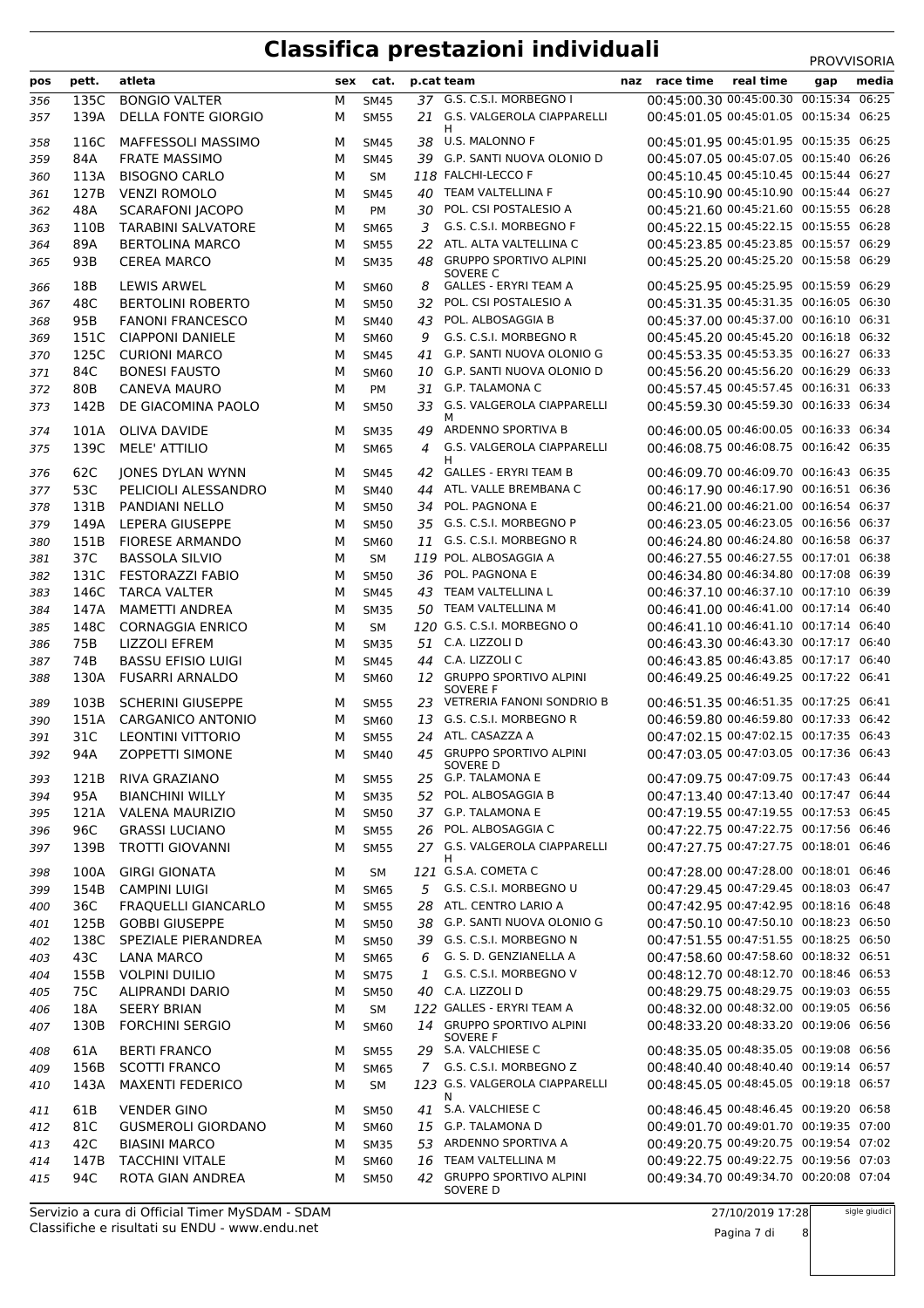|     |       |                                    |     |             |    |                                              |                                        |           | <b>FRUVVIJURIA</b> |       |
|-----|-------|------------------------------------|-----|-------------|----|----------------------------------------------|----------------------------------------|-----------|--------------------|-------|
| pos | pett. | atleta                             | sex | cat.        |    | p.cat team                                   | naz race time                          | real time | gap                | media |
| 416 | 143B  | <b>BONINI MARCO</b>                | M   | <b>SM</b>   |    | 124 G.S. VALGEROLA CIAPPARELLI<br>N          | 00:49:35.75 00:49:35.75 00:20:09 07:05 |           |                    |       |
| 417 | 132B  | TAGLIAFERRI MARINO                 | м   | <b>SM60</b> |    | 17 POL. PAGNONA F                            | 00:49:40.60 00:49:40.60 00:20:14 07:05 |           |                    |       |
| 418 | 156C  | <b>RUFFONI GIOVANNI</b>            | М   | <b>SM50</b> |    | 43 G.S. C.S.I. MORBEGNO Z                    | 00:50:22.00 00:50:22.00 00:20:55 07:11 |           |                    |       |
| 419 | 50C   | <b>MARIANI PAOLO</b>               | М   | <b>SM45</b> |    | 45 VETRERIA FANONI SONDRIO A                 | 00:50:31.80 00:50:31.80 00:21:05 07:13 |           |                    |       |
| 420 | 41C   | <b>GOSSI ALFREDO</b>               | М   | <b>SM55</b> |    | 30 AMICI MADONNA NEVE LAGUNC                 | 00:50:34.05 00:50:34.05 00:21:07 07:13 |           |                    |       |
| 421 | 133A  | <b>DECENSI MARCO</b>               | М   | <b>SM40</b> |    | 46 POL. ALBOSAGGIA E                         | 00:50:34.45 00:50:34.45 00:21:08 07:13 |           |                    |       |
| 422 | 122B  | <b>MAZZONI FABIO</b>               | М   | <b>SM40</b> |    | 47 G.P. TALAMONA F                           | 00:50:52.45 00:50:52.45 00:21:26 07:16 |           |                    |       |
| 423 | 50A   | PELIZZATTI DINO                    | М   | <b>SM45</b> |    | 46 VETRERIA FANONI SONDRIO A                 | 00:51:27.05 00:51:27.05 00:22:00 07:21 |           |                    |       |
| 424 | 152B  | <b>TESTA IVANO</b>                 | М   | <b>SM65</b> | 8  | G.S. C.S.I. MORBEGNO S                       | 00:51:28.45 00:51:28.45 00:22:02 07:21 |           |                    |       |
| 425 | 77C   | PIOMBARDI MICHELE<br><b>PIETRO</b> | М   | <b>SM50</b> |    | 44 G.S. VALGEROLA CIAPPARELLI<br>C           | 00:51:34.05 00:51:34.05 00:22:07 07:22 |           |                    |       |
| 426 | 47A   | PIGANZOLI CRISTIAN                 | М   | <b>SM</b>   |    | 125 GRUPPO BI MORBEGNO A                     | 00:51:43.70 00:51:43.70 00:22:17 07:23 |           |                    |       |
| 427 | 103C  | MORELLI CLAUDIO VITTORE            | М   | <b>SM65</b> | 9  | <b>VETRERIA FANONI SONDRIO B</b>             | 00:52:36.20 00:52:36.20 00:23:09 07:30 |           |                    |       |
| 428 | 129B  | <b>SCOLARI FORTUNATO</b>           | М   | <b>SM40</b> |    | 48 GRUPPO SPORTIVO ALPINI<br><b>SOVERE E</b> | 00:52:37.60 00:52:37.60 00:23:11 07:31 |           |                    |       |
| 429 | 103A  | <b>CORRADINI GIANPIETRO</b>        | М   | <b>SM45</b> |    | 47 VETRERIA FANONI SONDRIO B                 | 00:53:10.80 00:53:10.80 00:23:44 07:35 |           |                    |       |
| 430 | 96B   | <b>BIANCHINI MORENO</b>            | М   | <b>SM55</b> |    | 31 POL. ALBOSAGGIA C                         | 00:53:23.45 00:53:23.45 00:23:57 07:37 |           |                    |       |
| 431 | 124A  | DE GIACOMI ALEARDO                 | М   | <b>SM65</b> |    | 10 G.P. SANTI NUOVA OLONIO F                 | 00:53:38.70 00:53:38.70 00:24:12 07:39 |           |                    |       |
| 432 | 121C  | <b>MAZZONI IVO</b>                 | М   | <b>SM55</b> |    | 32 G.P. TALAMONA E                           | 00:53:46.90 00:53:46.90 00:24:20 07:40 |           |                    |       |
| 433 | 142C  | PIGANZOLI MAURIZIO                 | М   | <b>SM65</b> |    | 11 G.S. VALGEROLA CIAPPARELLI<br>М           | 00:53:49.85 00:53:49.85 00:24:23 07:41 |           |                    |       |
| 434 | 124B  | <b>MELE PASQUALE</b>               | м   | <b>SM65</b> |    | 12 G.P. SANTI NUOVA OLONIO F                 | 00:53:51.00 00:53:51.00 00:24:24 07:41 |           |                    |       |
| 435 | 129A  | <b>BERTA MASSIMILIANO</b>          | м   | <b>SM45</b> |    | 48 GRUPPO SPORTIVO ALPINI<br><b>SOVERE E</b> | 00:54:15.15 00:54:15.15 00:24:48 07:45 |           |                    |       |
| 436 | 48B   | DE GIOVANETTI PATRIK               | М   | <b>SM40</b> |    | 49 POL. CSI POSTALESIO A                     | 00:54:23.05 00:54:23.05 00:24:56 07:46 |           |                    |       |
| 437 | 153B  | <b>TARCHINI GIOVANNI</b>           | М   | <b>SM50</b> |    | 45 G.S. C.S.I. MORBEGNO T                    | 00:54:34.25 00:54:34.25 00:25:07 07:47 |           |                    |       |
| 438 | 154C  | <b>CRIMELLA LUIGI</b>              | М   | <b>SM55</b> |    | 33 G.S. C.S.I. MORBEGNO U                    | 00:54:48.10 00:54:48.10 00:25:21 07:49 |           |                    |       |
| 439 | 31B   | DEL BELLO ROMUALDO                 | M   | <b>SM50</b> |    | 46 ATL. CASAZZA A                            | 00:55:09.20 00:55:09.20 00:25:42 07:52 |           |                    |       |
| 440 | 75A   | <b>FREDDI MARCO</b>                | М   | <b>SM60</b> | 18 | C.A. LIZZOLI D                               | 00:55:18.90 00:55:18.90 00:25:52 07:54 |           |                    |       |
| 441 | 120C  | SECCHI ALESSANDRO                  | М   | <b>SM35</b> |    | 54 G.S. VALGEROLA CIAPPARELLI                | 00:55:21.30 00:55:21.30 00:25:55 07:54 |           |                    |       |
| 442 | 118C  | <b>TARCHINI GIULIO</b>             | М   | <b>SM45</b> | 49 | G.S. VALGEROLA CIAPPARELLI E                 | 00:55:55.65 00:55:55.65 00:26:29 07:59 |           |                    |       |
| 443 | 120B  | <b>CURTONI GIULIANO</b>            | М   | <b>SM55</b> |    | 34 G.S. VALGEROLA CIAPPARELLI<br>G           | 00:55:57.80 00:55:57.80 00:26:31 07:59 |           |                    |       |
| 444 | 124C  | <b>GIGLIO ANTONIO</b>              | М   | <b>SM55</b> |    | 35 G.P. SANTI NUOVA OLONIO F                 | 00:56:21.25 00:56:21.25 00:26:54 08:03 |           |                    |       |
| 445 | 133B  | <b>TOGNONI DAVIDE</b>              | М   | <b>SM40</b> |    | 50 POL. ALBOSAGGIA E                         | 00:56:45.70 00:56:45.70 00:27:19 08:06 |           |                    |       |
| 446 | 43B   | <b>BERTOLACCI MARCO</b>            | М   | <b>SM35</b> |    | 55 G. S. D. GENZIANELLA A                    | 00:57:45.65 00:57:45.65 00:28:19 08:15 |           |                    |       |
| 447 | 47B   | <b>ACQUISTAPACE MICHELE</b>        | м   | <b>SM</b>   |    | 126 GRUPPO BI MORBEGNO A                     | 00:58:00.60 00:58:00.60 00:28:34 08:17 |           |                    |       |
| 448 | 133C  | PIASINI DARIO                      | М   | <b>SM65</b> |    | 13 POL. ALBOSAGGIA E                         | 00:59:23.00 00:59:23.00 00:29:56 08:29 |           |                    |       |
| 449 | 152C  | <b>BARBUTO GIORGIO</b>             | М   | <b>SM55</b> |    | 36 G.S. C.S.I. MORBEGNO S                    | 01:00:35.80 01:00:35.80 00:31:09 08:39 |           |                    |       |
| 450 | 101C  | PANIGA ROBERTO                     | М   | <b>SM55</b> |    | 37 ARDENNO SPORTIVA B                        | 01:01:14.65 01:01:14.65 00:31:48 08:44 |           |                    |       |
| 451 | 153C  | LONGO ALESSANDRO                   | М   | <b>SM55</b> |    | 38 G.S. C.S.I. MORBEGNO T                    | 01:03:22.15 01:03:22.15 00:33:55 09:03 |           |                    |       |
| 452 | 136C  | <b>MONTI SAVERIO</b>               | М   | <b>SM35</b> |    | 56 G.S. C.S.I. MORBEGNO L                    | 01:03:49.30 01:03:49.30 00:34:23 09:07 |           |                    |       |
| 453 | 155C  | DE MEO LUIGI                       | М   | <b>SM55</b> |    | 39 G.S. C.S.I. MORBEGNO V                    | 01:06:29.75 01:06:29.75 00:37:03 09:29 |           |                    |       |
| 454 | 18C   | <b>WOODS ADRIAN</b>                | М   | <b>SM55</b> |    | 40 GALLES - ERYRI TEAM A                     | 01:14:01.55 01:14:01.55 00:44:35 10:34 |           |                    |       |
| 455 | 86B   | <b>BONETTI SIMONE</b>              | М   | <b>SM35</b> |    | 57 TEAM VALTELLINA C                         | 15:20:40.95 15:20:40.95 14:51:14 11:31 |           |                    |       |
| 456 | 140C  | DEI CAS ENRICO                     | М   | <b>SM45</b> | 50 | G.S. VALGEROLA CIAPPARELLI I                 | 16:00:41.75 16:00:41.75 15:31:15 17:14 |           |                    |       |



Leggi questo codice con il tuo smartphone per visualizzare la classifica online

Il giudice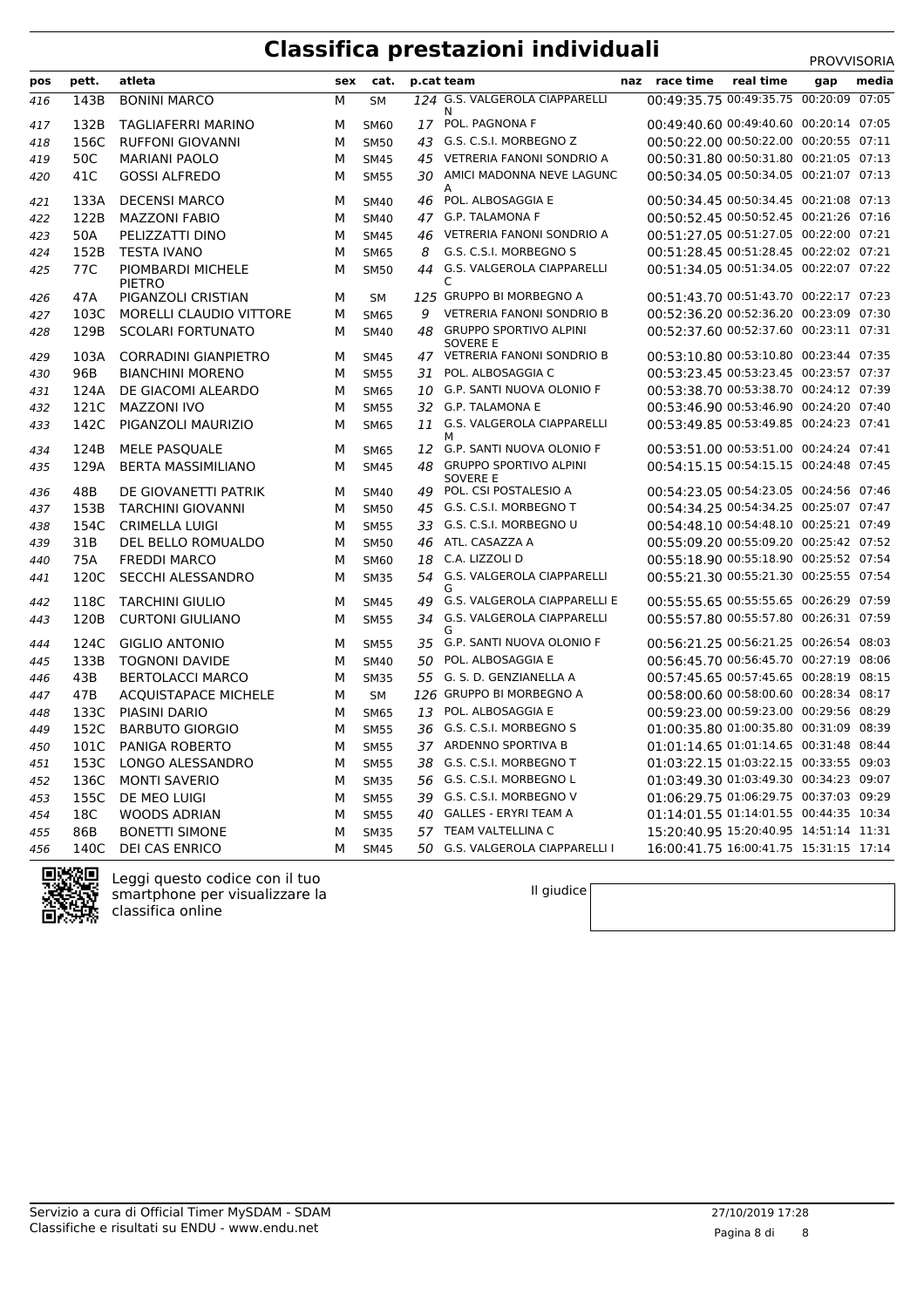### **TROFEO VANONI**

Gara **Staffetta** Data Categoria **Generale**

**domenica 27 ottobre 2019**

| Pos.           | pett. | atleta                     | p.ass sex       |   | cat.        | team                           | naz | real time | gap | media |
|----------------|-------|----------------------------|-----------------|---|-------------|--------------------------------|-----|-----------|-----|-------|
| $\mathbf{1}$   | 5C    | <b>MAESTRI CESARE</b>      | $\mathbf{1}$    | м | <b>SM</b>   | ATL. VALLI BERGAMASCHE LEFFE A |     | 00:20:17  |     | 05:04 |
| $\overline{2}$ | 4B    | <b>PUPPI FRANCESCO</b>     | 4               | м | <b>SM</b>   | ATL. VALLE BREMBANA A          |     | 00:20:17  |     | 05:04 |
| 3              | 4A    | <b>BALDACCINI ALEX</b>     | 3               | м | <b>SM</b>   | ATL. VALLE BREMBANA A          |     | 00:20:42  |     | 05:10 |
| $\overline{4}$ | 5B    | <b>CHEVRIER XAVIER</b>     | 6               | м | <b>SM</b>   | ATL. VALLI BERGAMASCHE LEFFE A |     | 00:20:48  |     | 05:11 |
| 5              | 2C    | <b>HANNA ZAK</b>           | 11              | м | <b>SM</b>   | <b>GRAN BRETAGNA - SNOWDON</b> |     | 00:20:49  |     | 05:12 |
| 6              | 9A    | <b>VENDER ALBERTO</b>      | 2               | м | <b>SM</b>   | S.A. VALCHIESE A               |     | 00:20:49  |     | 05:12 |
| 7              | 1A    | FINE ALEXANDRE             | 5               | м | <b>PM</b>   | <b>FRANCIA A</b>               |     | 00:20:53  |     | 05:13 |
| 8              | 1B    | <b>CACHARD SYLVAIN</b>     | 8               | м | <b>PM</b>   | <b>FRANCIA A</b>               |     | 00:21:02  |     | 05:15 |
| 9              | 16A   | <b>BACCHION GABRIELE</b>   | $\overline{7}$  | м | <b>SM</b>   | <b>TORNADO A</b>               |     | 00:21:03  |     | 05:15 |
| 10             | 10A   | <b>DEMATTEIS BERNARD</b>   | 10              | M | <b>SM</b>   | <b>CORRINTIME A</b>            |     | 00:21:06  |     | 05:16 |
| 11             | 1C    | <b>RANCON JULIEN</b>       | 9               | м | <b>SM35</b> | <b>FRANCIA A</b>               |     | 00:21:23  |     | 05:20 |
| 12             | 4C    | <b>CAVAGNA NADIR</b>       | 17 M            |   | <b>SM</b>   | ATL. VALLE BREMBANA A          |     | 00:21:30  |     | 05:22 |
| 13             | 8A    | <b>RUGA FABIO</b>          | 12 <sup>2</sup> | M | <b>SM35</b> | LA RECASTELLO RADICI GROUP A   |     | 00:21:31  |     | 05:22 |
| 14             | 17A   | DEL PERO LUCA              | 13 M            |   | <b>PM</b>   | FALCHI-LECCO A                 |     | 00:21:32  |     | 05:22 |
| 15             | 16B   | <b>CASSOL ROBERTO</b>      | 21 M            |   | <b>PM</b>   | <b>TORNADO A</b>               |     | 00:21:34  |     | 05:23 |
| 16             | 16C   | CASSOL ITALO               | 15              | M | <b>PM</b>   | <b>TORNADO A</b>               |     | 00:21:53  |     | 05:28 |
| 17             | 9B    | <b>MERLI LUCA</b>          | 16              | M | JM          | S.A. VALCHIESE A               |     | 00:21:56  |     | 05:28 |
| 18             | 5A    | CAGNATI LUCA               | 18              | M | <b>SM</b>   | ATL. VALLI BERGAMASCHE LEFFE A |     | 00:21:56  |     | 05:29 |
| 19             | 12B   | <b>CONROY IAN</b>          | 68              | M |             |                                |     | 00:22:03  |     |       |
| 20             | 88A   | <b>MULLER CLAUDIO</b>      | 31              |   | <b>SM35</b> | <b>IRLANDA A</b>               |     | 00:22:09  |     | 05:30 |
|                |       |                            |                 | M | <b>SM</b>   | ATL. ALTA VALTELLINA B         |     |           |     | 05:32 |
| 21             | 20C   | <b>MANZI EMANUELE</b>      | 25              | M | <b>SM40</b> | U.S. MALONNO A                 |     | 00:22:11  |     | 05:32 |
| 22             | 65A   | <b>BRAMBILLA DANILO</b>    | 23              | M | <b>SM</b>   | <b>FALCHI-LECCO B</b>          |     | 00:22:13  |     | 05:33 |
| 23             | 19A   | <b>ROBERTS MATH</b>        | 20              | M | <b>SM35</b> | <b>GALLES - HEN OGLEDD A</b>   |     | 00:22:15  |     | 05:33 |
| 24             | 14A   | <b>KUBICA MARCIN</b>       | 26              | M | <b>PM</b>   | POLONIA A                      |     | 00:22:16  |     | 05:33 |
| 25             | 17C   | <b>BELTRAMI LORENZO</b>    | 14              | M | <b>SM</b>   | <b>FALCHI-LECCO A</b>          |     | 00:22:18  |     | 05:34 |
| 26             | 7C    | <b>ADAMS TOM</b>           | 24 M            |   | <b>SM35</b> | INGHILTERRA - INOV-8 TEAM A    |     | 00:22:19  |     | 05:34 |
| 27             | 2B    | <b>CAYTON MICHAEL</b>      | 28              | M | <b>SM35</b> | <b>GRAN BRETAGNA - SNOWDON</b> |     | 00:22:24  |     | 05:35 |
| 28             | 8B    | PIANA ROLANDO              | 22              | М | <b>SM35</b> | LA RECASTELLO RADICI GROUP A   |     | 00:22:24  |     | 05:35 |
| 29             | 21C   | <b>MILESI VINCENZO</b>     | 40              | M | <b>SM</b>   | G.S. OROBIE A                  |     | 00:22:26  |     | 05:36 |
| 30             | 15A   | <b>IBANEZ INCLAN PABLO</b> | 42 M            |   | <b>SM</b>   | SPAGNA - ASTURIAS NORTH COAST  |     | 00:22:28  |     | 05:36 |
| 31             | 11A   | <b>ZOLDAN MARCO</b>        | 41              | M | JM          | <b>ITALIA UNDER20</b>          |     | 00:22:29  |     | 05:37 |
| 32             | 2A    | <b>BAXTER JOE</b>          | 27 M            |   | <b>SM</b>   | <b>GRAN BRETAGNA - SNOWDON</b> |     | 00:22:36  |     | 05:38 |
| 33             | 15B   | MONTES VALLINA ALEJANDRO   | 32 M            |   | <b>PM</b>   | SPAGNA - ASTURIAS NORTH COAST  |     | 00:22:44  |     | 05:40 |
| 34             | 3B    | <b>WOLFE HASMISH</b>       | 37 M            |   | <b>PM</b>   | SCOZIA A                       |     | 00:22:48  |     | 05:41 |
| 35             | 52A   | <b>BONZI MATTEO</b>        | 35 M            |   | <b>PM</b>   | ATL. VALLE BREMBANA B          |     | 00:22:52  |     | 05:42 |
| 36             | 45C   | ROSSI GIOVANNI             | 19 M            |   | <b>PM</b>   | A.S. LANZADA A                 |     | 00:22:52  |     | 05:42 |
| 37             | 65B   | <b>RATTI CARLO</b>         | 44              | M | <b>SM45</b> | <b>FALCHI-LECCO B</b>          |     | 00:22:58  |     | 05:44 |
| 38             | 22C   | <b>GIANOLA MATTIA</b>      | 29 M            |   | <b>SM</b>   | PREMANA A                      |     | 00:23:03  |     | 05:45 |
| 39             | 8C    | <b>BERTOLINI MIRKO</b>     | 30 M            |   | <b>SM</b>   | LA RECASTELLO RADICI GROUP A   |     | 00:23:06  |     | 05:46 |
| 40             | 17B   | <b>BONANOMI PAOLO</b>      | 76 M            |   | SΜ          | <b>FALCHI-LECCO A</b>          |     | 00:23:08  |     | 05:46 |
| 41             | 26A   | ROSSI DIEGO                | 43 M            |   | <b>PM</b>   | G.P. SANTI NUOVA OLONIO A      |     | 00:23:11  |     | 05:47 |
| 42             | ЗC    | <b>GOLLAN ROSS</b>         | 36 M            |   | <b>SM</b>   | SCOZIA A                       |     | 00:23:11  |     | 05:47 |
| 43             | 20A   | <b>MALGARIDA LUCA</b>      | 49 M            |   | <b>SM35</b> | U.S. MALONNO A                 |     | 00:23:11  |     | 05:47 |
| 44             | 43A   | <b>TORELLO VIERA CARLO</b> | 59 M            |   | <b>SM40</b> | G. S. D. GENZIANELLA A         |     | 00:23:12  |     | 05:47 |
| 45             | 33A   | SOTTOCORNOLA MATTIA        | 33 M            |   | <b>SM</b>   | ATL. LECCO-COLOMBO COSTRUZ. A  |     | 00:23:13  |     | 05:48 |
| 46             | 33B   | ROTA ANDREA                | 34 M            |   | JM          | ATL. LECCO-COLOMBO COSTRUZ. A  |     | 00:23:16  |     | 05:48 |
| 47             | 6A    | <b>TACCHINI GIOVANNI</b>   | 39 M            |   | <b>SM35</b> | G.S. C.S.I. MORBEGNO A         |     | 00:23:17  |     | 05:49 |
| 48             | 6C    | <b>LEONI MARCO</b>         | 38 M            |   | <b>SM</b>   | G.S. C.S.I. MORBEGNO A         |     | 00:23:17  |     | 05:49 |
| 49             | 13B   | <b>HUGHES GARETH</b>       | 48              | M | <b>SM35</b> | <b>GALLES A</b>                |     | 00:23:19  |     | 05:49 |
| 50             |       | <b>JILEK KRYSZTOF</b>      | 55 M            |   |             |                                |     |           |     |       |
| 51             | 14B   | <b>BRUNO GIACOMO</b>       |                 |   | PM          | POLONIA A                      |     | 00:23:25  |     | 05:51 |
|                | 11B   |                            | 47 M            |   | JM          | <b>ITALIA UNDER20</b>          |     | 00:23:27  |     | 05:51 |
| 52             | 59B   | POLI PAOLO                 | 57 M            |   | <b>SM</b>   | LA RECASTELLO RADICI GROUP C   |     | 00:23:29  |     | 05:52 |
| 53             | 7A    | <b>MOUNSLEY BEN</b>        | 50 M            |   | <b>SM35</b> | INGHILTERRA - INOV-8 TEAM A    |     | 00:23:33  |     | 05:53 |
| 54             | 40C   | <b>SALA MORENO</b>         | 45 M            |   | <b>SM</b>   | G.S.A. COMETA A                |     | 00:23:35  |     | 05:53 |
| 55             | 11C   | <b>BERTI MASSIMILIANO</b>  | 58 M            |   | AM          | <b>ITALIA UNDER20</b>          |     | 00:23:36  |     | 05:53 |
| 56             | 12C   | <b>KEVAN JAMES</b>         | 60 M            |   | <b>SM</b>   | <b>IRLANDA A</b>               |     | 00:23:40  |     | 05:54 |
| 57             | 59A   | DELLA TORRE FRANCESCO      | 64 M            |   | <b>SM</b>   | LA RECASTELLO RADICI GROUP C   |     | 00:23:40  |     | 05:54 |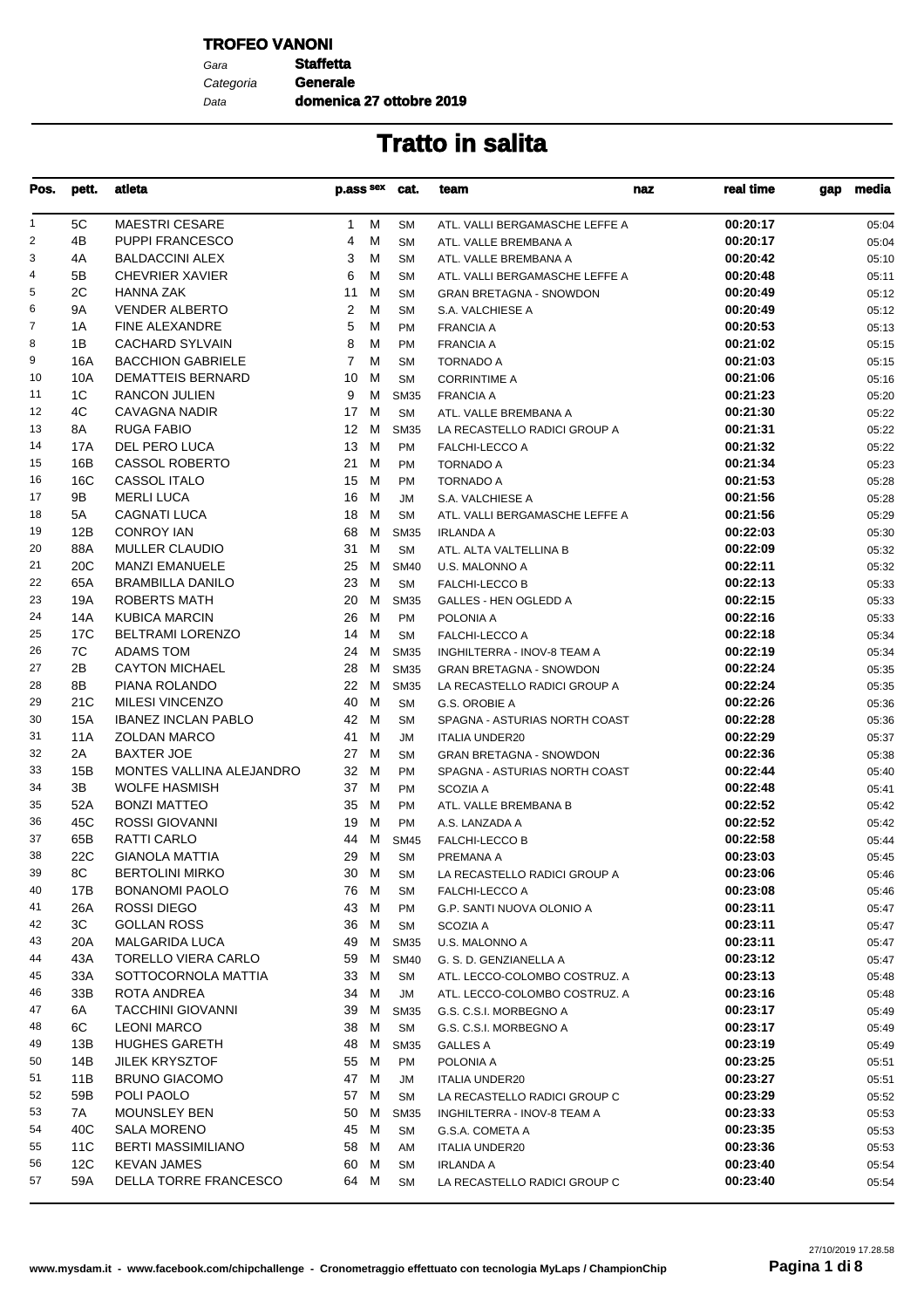| Pos.     | pett.      | atleta                                              | p.ass sex cat.  |                            | team                                                 | real time<br>naz     | gap | media          |
|----------|------------|-----------------------------------------------------|-----------------|----------------------------|------------------------------------------------------|----------------------|-----|----------------|
| 58       | 21A        | <b>ZANI MANUEL</b>                                  | 69 M            | <b>JM</b>                  | G.S. OROBIE A                                        | 00:23:41             |     | 05:55          |
| 59       | 7B         | WOOD JACK                                           | 46 M            | <b>SM</b>                  | INGHILTERRA - INOV-8 TEAM A                          | 00:23:41             |     | 05:55          |
| 60       | 55A        | ROVEDATTI GUIDO                                     | 67 M            | <b>SM35</b>                | G.S. C.S.I. MORBEGNO B                               | 00:23:41             |     | 05:55          |
| 61       | 32C        | <b>ARMATI PIERLUCA</b>                              | 56<br>M         | <b>SM35</b>                | <b>GRUPPO SPORTIVO ALPINI SOVERE</b>                 | 00:23:42             |     | 05:55          |
| 62       | 51C        | <b>TORRESANI FRANCO</b>                             | 73<br>M         | <b>SM55</b>                | ATL. PARATICO A                                      | 00:23:42             |     | 05:55          |
| 63       | 15C        | <b>REES TRISTAN</b>                                 | 51<br>м         | <b>PM</b>                  | SPAGNA - ASTURIAS NORTH COAST                        | 00:23:50             |     | 05:57          |
| 64       | 6В         | <b>SANSI STEFANO</b>                                | 53<br>M         | <b>SM35</b>                | G.S. C.S.I. MORBEGNO A                               | 00:23:52             |     | 05:57          |
| 65       | 30C        | <b>TRIULZI FABRIZIO</b>                             | 65<br>м         | <b>SM40</b>                | G.P. VALCHIAVENNA A                                  | 00:23:53             |     | 05:58          |
| 66       | 69A        | <b>MALGARIDA MARCO</b>                              | 98<br>м         | <b>SM</b>                  | U.S. MALONNO C                                       | 00:23:53             |     | 05:58          |
| 67       | 52C        | RODA BENEDETTO                                      | 80<br>M         | <b>SM</b>                  | ATL. VALLE BREMBANA B                                | 00:23:54             |     | 05:58          |
| 68<br>69 | 68B        | <b>GELMI ALESSANDRO</b>                             | 54<br>M         | <b>SM</b>                  | <b>U.S. MALONNO B</b>                                | 00:23:59             |     | 05:59          |
| 70       | 29A<br>34C | CRIPPA ALESSANDRO<br>NORIS ALESSANDRO               | 95<br>M<br>97 M | JM<br><b>SM</b>            | ATL. ALTA VALTELLINA A<br>G. ALPINISTICO VERTOVESE A | 00:23:59<br>00:24:02 |     | 05:59<br>06:00 |
| 71       | 46A        | ROTA MARTIR LORENZO                                 | 66<br>M         | JM                         | CARVICO SKYRUNNING A                                 | 00:24:03             |     | 06:00          |
| 72       | 52B        | <b>COLLEONI PAOLO</b>                               | 74 M            | <b>SM35</b>                | ATL. VALLE BREMBANA B                                | 00:24:04             |     | 06:00          |
| 73       | 25B        | <b>SCIANI REMO</b>                                  | 81<br>M         | <b>SM35</b>                | <b>G.P. TALAMONA A</b>                               | 00:24:05             |     | 06:01          |
| 74       | 23B        | <b>CURTONI FILIPPO</b>                              | 85<br>М         | <b>SM</b>                  | C.A. LIZZOLI A                                       | 00:24:06             |     | 06:01          |
| 75       | 12A        | <b>LUPTON TOM</b>                                   | 82<br>M         | <b>SM35</b>                | <b>IRLANDA A</b>                                     | 00:24:07             |     | 06:01          |
| 76       | 29C        | LUCCHINI DAVIDE                                     | 61<br>M         | <b>JM</b>                  | ATL. ALTA VALTELLINA A                               | 00:24:12             |     | 06:02          |
| 77       | 34A        | <b>FORNONI SIMONE</b>                               | 87 M            | <b>SM</b>                  | G. ALPINISTICO VERTOVESE A                           | 00:24:12             |     | 06:02          |
| 78       | 14C        | <b>DUDCZAK MICHAL</b>                               | 92<br>M         | <b>JM</b>                  | POLONIA A                                            | 00:24:12             |     | 06:03          |
| 79       | 55C        | <b>GUSMEROLI ALESSANDRO</b>                         | 62 M            | <b>SM40</b>                | G.S. C.S.I. MORBEGNO B                               | 00:24:14             |     | 06:03          |
| 80       | 22B        | POMONI LUIGI                                        | 63 M            | <b>SM</b>                  | PREMANA A                                            | 00:24:16             |     | 06:03          |
| 81       | 23A        | <b>TICOZZELLI ADRIANO</b>                           | 72 M            | <b>SM</b>                  | C.A. LIZZOLI A                                       | 00:24:17             |     | 06:04          |
| 82       | 19B        | <b>ROBERTS RICHARD</b>                              | 79<br>M         | <b>SM40</b>                | GALLES - HEN OGLEDD A                                | 00:24:26             |     | 06:06          |
| 83       | 19C        | <b>GRAY KARL</b>                                    | 70<br>M         | <b>SM50</b>                | GALLES - HEN OGLEDD A                                | 00:24:26             |     | 06:06          |
| 84       | 65C        | <b>UGOLINI FILIPPO</b>                              | 86<br>м         | <b>SM</b>                  | FALCHI-LECCO B                                       | 00:24:27             |     | 06:06          |
| 85       | 88B        | LUCCHINI CHRISTIAN                                  | 71<br>M         | PM                         | ATL. ALTA VALTELLINA B                               | 00:24:27             |     | 06:06          |
| 86       | 13C        | <b>ROBERTS OWEN</b>                                 | 75<br>M         | <b>SM</b>                  | <b>GALLES A</b>                                      | 00:24:28             |     | 06:06          |
| 87       | 21B        | <b>FAVERIO RICCARDO</b>                             | 83<br>М         | <b>SM50</b>                | G.S. OROBIE A                                        | 00:24:29             |     | 06:07          |
| 88       | 82A        | PENONE MICHELE                                      | 52 M            | <b>SM40</b>                | G.P. SANTI NUOVA OLONIO B                            | 00:24:33             |     | 06:08          |
| 89       | 30A        | <b>TRIULZI MASSIMO</b>                              | 78<br>M         | <b>SM</b>                  | G.P. VALCHIAVENNA A                                  | 00:24:33             |     | 06:08          |
| 90       | 63A        | ROBERTS GAVIN                                       | 100 M           | <b>SM35</b>                | <b>GALLES - ERYRI TEAM C</b>                         | 00:24:34             |     | 06:08          |
| 91       | 24A        | CORAZZA MATTEO                                      | 101 M           | PM                         | G.S. VALGEROLA CIAPPARELLI A                         | 00:24:35             |     | 06:08          |
| 92       | 67C        | <b>BERIA PAOLO</b>                                  | 94 M            | <b>SM45</b>                | FALCHI-LECCO D                                       | 00:24:35             |     | 06:08          |
| 93       | 112A       | <b>MAINETTI GIACOMO</b>                             | 93 M            | <b>SM</b>                  | <b>FALCHI-LECCO E</b>                                | 00:24:38             |     | 06:09          |
| 94<br>95 | 23C        | <b>LIZZOLI LUCA</b>                                 | 96 M<br>77 M    | PM                         | C.A. LIZZOLI A                                       | 00:24:40             |     | 06:09          |
| 96       | 63C<br>33C | <b>WILLIAMS OWAIN</b><br><b>DEDIVITIIS GIOVANNI</b> | 84 M            | <b>SM</b><br>$\mathsf{JM}$ | <b>GALLES - ERYRI TEAM C</b>                         | 00:24:40<br>00:24:44 |     | 06:10<br>06:10 |
| 97       | ЗΑ         | <b>BRYSON GAVIN</b>                                 | 90 M            | PM                         | ATL. LECCO-COLOMBO COSTRUZ. A<br>SCOZIA A            | 00:24:47             |     | 06:11          |
| 98       | 20B        | MARIOTTI LUCA                                       | 121 M           | <b>SM35</b>                | U.S. MALONNO A                                       | 00:24:54             |     | 06:13          |
| 99       | 35A        | PANDIANI MATTEO                                     | 89 M            | JM                         | POL. PAGNONA A                                       | 00:24:58             |     | 06:14          |
| 100      | 68A        | <b>BACCANELLI ROBERTO</b>                           | 108 M           | <b>SM</b>                  | U.S. MALONNO B                                       | 00:25:00             |     | 06:14          |
| 101      | 66A        | <b>TURRISI SIMONE</b>                               | 102 M           | <b>SM</b>                  | FALCHI-LECCO C                                       | 00:25:02             |     | 06:15          |
| 102      | 28B        | DELLA MINA DAVIDE                                   | 105 M           | <b>SM</b>                  | TEAM VALTELLINA A                                    | 00:25:02             |     | 06:15          |
| 103      | 85B        | RASCHETTI LUCA                                      | 88 M            | SM                         | TEAM VALTELLINA B                                    | 00:25:03             |     | 06:15          |
| 104      | 45A        | <b>BARDEA DAVIDE</b>                                | 113 M           | <b>SM</b>                  | A.S. LANZADA A                                       | 00:25:05             |     | 06:16          |
| 105      | 82C        | PEDRONCELLI ROBERTO                                 | 112 M           | <b>SM50</b>                | <b>G.P. SANTI NUOVA OLONIO B</b>                     | 00:25:05             |     | 06:16          |
| 106      | 35B        | TAGLIAFERRI CLAUDIO                                 | 109 M           | <b>SM40</b>                | POL. PAGNONA A                                       | 00:25:05             |     | 06:16          |
| 107      | 66C        | PEREGO DAVIDE                                       | 91 M            | <b>SM</b>                  | FALCHI-LECCO C                                       | 00:25:07             |     | 06:16          |
| 108      | 22A        | <b>GIANOLA DIONIGI</b>                              | 103 M           | PM                         | PREMANA A                                            | 00:25:09             |     | 06:17          |
| 109      | 32A        | <b>GHIDINI FLAVIO</b>                               | 114 M           | <b>SM40</b>                | GRUPPO SPORTIVO ALPINI SOVERE                        | 00:25:09             |     | 06:17          |
| 110      | 99A        | <b>BOGHI STEFANO</b>                                | 104 M           | <b>SM</b>                  | G.S.A. COMETA B                                      | 00:25:13             |     | 06:18          |
| 111      | 55B        | <b>BONGIO SERGIO</b>                                | 110 M           | <b>SM45</b>                | G.S. C.S.I. MORBEGNO B                               | 00:25:15             |     | 06:18          |
| 112      | 69C        | SORTENI ANDREA                                      | 128 M           | <b>SM</b>                  | U.S. MALONNO C                                       | 00:25:17             |     | 06:19          |
| 113      | 25A        | CANEVA TOMMASO                                      | 120 M           | <b>SM</b>                  | <b>G.P. TALAMONA A</b>                               | 00:25:17             |     | 06:19          |
| 114      | 53A        | PESENTI DAVIDE                                      | 107 M           | <b>SM</b>                  | ATL. VALLE BREMBANA C                                | 00:25:18             |     | 06:19          |
| 115      | 40A        | <b>GUSMEO THOMAS</b>                                | 117 M           | <b>SM</b>                  | G.S.A. COMETA A                                      | 00:25:19             |     | 06:19          |
| 116      | 82B        | <b>ZUGNONI GRAZIANO</b>                             | 123 M           | <b>SM45</b>                | G.P. SANTI NUOVA OLONIO B                            | 00:25:19             |     | 06:19          |
| 117      | 9C         | SIMI GABRIELE                                       | 99 M            | <b>SM</b>                  | S.A. VALCHIESE A                                     | 00:25:20             |     | 06:19          |
| 118      | 24B        | <b>MENGHI CRISTIAN</b>                              | 111 M           | JM                         | G.S. VALGEROLA CIAPPARELLI A                         | 00:25:21             |     | 06:20          |
| 119      | 56C        | <b>MANENTI MAURO</b>                                | 116 M           | <b>SM45</b>                | G.S. C.S.I. MORBEGNO C                               | 00:25:23             |     | 06:20          |
| 120      | 25C        | <b>BERGAMASCHI FRANCESCO</b>                        | 106 M           | <b>SM</b>                  | G.P. TALAMONA A                                      | 00:25:24             |     | 06:20          |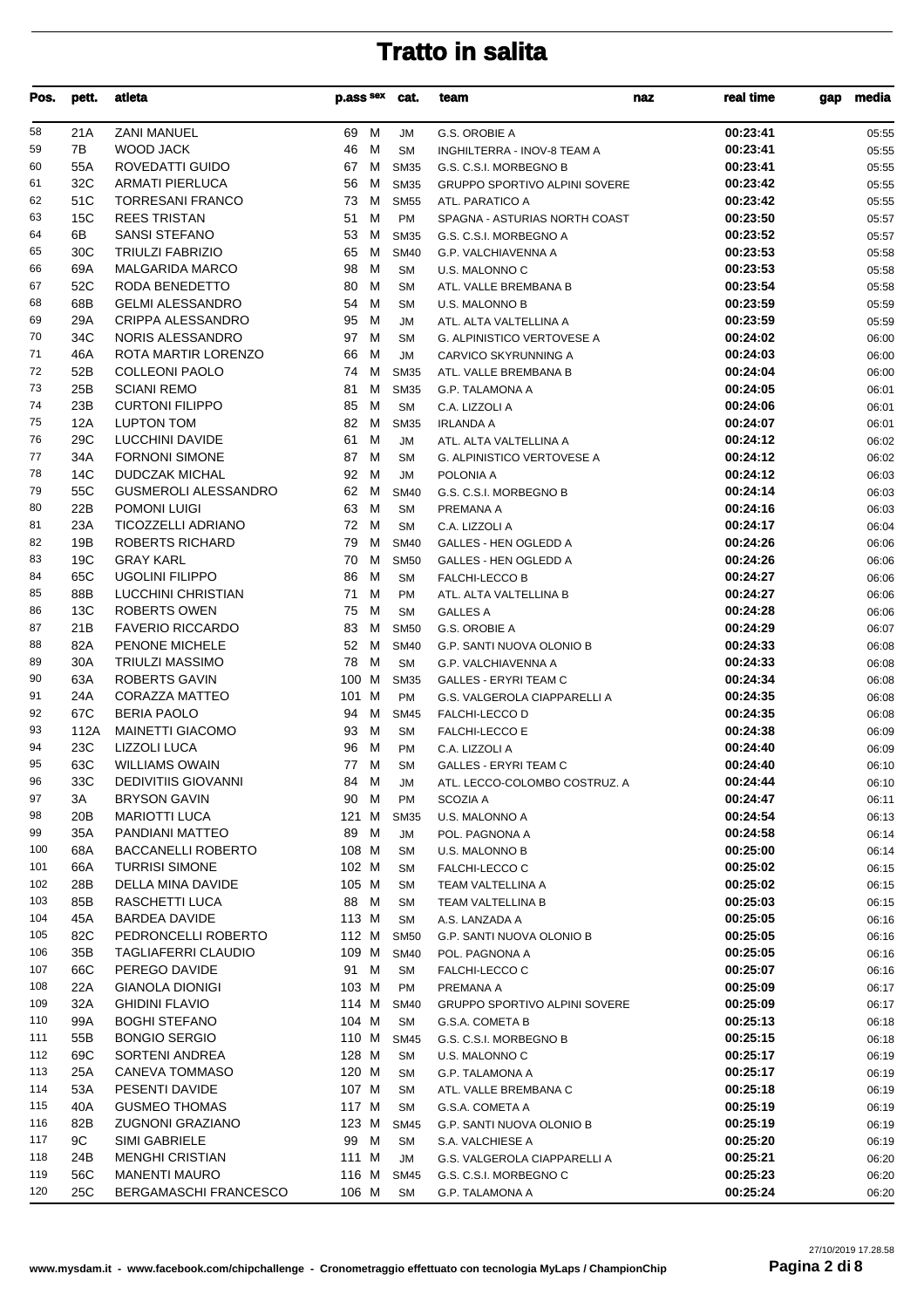| Pos.       | pett.           | atleta                                 | p.ass sex      | cat.                       | team                                           | naz | real time            | gap | media          |
|------------|-----------------|----------------------------------------|----------------|----------------------------|------------------------------------------------|-----|----------------------|-----|----------------|
| 121        | 99C             | DELLA ROVERE ANDREA                    | 136 M          | SM35                       | G.S.A. COMETA B                                |     | 00:25:27             |     | 06:21          |
| 122        | 68C             | PEDERSOLI GIANFRANCO                   | 126 M          | <b>SM35</b>                | U.S. MALONNO C                                 |     | 00:25:29             |     | 06:22          |
| 123        | 44C             | <b>BONESI MATTIA</b>                   | 119 M          | <b>SM</b>                  | ATLETICA ALTO LARIO A                          |     | 00:25:29             |     | 06:22          |
| 124        | 66B             | SIMONETTA COSTANTINO                   | 122 M          | <b>SM50</b>                | <b>FALCHI-LECCO C</b>                          |     | 00:25:31             |     | 06:22          |
| 125        | 73B             | <b>LIZZOLI FAUSTO</b>                  | 118 M          | <b>SM50</b>                | C.A. LIZZOLI B                                 |     | 00:25:34             |     | 06:23          |
| 126        | 27C             | <b>MACELLARO ROCCO</b>                 | 134 M          | <b>SM45</b>                | A.S.D. CADDESE MONIQUE GIROD A                 |     | 00:25:34             |     | 06:23          |
| 127        | 60A             | <b>BONDONI MAURIZIO</b>                | 133 M          | <b>PM</b>                  | S.A. VALCHIESE B                               |     | 00:25:40             |     | 06:24          |
| 128        | 27B             | <b>BOSSONE GIULIANO</b>                | 127 M          | <b>PM</b>                  | A.S.D. CADDESE MONIQUE GIROD A                 |     | 00:25:41             |     | 06:25          |
| 129        | 46C             | <b>FINAZZI FRANCESCO</b>               | 129 M          | JM                         | CARVICO SKYRUNNING A                           |     | 00:25:47             |     | 06:26          |
| 130        | 13A             | <b>BODMAN DAN</b>                      | 145 M          | <b>SM</b>                  | <b>GALLES A</b>                                |     | 00:25:48             |     | 06:26          |
| 131        | 72A             | <b>ZANI OSCAR</b>                      | 151 M          | <b>PM</b>                  | G.S. OROBIE C                                  |     | 00:25:52             |     | 06:27          |
| 132        | 67B             | <b>GRILLI ANDREA</b>                   | 138 M          | <b>SM35</b>                | FALCHI-LECCO D                                 |     | 00:25:52             |     | 06:28          |
| 133        | 45B             | <b>BARDEA FEDERICO</b>                 | 124 M          | <b>PM</b>                  | A.S. LANZADA A                                 |     | 00:25:53             |     | 06:28          |
| 134        | 69B             | <b>BOTTACIN PIETRO</b>                 | 149 M          | PM                         | U.S. MALONNO C                                 |     | 00:25:54             |     | 06:28          |
| 135        | 63B             | <b>FORTES MATTHEW</b>                  | 125 M          | <b>SM40</b>                | <b>GALLES - ERYRI TEAM C</b>                   |     | 00:25:56             |     | 06:28          |
| 136        | 112B            | <b>BIASSONI ANDREA</b>                 | 130 M          | <b>SM</b>                  | <b>FALCHI-LECCO E</b>                          |     | 00:25:56             |     | 06:29          |
| 137        | 28C             | ROSINA MIRKO                           | 155 M          | <b>SM35</b>                | TEAM VALTELLINA A                              |     | 00:25:58             |     | 06:29          |
| 138        | 92C             | <b>MOGNETTI EMILIO</b>                 | 156 M          | <b>SM40</b>                | <b>GRUPPO SPORTIVO ALPINI SOVERE</b>           |     | 00:26:01             |     | 06:30          |
| 139        | 26B             | <b>BARILANI CARLO</b>                  | 115 M          | <b>SM</b>                  | G.P. SANTI NUOVA OLONIO A                      |     | 00:26:02             |     | 06:30          |
| 140        | 83A             | <b>GERNA IVAN</b>                      | 169 M          | <b>SM45</b>                | G.P. SANTI NUOVA OLONIO C                      |     | 00:26:06             |     | 06:31          |
| 141        | 87C             | <b>BONETTI LUCA</b>                    | 132 M          | <b>SM35</b>                | TEAM VALTELLINA D                              |     | 00:26:08             |     | 06:31          |
| 142        | 76B             | RUFFONI ASHLEY WILLIAM                 | 140 M          | <b>SM</b>                  | G.S. VALGEROLA CIAPPARELLI B                   |     | 00:26:17             |     | 06:34          |
| 143        | 79B             | <b>MARTINOLI MARCO</b>                 | 154 M          | <b>SM50</b>                | <b>G.P. TALAMONA B</b>                         |     | 00:26:19             |     | 06:34          |
| 144        | 150A            | <b>MAZZOLINI MARCO</b>                 | 152 M          | <b>SM</b>                  | G.S. C.S.I. MORBEGNO Q                         |     | 00:26:19             |     | 06:34          |
| 145        | 40B             | CASTELNUOVO MARCO                      | 161 M          | <b>SM40</b>                | G.S.A. COMETA A                                |     | 00:26:20             |     | 06:34          |
| 146        | 141A            | CASSINA PAOLO                          | 143 M          | <b>SM</b>                  | G.S. VALGEROLA CIAPPARELLI L                   |     | 00:26:23             |     | 06:35          |
| 147        | 136C            | <b>MONTI SAVERIO</b>                   | 452 M          | <b>SM35</b>                | G.S. C.S.I. MORBEGNO L                         |     | 00:26:25             |     | 06:36          |
| 148<br>149 | 92B<br>115B     | PATELLI MARCELLO<br><b>GUZZA ALFIO</b> | 177 M<br>166 M | <b>SM45</b><br><b>SM50</b> | GRUPPO SPORTIVO ALPINI SOVERE                  |     | 00:26:25<br>00:26:29 |     | 06:36          |
| 150        | 76A             | <b>BOTTA' ALBERTO</b>                  | 142 M          | <b>SM45</b>                | U.S. MALONNO E<br>G.S. VALGEROLA CIAPPARELLI B |     | 00:26:30             |     | 06:37<br>06:37 |
| 151        | 36A             | <b>RUGA ROBERTO</b>                    | 180 M          | <b>SM40</b>                | ATL. CENTRO LARIO A                            |     | 00:26:31             |     | 06:37          |
| 152        | 30 <sub>B</sub> | BEDOGNETTI VALENTINO                   | 135 M          | <b>SM</b>                  | <b>G.P. VALCHIAVENNA A</b>                     |     | 00:26:31             |     | 06:37          |
| 153        | 51A             | <b>BONTEMPI FILIPPO</b>                | 131 M          | <b>SM55</b>                | ATL. PARATICO A                                |     | 00:26:33             |     | 06:38          |
| 154        | 108A            | <b>CONTI ITALO</b>                     | 167 M          | <b>SM55</b>                | POL. PAGNONA D                                 |     | 00:26:35             |     | 06:38          |
| 155        | 71A             | ROVELLI GIORGIO                        | 174 M          | <b>SM50</b>                | G.S. OROBIE B                                  |     | 00:26:36             |     | 06:38          |
| 156        | 73C             | <b>ZUGNONI MATTEO</b>                  | 164 M          | <b>SM</b>                  | C.A. LIZZOLI B                                 |     | 00:26:37             |     | 06:39          |
| 157        | 86C             | <b>VIVIANI MATTIA</b>                  | 172 M          | <b>SM45</b>                | TEAM VALTELLINA C                              |     | 00:26:37             |     | 06:39          |
| 158        | 137C            | <b>GADOLA ALESSANDRO</b>               | 141 M          | JM                         | G.S. C.S.I. MORBEGNO M                         |     | 00:26:41             |     | 06:40          |
| 159        | 46B             | GAMBARDELLA ANDREA                     |                |                            | 159 M SM35 CARVICO SKYRUNNING A                |     | 00:26:41             |     | 06:40          |
| 160        | 35C             | <b>GREPPI DAVIDE</b>                   | 165 M          | SM                         | POL. PAGNONA A                                 |     | 00:26:41             |     | 06:40          |
| 161        | 115C            | CALUFFETTI GIACOMO                     | 187 M          | <b>SM55</b>                | U.S. MALONNO E                                 |     | 00:26:42             |     | 06:40          |
| 162        | 115A            | <b>MOSSINI VALERIO</b>                 | 144 M          | <b>SM50</b>                | U.S. MALONNO E                                 |     | 00:26:43             |     | 06:40          |
| 163        | 32B             | <b>FORCHINI JLENIO</b>                 | 139 M          | <b>SM40</b>                | <b>GRUPPO SPORTIVO ALPINI SOVERE</b>           |     | 00:26:43             |     | 06:40          |
| 164        | 76C             | <b>CORNALI MICHELE</b>                 | 173 M          | <b>SM40</b>                | G.S. VALGEROLA CIAPPARELLI B                   |     | 00:26:43             |     | 06:40          |
| 165        | 28A             | CIABARRI MICHELE                       | 137 M          | <b>SM35</b>                | TEAM VALTELLINA A                              |     | 00:26:44             |     | 06:40          |
| 166        | 111A            | <b>GUSMEROLI EGIDIO</b>                | 146 M          | <b>SM45</b>                | G.S. C.S.I. MORBEGNO G                         |     | 00:26:46             |     | 06:41          |
| 167        | 67A             | DRIZA DRITAN                           | 147 M          | <b>SM</b>                  | <b>FALCHI-LECCO D</b>                          |     | 00:26:48             |     | 06:41          |
| 168        | 140A            | SHAH SYED QASIM ALI                    | 150 M          | <b>SM</b>                  | G.S. VALGEROLA CIAPPARELLI I                   |     | 00:26:48             |     | 06:41          |
| 169        | 111B            | <b>FRANZI MATTEO</b>                   | 148 M          | <b>SM</b>                  | G.S. C.S.I. MORBEGNO G                         |     | 00:26:51             |     | 06:42          |
| 170        | 112C            | <b>VALSECCHI MICHELE</b>               | 194 M          | <b>SM</b>                  | <b>FALCHI-LECCO E</b>                          |     | 00:26:52             |     | 06:43          |
| 171        | 56B             | <b>BONGIO FABIO</b>                    | 162 M          | <b>SM45</b>                | G.S. C.S.I. MORBEGNO C                         |     | 00:26:56             |     | 06:43          |
| 172        | 105B            | <b>GIANOLA NICOLA</b>                  | 178 M          | JM                         | PREMANA C                                      |     | 00:26:58             |     | 06:44          |
| 173        | 90C             | DEL RE PAOLO                           | 168 M          | JM                         | G.P. VALCHIAVENNA B                            |     | 00:26:58             |     | 06:44          |
| 174        | 56A             | <b>FUMELLI ROBERTO</b>                 | 163 M          | <b>SM45</b>                | G.S. C.S.I. MORBEGNO C                         |     | 00:26:59             |     | 06:44          |
| 175        | 37A             | PIANI ALESSANDRO                       | 209 M          | <b>SM35</b>                | POL. ALBOSAGGIA A                              |     | 00:27:01             |     | 06:45          |
| 176        | 71B             | <b>QUADRI MICHAEL MARIO</b>            | 222 M          | <b>SM</b>                  | G.S. OROBIE B                                  |     | 00:27:01             |     | 06:45          |
| 177        | 27A             | <b>FLORIANI THOMAS</b>                 | 158 M          | JM                         | A.S.D. CADDESE MONIQUE GIROD A                 |     | 00:27:02             |     | 06:45          |
| 178        | 113B            | NICOLETTI MARCELLO                     | 191 M          | <b>SM</b>                  | <b>FALCHI-LECCO F</b>                          |     | 00:27:03             |     | 06:45          |
| 179        | 71C             | ROVELLI EZIO                           | 195 M          | <b>SM55</b>                | G.S. OROBIE B                                  |     | 00:27:05             |     | 06:46          |
| 180        | 62B             | ROWLEY JOHN                            | 157 M          | <b>SM35</b>                | <b>GALLES - ERYRI TEAM B</b>                   |     | 00:27:07             |     | 06:46          |
| 181        | 109B            | <b>MALGESINI PIERLUIGI</b>             | 210 M          | <b>SM60</b>                | G.S. C.S.I. MORBEGNO E                         |     | 00:27:08             |     | 06:46          |
| 182        | 100C            | <b>DEICAS DANILO</b>                   | 205 M          | <b>SM40</b>                | G.S.A. COMETA C                                |     | 00:27:13             |     | 06:48          |
| 183        | 29B             | DE MARON ALBERTO                       | 175 M          | JM                         | ATL. ALTA VALTELLINA A                         |     | 00:27:13             |     | 06:48          |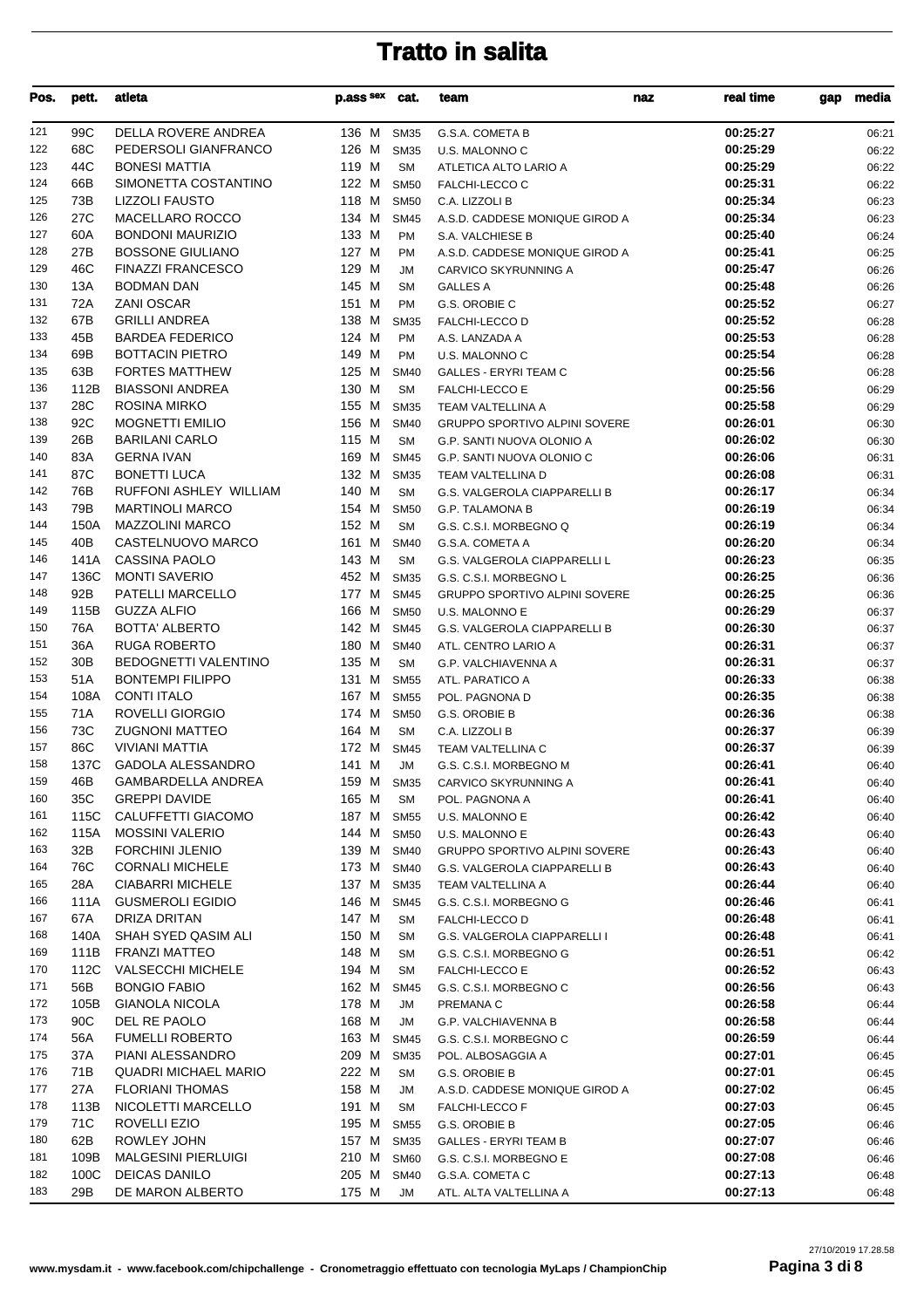| Pos.       | pett.        | atleta                                         | p.ass sex      | cat.                     | team                                               | naz | real time            | gap | media          |
|------------|--------------|------------------------------------------------|----------------|--------------------------|----------------------------------------------------|-----|----------------------|-----|----------------|
| 184        | 77A          | <b>FERRARI BRUNO</b>                           | 207 M          | <b>SM65</b>              | G.S. VALGEROLA CIAPPARELLI C                       |     | 00:27:19             |     | 06:49          |
| 185        | 137B         | <b>BONGIO EMANUELE</b>                         | 206 M          | JM                       | G.S. C.S.I. MORBEGNO M                             |     | 00:27:19             |     | 06:49          |
| 186        | 104C         | <b>GIANOLA ENZO</b>                            | 176 M          | <b>SM35</b>              | PREMANA B                                          |     | 00:27:20             |     | 06:49          |
| 187        | 90A          | <b>MOLTENI LUCA</b>                            | 198 M          | <b>PM</b>                | G.P. VALCHIAVENNA B                                |     | 00:27:21             |     | 06:50          |
| 188        | 85A          | <b>GUSMERINI NICOLA</b>                        | 153 M          | <b>SM</b>                | TEAM VALTELLINA B                                  |     | 00:27:22             |     | 06:50          |
| 189        | 34B          | <b>SERPELLINI NICOLA</b>                       | 160 M          | <b>SM</b>                | <b>G. ALPINISTICO VERTOVESE A</b>                  |     | 00:27:22             |     | 06:50          |
| 190        | 58A          | <b>FUMAGALLI GIUSEPPE</b>                      | 224 M          | <b>SM50</b>              | LA RECASTELLO RADICI GROUP B                       |     | 00:27:25             |     | 06:51          |
| 191        | 86A          | <b>LANFREDINI FABIO</b>                        | M<br>0         | <b>SM40</b>              | TEAM VALTELLINA C                                  |     | 00:27:26             |     | 06:51          |
| 192        | 79A          | <b>LUZZI ROBERTO</b>                           | 181 M          | <b>SM45</b>              | <b>G.P. TALAMONA B</b>                             |     | 00:27:26             |     | 06:51          |
| 193        | 38A          | <b>FANCHETTI OMAR</b>                          | 182 M          | <b>SM</b>                | ASD CASTELRAIDER A                                 |     | 00:27:29             |     | 06:52          |
| 194        | 73A          | <b>IOBIZZI FAUSTO</b>                          | 170 M          | <b>SM45</b>              | C.A. LIZZOLI B                                     |     | 00:27:30             |     | 06:52          |
| 195        | 99B          | <b>TAGLIABUE FRANCESCO</b>                     | 183 M          | <b>SM35</b>              | G.S.A. COMETA B                                    |     | 00:27:30             |     | 06:52          |
| 196        | 108C         | <b>RIVA PIETRO</b>                             | 179 M          | <b>SM55</b>              | POL. PAGNONA D                                     |     | 00:27:31             |     | 06:52          |
| 197<br>198 | 64A<br>85C   | DEL BUSTO SANCHEZ<br>PIZZINI STEFANO           | 171 M<br>190 M | <b>SM</b><br><b>SM</b>   | SPAGNA - ASTURIAS NORTH COAST<br>TEAM VALTELLINA B |     | 00:27:33<br>00:27:33 |     | 06:53          |
| 199        | 80C          | <b>GUSMERINI ROBERTO</b>                       | 213 M          | <b>SM35</b>              | G.P. TALAMONA C                                    |     | 00:27:34             |     | 06:53<br>06:53 |
| 200        | 109A         | <b>BIANCHINI OLIVIERO</b>                      | 197 M          | <b>SM50</b>              | G.S. C.S.I. MORBEGNO E                             |     | 00:27:34             |     | 06:53          |
| 201        | 122A         | <b>CIAPONI IVAN</b>                            | 232 M          | <b>SM40</b>              | <b>G.P. TALAMONA F</b>                             |     | 00:27:36             |     | 06:53          |
| 202        | 88C          | PELLEGRINO CRISTIAN                            | 185 M          | <b>SM40</b>              | ATL. ALTA VALTELLINA B                             |     | 00:27:38             |     | 06:54          |
| 203        | 51B          | <b>CICCI LINO</b>                              | 204 M          | <b>SM60</b>              | ATL. PARATICO A                                    |     | 00:27:39             |     | 06:54          |
| 204        | 117B         | <b>PAINI FAUSTO</b>                            | 248 M          | <b>SM45</b>              | U.S. MALONNO G                                     |     | 00:27:40             |     | 06:54          |
| 205        | 64B          | <b>DEL BUSTO SANCHEZ IGNACIO</b>               | 225 M          | <b>SM35</b>              | SPAGNA - ASTURIAS NORTH COAST                      |     | 00:27:42             |     | 06:55          |
| 206        | 62A          | <b>MORGAN SION</b>                             | 192 M          | <b>SM</b>                | <b>GALLES - ERYRI TEAM B</b>                       |     | 00:27:42             |     | 06:55          |
| 207        | 116B         | <b>MARIOTTI RAFFAELE</b>                       | 216 M          | <b>SM35</b>              | U.S. MALONNO F                                     |     | 00:27:45             |     | 06:56          |
| 208        | 89B          | <b>MARANTA MAURIZIO</b>                        | 227 M          | <b>SM</b>                | ATL. ALTA VALTELLINA C                             |     | 00:27:45             |     | 06:56          |
| 209        | 104B         | POMONI DIEGO                                   | 202 M          | <b>SM</b>                | PREMANA B                                          |     | 00:27:46             |     | 06:56          |
| 210        | 136B         | DE AGOSTINI CARLO                              | 188 M          | <b>SM35</b>              | G.S. C.S.I. MORBEGNO L                             |     | 00:27:47             |     | 06:56          |
| 211        | 100B         | <b>GALLI ANGELO</b>                            | 215 M          | <b>SM</b>                | G.S.A. COMETA C                                    |     | 00:27:49             |     | 06:57          |
| 212        | 87B          | <b>MERGA GIANLUCA</b>                          | 230 M          | <b>SM</b>                | TEAM VALTELLINA D                                  |     | 00:27:50             |     | 06:57          |
| 213        | 127A         | <b>BUZZETTI CLAUDIO</b>                        | 196 M          | <b>SM35</b>              | TEAM VALTELLINA F                                  |     | 00:27:51             |     | 06:57          |
| 214        | 104A         | <b>GIANOLA DOMENICO</b>                        | 189 M          | <b>SM40</b>              | PREMANA B                                          |     | 00:27:51             |     | 06:57          |
| 215        | 57B          | PANIGA LUIGI                                   | 193 M          | <b>SM35</b>              | G.S. C.S.I. MORBEGNO D                             |     | 00:27:53             |     | 06:58          |
| 216        | 49A          | <b>BETTIGA SEBASTIAN</b>                       | 250 M          | <b>SM</b>                | RUNNERS COLICO A                                   |     | 00:27:55             |     | 06:58          |
| 217        | 127C         | <b>SPINI FIORENZO</b>                          | 223 M          | <b>SM45</b>              | TEAM VALTELLINA F                                  |     | 00:27:58             |     | 06:59          |
| 218        | 113C         | <b>TAVOLA MARCO</b>                            | 186 M          | <b>SM50</b>              | <b>FALCHI-LECCO F</b>                              |     | 00:28:00             |     | 07:00          |
| 219<br>220 | 106C         | <b>CODEGA GIANNI</b><br><b>SPEZIALE MATTEO</b> | 261 M<br>240 M | <b>SM</b>                | POL. PAGNONA B                                     |     | 00:28:02<br>00:28:03 |     | 07:00          |
| 221        | 137A<br>89C  | PORTOVENERO ANDREA                             | 219 M          | <b>PM</b><br><b>SM35</b> | G.S. C.S.I. MORBEGNO M<br>ATL. ALTA VALTELLINA C   |     | 00:28:03             |     | 07:00<br>07:00 |
| 222        | 107B         | <b>GORETTI STEFAN</b>                          | 203 M          |                          |                                                    |     | 00:28:05             |     |                |
| 223        | 114B         | DELLUNGO STEFANO                               | 246 M          | SM<br><b>SM</b>          | POL. PAGNONA C<br><b>FALCHI-LECCO G</b>            |     | 00:28:05             |     | 07:01<br>07:01 |
| 224        | 59C          | <b>OCCIONI GIULIANO</b>                        | 211 M          | <b>SM45</b>              | LA RECASTELLO RADICI GROUP C                       |     | 00:28:05             |     | 07:01          |
| 225        | 64C          | CARBALLO GUTIERREZ                             | 221 M          | <b>SM</b>                | SPAGNA - ASTURIAS NORTH COAST                      |     | 00:28:05             |     | 07:01          |
| 226        | 38B          | PEDROLI PAOLO                                  | 201 M          | <b>SM</b>                | ASD CASTELRAIDER A                                 |     | 00:28:06             |     | 07:01          |
| 227        | 26C          | <b>MOLATORE DANIELE</b>                        | 217 M          | <b>PM</b>                | G.P. SANTI NUOVA OLONIO A                          |     | 00:28:09             |     | 07:02          |
| 228        | 136A         | DEL NERO ROCCO                                 | 199 M          | <b>SM35</b>              | G.S. C.S.I. MORBEGNO L                             |     | 00:28:09             |     | 07:02          |
| 229        | 92A          | <b>GERVASONI GABRIELE</b>                      | 226 M          | <b>SM45</b>              | <b>GRUPPO SPORTIVO ALPINI SOVERE</b>               |     | 00:28:13             |     | 07:03          |
| 230        | 106B         | <b>TAGLIAFERRI DANIELE</b>                     | 244 M          | <b>SM35</b>              | POL. PAGNONA B                                     |     | 00:28:13             |     | 07:03          |
| 231        | 78A          | <b>MAXENTI FABIO</b>                           | 212 M          | <b>SM</b>                | G.S. VALGEROLA CIAPPARELLI D                       |     | 00:28:16             |     | 07:03          |
| 232        | 102A         | <b>BERRA GIACOMO</b>                           | 245 M          | <b>SM55</b>              | A.S. LANZADA B                                     |     | 00:28:16             |     | 07:03          |
| 233        | 119A         | MOTTARELLA ALAN                                | 234 M          | <b>SM40</b>              | G.S. VALGEROLA CIAPPARELLI F                       |     | 00:28:16             |     | 07:03          |
| 234        | 42A          | <b>BAROLI VITTORIO</b>                         | 218 M          | <b>SM40</b>              | ARDENNO SPORTIVA A                                 |     | 00:28:17             |     | 07:04          |
| 235        | 125A         | PARAGONI IVANO                                 | 228 M          | <b>SM45</b>              | G.P. SANTI NUOVA OLONIO G                          |     | 00:28:18             |     | 07:04          |
| 236        | 41 A         | PASINI MATTEO                                  | 249 M          | <b>SM</b>                | AMICI MADONNA NEVE LAGUNC A                        |     | 00:28:18             |     | 07:04          |
| 237        | 150B         | <b>SPINI FRANCESCO</b>                         | 271 M          | <b>SM</b>                | G.S. C.S.I. MORBEGNO Q                             |     | 00:28:19             |     | 07:04          |
| 238        | 111C         | <b>BULANTI FABIO</b>                           | 220 M          | <b>SM</b>                | G.S. C.S.I. MORBEGNO G                             |     | 00:28:19             |     | 07:04          |
| 239        | 87A          | <b>COLLI RUDY</b>                              | 184 M          | <b>SM40</b>              | TEAM VALTELLINA D                                  |     | 00:28:19             |     | 07:04          |
| 240        | 135A         | <b>ABATE STEFANO</b>                           | 214 M          | <b>SM</b>                | G.S. C.S.I. MORBEGNO I                             |     | 00:28:20             |     | 07:04          |
| 241        | 148A         | <b>BARBERA FRANCESCO</b>                       | 237 M          | <b>SM35</b>              | G.S. C.S.I. MORBEGNO O                             |     | 00:28:20             |     | 07:04          |
| 242        | 126B         | <b>FIORINA MICHELE</b>                         | 208 M          | <b>SM35</b>              | TEAM VALTELLINA E                                  |     | 00:28:20             |     | 07:04          |
| 243<br>244 | 101B<br>131A | <b>GIANOLI LUIGI</b><br><b>BOVINO GIUSEPPE</b> | 278 M          | <b>SM50</b>              | ARDENNO SPORTIVA B                                 |     | 00:28:25<br>00:28:26 |     | 07:06          |
| 245        | 24C          | <b>MENGHI DANIELE</b>                          | 277 M<br>200 M | <b>SM45</b><br><b>SM</b> | POL. PAGNONA E<br>G.S. VALGEROLA CIAPPARELLI A     |     | 00:28:27             |     | 07:06<br>07:06 |
| 246        | 122C         | <b>BARRI CORRADO</b>                           | 259 M          | <b>SM</b>                | G.P. TALAMONA F                                    |     | 00:28:29             |     | 07:07          |
|            |              |                                                |                |                          |                                                    |     |                      |     |                |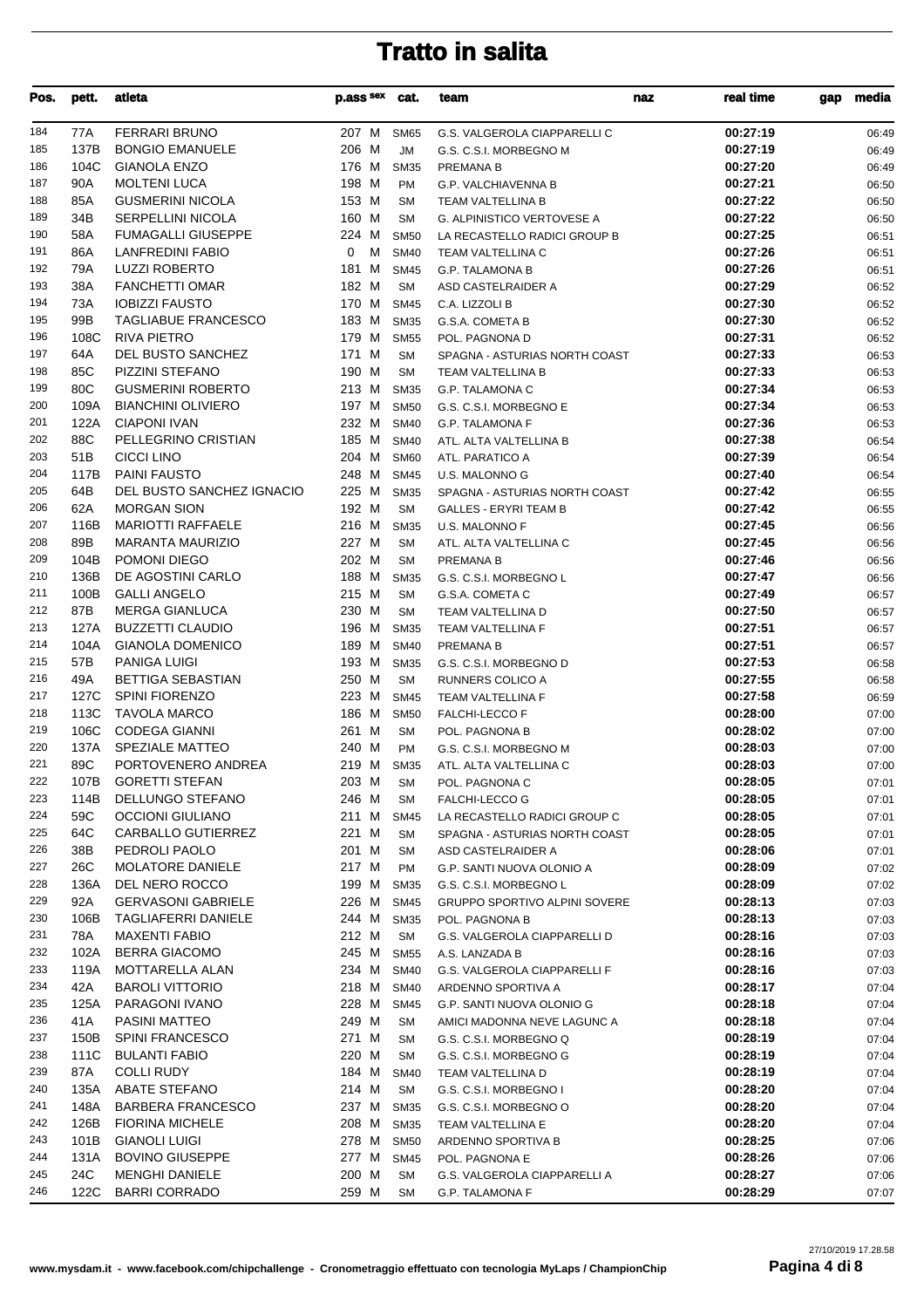| Pos.       | pett.           | atleta                                            | p.ass sex      | cat.                       | team                                 | naz | real time            | gap      | media          |
|------------|-----------------|---------------------------------------------------|----------------|----------------------------|--------------------------------------|-----|----------------------|----------|----------------|
| 247        | 70C             | <b>MARIOTTI GABRIELE</b>                          | 229 M          | <b>SM40</b>                | U.S. MALONNO D                       |     | 00:28:29             |          | 07:07          |
| 248        | 141C            | PIGANZOLI MATTIA                                  | 255 M          | <b>SM</b>                  | G.S. VALGEROLA CIAPPARELLI L         |     | 00:28:30             |          | 07:07          |
| 249        | 57A             | <b>FUMELLI MORENO</b>                             | 231 M          | <b>SM35</b>                | G.S. C.S.I. MORBEGNO D               |     | 00:28:33             |          | 07:08          |
| 250        | 134B            | <b>MORIONDO PAOLO</b>                             | 254 M          | <b>SM40</b>                | G.S. C.S.I. MORBEGNO H               |     | 00:28:34             |          | 07:08          |
| 251        | 90 <sub>B</sub> | <b>TIRINZONI DARIO</b>                            | 235 M          | <b>SM</b>                  | <b>G.P. VALCHIAVENNA B</b>           |     | 00:28:38             |          | 07:09          |
| 252        | 39B             | PETRELLI MARCO                                    | 247 M          | <b>SM40</b>                | 2002 MARATHON CLUB A                 |     | 00:28:43             |          | 07:10          |
| 253        | 108B            | <b>MUTTONI GIANBATTISTA</b>                       | 252 M          | <b>SM55</b>                | POL. PAGNONA D                       |     | 00:28:46             |          | 07:11          |
| 254        | 109C            | <b>MAZZONI AURELIO</b>                            | 233 M          | <b>SM65</b>                | G.S. C.S.I. MORBEGNO E               |     | 00:28:46             |          | 07:11          |
| 255        | 106A            | <b>RIVA MATTEO</b>                                | 243 M          | PM                         | POL. PAGNONA B                       |     | 00:28:47             |          | 07:11          |
| 256        | 102B            | NANI GIAN LUCA                                    | 239 M          | <b>SM45</b>                | A.S. LANZADA B                       |     | 00:28:49             |          | 07:12          |
| 257        | 128C            | ACQUISTAPACE ALESSIO                              | 267 M          | <b>SM40</b>                | TEAM VALTELLINA G                    |     | 00:28:49             |          | 07:12          |
| 258        | 97B             | <b>TAVELLI GIORGIO</b>                            | 264 M          | <b>SM35</b>                | POL. ALBOSAGGIA D                    |     | 00:28:49             |          | 07:12          |
| 259        | 107C            | <b>BUTTERA FABIO</b>                              | 262 M          | <b>SM</b>                  | POL. PAGNONA C                       |     | 00:28:52             |          | 07:12          |
| 260        | 149B            | <b>BONGIO MARCO</b>                               | 258 M          | <b>SM</b>                  | G.S. C.S.I. MORBEGNO P               |     | 00:28:53             |          | 07:13          |
| 261        | 80A             | <b>BORROMINI SANDRO</b>                           | 241 M          | <b>SM40</b>                | G.P. TALAMONA C                      |     | 00:28:55             |          | 07:13          |
| 262        | 126C            | <b>GUSMEROLI FILIPPO</b>                          | 260 M          | <b>SM</b>                  | TEAM VALTELLINA E                    |     | 00:28:57             |          | 07:14          |
| 263        | 145A            | <b>FRANZI DOMENICO</b>                            | 270 M          | <b>SM45</b>                | TEAM VALTELLINA I                    |     | 00:28:58             |          | 07:14          |
| 264        | 135B            | <b>BONGIO ISACCO</b>                              | 272 M          | <b>JM</b>                  | G.S. C.S.I. MORBEGNO I               |     | 00:29:00             |          | 07:14          |
| 265        | 77B             | PEDROLA EMANUELE                                  | 253 M          | <b>SM50</b>                | G.S. VALGEROLA CIAPPARELLI C         |     | 00:29:02             |          | 07:15          |
| 266        | 150C            | <b>OREGGIONI MATTEO</b>                           | 251 M          | <b>SM</b>                  | G.S. C.S.I. MORBEGNO Q               |     | 00:29:02             |          | 07:15          |
| 267        | 72C             | <b>BONALDI RUBEN</b>                              | 263 M          | <b>SM</b>                  | G.S. OROBIE C                        |     | 00:29:05             |          | 07:16          |
| 268        | 49B             | <b>FOGNINI PATRIK</b>                             | 256 M          | <b>SM</b>                  | <b>RUNNERS COLICO A</b>              |     | 00:29:12             |          | 07:17          |
| 269        | 78C             | <b>ACQUISTAPACE GIORGIO</b>                       | 257 M          | <b>SM35</b>                | G.S. VALGEROLA CIAPPARELLI D         |     | 00:29:13             |          | 07:18          |
| 270        | 134A            | <b>PASSERINI MARCO</b>                            | 269 M          | <b>SM55</b>                | G.S. C.S.I. MORBEGNO H               |     | 00:29:14             |          | 07:18          |
| 271        | 129C            | <b>COCCHETTI SIMONE</b><br>SPEZIALE MARCO         | 266 M          | <b>SM</b>                  | <b>GRUPPO SPORTIVO ALPINI SOVERE</b> |     | 00:29:16             |          | 07:18          |
| 272<br>273 | 138B<br>83B     | <b>MORE' LUIGI</b>                                | 292 M<br>238 M | <b>SM50</b>                | G.S. C.S.I. MORBEGNO N               |     | 00:29:18<br>00:29:18 |          | 07:19          |
| 274        | 38C             | <b>VALBUZZI PATRICK</b>                           | 236 M          | <b>SM45</b>                | G.P. SANTI NUOVA OLONIO C            |     | 00:29:20             |          | 07:19          |
| 275        | 144A            | ROMEGIALLI LUCA                                   | 279 M          | <b>SM35</b><br><b>SM40</b> | ASD CASTELRAIDER A                   |     | 00:29:24             |          | 07:19          |
| 276        | 107A            | ROSA ANDREA                                       | 265 M          | <b>SM</b>                  | TEAM VALTELLINA H<br>POL. PAGNONA C  |     | 00:29:29             | 00:00:02 | 07:20<br>07:22 |
| 277        | 91C             | DELLA PEDRINA PAOLO                               | 295 M          | <b>SM50</b>                | G.P. VALCHIAVENNA C                  |     | 00:29:31             | 00:00:04 | 07:22          |
| 278        | 60B             | <b>MERLI LUCIANO</b>                              | 310 M          | <b>SM50</b>                | S.A. VALCHIESE B                     |     | 00:29:33             | 00:00:05 | 07:23          |
| 279        | 110A            | ROVEDATTI ROBERTO                                 | 297 M          | <b>SM55</b>                | G.S. C.S.I. MORBEGNO F               |     | 00:29:34             | 00:00:07 | 07:23          |
| 280        | 58B             | CORLAZZOLI MAURO                                  | 289 M          | <b>SM55</b>                | LA RECASTELLO RADICI GROUP B         |     | 00:29:35             | 00:00:07 | 07:23          |
| 281        | 93C             | <b>ARMATI PAOLO</b>                               | 242 M          | <b>SM35</b>                | GRUPPO SPORTIVO ALPINI SOVERE        |     | 00:29:35             | 00:00:08 | 07:23          |
| 282        | 58C             | <b>GELMI SERGIO</b>                               | 268 M          | <b>SM60</b>                | LA RECASTELLO RADICI GROUP B         |     | 00:29:36             | 00:00:09 | 07:23          |
| 283        | 120A            | VIGORELLI ANDREA                                  | 275 M          | <b>SM</b>                  | G.S. VALGEROLA CIAPPARELLI G         |     | 00:29:37             | 00:00:10 | 07:24          |
| 284        | 78B             | <b>MATTARUCCHI FRANCESCO</b>                      | 274 M          | <b>PM</b>                  | G.S. VALGEROLA CIAPPARELLI D         |     | 00:29:37             | 00:00:10 | 07:24          |
| 285        | 93A             | ROSSAINI DAVIDE                                   | 282 M SM35     |                            | GRUPPO SPORTIVO ALPINI SOVERE        |     | 00:29:37             | 00:00:10 | 07:24          |
| 286        | 128B            | <b>SPINI OSVALDO</b>                              | 316 M          | SM40                       | TEAM VALTELLINA G                    |     | 00:29:38             | 00:00:11 | 07:24          |
| 287        | 53B             | <b>BONETTI VALENTINO</b>                          | 276 M          | <b>SM50</b>                | ATL. VALLE BREMBANA C                |     | 00:29:42             | 00:00:15 | 07:25          |
| 288        | 39A             | BERTOLINI ALESSANDRO                              | 283 M          | <b>SM</b>                  | 2002 MARATHON CLUB A                 |     | 00:29:47             | 00:00:19 | 07:26          |
| 289        | 70B             | <b>BIANCHI LORENZO</b>                            | 327 M          | SM                         | U.S. MALONNO D                       |     | 00:29:48             | 00:00:21 | 07:26          |
| 290        | 117C            | PEDRETTI ALESSANDRO                               | 294 M          | <b>SM</b>                  | U.S. MALONNO G                       |     | 00:29:51             | 00:00:24 | 07:27          |
| 291        | 117A            | SALVADORI MAURO                                   | 286 M          | <b>SM55</b>                | U.S. MALONNO G                       |     | 00:29:52             | 00:00:25 | 07:27          |
| 292        | 74C             | <b>LIZZOLI GIACOMINO</b>                          | 281 M          | <b>SM50</b>                | C.A. LIZZOLI C                       |     | 00:29:54             | 00:00:27 | 07:28          |
| 293        | 44B             | <b>GORELLI DANILO</b>                             | 288 M          | <b>SM50</b>                | ATLETICA ALTO LARIO A                |     | 00:29:55             | 00:00:28 | 07:28          |
| 294        | 81B             | <b>GUSMEROLI DARIO</b>                            | 313 M          | <b>SM60</b>                | G.P. TALAMONA D                      |     | 00:29:56             | 00:00:29 | 07:28          |
| 295        | 118A            | MASSERA RAFFAELE                                  | 303 M          | JM                         | G.S. VALGEROLA CIAPPARELLI E         |     | 00:29:57             | 00:00:29 | 07:29          |
| 296        | 79C             | <b>VOLA RICCARDO</b>                              | 335 M          | <b>SM</b>                  | <b>G.P. TALAMONA B</b>               |     | 00:29:59             | 00:00:32 | 07:29          |
| 297        | 72B             | ZANI ANDREA                                       | 312 M          | <b>SM</b>                  | G.S. OROBIE C                        |     | 00:30:03             | 00:00:36 | 07:30          |
| 298        | 96A             | ROMERI MAURIZIO                                   | 290 M          | <b>SM55</b>                | POL. ALBOSAGGIA C                    |     | 00:30:05             | 00:00:38 | 07:31          |
| 299        | 70A             | <b>BIANCHI GABRIELE</b>                           | 306 M          | <b>SM45</b>                | U.S. MALONNO D                       |     | 00:30:07             | 00:00:40 | 07:31          |
| 300        | 141B            | <b>LHANSOUR SAID</b>                              | 285 M          | SM                         | G.S. VALGEROLA CIAPPARELLI L         |     | 00:30:10             | 00:00:43 | 07:32          |
| 301        | 97A             | <b>FUMASONI ANDREA</b>                            | 287 M          | <b>SM40</b>                | POL. ALBOSAGGIA D                    |     | 00:30:11             | 00:00:44 | 07:32          |
| 302        | 47C             | RONCONI MATTEO                                    | 314 M          | SM                         | GRUPPO BI MORBEGNO A                 |     | 00:30:11             | 00:00:44 | 07:32          |
| 303        | 114A            | <b>MAGGIONI GIANLUCA</b>                          | 293 M          | <b>SM50</b>                | <b>FALCHI-LECCO G</b>                |     | 00:30:12             | 00:00:45 | 07:32          |
| 304        | 116A            | PASINETTI RENATO                                  | 284 M          | <b>SM45</b>                | U.S. MALONNO F                       |     | 00:30:15             | 00:00:48 | 07:33          |
| 305        | 119C            | <b>RUFFONI GIANNI</b>                             | 299 M          | <b>SM40</b>                | G.S. VALGEROLA CIAPPARELLI F         |     | 00:30:16             | 00:00:49 | 07:34          |
| 306        | 138A            | SPEZIALE PAOLO                                    | 301 M          | <b>SM50</b>                | G.S. C.S.I. MORBEGNO N               |     | 00:30:17             | 00:00:50 | 07:34          |
| 307        | 91B             | SUCCETTI CLAUDIO                                  | 273 M          | <b>SM50</b>                | G.P. VALCHIAVENNA C                  |     | 00:30:18             | 00:00:51 | 07:34          |
| 308<br>309 | 105C<br>94B     | <b>GIANOLA MATTEO</b><br><b>BENTIVOGLIO MAURO</b> | 302 M          | SM                         | PREMANA C                            |     | 00:30:18<br>00:30:19 | 00:00:51 | 07:34          |
|            |                 |                                                   | 319 M          | <b>SM40</b>                | GRUPPO SPORTIVO ALPINI SOVERE        |     |                      | 00:00:52 | 07:34          |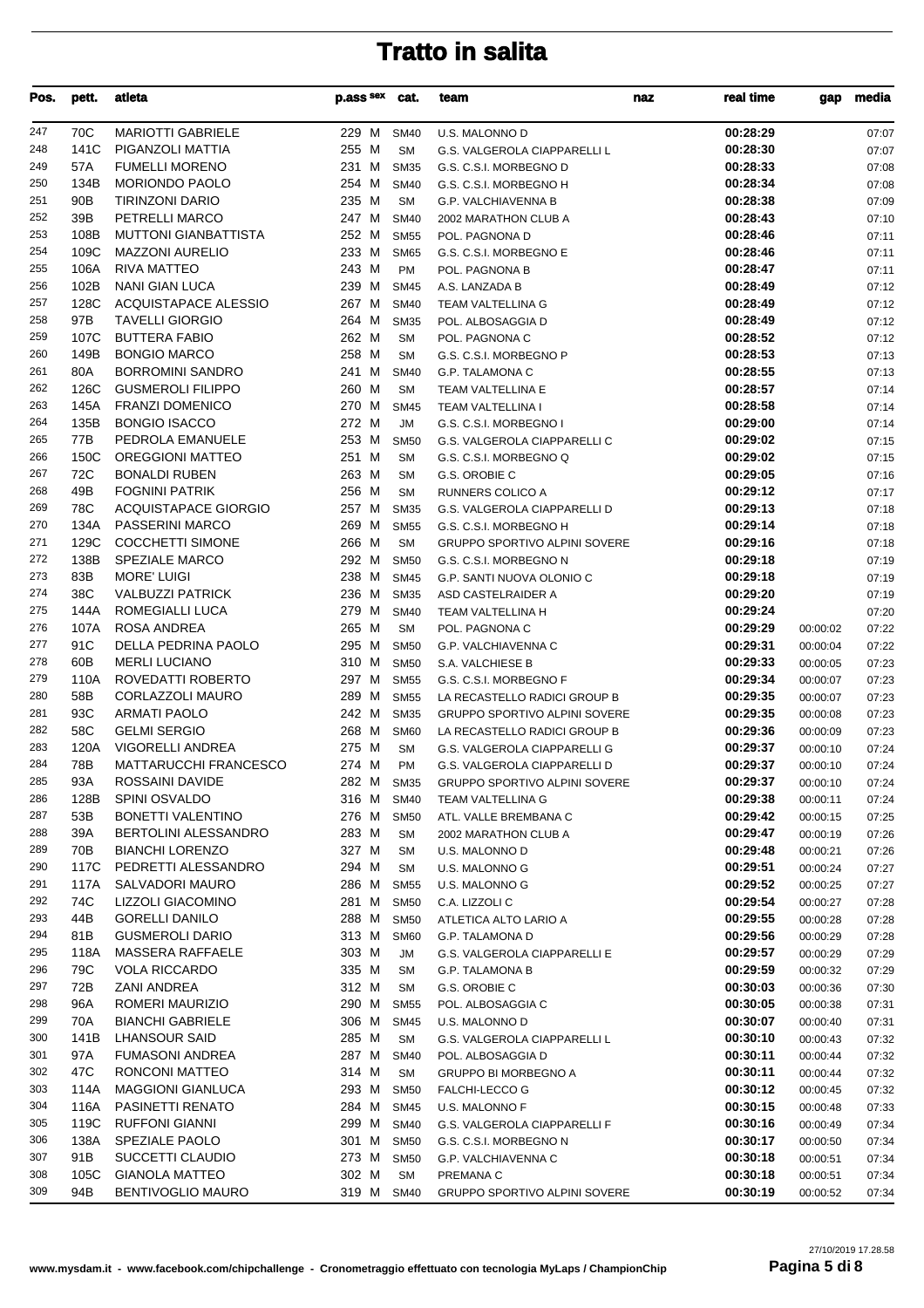| Pos.       | pett.        | atleta                                            | p.ass sex      | cat.                       | team                                                | naz | real time<br>gap                 | media          |
|------------|--------------|---------------------------------------------------|----------------|----------------------------|-----------------------------------------------------|-----|----------------------------------|----------------|
| 310        | 118B         | EL HILALI KHALID                                  | 344 M          | JM                         | G.S. VALGEROLA CIAPPARELLI E                        |     | 00:30:23<br>00:00:56             | 07:35          |
| 311        | 98B          | CANCLINI CLAUDIO                                  | 330 M          | <b>SM</b>                  | ASD CASTELRAIDER B                                  |     | 00:30:24<br>00:00:57             | 07:35          |
| 312        | 110C         | <b>FRATE FABRIZIO</b>                             | 318 M          | <b>SM50</b>                | G.S. C.S.I. MORBEGNO F                              |     | 00:30:27<br>00:01:00             | 07:36          |
| 313        | 98A          | <b>TARABINI DANIELE</b>                           | 322 M          | <b>SM</b>                  | ASD CASTELRAIDER B                                  |     | 00:30:28<br>00:01:00             | 07:36          |
| 314        | 144B         | DEL BARBA PIETRO                                  | 328 M          | <b>SM40</b>                | TEAM VALTELLINA H                                   |     | 00:30:28<br>00:01:01             | 07:36          |
| 315        | 130C         | <b>AMIGHETTI FLAVIO</b>                           | 345 M          | <b>SM55</b>                | GRUPPO SPORTIVO ALPINI SOVERE                       |     | 00:30:29<br>00:01:02             | 07:37          |
| 316        | 126A         | <b>MARCHESI FABIO</b>                             | 307 M          | <b>SM40</b>                | TEAM VALTELLINA E                                   |     | 00:30:31<br>00:01:04             | 07:37          |
| 317        | 83C          | MAZZINA DAVIDE                                    | 315 M          | <b>SM</b>                  | G.P. SANTI NUOVA OLONIO C                           |     | 00:30:32<br>00:01:04             | 07:37          |
| 318<br>319 | 98C<br>91A   | PALERMO ANDREA<br><b>BIANCHI MARCO</b>            | 323 M<br>298 M | <b>SM</b>                  | ASD CASTELRAIDER B                                  |     | 00:30:33<br>00:01:06<br>00:30:33 | 07:38          |
| 320        | 143C         | <b>SPANDRIO MICHELE</b>                           | 291 M          | <b>SM40</b><br><b>SM</b>   | G.P. VALCHIAVENNA C<br>G.S. VALGEROLA CIAPPARELLI N |     | 00:01:06<br>00:30:33<br>00:01:06 | 07:38<br>07:38 |
| 321        | 95C          | <b>GIACOMELLI MICHELE</b>                         | 342 M          | <b>JM</b>                  | POL. ALBOSAGGIA B                                   |     | 00:30:40<br>00:01:13             | 07:39          |
| 322        | 146A         | <b>BARAIOLO MORENO</b>                            | 304 M          | <b>SM40</b>                | TEAM VALTELLINA L                                   |     | 00:30:40<br>00:01:13             | 07:40          |
| 323        | 134C         | <b>RUFFONI GIAMPAOLO</b>                          | 296 M          | <b>SM40</b>                | G.S. C.S.I. MORBEGNO H                              |     | 00:30:42<br>00:01:15             | 07:40          |
| 324        | 128A         | <b>BERTOLINI SANDRO</b>                           | 305 M          | <b>SM45</b>                | TEAM VALTELLINA G                                   |     | 00:30:43<br>00:01:16             | 07:40          |
| 325        | 81A          | DE MEO SERGIO                                     | 311 M          | <b>SM55</b>                | G.P. TALAMONA D                                     |     | 00:30:46<br>00:01:19             | 07:41          |
| 326        | 50B          | <b>GIANATTI DIEGO</b>                             | 325 M          | <b>SM45</b>                | VETRERIA FANONI SONDRIO A                           |     | 00:30:46<br>00:01:19             | 07:41          |
| 327        | 114C         | <b>BERNASCONI SERGIO</b>                          | 308 M          | <b>SM45</b>                | <b>FALCHI-LECCO G</b>                               |     | 00:30:46<br>00:01:19             | 07:41          |
| 328        | 74A          | <b>ARRIGONI STEFANO</b>                           | 326 M          | <b>SM45</b>                | C.A. LIZZOLI C                                      |     | 00:30:47<br>00:01:20             | 07:41          |
| 329        | 61C          | <b>BONOMINI CRISTIAN</b>                          | 339 M          | <b>SM45</b>                | S.A. VALCHIESE C                                    |     | 00:30:48<br>00:01:20             | 07:41          |
| 330        | 97C          | <b>VANINI FABRIZIO</b>                            | 309 M          | <b>SM40</b>                | POL. ALBOSAGGIA D                                   |     | 00:30:49<br>00:01:21             | 07:42          |
| 331        | 84B          | LIGARI ARMANDO                                    | 321 M          | <b>SM60</b>                | G.P. SANTI NUOVA OLONIO D                           |     | 00:30:49<br>00:01:22             | 07:42          |
| 332        | 31 A         | ZAPPELLA LUCA                                     | 347 M          | <b>SM45</b>                | ATL. CASAZZA A                                      |     | 00:30:50<br>00:01:22             | 07:42          |
| 333        | 156A         | NAVA MASSIMO                                      | 334 M          | <b>SM50</b>                | G.S. C.S.I. MORBEGNO Z                              |     | 00:30:50<br>00:01:23             | 07:42          |
| 334        | 102C         | <b>ROSSI ENZO</b>                                 | 331 M          | <b>SM50</b>                | A.S. LANZADA B                                      |     | 00:30:52<br>00:01:24             | 07:42          |
| 335        | 36B          | <b>MORGANTI RAFFAELE</b>                          | 280 M          | <b>PM</b>                  | ATL. CENTRO LARIO A                                 |     | 00:30:53<br>00:01:26             | 07:43          |
| 336        | 60C          | FONTANA GIANPAOLO                                 | 300 M          | <b>SM50</b>                | S.A. VALCHIESE B                                    |     | 00:30:54<br>00:01:27             | 07:43          |
| 337        | 44A          | <b>BIOCCA CRISTIAN</b>                            | 320 M          | <b>SM45</b>                | ATLETICA ALTO LARIO A                               |     | 00:30:56<br>00:01:28             | 07:43          |
| 338<br>339 | 139A<br>105A | <b>DELLA FONTE GIORGIO</b><br><b>GIANOLA LUCA</b> | 357 M<br>317 M | <b>SM55</b>                | G.S. VALGEROLA CIAPPARELLI H                        |     | 00:30:56<br>00:01:29<br>00:30:59 | 07:43          |
| 340        | 37B          | <b>SCENINI KRISTIAN</b>                           | 346 M          | <b>SM50</b><br><b>SM40</b> | PREMANA C<br>POL. ALBOSAGGIA A                      |     | 00:01:32<br>00:31:01<br>00:01:34 | 07:44<br>07:45 |
| 341        | 135C         | <b>BONGIO VALTER</b>                              | 356 M          | <b>SM45</b>                | G.S. C.S.I. MORBEGNO I                              |     | 00:31:07<br>00:01:39             | 07:46          |
| 342        | 148B         | CAIRATI JACOPO                                    | 329 M          | <b>SM</b>                  | G.S. C.S.I. MORBEGNO O                              |     | 00:31:07<br>00:01:40             | 07:46          |
| 343        | 113A         | <b>BISOGNO CARLO</b>                              | 360 M          | <b>SM</b>                  | FALCHI-LECCO F                                      |     | 00:31:15<br>00:01:48             | 07:48          |
| 344        | 152A         | <b>CERRI GIUSEPPE</b>                             | 338 M          | <b>SM55</b>                | G.S. C.S.I. MORBEGNO S                              |     | 00:31:17<br>00:01:50             | 07:49          |
| 345        | 39C          | <b>GIUSTOLISI FABIO</b>                           | 354 M          | <b>SM60</b>                | 2002 MARATHON CLUB A                                |     | 00:31:22<br>00:01:55             | 07:50          |
| 346        | 41B          | LISIGNOLI FRANCO                                  | 337 M          | <b>SM50</b>                | AMICI MADONNA NEVE LAGUNC A                         |     | 00:31:28<br>00:02:01             | 07:51          |
| 347        | 116C         | MAFFESSOLI MASSIMO                                | 358 M          | <b>SM45</b>                | U.S. MALONNO F                                      |     | 00:31:28<br>00:02:01             | 07:51          |
| 348        | 146B         | <b>BORDONE LUCA</b>                               | 352 M          | <b>SM45</b>                | TEAM VALTELLINA L                                   |     | 00:31:29<br>00:02:02             | 07:52          |
| 349        | 154B         | <b>CAMPINI LUIGI</b>                              | 399 M          | SM65                       | G.S. C.S.I. MORBEGNO U                              |     | 00:31:31<br>00:02:04             | 07:52          |
| 350        | 119B         | <b>SUTTI EMANUELE</b>                             | 332 M          | <b>SM40</b>                | G.S. VALGEROLA CIAPPARELLI F                        |     | 00:31:32<br>00:02:05             | 07:52          |
| 351        | 57C          | PERLINI MATTEO                                    | 341 M          | <b>SM40</b>                | G.S. C.S.I. MORBEGNO D                              |     | 00:31:33<br>00:02:06             | 07:53          |
| 352        | 153A         | <b>TARCHINI ENRICO</b>                            | 324 M          | <b>SM45</b>                | G.S. C.S.I. MORBEGNO T                              |     | 00:31:34<br>00:02:06             | 07:53          |
| 353        | 149C         | <b>LEONI CARLO</b>                                | 333 M          | <b>SM60</b>                | G.S. C.S.I. MORBEGNO P                              |     | 00:31:34<br>00:02:07             | 07:53          |
| 354        | 145B         | PERREGRINI PIERO ROBERTO                          | 336 M          | <b>SM50</b>                | TEAM VALTELLINA I                                   |     | 00:31:37<br>00:02:09             | 07:54          |
| 355        | 42B          | SAVETTA STEFANO                                   | 348 M          | <b>SM40</b>                | ARDENNO SPORTIVA A                                  |     | 00:31:38<br>00:02:11             | 07:54          |
| 356<br>357 | 142A<br>37C  | <b>GUSMERINI STEFANO</b><br><b>BASSOLA SILVIO</b> | 351 M<br>381 M | <b>SM50</b><br><b>SM</b>   | G.S. VALGEROLA CIAPPARELLI M                        |     | 00:31:38<br>00:02:11<br>00:31:41 | 07:54          |
| 358        | 132C         | <b>FAZZINI NILO</b>                               | 353 M          | <b>SM55</b>                | POL. ALBOSAGGIA A<br>POL. PAGNONA F                 |     | 00:02:13<br>00:31:41<br>00:02:13 | 07:55<br>07:55 |
| 359        | 144C         | ORLANDI MAURO                                     | 340 M          | <b>SM45</b>                | TEAM VALTELLINA H                                   |     | 00:31:42<br>00:02:14             | 07:55          |
| 360        | 84C          | <b>BONESI FAUSTO</b>                              | 371 M          | <b>SM60</b>                | G.P. SANTI NUOVA OLONIO D                           |     | 00:31:42<br>00:02:15             | 07:55          |
| 361        | 132A         | <b>GANDIN MAURIZIO</b>                            | 343 M          | <b>SM55</b>                | POL. PAGNONA F                                      |     | 00:31:45<br>00:02:18             | 07:56          |
| 362        | 95B          | <b>FANONI FRANCESCO</b>                           | 368 M          | <b>SM40</b>                | POL. ALBOSAGGIA B                                   |     | 00:31:46<br>00:02:19             | 07:56          |
| 363        | 80B          | CANEVA MAURO                                      | 372 M          | PM                         | G.P. TALAMONA C                                     |     | 00:31:47<br>00:02:20             | 07:56          |
| 364        | 147C         | <b>MAZZONI MATTEO</b>                             | 350 M          | <b>SM40</b>                | TEAM VALTELLINA M                                   |     | 00:31:50<br>00:02:23             | 07:57          |
| 365        | 101A         | OLIVA DAVIDE                                      | 374 M          | <b>SM35</b>                | ARDENNO SPORTIVA B                                  |     | 00:31:50<br>00:02:23             | 07:57          |
| 366        | 18B          | <b>LEWIS ARWEL</b>                                | 366 M          | <b>SM60</b>                | <b>GALLES - ERYRI TEAM A</b>                        |     | 00:31:56<br>00:02:29             | 07:58          |
| 367        | 155A         | <b>TARCA BRUNO</b>                                | 349 M          | <b>SM55</b>                | G.S. C.S.I. MORBEGNO V                              |     | 00:32:00<br>00:02:33             | 07:59          |
| 368        | 93B          | <b>CEREA MARCO</b>                                | 365 M          | <b>SM35</b>                | <b>GRUPPO SPORTIVO ALPINI SOVERE</b>                |     | 00:32:04<br>00:02:37             | 08:01          |
| 369        | 151B         | <b>FIORESE ARMANDO</b>                            | 380 M          | <b>SM60</b>                | G.S. C.S.I. MORBEGNO R                              |     | 00:32:06<br>00:02:39             | 08:01          |
| 370        | 148C         | <b>CORNAGGIA ENRICO</b>                           | 385 M          | <b>SM</b>                  | G.S. C.S.I. MORBEGNO O                              |     | 00:32:07<br>00:02:40             | 08:01          |
| 371        | 89A          | <b>BERTOLINA MARCO</b>                            | 364 M          | <b>SM55</b>                | ATL. ALTA VALTELLINA C                              |     | 00:32:12<br>00:02:45             | 08:02          |
| 372        | 62C          | JONES DYLAN WYNN                                  | 376 M          | <b>SM45</b>                | <b>GALLES - ERYRI TEAM B</b>                        |     | 00:32:12<br>00:02:45             | 08:02          |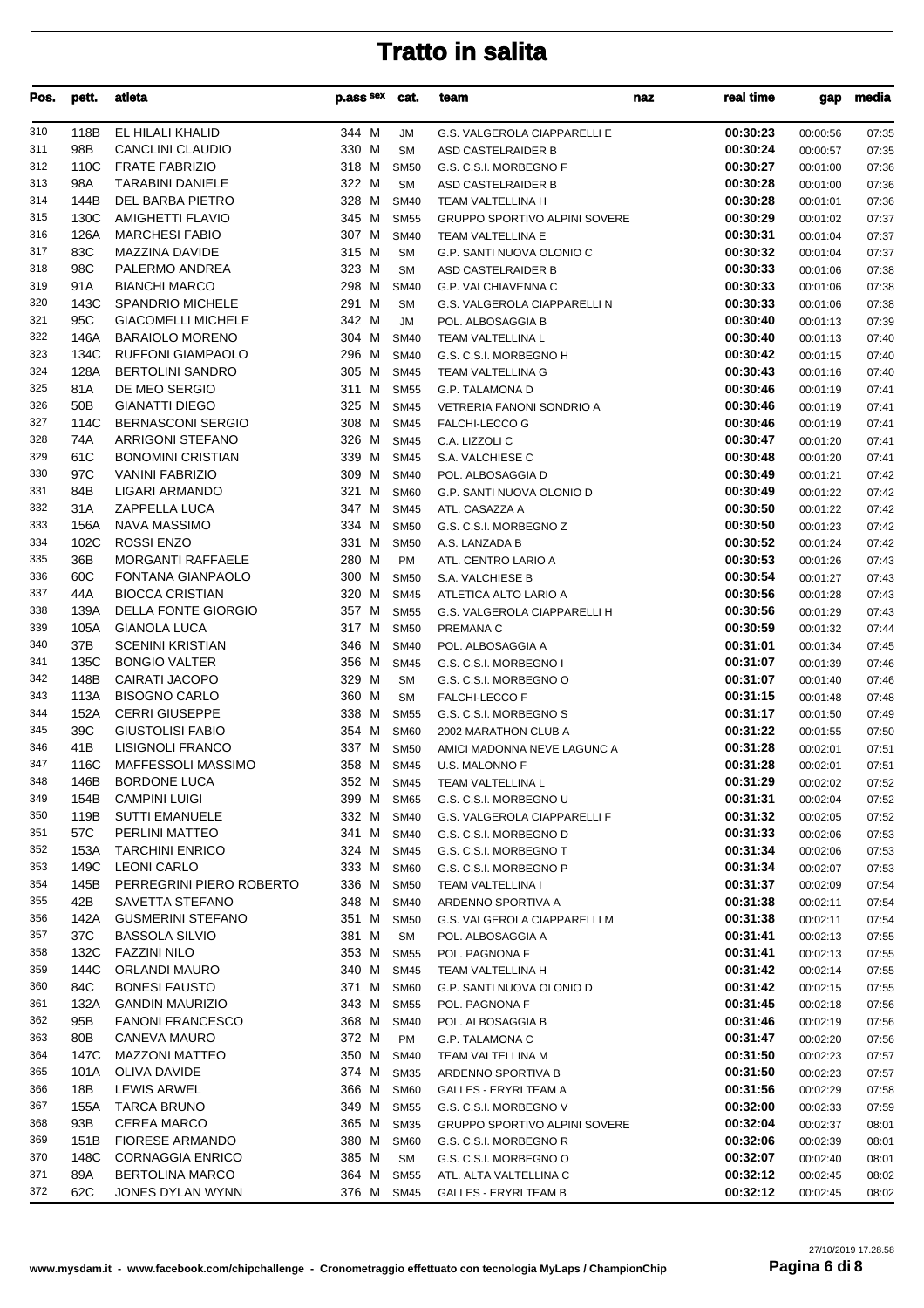| Pos.       | pett.        | atleta                                             | p.ass sex      | cat.                       | team                                               | naz | real time            | gap                  | media          |
|------------|--------------|----------------------------------------------------|----------------|----------------------------|----------------------------------------------------|-----|----------------------|----------------------|----------------|
| 373        | 125C         | <b>CURIONI MARCO</b>                               | 370 M          | <b>SM45</b>                | G.P. SANTI NUOVA OLONIO G                          |     | 00:32:16             | 00:02:49             | 08:03          |
| 374        | 154A         | POLI PAOLO                                         | 355 M          | <b>SM55</b>                | G.S. C.S.I. MORBEGNO U                             |     | 00:32:21             | 00:02:53             | 08:05          |
| 375        | 36C          | <b>FRAQUELLI GIANCARLO</b>                         | 400 M          | <b>SM55</b>                | ATL. CENTRO LARIO A                                |     | 00:32:21             | 00:02:54             | 08:05          |
| 376        | 31C          | <b>LEONTINI VITTORIO</b>                           | 391 M          | <b>SM55</b>                | ATL. CASAZZA A                                     |     | 00:32:23             | 00:02:56             | 08:05          |
| 377        | 127B         | <b>VENZI ROMOLO</b>                                | 361 M          | <b>SM45</b>                | TEAM VALTELLINA F                                  |     | 00:32:29             | 00:03:02             | 08:07          |
| 378        | 84A          | <b>FRATE MASSIMO</b>                               | 359 M          | <b>SM45</b>                | G.P. SANTI NUOVA OLONIO D                          |     | 00:32:31             | 00:03:03             | 08:07          |
| 379        | 139B         | <b>TROTTI GIOVANNI</b>                             | 397 M          | <b>SM55</b>                | G.S. VALGEROLA CIAPPARELLI H                       |     | 00:32:31             | 00:03:04             | 08:07          |
| 380        | 48C          | <b>BERTOLINI ROBERTO</b>                           | 367 M<br>362 M | <b>SM50</b>                | POL. CSI POSTALESIO A                              |     | 00:32:32             | 00:03:05             | 08:07          |
| 381<br>382 | 48A<br>151C  | <b>SCARAFONI JACOPO</b><br><b>CIAPPONI DANIELE</b> | 369 M          | PM<br><b>SM60</b>          | POL. CSI POSTALESIO A<br>G.S. C.S.I. MORBEGNO R    |     | 00:32:33<br>00:32:33 | 00:03:06             | 08:08          |
| 383        | 94A          | <b>ZOPPETTI SIMONE</b>                             | 392 M          | <b>SM40</b>                | GRUPPO SPORTIVO ALPINI SOVERE                      |     | 00:32:38             | 00:03:06<br>00:03:11 | 08:08<br>08:09 |
| 384        | 53C          | PELICIOLI ALESSANDRO                               | 377 M          | <b>SM40</b>                | ATL. VALLE BREMBANA C                              |     | 00:32:39             | 00:03:12             | 08:09          |
| 385        | 74B          | <b>BASSU EFISIO LUIGI</b>                          | 387 M          | <b>SM45</b>                | C.A. LIZZOLI C                                     |     | 00:32:40             | 00:03:13             | 08:09          |
| 386        | 147A         | <b>MAMETTI ANDREA</b>                              | 384 M          | <b>SM35</b>                | TEAM VALTELLINA M                                  |     | 00:32:45             | 00:03:18             | 08:11          |
| 387        | 96C          | <b>GRASSI LUCIANO</b>                              | 396 M          | <b>SM55</b>                | POL. ALBOSAGGIA C                                  |     | 00:32:47             | 00:03:20             | 08:11          |
| 388        | 110B         | <b>TARABINI SALVATORE</b>                          | 363 M          | <b>SM65</b>                | G.S. C.S.I. MORBEGNO F                             |     | 00:32:55             | 00:03:28             | 08:13          |
| 389        | 151A         | CARGANICO ANTONIO                                  | 390 M          | <b>SM60</b>                | G.S. C.S.I. MORBEGNO R                             |     | 00:33:02             | 00:03:35             | 08:15          |
| 390        | 75B          | <b>LIZZOLI EFREM</b>                               | 386 M          | <b>SM35</b>                | C.A. LIZZOLI D                                     |     | 00:33:12             | 00:03:45             | 08:17          |
| 391        | 146C         | <b>TARCA VALTER</b>                                | 383 M          | <b>SM45</b>                | TEAM VALTELLINA L                                  |     | 00:33:23             | 00:03:55             | 08:20          |
| 392        | 155B         | <b>VOLPINI DUILIO</b>                              | 404 M          | <b>SM75</b>                | G.S. C.S.I. MORBEGNO V                             |     | 00:33:24             | 00:03:57             | 08:21          |
| 393        | 149A         | LEPERA GIUSEPPE                                    | 379 M          | <b>SM50</b>                | G.S. C.S.I. MORBEGNO P                             |     | 00:33:26             | 00:03:59             | 08:21          |
| 394        | 100A         | <b>GIRGI GIONATA</b>                               | 398 M          | <b>SM</b>                  | G.S.A. COMETA C                                    |     | 00:33:29             | 00:04:02             | 08:22          |
| 395        | 130B         | <b>FORCHINI SERGIO</b>                             | 407 M          | <b>SM60</b>                | GRUPPO SPORTIVO ALPINI SOVERE                      |     | 00:33:30             | 00:04:02             | 08:22          |
| 396        | 139C         | <b>MELE' ATTILIO</b>                               | 375 M          | <b>SM65</b>                | G.S. VALGEROLA CIAPPARELLI H                       |     | 00:33:30             | 00:04:03             | 08:22          |
| 397        | 131B         | PANDIANI NELLO<br>SCHERINI GIUSEPPE                | 378 M          | <b>SM50</b>                | POL. PAGNONA E                                     |     | 00:33:31             | 00:04:04             | 08:22          |
| 398<br>399 | 103B<br>130A | <b>FUSARRI ARNALDO</b>                             | 389 M<br>388 M | <b>SM55</b><br><b>SM60</b> | VETRERIA FANONI SONDRIO B                          |     | 00:33:33<br>00:33:33 | 00:04:05             | 08:23<br>08:23 |
| 400        | 131C         | <b>FESTORAZZI FABIO</b>                            | 382 M          | <b>SM50</b>                | GRUPPO SPORTIVO ALPINI SOVERE<br>POL. PAGNONA E    |     | 00:33:36             | 00:04:05<br>00:04:08 | 08:23          |
| 401        | 156B         | <b>SCOTTI FRANCO</b>                               | 409 M          | <b>SM65</b>                | G.S. C.S.I. MORBEGNO Z                             |     | 00:33:42             | 00:04:15             | 08:25          |
| 402        | 142B         | DE GIACOMINA PAOLO                                 | 373 M          | <b>SM50</b>                | G.S. VALGEROLA CIAPPARELLI M                       |     | 00:33:48             | 00:04:21             | 08:26          |
| 403        | 61A          | <b>BERTI FRANCO</b>                                | 408 M          | <b>SM55</b>                | S.A. VALCHIESE C                                   |     | 00:33:48             | 00:04:21             | 08:26          |
| 404        | 61B          | <b>VENDER GINO</b>                                 | 411 M          | <b>SM50</b>                | S.A. VALCHIESE C                                   |     | 00:33:52             | 00:04:24             | 08:27          |
| 405        | 121A         | <b>VALENA MAURIZIO</b>                             | 395 M          | <b>SM50</b>                | G.P. TALAMONA E                                    |     | 00:33:54             | 00:04:26             | 08:28          |
| 406        | 138C         | SPEZIALE PIERANDREA                                | 402 M          | <b>SM50</b>                | G.S. C.S.I. MORBEGNO N                             |     | 00:34:01             | 00:04:33             | 08:30          |
| 407        | 125B         | <b>GOBBI GIUSEPPE</b>                              | 401 M          | <b>SM50</b>                | G.P. SANTI NUOVA OLONIO G                          |     | 00:34:02             | 00:04:34             | 08:30          |
| 408        | 75C          | <b>ALIPRANDI DARIO</b>                             | 405 M          | <b>SM50</b>                | C.A. LIZZOLI D                                     |     | 00:34:02             | 00:04:35             | 08:30          |
| 409        | 18A          | <b>SEERY BRIAN</b>                                 | 406 M          | <b>SM</b>                  | <b>GALLES - ERYRI TEAM A</b>                       |     | 00:34:18             | 00:04:51             | 08:34          |
| 410        | 94C          | ROTA GIAN ANDREA                                   | 415 M          | <b>SM50</b>                | GRUPPO SPORTIVO ALPINI SOVERE                      |     | 00:34:19             | 00:04:52             | 08:34          |
| 411        | 43C          | <b>LANA MARCO</b>                                  | 403 M          | <b>SM65</b>                | G. S. D. GENZIANELLA A                             |     | 00:34:24             | 00:04:57             | 08:35          |
| 412        | 132B         | <b>TAGLIAFERRI MARINO</b>                          | 417 M          | SM60                       | POL. PAGNONA F                                     |     | 00:34:25             | 00:04:58             | 08:36          |
| 413        | 95A          | <b>BIANCHINI WILLY</b><br><b>BIASINI MARCO</b>     | 394 M          | <b>SM35</b>                | POL. ALBOSAGGIA B                                  |     | 00:34:26             | 00:04:59             | 08:36          |
| 414<br>415 | 42C<br>143B  | <b>BONINI MARCO</b>                                | 413 M<br>416 M | <b>SM35</b><br><b>SM</b>   | ARDENNO SPORTIVA A                                 |     | 00:34:33<br>00:34:39 | 00:05:06             | 08:38          |
| 416        | 121B         | RIVA GRAZIANO                                      | 393 M          | <b>SM55</b>                | G.S. VALGEROLA CIAPPARELLI N<br>G.P. TALAMONA E    |     | 00:34:42             | 00:05:11<br>00:05:14 | 08:39<br>08:40 |
| 417        | 133A         | <b>DECENSI MARCO</b>                               | 421 M          | <b>SM40</b>                | POL. ALBOSAGGIA E                                  |     | 00:34:42             | 00:05:15             | 08:40          |
| 418        | 143A         | <b>MAXENTI FEDERICO</b>                            | 410 M          | <b>SM</b>                  | G.S. VALGEROLA CIAPPARELLI N                       |     | 00:34:46             | 00:05:18             | 08:41          |
| 419        | 77C          | PIOMBARDI MICHELE PIETRO                           | 425 M          | <b>SM50</b>                | G.S. VALGEROLA CIAPPARELLI C                       |     | 00:34:54             | 00:05:27             | 08:43          |
| 420        | 81C          | <b>GUSMEROLI GIORDANO</b>                          | 412 M          | <b>SM60</b>                | G.P. TALAMONA D                                    |     | 00:35:02             | 00:05:35             | 08:45          |
| 421        | 50C          | <b>MARIANI PAOLO</b>                               | 419 M          | <b>SM45</b>                | VETRERIA FANONI SONDRIO A                          |     | 00:35:23             | 00:05:56             | 08:50          |
| 422        | 41C          | <b>GOSSI ALFREDO</b>                               | 420 M          | <b>SM55</b>                | AMICI MADONNA NEVE LAGUNC A                        |     | 00:35:55             | 00:06:28             | 08:58          |
| 423        | 156C         | <b>RUFFONI GIOVANNI</b>                            | 418 M          | <b>SM50</b>                | G.S. C.S.I. MORBEGNO Z                             |     | 00:35:55             | 00:06:28             | 08:58          |
| 424        | 47A          | PIGANZOLI CRISTIAN                                 | 426 M          | SM                         | <b>GRUPPO BI MORBEGNO A</b>                        |     | 00:36:03             | 00:06:36             | 09:00          |
| 425        | 147B         | <b>TACCHINI VITALE</b>                             | 414 M          | <b>SM60</b>                | TEAM VALTELLINA M                                  |     | 00:36:15             | 00:06:48             | 09:03          |
| 426        | 122B         | <b>MAZZONI FABIO</b>                               | 422 M          | <b>SM40</b>                | G.P. TALAMONA F                                    |     | 00:36:32             | 00:07:04             | 09:07          |
| 427        | 124A         | DE GIACOMI ALEARDO                                 | 431 M          | <b>SM65</b>                | G.P. SANTI NUOVA OLONIO F                          |     | 00:36:32             | 00:07:05             | 09:08          |
| 428        | 129B         | <b>SCOLARI FORTUNATO</b>                           | 428 M          | <b>SM40</b>                | <b>GRUPPO SPORTIVO ALPINI SOVERE</b>               |     | 00:36:47             | 00:07:20             | 09:11          |
| 429        | 142C         | PIGANZOLI MAURIZIO                                 | 433 M          | <b>SM65</b>                | G.S. VALGEROLA CIAPPARELLI M                       |     | 00:37:03             | 00:07:36             | 09:15          |
| 430<br>431 | 103C<br>48B  | MORELLI CLAUDIO VITTORE<br>DE GIOVANETTI PATRIK    | 427 M<br>436 M | <b>SM65</b><br><b>SM40</b> | VETRERIA FANONI SONDRIO B<br>POL. CSI POSTALESIO A |     | 00:37:07<br>00:37:10 | 00:07:39             | 09:16          |
| 432        | 50A          | PELIZZATTI DINO                                    | 423 M          | <b>SM45</b>                | VETRERIA FANONI SONDRIO A                          |     | 00:37:27             | 00:07:43<br>00:07:59 | 09:17<br>09:21 |
| 433        | 103A         | <b>CORRADINI GIANPIETRO</b>                        | 429 M          | <b>SM45</b>                | VETRERIA FANONI SONDRIO B                          |     | 00:37:39             | 00:08:12             | 09:24          |
| 434        | 124B         | MELE PASQUALE                                      | 434 M          | <b>SM65</b>                | G.P. SANTI NUOVA OLONIO F                          |     | 00:37:42             | 00:08:14             | 09:25          |
| 435        | 154C         | <b>CRIMELLA LUIGI</b>                              | 438 M          | <b>SM55</b>                | G.S. C.S.I. MORBEGNO U                             |     | 00:37:45             | 00:08:17             | 09:26          |

27/10/2019 17.28.58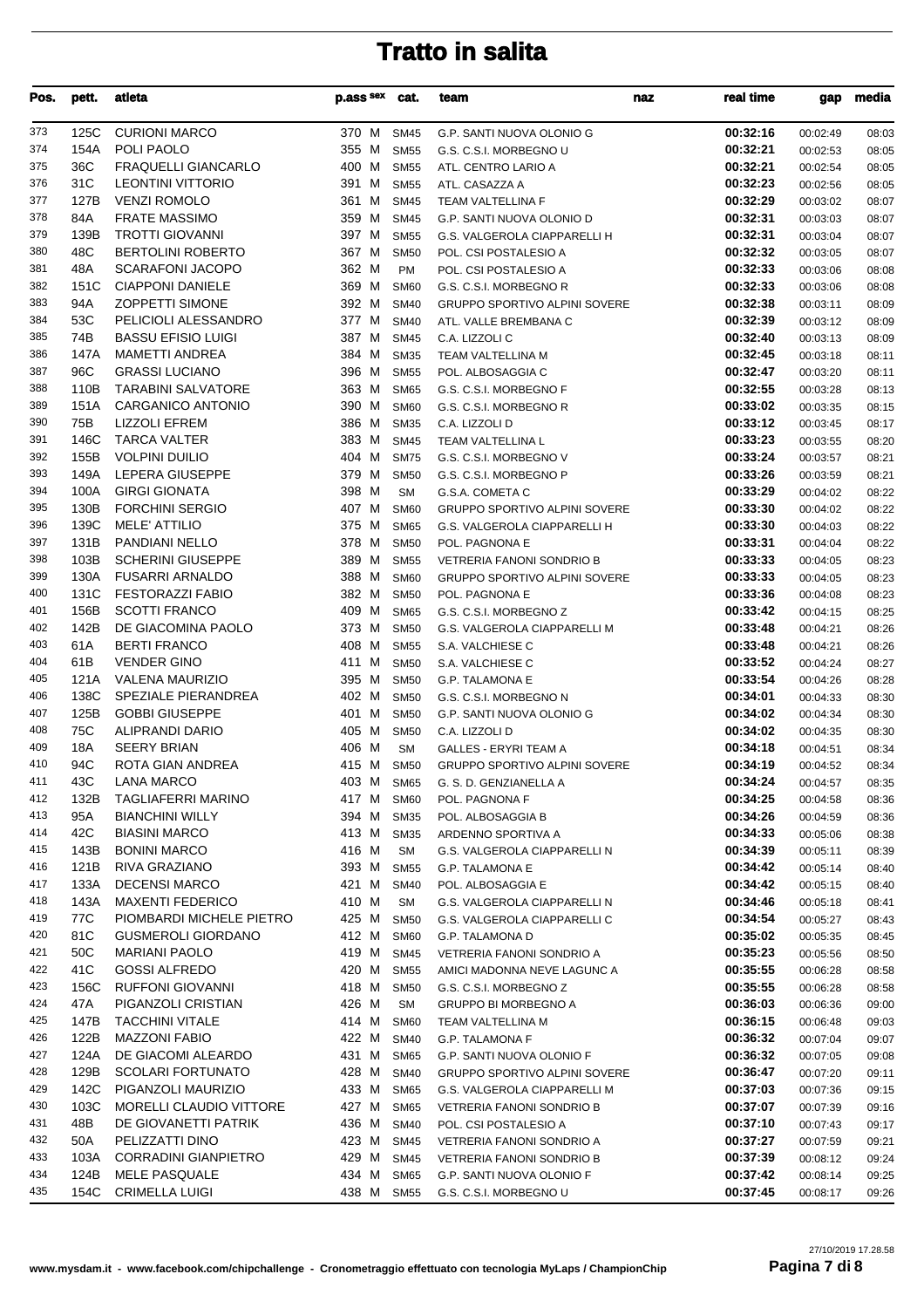| Pos. | pett.           | atleta                      | p.ass sex | cat.        | team<br>naz                          | real time | gap      | media |
|------|-----------------|-----------------------------|-----------|-------------|--------------------------------------|-----------|----------|-------|
| 436  | 96B             | <b>BIANCHINI MORENO</b>     | 430<br>M  | <b>SM55</b> | POL. ALBOSAGGIA C                    | 00:37:52  | 00:08:25 | 09:28 |
| 437  | 31B             | DEL BELLO ROMUALDO          | 439<br>M  | <b>SM50</b> | ATL. CASAZZA A                       | 00:37:59  | 00:08:32 | 09:29 |
| 438  | 152B            | TESTA IVANO                 | 424<br>M  | <b>SM65</b> | G.S. C.S.I. MORBEGNO S               | 00:38:02  | 00:08:34 | 09:30 |
| 439  | 129A            | <b>BERTA MASSIMILIANO</b>   | 435<br>M  | <b>SM45</b> | <b>GRUPPO SPORTIVO ALPINI SOVERE</b> | 00:38:25  | 00:08:58 | 09:36 |
| 440  | 101C            | PANIGA ROBERTO              | 450<br>м  | <b>SM55</b> | ARDENNO SPORTIVA B                   | 00:39:04  | 00:09:37 | 09:45 |
| 441  | 120B            | <b>CURTONI GIULIANO</b>     | 443<br>M  | <b>SM55</b> | G.S. VALGEROLA CIAPPARELLI G         | 00:39:14  | 00:09:47 | 09:48 |
| 442  | 118C            | <b>TARCHINI GIULIO</b>      | 442<br>м  | <b>SM45</b> | <b>G.S. VALGEROLA CIAPPARELLI E</b>  | 00:39:23  | 00:09:56 | 09:50 |
| 443  | 153B            | <b>TARCHINI GIOVANNI</b>    | 437<br>M  | <b>SM50</b> | G.S. C.S.I. MORBEGNO T               | 00:39:36  | 00:10:09 | 09:53 |
| 444  | 121C            | <b>MAZZONI IVO</b>          | 432 M     | <b>SM55</b> | <b>G.P. TALAMONA E</b>               | 00:39:39  | 00:10:11 | 09:54 |
| 445  | 120C            | <b>SECCHI ALESSANDRO</b>    | 441<br>М  | <b>SM35</b> | G.S. VALGEROLA CIAPPARELLI G         | 00:39:46  | 00:10:19 | 09:56 |
| 446  | 75A             | <b>FREDDI MARCO</b>         | 440<br>M  | <b>SM60</b> | C.A. LIZZOLI D                       | 00:39:55  | 00:10:28 | 09:58 |
| 447  | 124C            | <b>GIGLIO ANTONIO</b>       | 444<br>M  | <b>SM55</b> | <b>G.P. SANTI NUOVA OLONIO F</b>     | 00:40:07  | 00:10:40 | 10:01 |
| 448  | 152C            | <b>BARBUTO GIORGIO</b>      | 449<br>M  | <b>SM55</b> | G.S. C.S.I. MORBEGNO S               | 00:40:51  | 00:11:24 | 10:12 |
| 449  | 133B            | <b>TOGNONI DAVIDE</b>       | 445<br>M  | <b>SM40</b> | POL. ALBOSAGGIA E                    | 00:40:58  | 00:11:31 | 10:14 |
| 450  | 47B             | <b>ACQUISTAPACE MICHELE</b> | 447<br>M  | <b>SM</b>   | <b>GRUPPO BI MORBEGNO A</b>          | 00:41:02  | 00:11:35 | 10:15 |
| 451  | 43B             | <b>BERTOLACCI MARCO</b>     | 446<br>M  | <b>SM35</b> | G. S. D. GENZIANELLA A               | 00:41:25  | 00:11:58 | 10:21 |
| 452  | 133C            | <b>PIASINI DARIO</b>        | 448<br>M  | <b>SM65</b> | POL. ALBOSAGGIA E                    | 00:41:50  | 00:12:23 | 10:27 |
| 453  | 153C            | LONGO ALESSANDRO            | 451<br>M  | <b>SM55</b> | G.S. C.S.I. MORBEGNO T               | 00:42:18  | 00:12:51 | 10:34 |
| 454  | 155C            | DE MEO LUIGI                | 453<br>M  | <b>SM55</b> | G.S. C.S.I. MORBEGNO V               | 00:45:03  | 00:15:36 | 11:15 |
| 455  | 18 <sub>C</sub> | <b>WOODS ADRIAN</b>         | 454<br>M  | <b>SM55</b> | <b>GALLES - ERYRI TEAM A</b>         | 00:50:07  | 00:20:39 | 12:31 |
| 456  | 86B             | <b>BONETTI SIMONE</b>       | 455<br>M  | <b>SM35</b> | <b>TEAM VALTELLINA C</b>             | 15:08:38  | 14:39:11 | 47:09 |
| 457  | 140C            | <b>DEI CAS ENRICO</b>       | 456<br>M  | <b>SM45</b> | <b>G.S. VALGEROLA CIAPPARELLI I</b>  | 15:48:37  | 15:19:10 | 57:09 |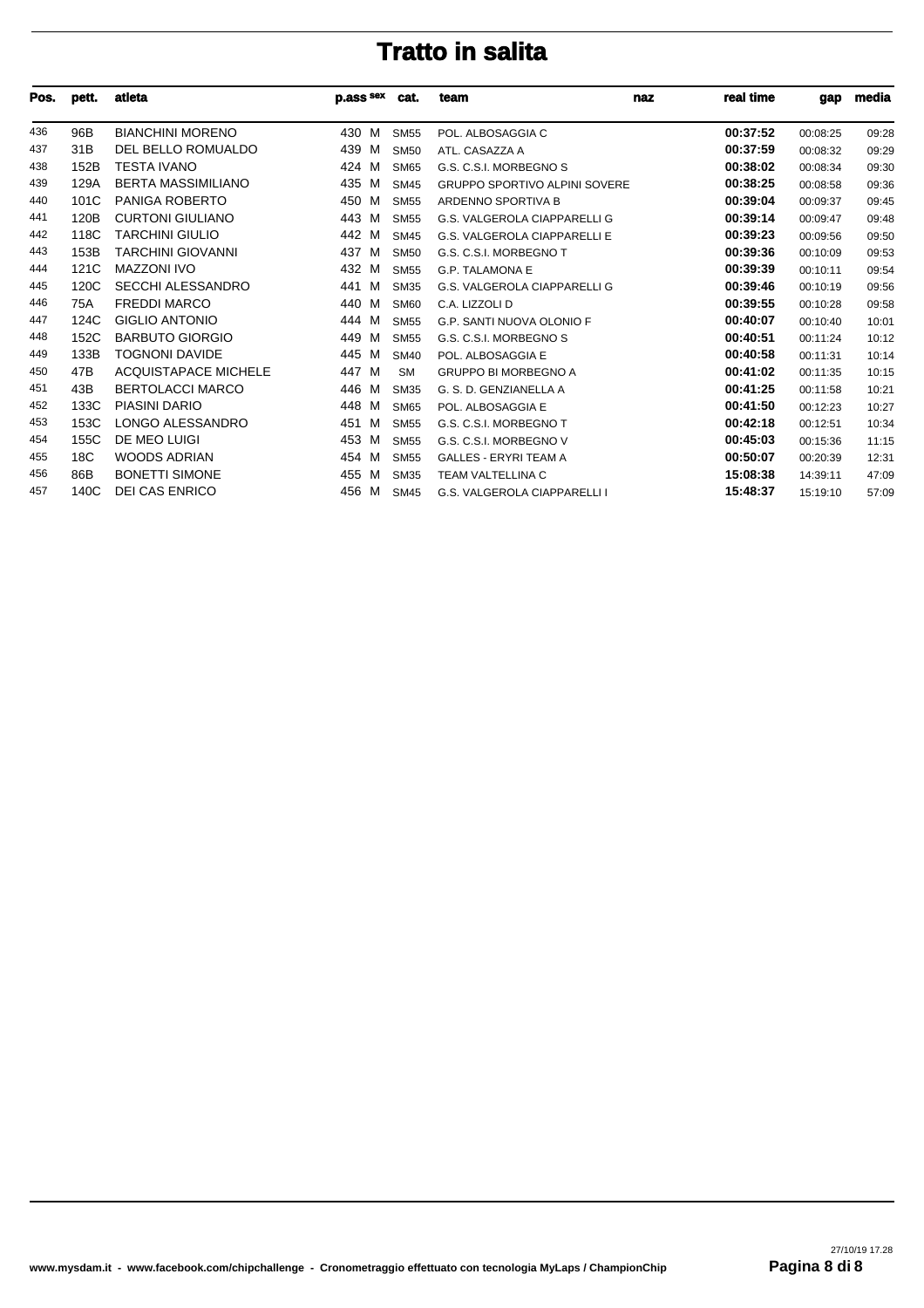### **TROFEO VANONI**

Gara **Staffetta** Data Categoria **Generale**

**domenica 27 ottobre 2019**

| Pos. | pett. | atleta                      | p.ass sex | cat.        | team                           | real time<br>naz | gap | media |
|------|-------|-----------------------------|-----------|-------------|--------------------------------|------------------|-----|-------|
| 1    | 9A    | <b>VENDER ALBERTO</b>       | 2 M       | <b>SM</b>   | S.A. VALCHIESE A               | 00:08:50         |     | 02:56 |
| 2    | 17C   | <b>BELTRAMI LORENZO</b>     | 14 M      | <b>SM</b>   | FALCHI-LECCO A                 | 00:08:57         |     | 02:58 |
| 3    | 45C   | ROSSI GIOVANNI              | 19<br>M   | <b>PM</b>   | A.S. LANZADA A                 | 00:08:57         |     | 02:58 |
| 4    | 4A    | <b>BALDACCINI ALEX</b>      | 3<br>м    | <b>SM</b>   | ATL. VALLE BREMBANA A          | 00:08:58         |     | 02:59 |
| 5    | 5C    | <b>MAESTRI CESARE</b>       | 1<br>м    | <b>SM</b>   | ATL. VALLI BERGAMASCHE LEFFE A | 00:09:11         |     | 03:03 |
| 6    | 82A   | PENONE MICHELE              | 52<br>M   | <b>SM40</b> | G.P. SANTI NUOVA OLONIO B      | 00:09:17         |     | 03:05 |
| 7    | 1C    | RANCON JULIEN               | 9<br>м    | <b>SM35</b> | <b>FRANCIA A</b>               | 00:09:21         |     | 03:06 |
| 8    | 16A   | <b>BACCHION GABRIELE</b>    | 7<br>м    | <b>SM</b>   | <b>TORNADO A</b>               | 00:09:26         |     | 03:08 |
| 9    | 1A    | <b>FINE ALEXANDRE</b>       | 5<br>М    | <b>PM</b>   | <b>FRANCIA A</b>               | 00:09:30         |     | 03:09 |
| 10   | 8B    | PIANA ROLANDO               | 22<br>M   | <b>SM35</b> | LA RECASTELLO RADICI GROUP A   | 00:09:30         |     | 03:09 |
| 11   | 1B    | <b>CACHARD SYLVAIN</b>      | 8<br>м    | <b>PM</b>   | <b>FRANCIA A</b>               | 00:09:32         |     | 03:10 |
| 12   | 16C   | CASSOL ITALO                | 15<br>M   | <b>PM</b>   | <b>TORNADO A</b>               | 00:09:33         |     | 03:10 |
| 13   | 9Β    | <b>MERLI LUCA</b>           | 16<br>M   | <b>JM</b>   | S.A. VALCHIESE A               | 00:09:33         |     | 03:10 |
| 14   | 8A    | <b>RUGA FABIO</b>           | 12 M      | <b>SM35</b> | LA RECASTELLO RADICI GROUP A   | 00:09:35         |     | 03:11 |
| 15   | 5B    | <b>CHEVRIER XAVIER</b>      | 6<br>м    | <b>SM</b>   | ATL. VALLI BERGAMASCHE LEFFE A | 00:09:36         |     | 03:12 |
| 16   | 19A   | <b>ROBERTS MATH</b>         | 20<br>M   | <b>SM35</b> | GALLES - HEN OGLEDD A          | 00:09:38         |     | 03:12 |
| 17   | 22C   | <b>GIANOLA MATTIA</b>       | 29<br>м   | <b>SM</b>   | PREMANA A                      | 00:09:38         |     | 03:12 |
| 18   | 8C    | <b>BERTOLINI MIRKO</b>      | 30<br>M   | <b>SM</b>   | LA RECASTELLO RADICI GROUP A   | 00:09:39         |     | 03:12 |
| 19   | 10A   | <b>DEMATTEIS BERNARD</b>    | 10<br>м   | <b>SM</b>   | <b>CORRINTIME A</b>            | 00:09:41         |     | 03:13 |
| 20   | 33B   | ROTA ANDREA                 | 34<br>м   | <b>JM</b>   | ATL. LECCO-COLOMBO COSTRUZ. A  | 00:09:41         |     | 03:13 |
| 21   | 17A   | DEL PERO LUCA               | 13<br>M   | <b>PM</b>   | <b>FALCHI-LECCO A</b>          | 00:09:42         |     | 03:13 |
| 22   | 7C    | ADAMS TOM                   | M<br>24   | <b>SM35</b> | INGHILTERRA - INOV-8 TEAM A    | 00:09:43         |     | 03:14 |
| 23   | 33A   | SOTTOCORNOLA MATTIA         | 33<br>M   | <b>SM</b>   | ATL. LECCO-COLOMBO COSTRUZ. A  | 00:09:43         |     | 03:14 |
| 24   | 4B    | <b>PUPPI FRANCESCO</b>      | 4<br>м    | <b>SM</b>   | ATL. VALLE BREMBANA A          | 00:09:47         |     | 03:15 |
| 25   | 5A    | <b>CAGNATI LUCA</b>         | м<br>18   | <b>SM</b>   | ATL. VALLI BERGAMASCHE LEFFE A | 00:09:48         |     | 03:15 |
| 26   | 65A   | <b>BRAMBILLA DANILO</b>     | 23<br>M   | <b>SM</b>   | <b>FALCHI-LECCO B</b>          | 00:09:49         |     | 03:16 |
| 27   | 55C   | <b>GUSMEROLI ALESSANDRO</b> | 62 M      | <b>SM40</b> | G.S. C.S.I. MORBEGNO B         | 00:09:49         |     | 03:16 |
| 28   | 2A    | <b>BAXTER JOE</b>           | 27<br>M   | <b>SM</b>   | <b>GRAN BRETAGNA - SNOWDON</b> | 00:09:49         |     | 03:16 |
| 29   | 22B   | <b>POMONI LUIGI</b>         | 63<br>M   | <b>SM</b>   | PREMANA A                      | 00:09:49         |     | 03:16 |
| 30   | 6C    | <b>LEONI MARCO</b>          | 38<br>M   | <b>SM</b>   | G.S. C.S.I. MORBEGNO A         | 00:09:50         |     | 03:16 |
| 31   | 29C   | LUCCHINI DAVIDE             | М<br>61   | <b>JM</b>   | ATL. ALTA VALTELLINA A         | 00:09:51         |     | 03:16 |
| 32   | 20C   | <b>MANZI EMANUELE</b>       | 25<br>M   | <b>SM40</b> | U.S. MALONNO A                 | 00:09:52         |     | 03:17 |
| 33   | 14A   | <b>KUBICA MARCIN</b>        | 26<br>M   | <b>PM</b>   | POLONIA A                      | 00:09:53         |     | 03:17 |
| 34   | 19C   | <b>GRAY KARL</b>            | 70<br>M   | <b>SM50</b> | GALLES - HEN OGLEDD A          | 00:09:53         |     | 03:17 |
| 35   | 6A    | <b>TACCHINI GIOVANNI</b>    | 39<br>М   | <b>SM35</b> | G.S. C.S.I. MORBEGNO A         | 00:09:53         |     | 03:17 |
| 36   | 88B   | LUCCHINI CHRISTIAN          | 71<br>M   | PM          | ATL. ALTA VALTELLINA B         | 00:09:54         |     | 03:17 |
| 37   | ЗC    | <b>GOLLAN ROSS</b>          | 36<br>м   | <b>SM</b>   | <b>SCOZIA A</b>                | 00:09:55         |     | 03:18 |
| 38   | 40C   | <b>SALA MORENO</b>          | 45 M      | <b>SM</b>   | G.S.A. COMETA A                | 00:09:56         |     | 03:18 |
| 39   | 68B   | <b>GELMI ALESSANDRO</b>     | 54 M      | <b>SM</b>   | U.S. MALONNO B                 | 00:09:56         |     | 03:18 |
| 40   | 7B    | WOOD JACK                   | 46 M      | SM          | INGHILTERRA - INOV-8 TEAM A    | 00:09:57         |     | 03:18 |
| 41   | 63C   | <b>WILLIAMS OWAIN</b>       | 77 M      | <b>SM</b>   | <b>GALLES - ERYRI TEAM C</b>   | 00:09:57         |     | 03:18 |
| 42   | 15C   | <b>REES TRISTAN</b>         | 51 M      | PM          | SPAGNA - ASTURIAS NORTH COAST  | 00:09:57         |     | 03:18 |
| 43   | 6В    | <b>SANSI STEFANO</b>        | 53 M      | <b>SM35</b> | G.S. C.S.I. MORBEGNO A         | 00:09:58         |     | 03:19 |
| 44   | 26B   | <b>BARILANI CARLO</b>       | 115 M     | <b>SM</b>   | G.P. SANTI NUOVA OLONIO A      | 00:10:03         |     | 03:20 |
| 45   | 66C   | PEREGO DAVIDE               | 91 M      | SM          | FALCHI-LECCO C                 | 00:10:04         |     | 03:21 |
| 46   | 85B   | RASCHETTI LUCA              | 88 M      | <b>SM</b>   | TEAM VALTELLINA B              | 00:10:05         |     | 03:21 |
| 47   | 2B    | <b>CAYTON MICHAEL</b>       | 28 M      | <b>SM35</b> | <b>GRAN BRETAGNA - SNOWDON</b> | 00:10:05         |     | 03:21 |
| 48   | 30A   | <b>TRIULZI MASSIMO</b>      | M<br>78   | <b>SM</b>   | G.P. VALCHIAVENNA A            | 00:10:06         |     | 03:21 |
| 49   | 13C   | <b>ROBERTS OWEN</b>         | 75 M      | <b>SM</b>   | <b>GALLES A</b>                | 00:10:06         |     | 03:21 |
| 50   | 9C    | SIMI GABRIELE               | 99<br>M   | <b>SM</b>   | S.A. VALCHIESE A               | 00:10:08         |     | 03:22 |
| 51   | 26A   | ROSSI DIEGO                 | 43 M      | PM          | G.P. SANTI NUOVA OLONIO A      | 00:10:09         |     | 03:22 |
| 52   | 7A    | MOUNSLEY BEN                | 50 M      | <b>SM35</b> | INGHILTERRA - INOV-8 TEAM A    | 00:10:09         |     | 03:22 |
| 53   | 15B   | MONTES VALLINA ALEJANDRO    | 32 M      | PM          | SPAGNA - ASTURIAS NORTH COAST  | 00:10:10         |     | 03:23 |
| 54   | 23A   | <b>TICOZZELLI ADRIANO</b>   | 72 M      | <b>SM</b>   | C.A. LIZZOLI A                 | 00:10:11         |     | 03:23 |
| 55   | 35A   | PANDIANI MATTEO             | 89 M      | JM          | POL. PAGNONA A                 | 00:10:11         |     | 03:23 |
| 56   | 4C    | CAVAGNA NADIR               | 17 M      | SM          | ATL. VALLE BREMBANA A          | 00:10:11         |     | 03:23 |
| 57   | 11B   | <b>BRUNO GIACOMO</b>        | 47 M      | <b>JM</b>   | <b>ITALIA UNDER20</b>          | 00:10:11         |     | 03:23 |
|      |       |                             |           |             |                                |                  |     |       |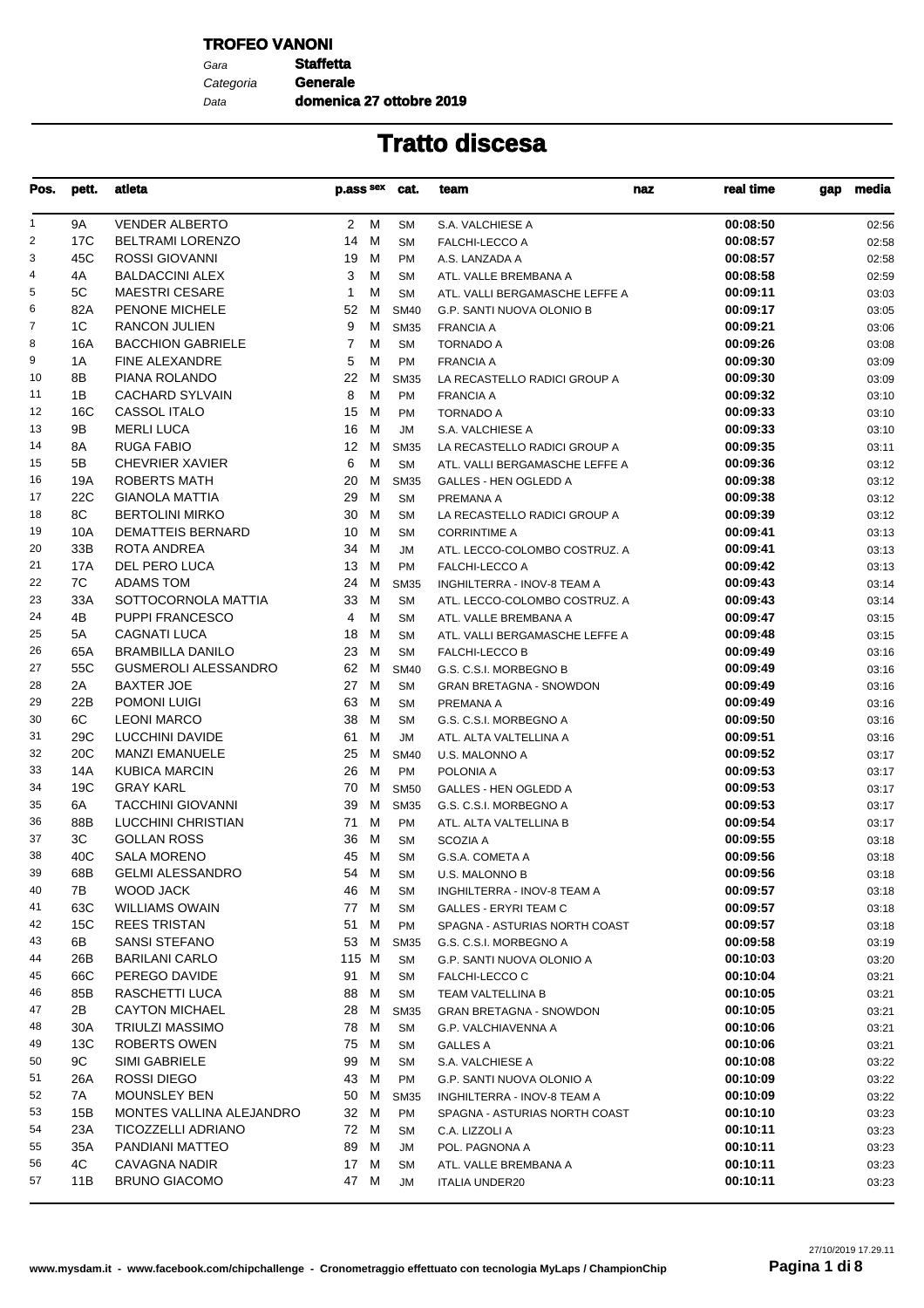| Pos.       | pett.           | atleta                                                  | p.ass sex        | cat.                       | team                                            | naz | real time            | gap | media          |
|------------|-----------------|---------------------------------------------------------|------------------|----------------------------|-------------------------------------------------|-----|----------------------|-----|----------------|
| 58         | 25C             | BERGAMASCHI FRANCESCO                                   | 106 M            | <b>SM</b>                  | <b>G.P. TALAMONA A</b>                          |     | 00:10:11             |     | 03:23          |
| 59         | 46A             | ROTA MARTIR LORENZO                                     | 66<br>M          | <b>JM</b>                  | CARVICO SKYRUNNING A                            |     | 00:10:13             |     | 03:24          |
| 60         | 52A             | <b>BONZI MATTEO</b>                                     | 35<br>M          | PM                         | ATL. VALLE BREMBANA B                           |     | 00:10:13             |     | 03:24          |
| 61         | 19B             | <b>ROBERTS RICHARD</b>                                  | 79<br>M          | <b>SM40</b>                | <b>GALLES - HEN OGLEDD A</b>                    |     | 00:10:13             |     | 03:24          |
| 62         | 2C              | <b>HANNA ZAK</b>                                        | м<br>11          | <b>SM</b>                  | <b>GRAN BRETAGNA - SNOWDON</b>                  |     | 00:10:15             |     | 03:24          |
| 63         | 33C             | <b>DEDIVITIIS GIOVANNI</b>                              | M<br>84          | <b>JM</b>                  | ATL. LECCO-COLOMBO COSTRUZ. A                   |     | 00:10:15             |     | 03:24          |
| 64         | 51A             | <b>BONTEMPI FILIPPO</b>                                 | 131 M            | <b>SM55</b>                | ATL. PARATICO A                                 |     | 00:10:16             |     | 03:25          |
| 65<br>66   | 32C<br>85A      | <b>ARMATI PIERLUCA</b><br><b>GUSMERINI NICOLA</b>       | 56<br>м<br>153 M | <b>SM35</b>                | GRUPPO SPORTIVO ALPINI SOVERE                   |     | 00:10:16             |     | 03:25          |
| 67         | 30C             | <b>TRIULZI FABRIZIO</b>                                 | 65<br>M          | <b>SM</b><br><b>SM40</b>   | TEAM VALTELLINA B<br>G.P. VALCHIAVENNA A        |     | 00:10:17<br>00:10:18 |     | 03:25<br>03:25 |
| 68         | 99A             | <b>BOGHI STEFANO</b>                                    | 104 M            | <b>SM</b>                  | <b>G.S.A. COMETA B</b>                          |     | 00:10:18             |     | 03:25          |
| 69         | 16B             | <b>CASSOL ROBERTO</b>                                   | 21<br>M          | <b>PM</b>                  | <b>TORNADO A</b>                                |     | 00:10:19             |     | 03:26          |
| 70         | 3B              | <b>WOLFE HASMISH</b>                                    | 37 M             | <b>PM</b>                  | <b>SCOZIA A</b>                                 |     | 00:10:19             |     | 03:26          |
| 71         | 13B             | <b>HUGHES GARETH</b>                                    | 48<br>M          | <b>SM35</b>                | <b>GALLES A</b>                                 |     | 00:10:20             |     | 03:26          |
| 72         | 28A             | <b>CIABARRI MICHELE</b>                                 | 137 M            | <b>SM35</b>                | TEAM VALTELLINA A                               |     | 00:10:20             |     | 03:26          |
| 73         | 53A             | PESENTI DAVIDE                                          | 107 M            | <b>SM</b>                  | ATL. VALLE BREMBANA C                           |     | 00:10:22             |     | 03:27          |
| 74         | 22A             | <b>GIANOLA DIONIGI</b>                                  | 103 M            | PM                         | PREMANA A                                       |     | 00:10:22             |     | 03:27          |
| 75         | 3A              | <b>BRYSON GAVIN</b>                                     | 90<br>M          | <b>PM</b>                  | <b>SCOZIA A</b>                                 |     | 00:10:22             |     | 03:27          |
| 76         | 12C             | <b>KEVAN JAMES</b>                                      | 60<br>M          | <b>SM</b>                  | <b>IRLANDA A</b>                                |     | 00:10:23             |     | 03:27          |
| 77         | 11C             | <b>BERTI MASSIMILIANO</b>                               | 58<br>м          | AM                         | <b>ITALIA UNDER20</b>                           |     | 00:10:24             |     | 03:27          |
| 78         | 65B             | RATTI CARLO                                             | 44<br>М          | <b>SM45</b>                | FALCHI-LECCO B                                  |     | 00:10:24             |     | 03:27          |
| 79         | 66A             | <b>TURRISI SIMONE</b>                                   | 102 M            | <b>SM</b>                  | FALCHI-LECCO C                                  |     | 00:10:27             |     | 03:28          |
| 80         | 59A             | DELLA TORRE FRANCESCO                                   | M<br>64          | <b>SM</b>                  | LA RECASTELLO RADICI GROUP C                    |     | 00:10:27             |     | 03:29          |
| 81<br>82   | 32B<br>52B      | <b>FORCHINI JLENIO</b><br><b>COLLEONI PAOLO</b>         | 139 M<br>74 M    | <b>SM40</b>                | GRUPPO SPORTIVO ALPINI SOVERE                   |     | 00:10:28             |     | 03:29          |
| 83         | 20A             | <b>MALGARIDA LUCA</b>                                   | 49<br>М          | <b>SM35</b><br><b>SM35</b> | ATL. VALLE BREMBANA B<br>U.S. MALONNO A         |     | 00:10:28<br>00:10:28 |     | 03:29<br>03:29 |
| 84         | 34B             | <b>SERPELLINI NICOLA</b>                                | 160 M            | <b>SM</b>                  | G. ALPINISTICO VERTOVESE A                      |     | 00:10:29             |     | 03:29          |
| 85         | 21B             | <b>FAVERIO RICCARDO</b>                                 | 83<br>M          | <b>SM50</b>                | G.S. OROBIE A                                   |     | 00:10:29             |     | 03:29          |
| 86         | 28B             | DELLA MINA DAVIDE                                       | 105 M            | <b>SM</b>                  | TEAM VALTELLINA A                               |     | 00:10:30             |     | 03:29          |
| 87         | 59B             | POLI PAOLO                                              | 57 M             | <b>SM</b>                  | LA RECASTELLO RADICI GROUP C                    |     | 00:10:30             |     | 03:29          |
| 88         | 24B             | <b>MENGHI CRISTIAN</b>                                  | 111 M            | <b>JM</b>                  | G.S. VALGEROLA CIAPPARELLI A                    |     | 00:10:31             |     | 03:30          |
| 89         | 30 <sub>B</sub> | <b>BEDOGNETTI VALENTINO</b>                             | 135 M            | <b>SM</b>                  | G.P. VALCHIAVENNA A                             |     | 00:10:31             |     | 03:30          |
| 90         | 14B             | <b>JILEK KRYSZTOF</b>                                   | 55<br>M          | PM                         | POLONIA A                                       |     | 00:10:31             |     | 03:30          |
| 91         | 65C             | <b>UGOLINI FILIPPO</b>                                  | M<br>86          | <b>SM</b>                  | FALCHI-LECCO B                                  |     | 00:10:34             |     | 03:31          |
| 92         | 115A            | <b>MOSSINI VALERIO</b>                                  | 144 M            | <b>SM50</b>                | U.S. MALONNO E                                  |     | 00:10:35             |     | 03:31          |
| 93         | 55A             | ROVEDATTI GUIDO                                         | 67 M             | <b>SM35</b>                | G.S. C.S.I. MORBEGNO B                          |     | 00:10:35             |     | 03:31          |
| 94         | 111B            | <b>FRANZI MATTEO</b>                                    | 148 M            | <b>SM</b>                  | G.S. C.S.I. MORBEGNO G                          |     | 00:10:35             |     | 03:31          |
| 95         | 137C            | <b>GADOLA ALESSANDRO</b>                                | 141 M            | <b>JM</b>                  | G.S. C.S.I. MORBEGNO M                          |     | 00:10:35             |     | 03:31          |
| 96<br>97   | 55B             | <b>BONGIO SERGIO</b><br><b>GUSMEROLI EGIDIO</b>         | 110 M<br>146 M   | SM45                       | G.S. C.S.I. MORBEGNO B                          |     | 00:10:35             |     | 03:31          |
| 98         | 111A<br>67A     | DRIZA DRITAN                                            | 147 M            | <b>SM45</b><br><b>SM</b>   | G.S. C.S.I. MORBEGNO G<br>FALCHI-LECCO D        |     | 00:10:36<br>00:10:36 |     | 03:31<br>03:31 |
| 99         | 112A            | <b>MAINETTI GIACOMO</b>                                 | 93 M             | <b>SM</b>                  | <b>FALCHI-LECCO E</b>                           |     | 00:10:37             |     | 03:32          |
| 100        | 87A             | <b>COLLI RUDY</b>                                       | 184 M            | <b>SM40</b>                | TEAM VALTELLINA D                               |     | 00:10:37             |     | 03:32          |
| 101        | 62B             | ROWLEY JOHN                                             | 157 M            | <b>SM35</b>                | <b>GALLES - ERYRI TEAM B</b>                    |     | 00:10:37             |     | 03:32          |
| 102        | 63B             | <b>FORTES MATTHEW</b>                                   | 125 M            | <b>SM40</b>                | <b>GALLES - ERYRI TEAM C</b>                    |     | 00:10:37             |     | 03:32          |
| 103        | 21A             | <b>ZANI MANUEL</b>                                      | 69<br>M          | JM                         | G.S. OROBIE A                                   |     | 00:10:38             |     | 03:32          |
| 104        | 45B             | <b>BARDEA FEDERICO</b>                                  | 124 M            | PM                         | A.S. LANZADA A                                  |     | 00:10:38             |     | 03:32          |
| 105        | 88A             | <b>MULLER CLAUDIO</b>                                   | 31 M             | <b>SM</b>                  | ATL. ALTA VALTELLINA B                          |     | 00:10:40             |     | 03:33          |
| 106        | 35B             | <b>TAGLIAFERRI CLAUDIO</b>                              | 109 M            | <b>SM40</b>                | POL. PAGNONA A                                  |     | 00:10:40             |     | 03:33          |
| 107        | 11A             | ZOLDAN MARCO                                            | 41 M             | <b>JM</b>                  | <b>ITALIA UNDER20</b>                           |     | 00:10:41             |     | 03:33          |
| 108        | 73A             | <b>IOBIZZI FAUSTO</b>                                   | 170 M            | <b>SM45</b>                | C.A. LIZZOLI B                                  |     | 00:10:42             |     | 03:33          |
| 109        | 64A             | DEL BUSTO SANCHEZ                                       | 171 M            | <b>SM</b>                  | SPAGNA - ASTURIAS NORTH COAST                   |     | 00:10:42             |     | 03:33          |
| 110        | 23C             | LIZZOLI LUCA                                            | 96<br>M          | PM                         | C.A. LIZZOLI A                                  |     | 00:10:42             |     | 03:34          |
| 111<br>112 | 68A<br>15A      | <b>BACCANELLI ROBERTO</b><br><b>IBANEZ INCLAN PABLO</b> | 108 M<br>42 M    | <b>SM</b><br><b>SM</b>     | U.S. MALONNO B<br>SPAGNA - ASTURIAS NORTH COAST |     | 00:10:43<br>00:10:43 |     | 03:34<br>03:34 |
| 113        | 67C             | <b>BERIA PAOLO</b>                                      | 94 M             | <b>SM45</b>                | <b>FALCHI-LECCO D</b>                           |     | 00:10:44             |     | 03:34          |
| 114        | 56C             | <b>MANENTI MAURO</b>                                    | 116 M            | <b>SM45</b>                | G.S. C.S.I. MORBEGNO C                          |     | 00:10:44             |     | 03:34          |
| 115        | 21C             | <b>MILESI VINCENZO</b>                                  | 40<br>M          | SM                         | G.S. OROBIE A                                   |     | 00:10:44             |     | 03:34          |
| 116        | 140A            | SHAH SYED QASIM ALI                                     | 150 M            | <b>SM</b>                  | G.S. VALGEROLA CIAPPARELLI I                    |     | 00:10:45             |     | 03:34          |
| 117        | 27A             | <b>FLORIANI THOMAS</b>                                  | 158 M            | <b>JM</b>                  | A.S.D. CADDESE MONIQUE GIROD A                  |     | 00:10:45             |     | 03:34          |
| 118        | 76A             | BOTTA' ALBERTO                                          | 142 M            | <b>SM45</b>                | G.S. VALGEROLA CIAPPARELLI B                    |     | 00:10:46             |     | 03:35          |
| 119        | 25B             | <b>SCIANI REMO</b>                                      | 81 M             | <b>SM35</b>                | <b>G.P. TALAMONA A</b>                          |     | 00:10:47             |     | 03:35          |
| 120        | 46C             | <b>FINAZZI FRANCESCO</b>                                | 129 M            | JM                         | CARVICO SKYRUNNING A                            |     | 00:10:48             |     | 03:35          |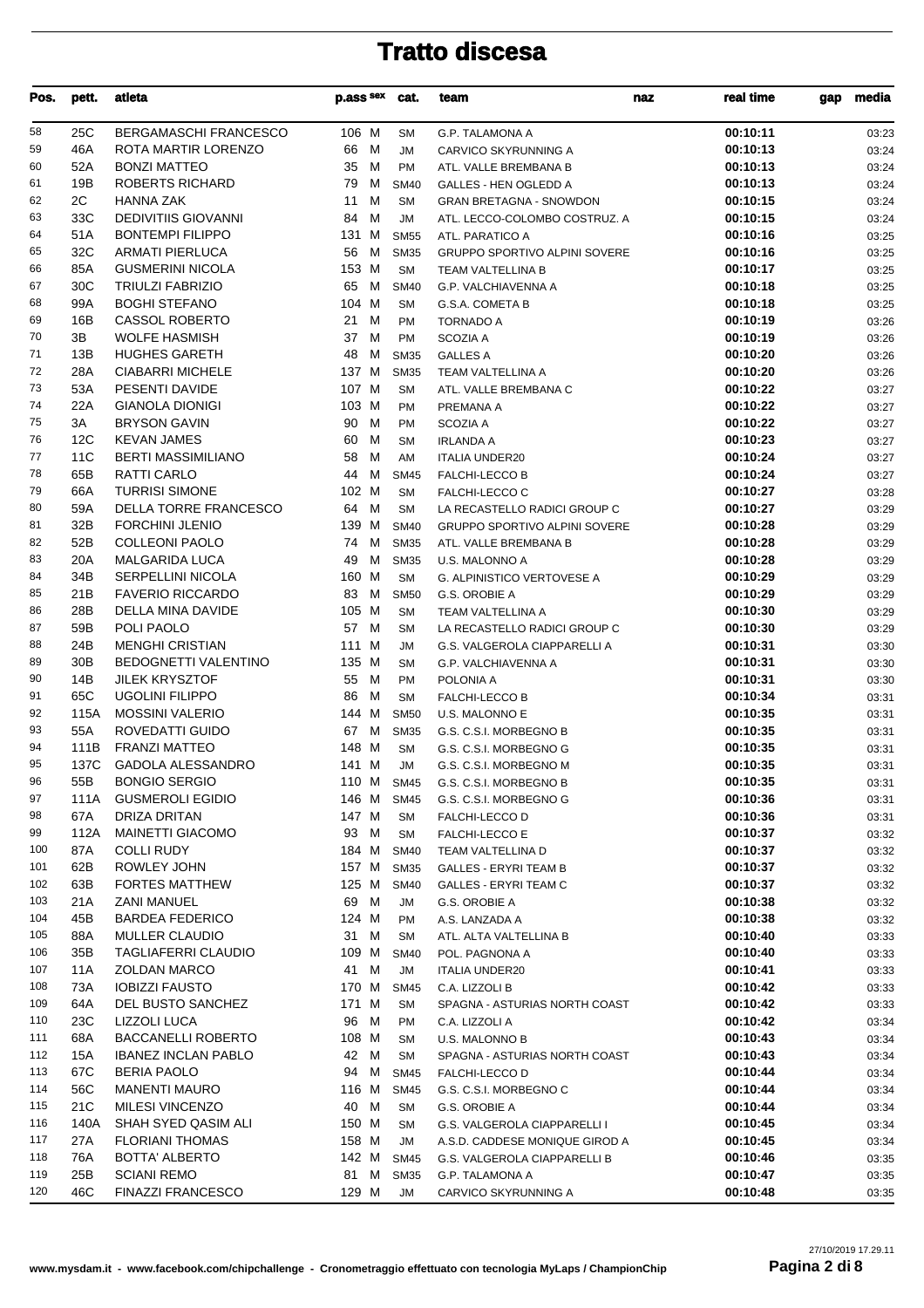| Pos.       | pett.       | atleta                                  | p.ass sex      | cat.                       | team                                           | real time<br>naz     | media<br>gap   |
|------------|-------------|-----------------------------------------|----------------|----------------------------|------------------------------------------------|----------------------|----------------|
| 121        | 87C         | <b>BONETTI LUCA</b>                     | 132 M SM35     |                            | TEAM VALTELLINA D                              | 00:10:48             | 03:35          |
| 122        | 51C         | <b>TORRESANI FRANCO</b>                 | 73 M           | <b>SM55</b>                | ATL. PARATICO A                                | 00:10:48             | 03:35          |
| 123        | 24C         | <b>MENGHI DANIELE</b>                   | 200 M          | <b>SM</b>                  | G.S. VALGEROLA CIAPPARELLI A                   | 00:10:48             | 03:35          |
| 124        | 12A         | <b>LUPTON TOM</b>                       | 82<br>M        | <b>SM35</b>                | <b>IRLANDA A</b>                               | 00:10:50             | 03:36          |
| 125        | 82C         | PEDRONCELLI ROBERTO                     | 112 M          | <b>SM50</b>                | <b>G.P. SANTI NUOVA OLONIO B</b>               | 00:10:50             | 03:36          |
| 126        | 43A         | <b>TORELLO VIERA CARLO</b>              | 59<br>M        | <b>SM40</b>                | G. S. D. GENZIANELLA A                         | 00:10:50             | 03:36          |
| 127        | 73B         | <b>LIZZOLI FAUSTO</b>                   | 118 M          | <b>SM50</b>                | C.A. LIZZOLI B                                 | 00:10:50             | 03:36          |
| 128        | 112B        | <b>BIASSONI ANDREA</b>                  | 130 M          | <b>SM</b>                  | FALCHI-LECCO E                                 | 00:10:51             | 03:36          |
| 129        | 32A         | <b>GHIDINI FLAVIO</b>                   | 114 M          | <b>SM40</b>                | <b>GRUPPO SPORTIVO ALPINI SOVERE</b>           | 00:10:52             | 03:37          |
| 130        | 52C         | RODA BENEDETTO                          | 80<br>M        | <b>SM</b>                  | ATL. VALLE BREMBANA B                          | 00:10:52             | 03:37          |
| 131        | 27B         | <b>BOSSONE GIULIANO</b>                 | 127 M          | <b>PM</b>                  | A.S.D. CADDESE MONIQUE GIROD A                 | 00:10:53             | 03:37          |
| 132        | 141A        | <b>CASSINA PAOLO</b>                    | 143 M          | <b>SM</b>                  | G.S. VALGEROLA CIAPPARELLI L                   | 00:10:53             | 03:37          |
| 133        | 63A         | ROBERTS GAVIN                           | 100 M          | <b>SM35</b>                | <b>GALLES - ERYRI TEAM C</b>                   | 00:10:53             | 03:37          |
| 134<br>135 | 34A<br>24A  | <b>FORNONI SIMONE</b><br>CORAZZA MATTEO | 87 M<br>101 M  | <b>SM</b><br>PM            | G. ALPINISTICO VERTOVESE A                     | 00:10:54<br>00:10:54 | 03:37<br>03:37 |
| 136        | 45A         | <b>BARDEA DAVIDE</b>                    | 113 M          | <b>SM</b>                  | G.S. VALGEROLA CIAPPARELLI A<br>A.S. LANZADA A | 00:10:54             | 03:37          |
| 137        | 23B         | <b>CURTONI FILIPPO</b>                  | 85<br>M        | <b>SM</b>                  | C.A. LIZZOLI A                                 | 00:10:55             | 03:38          |
| 138        | 44C         | <b>BONESI MATTIA</b>                    | 119 M          | <b>SM</b>                  | ATLETICA ALTO LARIO A                          | 00:10:55             | 03:38          |
| 139        | 66B         | SIMONETTA COSTANTINO                    | 122 M          | <b>SM50</b>                | FALCHI-LECCO C                                 | 00:10:57             | 03:38          |
| 140        | 76B         | RUFFONI ASHLEY WILLIAM                  | 140 M          | <b>SM</b>                  | G.S. VALGEROLA CIAPPARELLI B                   | 00:10:57             | 03:39          |
| 141        | 56A         | <b>FUMELLI ROBERTO</b>                  | 163 M          | <b>SM45</b>                | G.S. C.S.I. MORBEGNO C                         | 00:10:58             | 03:39          |
| 142        | 93C         | <b>ARMATI PAOLO</b>                     | 242 M          | <b>SM35</b>                | <b>GRUPPO SPORTIVO ALPINI SOVERE</b>           | 00:10:59             | 03:39          |
| 143        | 56B         | <b>BONGIO FABIO</b>                     | 162 M          | <b>SM45</b>                | G.S. C.S.I. MORBEGNO C                         | 00:11:00             | 03:39          |
| 144        | 113C        | <b>TAVOLA MARCO</b>                     | 186 M          | <b>SM50</b>                | <b>FALCHI-LECCO F</b>                          | 00:11:00             | 03:39          |
| 145        | 14C         | <b>DUDCZAK MICHAL</b>                   | 92 M           | <b>JM</b>                  | POLONIA A                                      | 00:11:02             | 03:40          |
| 146        | 126B        | <b>FIORINA MICHELE</b>                  | 208 M          | <b>SM35</b>                | TEAM VALTELLINA E                              | 00:11:02             | 03:40          |
| 147        | 91B         | SUCCETTI CLAUDIO                        | 273 M          | <b>SM50</b>                | G.P. VALCHIAVENNA C                            | 00:11:03             | 03:40          |
| 148        | 68C         | PEDERSOLI GIANFRANCO                    | 126 M          | <b>SM35</b>                | U.S. MALONNO C                                 | 00:11:04             | 03:41          |
| 149        | 40A         | <b>GUSMEO THOMAS</b>                    | 117 M          | <b>SM</b>                  | G.S.A. COMETA A                                | 00:11:04             | 03:41          |
| 150        | 38C         | <b>VALBUZZI PATRICK</b>                 | 236 M          | <b>SM35</b>                | ASD CASTELRAIDER A                             | 00:11:06             | 03:41          |
| 151        | 136A        | DEL NERO ROCCO                          | 199 M          | <b>SM35</b>                | G.S. C.S.I. MORBEGNO L                         | 00:11:06             | 03:41          |
| 152        | 36B         | <b>MORGANTI RAFFAELE</b>                | 280 M          | <b>PM</b>                  | ATL. CENTRO LARIO A                            | 00:11:07             | 03:42          |
| 153        | 90C         | DEL RE PAOLO                            | 168 M          | <b>JM</b>                  | <b>G.P. VALCHIAVENNA B</b>                     | 00:11:09             | 03:42          |
| 154        | 83B         | <b>MORE' LUIGI</b>                      | 238 M          | <b>SM45</b>                | G.P. SANTI NUOVA OLONIO C                      | 00:11:09             | 03:42          |
| 155        | 25A         | CANEVA TOMMASO                          | 120 M          | <b>SM</b>                  | <b>G.P. TALAMONA A</b>                         | 00:11:09             | 03:42          |
| 156        | 82B         | <b>ZUGNONI GRAZIANO</b>                 | 123 M          | <b>SM45</b>                | <b>G.P. SANTI NUOVA OLONIO B</b>               | 00:11:09             | 03:42          |
| 157        | 46B         | <b>GAMBARDELLA ANDREA</b>               | 159 M          | <b>SM35</b>                | CARVICO SKYRUNNING A                           | 00:11:09             | 03:42          |
| 158        | 38B         | PEDROLI PAOLO                           | 201 M          | <b>SM</b>                  | ASD CASTELRAIDER A                             | 00:11:11             | 03:43          |
| 159        | 135A        | ABATE STEFANO                           | 214 M          | <b>SM</b>                  | G.S. C.S.I. MORBEGNO I                         | 00:11:12             | 03:43          |
| 160        | 104A        | <b>GIANOLA DOMENICO</b>                 | 189 M<br>203 M | <b>SM40</b>                | PREMANA B                                      | 00:11:12             | 03:43          |
| 161<br>162 | 107B<br>57B | <b>GORETTI STEFAN</b>                   | 193 M          | <b>SM</b>                  | POL. PAGNONA C                                 | 00:11:15             | 03:44          |
| 163        | 108C        | PANIGA LUIGI<br><b>RIVA PIETRO</b>      |                | <b>SM35</b><br><b>SM55</b> | G.S. C.S.I. MORBEGNO D                         | 00:11:15             | 03:44          |
| 164        | 78A         | <b>MAXENTI FABIO</b>                    | 179 M<br>212 M | <b>SM</b>                  | POL. PAGNONA D<br>G.S. VALGEROLA CIAPPARELLI D | 00:11:15<br>00:11:15 | 03:44<br>03:45 |
| 165        | 60A         | <b>BONDONI MAURIZIO</b>                 | 133 M          | PM                         | S.A. VALCHIESE B                               | 00:11:16             | 03:45          |
| 166        | 136B        | DE AGOSTINI CARLO                       | 188 M          | <b>SM35</b>                | G.S. C.S.I. MORBEGNO L                         | 00:11:16             | 03:45          |
| 167        | 150A        | <b>MAZZOLINI MARCO</b>                  | 152 M          | <b>SM</b>                  | G.S. C.S.I. MORBEGNO Q                         | 00:11:17             | 03:45          |
| 168        | 69C         | SORTENI ANDREA                          | 128 M          | <b>SM</b>                  | U.S. MALONNO C                                 | 00:11:17             | 03:45          |
| 169        | 67B         | <b>GRILLI ANDREA</b>                    | 138 M          | <b>SM35</b>                | <b>FALCHI-LECCO D</b>                          | 00:11:17             | 03:45          |
| 170        | 104C        | <b>GIANOLA ENZO</b>                     | 176 M          | <b>SM35</b>                | PREMANA B                                      | 00:11:19             | 03:46          |
| 171        | 127A        | <b>BUZZETTI CLAUDIO</b>                 | 196 M          | <b>SM35</b>                | TEAM VALTELLINA F                              | 00:11:19             | 03:46          |
| 172        | 29B         | DE MARON ALBERTO                        | 175 M          | JM                         | ATL. ALTA VALTELLINA A                         | 00:11:20             | 03:46          |
| 173        | 88C         | PELLEGRINO CRISTIAN                     | 185 M          | <b>SM40</b>                | ATL. ALTA VALTELLINA B                         | 00:11:20             | 03:46          |
| 174        | 79A         | <b>LUZZI ROBERTO</b>                    | 181 M          | <b>SM45</b>                | G.P. TALAMONA B                                | 00:11:21             | 03:46          |
| 175        | 38A         | <b>FANCHETTI OMAR</b>                   | 182 M          | <b>SM</b>                  | ASD CASTELRAIDER A                             | 00:11:21             | 03:46          |
| 176        | 79B         | <b>MARTINOLI MARCO</b>                  | 154 M          | <b>SM50</b>                | <b>G.P. TALAMONA B</b>                         | 00:11:21             | 03:46          |
| 177        | 34C         | NORIS ALESSANDRO                        | 97 M           | <b>SM</b>                  | G. ALPINISTICO VERTOVESE A                     | 00:11:22             | 03:47          |
| 178        | 35C         | <b>GREPPI DAVIDE</b>                    | 165 M          | <b>SM</b>                  | POL. PAGNONA A                                 | 00:11:23             | 03:47          |
| 179        | 73C         | <b>ZUGNONI MATTEO</b>                   | 164 M          | <b>SM</b>                  | C.A. LIZZOLI B                                 | 00:11:23             | 03:47          |
| 180        | 29A         | <b>CRIPPA ALESSANDRO</b>                | 95 M           | JM                         | ATL. ALTA VALTELLINA A                         | 00:11:23             | 03:47          |
| 181        | 59C         | <b>OCCIONI GIULIANO</b>                 | 211 M          | <b>SM45</b>                | LA RECASTELLO RADICI GROUP C                   | 00:11:24             | 03:47          |
| 182        | 62A         | <b>MORGAN SION</b>                      | 192 M          | <b>SM</b>                  | <b>GALLES - ERYRI TEAM B</b>                   | 00:11:25             | 03:48          |
| 183        | 99B         | <b>TAGLIABUE FRANCESCO</b>              | 183 M          | <b>SM35</b>                | G.S.A. COMETA B                                | 00:11:25             | 03:48          |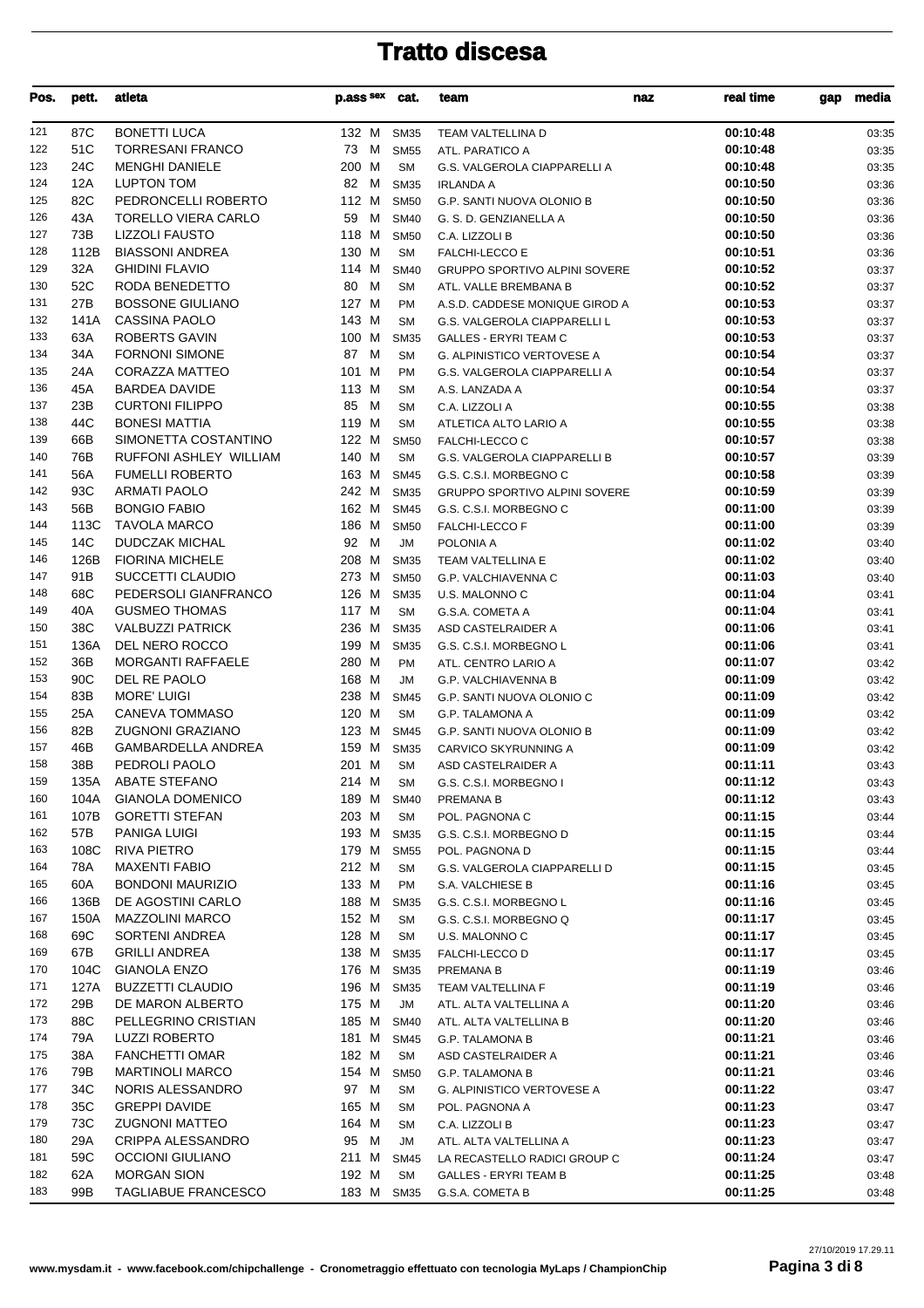| Pos.       | pett.           | atleta                                          | p.ass sex           | cat.                       | team                                      | real time<br>naz     | media<br>gap   |
|------------|-----------------|-------------------------------------------------|---------------------|----------------------------|-------------------------------------------|----------------------|----------------|
| 184        | 42A             | <b>BAROLI VITTORIO</b>                          | 218 M               | <b>SM40</b>                | ARDENNO SPORTIVA A                        | 00:11:26             | 03:48          |
| 185        | 111C            | <b>BULANTI FABIO</b>                            | 220 M               | <b>SM</b>                  | G.S. C.S.I. MORBEGNO G                    | 00:11:26             | 03:48          |
| 186        | 17B             | <b>BONANOMI PAOLO</b>                           | M<br>76             | <b>SM</b>                  | <b>FALCHI-LECCO A</b>                     | 00:11:26             | 03:48          |
| 187        | 27C             | MACELLARO ROCCO                                 | 134 M               | <b>SM45</b>                | A.S.D. CADDESE MONIQUE GIROD A            | 00:11:27             | 03:48          |
| 188        | 85C             | PIZZINI STEFANO                                 | 190 M               | <b>SM</b>                  | TEAM VALTELLINA B                         | 00:11:30             | 03:49          |
| 189        | 108A            | <b>CONTI ITALO</b>                              | 167 M               | <b>SM55</b>                | POL. PAGNONA D                            | 00:11:30             | 03:50          |
| 190        | 26C             | <b>MOLATORE DANIELE</b>                         | 217 M               | PM                         | G.P. SANTI NUOVA OLONIO A                 | 00:11:32             | 03:50          |
| 191        | 104B            | POMONI DIEGO                                    | 202 M               | <b>SM</b>                  | PREMANA B                                 | 00:11:32             | 03:50          |
| 192        | 57A             | <b>FUMELLI MORENO</b>                           | 231 M               | <b>SM35</b>                | G.S. C.S.I. MORBEGNO D                    | 00:11:32             | 03:50          |
| 193        | 69A             | <b>MALGARIDA MARCO</b>                          | 98<br>м             | <b>SM</b>                  | U.S. MALONNO C                            | 00:11:33             | 03:50          |
| 194        | 20 <sub>B</sub> | <b>MARIOTTI LUCA</b>                            | 121 M               | <b>SM35</b>                | U.S. MALONNO A                            | 00:11:33             | 03:50          |
| 195        | 13A             | <b>BODMAN DAN</b>                               | 145 M               | <b>SM</b>                  | <b>GALLES A</b>                           | 00:11:33             | 03:50          |
| 196        | 109C            | <b>MAZZONI AURELIO</b>                          | 233 M               | <b>SM65</b>                | G.S. C.S.I. MORBEGNO E                    | 00:11:34             | 03:51          |
| 197        | 58C<br>40B      | <b>GELMI SERGIO</b>                             | 268 M               | <b>SM60</b>                | LA RECASTELLO RADICI GROUP B              | 00:11:34             | 03:51          |
| 198<br>199 | 70C             | CASTELNUOVO MARCO<br><b>MARIOTTI GABRIELE</b>   | 161 M<br>229 M      | <b>SM40</b><br><b>SM40</b> | G.S.A. COMETA A                           | 00:11:34<br>00:11:34 | 03:51          |
| 200        | 69B             | <b>BOTTACIN PIETRO</b>                          | 149 M               | PM                         | U.S. MALONNO D<br>U.S. MALONNO C          | 00:11:35             | 03:51<br>03:51 |
| 201        | 76C             | <b>CORNALI MICHELE</b>                          | 173 M               | <b>SM40</b>                | G.S. VALGEROLA CIAPPARELLI B              | 00:11:35             | 03:51          |
| 202        | 115B            | <b>GUZZA ALFIO</b>                              | 166 M               | <b>SM50</b>                | U.S. MALONNO E                            | 00:11:36             | 03:51          |
| 203        | 107A            | <b>ROSA ANDREA</b>                              | 265 M               | <b>SM</b>                  | POL. PAGNONA C                            | 00:11:37             | 03:52          |
| 204        | 109A            | <b>BIANCHINI OLIVIERO</b>                       | 197 M               | <b>SM50</b>                | G.S. C.S.I. MORBEGNO E                    | 00:11:37             | 03:52          |
| 205        | 99C             | DELLA ROVERE ANDREA                             | 136 M               | <b>SM35</b>                | G.S.A. COMETA B                           | 00:11:37             | 03:52          |
| 206        | 80A             | <b>BORROMINI SANDRO</b>                         | 241 M               | <b>SM40</b>                | <b>G.P. TALAMONA C</b>                    | 00:11:38             | 03:52          |
| 207        | 51 <sub>B</sub> | <b>CICCI LINO</b>                               | 204 M               | <b>SM60</b>                | ATL. PARATICO A                           | 00:11:40             | 03:53          |
| 208        | 89C             | PORTOVENERO ANDREA                              | 219 M               | <b>SM35</b>                | ATL. ALTA VALTELLINA C                    | 00:11:40             | 03:53          |
| 209        | 102B            | <b>NANI GIAN LUCA</b>                           | 239 M               | <b>SM45</b>                | A.S. LANZADA B                            | 00:11:40             | 03:53          |
| 210        | 49B             | <b>FOGNINI PATRIK</b>                           | 256 M               | <b>SM</b>                  | RUNNERS COLICO A                          | 00:11:41             | 03:53          |
| 211        | 86C             | <b>VIVIANI MATTIA</b>                           | 172 M               | <b>SM45</b>                | TEAM VALTELLINA C                         | 00:11:41             | 03:53          |
| 212        | 125A            | PARAGONI IVANO                                  | 228 M               | <b>SM45</b>                | G.P. SANTI NUOVA OLONIO G                 | 00:11:41             | 03:53          |
| 213        | 92C             | <b>MOGNETTI EMILIO</b>                          | 156 M               | <b>SM40</b>                | <b>GRUPPO SPORTIVO ALPINI SOVERE</b>      | 00:11:42             | 03:53          |
| 214        | 28C             | <b>ROSINA MIRKO</b>                             | 155 M               | <b>SM35</b>                | TEAM VALTELLINA A                         | 00:11:42             | 03:53          |
| 215        | 72A             | <b>ZANI OSCAR</b>                               | 151 M               | <b>PM</b>                  | G.S. OROBIE C                             | 00:11:43             | 03:54          |
| 216        | 92A             | <b>GERVASONI GABRIELE</b>                       | 226 M               | <b>SM45</b>                | GRUPPO SPORTIVO ALPINI SOVERE             | 00:11:43             | 03:54          |
| 217        | 64C             | CARBALLO GUTIERREZ                              | 221 M               | <b>SM</b>                  | SPAGNA - ASTURIAS NORTH COAST             | 00:11:43             | 03:54          |
| 218        | 100B            | <b>GALLI ANGELO</b>                             | 215 M               | <b>SM</b>                  | G.S.A. COMETA C                           | 00:11:43             | 03:54          |
| 219        | 150C            | <b>OREGGIONI MATTEO</b>                         | 251 M               | <b>SM</b>                  | G.S. C.S.I. MORBEGNO Q                    | 00:11:44             | 03:54          |
| 220        | 90 <sub>B</sub> | <b>TIRINZONI DARIO</b>                          | 235 M               | <b>SM</b>                  | G.P. VALCHIAVENNA B                       | 00:11:45             | 03:54          |
| 221<br>222 | 78C<br>77B      | <b>ACQUISTAPACE GIORGIO</b><br>PEDROLA EMANUELE | 257 M SM35<br>253 M |                            | G.S. VALGEROLA CIAPPARELLI D              | 00:11:45<br>00:11:46 | 03:54          |
| 223        | 105B            | <b>GIANOLA NICOLA</b>                           | 178 M               | <b>SM50</b>                | G.S. VALGEROLA CIAPPARELLI C<br>PREMANA C | 00:11:47             | 03:55          |
| 224        | 116B            | <b>MARIOTTI RAFFAELE</b>                        | 216 M               | JM<br><b>SM35</b>          | U.S. MALONNO F                            | 00:11:48             | 03:55<br>03:55 |
| 225        | 106A            | RIVA MATTEO                                     | 243 M               | PM                         | POL. PAGNONA B                            | 00:11:49             | 03:56          |
| 226        | 60C             | FONTANA GIANPAOLO                               | 300 M               | <b>SM50</b>                | S.A. VALCHIESE B                          | 00:11:50             | 03:56          |
| 227        | 129C            | <b>COCCHETTI SIMONE</b>                         | 266 M               | <b>SM</b>                  | GRUPPO SPORTIVO ALPINI SOVERE             | 00:11:51             | 03:56          |
| 228        | 127C            | <b>SPINI FIORENZO</b>                           | 223 M               | <b>SM45</b>                | TEAM VALTELLINA F                         | 00:11:51             | 03:57          |
| 229        | 78B             | <b>MATTARUCCHI FRANCESCO</b>                    | 274 M               | PM                         | G.S. VALGEROLA CIAPPARELLI D              | 00:11:53             | 03:57          |
| 230        | 90A             | <b>MOLTENI LUCA</b>                             | 198 M               | PM                         | <b>G.P. VALCHIAVENNA B</b>                | 00:11:53             | 03:57          |
| 231        | 143C            | SPANDRIO MICHELE                                | 291 M               | SM                         | G.S. VALGEROLA CIAPPARELLI N              | 00:11:53             | 03:57          |
| 232        | 116A            | PASINETTI RENATO                                | 284 M               | <b>SM45</b>                | U.S. MALONNO F                            | 00:11:55             | 03:58          |
| 233        | 153A            | <b>TARCHINI ENRICO</b>                          | 324 M               | <b>SM45</b>                | G.S. C.S.I. MORBEGNO T                    | 00:11:55             | 03:58          |
| 234        | 71A             | ROVELLI GIORGIO                                 | 174 M               | <b>SM50</b>                | G.S. OROBIE B                             | 00:11:56             | 03:58          |
| 235        | 80C             | <b>GUSMERINI ROBERTO</b>                        | 213 M               | <b>SM35</b>                | G.P. TALAMONA C                           | 00:11:57             | 03:58          |
| 236        | 134A            | <b>PASSERINI MARCO</b>                          | 269 M               | <b>SM55</b>                | G.S. C.S.I. MORBEGNO H                    | 00:11:57             | 03:58          |
| 237        | 39B             | PETRELLI MARCO                                  | 247 M               | <b>SM40</b>                | 2002 MARATHON CLUB A                      | 00:11:58             | 03:59          |
| 238        | 72C             | <b>BONALDI RUBEN</b>                            | 263 M               | SM                         | G.S. OROBIE C                             | 00:11:59             | 03:59          |
| 239        | 53B             | <b>BONETTI VALENTINO</b>                        | 276 M               | <b>SM50</b>                | ATL. VALLE BREMBANA C                     | 00:11:59             | 03:59          |
| 240        | 134C            | <b>RUFFONI GIAMPAOLO</b>                        | 296 M               | <b>SM40</b>                | G.S. C.S.I. MORBEGNO H                    | 00:11:59             | 03:59          |
| 241        | 113B            | NICOLETTI MARCELLO                              | 191 M               | <b>SM</b>                  | <b>FALCHI-LECCO F</b>                     | 00:12:01             | 04:00          |
| 242        | 137B            | <b>BONGIO EMANUELE</b>                          | 206 M               | <b>JM</b>                  | G.S. C.S.I. MORBEGNO M                    | 00:12:02             | 04:00          |
| 243        | 108B            | <b>MUTTONI GIANBATTISTA</b>                     | 252 M               | <b>SM55</b>                | POL. PAGNONA D                            | 00:12:02             | 04:00          |
| 244        | 126C            | <b>GUSMEROLI FILIPPO</b>                        | 260 M               | <b>SM</b>                  | TEAM VALTELLINA E                         | 00:12:03             | 04:00          |
| 245        | 77A             | <b>FERRARI BRUNO</b>                            | 207 M               | <b>SM65</b>                | G.S. VALGEROLA CIAPPARELLI C              | 00:12:03             | 04:00          |
| 246        | 120A            | VIGORELLI ANDREA                                | 275 M               | <b>SM</b>                  | G.S. VALGEROLA CIAPPARELLI G              | 00:12:03             | 04:00          |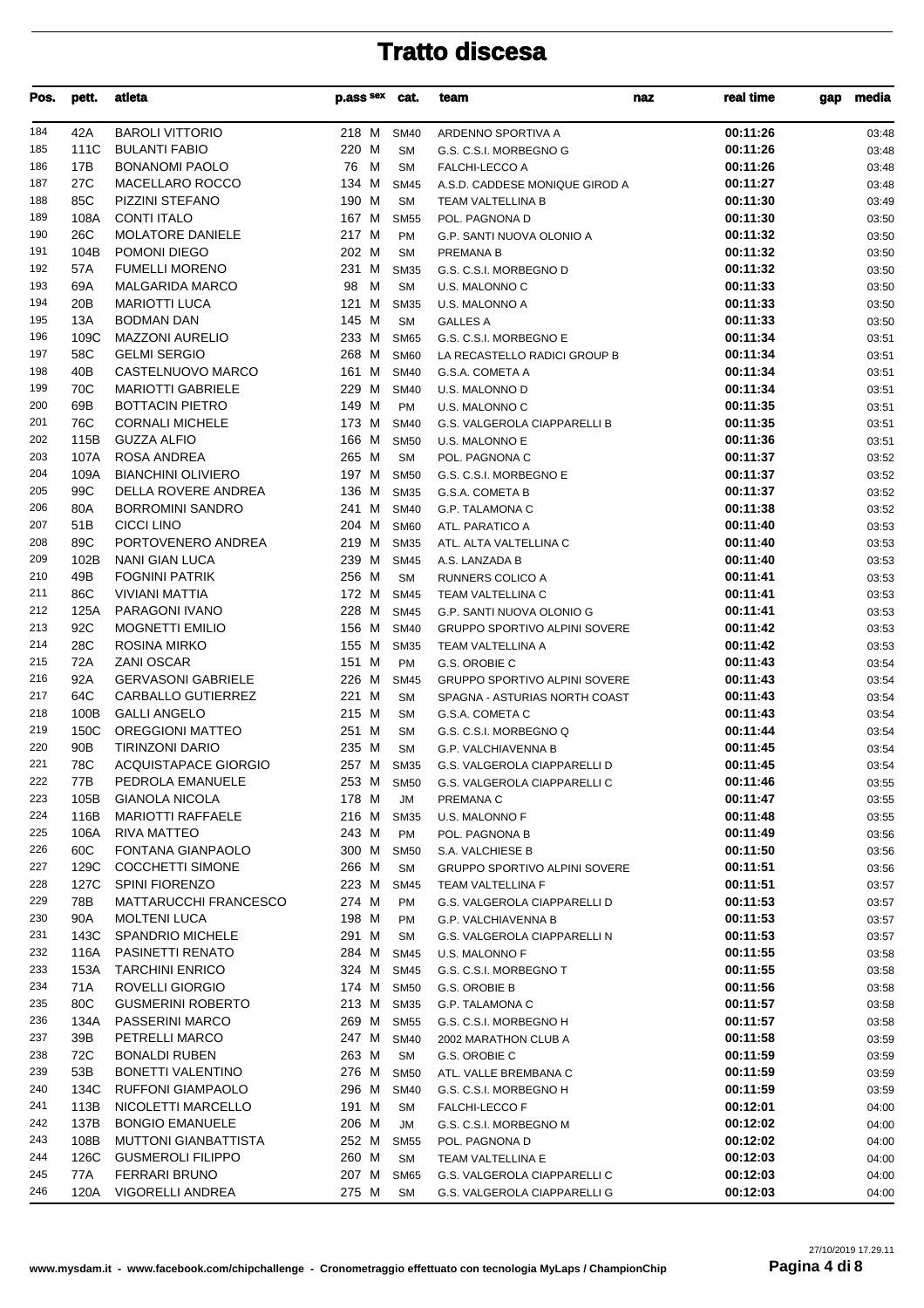| Pos.       | pett.        | atleta                                           | p.ass sex      | cat.                       | team                                                  | naz | real time            | media<br>gap   |
|------------|--------------|--------------------------------------------------|----------------|----------------------------|-------------------------------------------------------|-----|----------------------|----------------|
| 247        | 71C          | <b>ROVELLI EZIO</b>                              | 195 M          | <b>SM55</b>                | G.S. OROBIE B                                         |     | 00:12:03             | 04:00          |
| 248        | 141B         | <b>LHANSOUR SAID</b>                             | 285 M          | <b>SM</b>                  | G.S. VALGEROLA CIAPPARELLI L                          |     | 00:12:04             | 04:01          |
| 249        | 83A          | <b>GERNA IVAN</b>                                | 169 M          | <b>SM45</b>                | G.P. SANTI NUOVA OLONIO C                             |     | 00:12:04             | 04:01          |
| 250        | 86B          | <b>BONETTI SIMONE</b>                            | 455 M          | <b>SM35</b>                | TEAM VALTELLINA C                                     |     | 00:12:04             | 04:01          |
| 251        | 97A          | <b>FUMASONI ANDREA</b>                           | 287 M          | <b>SM40</b>                | POL. ALBOSAGGIA D                                     |     | 00:12:05             | 04:01          |
| 252        | 140C         | <b>DEI CAS ENRICO</b>                            | 456 M          | <b>SM45</b>                | G.S. VALGEROLA CIAPPARELLI I                          |     | 00:12:06             | 04:01          |
| 253        | 119A         | <b>MOTTARELLA ALAN</b>                           | 234 M          | <b>SM40</b>                | G.S. VALGEROLA CIAPPARELLI F                          |     | 00:12:06             | 04:01          |
| 254        | 149B         | <b>BONGIO MARCO</b>                              | 258 M          | <b>SM</b>                  | G.S. C.S.I. MORBEGNO P                                |     | 00:12:07             | 04:02          |
| 255        | 148A         | <b>BARBERA FRANCESCO</b>                         | 237 M          | <b>SM35</b>                | G.S. C.S.I. MORBEGNO O                                |     | 00:12:07             | 04:02          |
| 256        | 100C         | <b>DEICAS DANILO</b>                             | 205 M          | <b>SM40</b>                | G.S.A. COMETA C                                       |     | 00:12:07             | 04:02          |
| 257        | 91A          | <b>BIANCHI MARCO</b>                             | 298 M          | <b>SM40</b>                | G.P. VALCHIAVENNA C                                   |     | 00:12:10             | 04:03          |
| 258        | 107C         | <b>BUTTERA FABIO</b>                             | 262 M          | <b>SM</b>                  | POL. PAGNONA C                                        |     | 00:12:11             | 04:03          |
| 259        | 64B          | DEL BUSTO SANCHEZ IGNACIO                        | 225 M          | <b>SM35</b>                | SPAGNA - ASTURIAS NORTH COAST                         |     | 00:12:12             | 04:03          |
| 260        | 142B         | DE GIACOMINA PAOLO                               | 373 M          | <b>SM50</b>                | G.S. VALGEROLA CIAPPARELLI M                          |     | 00:12:12             | 04:03          |
| 261        | 74C          | LIZZOLI GIACOMINO                                | 281 M          | <b>SM50</b>                | C.A. LIZZOLI C                                        |     | 00:12:12             | 04:03          |
| 262        | 89B          | <b>MARANTA MAURIZIO</b>                          | 227 M          | <b>SM</b>                  | ATL. ALTA VALTELLINA C                                |     | 00:12:12             | 04:04          |
| 263        | 128A         | <b>BERTOLINI SANDRO</b>                          | 305 M          | <b>SM45</b>                | TEAM VALTELLINA G                                     |     | 00:12:13             | 04:04          |
| 264        | 87B          | <b>MERGA GIANLUCA</b>                            | 230 M          | <b>SM</b>                  | <b>TEAM VALTELLINA D</b>                              |     | 00:12:14             | 04:04          |
| 265        | 12B          | <b>CONROY IAN</b>                                | 68<br>M        | <b>SM35</b>                | <b>IRLANDA A</b>                                      |     | 00:12:14             | 04:04          |
| 266        | 134B         | <b>MORIONDO PAOLO</b>                            | 254 M          | <b>SM40</b>                | G.S. C.S.I. MORBEGNO H                                |     | 00:12:14             | 04:04          |
| 267        | 149C         | <b>LEONI CARLO</b>                               | 333 M          | <b>SM60</b>                | G.S. C.S.I. MORBEGNO P                                |     | 00:12:14             | 04:04          |
| 268        | 146A         | <b>BARAIOLO MORENO</b>                           | 304 M          | <b>SM40</b>                | TEAM VALTELLINA L                                     |     | 00:12:14             | 04:04          |
| 269        | 97C          | <b>VANINI FABRIZIO</b>                           | 309 M          | <b>SM40</b>                | POL. ALBOSAGGIA D                                     |     | 00:12:14             | 04:04          |
| 270        | 114C         | <b>BERNASCONI SERGIO</b>                         | 308 M          | <b>SM45</b>                | <b>FALCHI-LECCO G</b>                                 |     | 00:12:14             | 04:04          |
| 271        | 135B         | <b>BONGIO ISACCO</b>                             | 272 M          | <b>JM</b>                  | G.S. C.S.I. MORBEGNO I                                |     | 00:12:15             | 04:04          |
| 272        | 145A         | <b>FRANZI DOMENICO</b>                           | 270 M          | <b>SM45</b>                | TEAM VALTELLINA I                                     |     | 00:12:15             | 04:04          |
| 273        | 112C         | <b>VALSECCHI MICHELE</b>                         | 194 M          | <b>SM</b>                  | <b>FALCHI-LECCO E</b>                                 |     | 00:12:15             | 04:04          |
| 274        | 119B         | <b>SUTTI EMANUELE</b>                            | 332 M          | <b>SM40</b>                | G.S. VALGEROLA CIAPPARELLI F                          |     | 00:12:15             | 04:04          |
| 275        | 97B          | <b>TAVELLI GIORGIO</b>                           | 264 M          | <b>SM35</b>                | POL. ALBOSAGGIA D                                     |     | 00:12:16             | 04:05          |
| 276        | 36A          | <b>RUGA ROBERTO</b>                              | 180 M          | <b>SM40</b>                | ATL. CENTRO LARIO A                                   |     | 00:12:16             | 04:05          |
| 277        | 145B         | PERREGRINI PIERO ROBERTO                         | 336 M          | <b>SM50</b>                | TEAM VALTELLINA I                                     |     | 00:12:19             | 04:06          |
| 278        | 92B          | PATELLI MARCELLO                                 | 177 M          | <b>SM45</b>                | GRUPPO SPORTIVO ALPINI SOVERE                         |     | 00:12:19             | 04:06          |
| 279        | 115C         | CALUFFETTI GIACOMO                               | 187 M          | <b>SM55</b>                | U.S. MALONNO E                                        |     | 00:12:19             | 04:06          |
| 280        | 109B         | <b>MALGESINI PIERLUIGI</b>                       | 210 M          | <b>SM60</b>                | G.S. C.S.I. MORBEGNO E                                |     | 00:12:19             | 04:06          |
| 281<br>282 | 128C<br>114A | ACQUISTAPACE ALESSIO<br><b>MAGGIONI GIANLUCA</b> | 267 M<br>293 M | <b>SM40</b>                | <b>TEAM VALTELLINA G</b>                              |     | 00:12:21<br>00:12:21 | 04:06          |
| 283        | 96A          | ROMERI MAURIZIO                                  | 290 M          | <b>SM50</b><br><b>SM55</b> | <b>FALCHI-LECCO G</b>                                 |     | 00:12:21             | 04:06<br>04:07 |
| 284        | 39A          | <b>BERTOLINI ALESSANDRO</b>                      | 283 M          | <b>SM</b>                  | POL. ALBOSAGGIA C<br>2002 MARATHON CLUB A             |     | 00:12:22             | 04:07          |
| 285        | 44B          | <b>GORELLI DANILO</b>                            | 288 M          | <b>SM50</b>                |                                                       |     | 00:12:22             |                |
| 286        | 141C         | PIGANZOLI MATTIA                                 | 255 M          | SM                         | ATLETICA ALTO LARIO A<br>G.S. VALGEROLA CIAPPARELLI L |     | 00:12:22             | 04:07<br>04:07 |
| 287        | 117A         | SALVADORI MAURO                                  | 286 M          | <b>SM55</b>                | U.S. MALONNO G                                        |     | 00:12:23             | 04:07          |
| 288        | 81A          | DE MEO SERGIO                                    | 311 M          | <b>SM55</b>                | G.P. TALAMONA D                                       |     | 00:12:23             | 04:07          |
| 289        | 144C         | ORLANDI MAURO                                    | 340 M          | <b>SM45</b>                | TEAM VALTELLINA H                                     |     | 00:12:24             | 04:07          |
| 290        | 105A         | <b>GIANOLA LUCA</b>                              | 317 M          | <b>SM50</b>                | PREMANA C                                             |     | 00:12:24             | 04:07          |
| 291        | 102A         | <b>BERRA GIACOMO</b>                             | 245 M          | <b>SM55</b>                | A.S. LANZADA B                                        |     | 00:12:24             | 04:07          |
| 292        | 41A          | PASINI MATTEO                                    | 249 M          | <b>SM</b>                  | AMICI MADONNA NEVE LAGUNC A                           |     | 00:12:26             | 04:08          |
| 293        | 106B         | <b>TAGLIAFERRI DANIELE</b>                       | 244 M          | <b>SM35</b>                | POL. PAGNONA B                                        |     | 00:12:26             | 04:08          |
| 294        | 37A          | PIANI ALESSANDRO                                 | 209 M          | <b>SM35</b>                | POL. ALBOSAGGIA A                                     |     | 00:12:26             | 04:08          |
| 295        | 119C         | <b>RUFFONI GIANNI</b>                            | 299 M          | <b>SM40</b>                | G.S. VALGEROLA CIAPPARELLI F                          |     | 00:12:27             | 04:08          |
| 296        | 137A         | SPEZIALE MATTEO                                  | 240 M          | PM                         | G.S. C.S.I. MORBEGNO M                                |     | 00:12:27             | 04:08          |
| 297        | 126A         | <b>MARCHESI FABIO</b>                            | 307 M          | <b>SM40</b>                | TEAM VALTELLINA E                                     |     | 00:12:27             | 04:08          |
| 298        | 110B         | <b>TARABINI SALVATORE</b>                        | 363 M          | <b>SM65</b>                | G.S. C.S.I. MORBEGNO F                                |     | 00:12:28             | 04:09          |
| 299        | 58A          | <b>FUMAGALLI GIUSEPPE</b>                        | 224 M          | <b>SM50</b>                | LA RECASTELLO RADICI GROUP B                          |     | 00:12:28             | 04:09          |
| 300        | 44A          | <b>BIOCCA CRISTIAN</b>                           | 320 M          | <b>SM45</b>                | ATLETICA ALTO LARIO A                                 |     | 00:12:28             | 04:09          |
| 301        | 138A         | SPEZIALE PAOLO                                   | 301 M          | <b>SM50</b>                | G.S. C.S.I. MORBEGNO N                                |     | 00:12:29             | 04:09          |
| 302        | 121B         | RIVA GRAZIANO                                    | 393 M          | <b>SM55</b>                | G.P. TALAMONA E                                       |     | 00:12:29             | 04:09          |
| 303        | 93A          | ROSSAINI DAVIDE                                  | 282 M          | <b>SM35</b>                | GRUPPO SPORTIVO ALPINI SOVERE                         |     | 00:12:29             | 04:09          |
| 304        | 41B          | LISIGNOLI FRANCO                                 | 337 M          | <b>SM50</b>                | AMICI MADONNA NEVE LAGUNC A                           |     | 00:12:30             | 04:09          |
| 305        | 122C         | <b>BARRI CORRADO</b>                             | 259 M          | <b>SM</b>                  | G.P. TALAMONA F                                       |     | 00:12:31             | 04:10          |
| 306        | 105C         | <b>GIANOLA MATTEO</b>                            | 302 M          | <b>SM</b>                  | PREMANA C                                             |     | 00:12:32             | 04:10          |
| 307        | 154A         | POLI PAOLO                                       | 355 M          | <b>SM55</b>                | G.S. C.S.I. MORBEGNO U                                |     | 00:12:33             | 04:10          |
| 308        | 144A         | ROMEGIALLI LUCA                                  | 279 M          | <b>SM40</b>                | TEAM VALTELLINA H                                     |     | 00:12:33             | 04:10          |
| 309        | 155A         | <b>TARCA BRUNO</b>                               | 349 M          | <b>SM55</b>                | G.S. C.S.I. MORBEGNO V                                |     | 00:12:34             | 04:11          |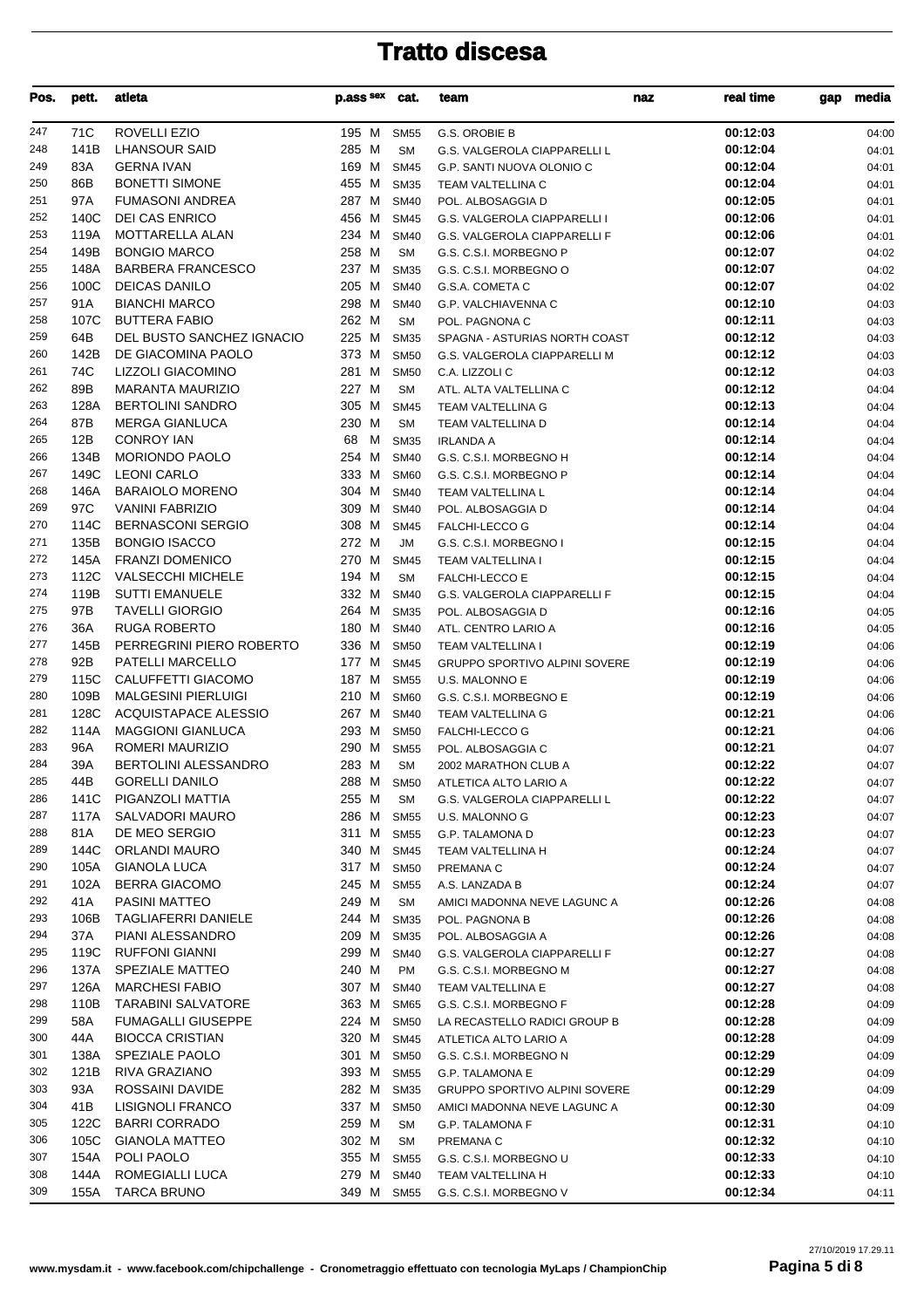| Pos.       | pett.                   | atleta                                        | p.ass sex cat. |                            | team                                                 | naz | real time            | media<br>gap   |
|------------|-------------------------|-----------------------------------------------|----------------|----------------------------|------------------------------------------------------|-----|----------------------|----------------|
| 310        | 148B                    | CAIRATI JACOPO                                | 329 M          | <b>SM</b>                  | G.S. C.S.I. MORBEGNO O                               |     | 00:12:35             | 04:11          |
| 311        | 132A                    | <b>GANDIN MAURIZIO</b>                        | 343 M          | <b>SM55</b>                | POL. PAGNONA F                                       |     | 00:12:35             | 04:11          |
| 312        | 84B                     | LIGARI ARMANDO                                | 321 M          | <b>SM60</b>                | G.P. SANTI NUOVA OLONIO D                            |     | 00:12:35             | 04:11          |
| 313        | 122A                    | <b>CIAPONI IVAN</b>                           | 232 M          | <b>SM40</b>                | <b>G.P. TALAMONA F</b>                               |     | 00:12:35             | 04:11          |
| 314        | 114B                    | DELLUNGO STEFANO                              | 246 M          | <b>SM</b>                  | <b>FALCHI-LECCO G</b>                                |     | 00:12:36             | 04:11          |
| 315        | 84A                     | <b>FRATE MASSIMO</b>                          | 359 M          | <b>SM45</b>                | G.P. SANTI NUOVA OLONIO D                            |     | 00:12:37             | 04:12          |
| 316        | 139C                    | <b>MELE' ATTILIO</b>                          | 375 M          | <b>SM65</b>                | G.S. VALGEROLA CIAPPARELLI H                         |     | 00:12:40             | 04:13          |
| 317        | 152A                    | <b>CERRI GIUSEPPE</b>                         | 338 M          | <b>SM55</b>                | G.S. C.S.I. MORBEGNO S                               |     | 00:12:42             | 04:13          |
| 318<br>319 | 127B<br>50 <sub>B</sub> | <b>VENZI ROMOLO</b><br><b>GIANATTI DIEGO</b>  | 361 M<br>325 M | <b>SM45</b>                | TEAM VALTELLINA F                                    |     | 00:12:43<br>00:12:43 | 04:14          |
| 320        | 57C                     | <b>PERLINI MATTEO</b>                         | 341 M          | <b>SM45</b><br><b>SM40</b> | VETRERIA FANONI SONDRIO A<br>G.S. C.S.I. MORBEGNO D  |     | 00:12:43             | 04:14<br>04:14 |
| 321        | 117C                    | PEDRETTI ALESSANDRO                           | 294 M          | <b>SM</b>                  | U.S. MALONNO G                                       |     | 00:12:44             | 04:14          |
| 322        | 58B                     | CORLAZZOLI MAURO                              | 289 M          | <b>SM55</b>                | LA RECASTELLO RADICI GROUP B                         |     | 00:12:46             | 04:15          |
| 323        | 74A                     | ARRIGONI STEFANO                              | 326 M          | <b>SM45</b>                | C.A. LIZZOLI C                                       |     | 00:12:47             | 04:15          |
| 324        | 71B                     | <b>QUADRI MICHAEL MARIO</b>                   | 222 M          | <b>SM</b>                  | G.S. OROBIE B                                        |     | 00:12:47             | 04:15          |
| 325        | 83C                     | MAZZINA DAVIDE                                | 315 M          | <b>SM</b>                  | G.P. SANTI NUOVA OLONIO C                            |     | 00:12:48             | 04:15          |
| 326        | 95A                     | <b>BIANCHINI WILLY</b>                        | 394 M          | <b>SM35</b>                | POL. ALBOSAGGIA B                                    |     | 00:12:48             | 04:15          |
| 327        | 147C                    | <b>MAZZONI MATTEO</b>                         | 350 M          | <b>SM40</b>                | TEAM VALTELLINA M                                    |     | 00:12:49             | 04:16          |
| 328        | 70A                     | <b>BIANCHI GABRIELE</b>                       | 306 M          | <b>SM45</b>                | U.S. MALONNO D                                       |     | 00:12:49             | 04:16          |
| 329        | 48A                     | <b>SCARAFONI JACOPO</b>                       | 362 M          | <b>PM</b>                  | POL. CSI POSTALESIO A                                |     | 00:12:49             | 04:16          |
| 330        | 49A                     | BETTIGA SEBASTIAN                             | 250 M          | <b>SM</b>                  | RUNNERS COLICO A                                     |     | 00:12:50             | 04:16          |
| 331        | 131B                    | PANDIANI NELLO                                | 378 M          | <b>SM50</b>                | POL. PAGNONA E                                       |     | 00:12:51             | 04:16          |
| 332        | 42B                     | SAVETTA STEFANO                               | 348 M          | <b>SM40</b>                | ARDENNO SPORTIVA A                                   |     | 00:12:52             | 04:17          |
| 333        | 102C                    | <b>ROSSI ENZO</b>                             | 331 M          | <b>SM50</b>                | A.S. LANZADA B                                       |     | 00:12:54             | 04:17          |
| 334        | 150B                    | <b>SPINI FRANCESCO</b>                        | 271 M          | <b>SM</b>                  | G.S. C.S.I. MORBEGNO Q                               |     | 00:12:55             | 04:18          |
| 335        | 98C                     | PALERMO ANDREA                                | 323 M          | <b>SM</b>                  | ASD CASTELRAIDER B                                   |     | 00:12:55             | 04:18          |
| 336<br>337 | 118A<br>110C            | MASSERA RAFFAELE<br><b>FRATE FABRIZIO</b>     | 303 M<br>318 M | JM                         | G.S. VALGEROLA CIAPPARELLI E                         |     | 00:12:56             | 04:18          |
| 338        |                         | 149A LEPERA GIUSEPPE                          | 379 M          | <b>SM50</b><br><b>SM50</b> | G.S. C.S.I. MORBEGNO F<br>G.S. C.S.I. MORBEGNO P     |     | 00:12:57<br>00:12:58 | 04:18<br>04:19 |
| 339        | 98A                     | <b>TARABINI DANIELE</b>                       | 322 M          | <b>SM</b>                  | ASD CASTELRAIDER B                                   |     | 00:12:58             | 04:19          |
| 340        | 156A                    | NAVA MASSIMO                                  | 334 M          | <b>SM50</b>                | G.S. C.S.I. MORBEGNO Z                               |     | 00:12:59             | 04:19          |
| 341        | 106C                    | <b>CODEGA GIANNI</b>                          | 261 M          | <b>SM</b>                  | POL. PAGNONA B                                       |     | 00:13:00             | 04:19          |
| 342        | 131C                    | <b>FESTORAZZI FABIO</b>                       | 382 M          | <b>SM50</b>                | POL. PAGNONA E                                       |     | 00:13:00             | 04:19          |
| 343        | 48C                     | <b>BERTOLINI ROBERTO</b>                      | 367 M          | <b>SM50</b>                | POL. CSI POSTALESIO A                                |     | 00:13:00             | 04:19          |
| 344        | 117B                    | <b>PAINI FAUSTO</b>                           | 248 M          | <b>SM45</b>                | U.S. MALONNO G                                       |     | 00:13:02             | 04:20          |
| 345        | 94B                     | <b>BENTIVOGLIO MAURO</b>                      | 319 M          | <b>SM40</b>                | GRUPPO SPORTIVO ALPINI SOVERE                        |     | 00:13:05             | 04:21          |
| 346        | 142A                    | <b>GUSMERINI STEFANO</b>                      | 351 M          | <b>SM50</b>                | G.S. VALGEROLA CIAPPARELLI M                         |     | 00:13:05             | 04:21          |
| 347        | 72B                     | ZANI ANDREA                                   | 312 M          | <b>SM</b>                  | G.S. OROBIE C                                        |     | 00:13:06             | 04:21          |
| 348        | 47C                     | RONCONI MATTEO                                | 314 M          | SM                         | <b>GRUPPO BI MORBEGNO A</b>                          |     | 00:13:06             | 04:21          |
| 349        | 110A                    | ROVEDATTI ROBERTO                             | 297 M          | <b>SM55</b>                | G.S. C.S.I. MORBEGNO F                               |     | 00:13:08             | 04:22          |
| 350        | 147B                    | <b>TACCHINI VITALE</b>                        | 414 M          | <b>SM60</b>                | TEAM VALTELLINA M                                    |     | 00:13:09             | 04:22          |
| 351        | 91C                     | DELLA PEDRINA PAOLO                           | 295 M          | <b>SM50</b>                | G.P. VALCHIAVENNA C                                  |     | 00:13:10             | 04:23          |
| 352        | 132C<br>144B            | <b>FAZZINI NILO</b><br>DEL BARBA PIETRO       | 353 M          | <b>SM55</b>                | POL. PAGNONA F                                       |     | 00:13:10             | 04:23          |
| 353<br>354 | 89A                     | <b>BERTOLINA MARCO</b>                        | 328 M<br>364 M | <b>SM40</b><br><b>SM55</b> | TEAM VALTELLINA H<br>ATL. ALTA VALTELLINA C          |     | 00:13:10<br>00:13:13 | 04:23<br>04:24 |
| 355        | 151C                    | <b>CIAPPONI DANIELE</b>                       | 369 M          | <b>SM60</b>                | G.S. C.S.I. MORBEGNO R                               |     | 00:13:13             | 04:24          |
| 356        | 138B                    | <b>SPEZIALE MARCO</b>                         | 292 M          | <b>SM50</b>                | G.S. C.S.I. MORBEGNO N                               |     | 00:13:13             | 04:24          |
| 357        | 61C                     | <b>BONOMINI CRISTIAN</b>                      | 339 M          | <b>SM45</b>                | S.A. VALCHIESE C                                     |     | 00:13:14             | 04:24          |
| 358        | 146C                    | <b>TARCA VALTER</b>                           | 383 M          | <b>SM45</b>                | TEAM VALTELLINA L                                    |     | 00:13:15             | 04:24          |
| 359        | 130A                    | <b>FUSARRI ARNALDO</b>                        | 388 M          | <b>SM60</b>                | <b>GRUPPO SPORTIVO ALPINI SOVERE</b>                 |     | 00:13:17             | 04:25          |
| 360        | 146B                    | <b>BORDONE LUCA</b>                           | 352 M          | <b>SM45</b>                | TEAM VALTELLINA L                                    |     | 00:13:19             | 04:26          |
| 361        | 98B                     | CANCLINI CLAUDIO                              | 330 M          | <b>SM</b>                  | ASD CASTELRAIDER B                                   |     | 00:13:19             | 04:26          |
| 362        | 103B                    | <b>SCHERINI GIUSEPPE</b>                      | 389 M          | <b>SM55</b>                | <b>VETRERIA FANONI SONDRIO B</b>                     |     | 00:13:20             | 04:26          |
| 363        | 81B                     | <b>GUSMEROLI DARIO</b>                        | 313 M          | SM60                       | G.P. TALAMONA D                                      |     | 00:13:20             | 04:26          |
| 364        | 131A                    | <b>BOVINO GIUSEPPE</b>                        | 277 M          | <b>SM45</b>                | POL. PAGNONA E                                       |     | 00:13:20             | 04:26          |
| 365        | 93B                     | <b>CEREA MARCO</b>                            | 365 M          | <b>SM35</b>                | <b>GRUPPO SPORTIVO ALPINI SOVERE</b>                 |     | 00:13:22             | 04:27          |
| 366        | 101B                    | <b>GIANOLI LUIGI</b>                          | 278 M          | <b>SM50</b>                | ARDENNO SPORTIVA B                                   |     | 00:13:24             | 04:27          |
| 367        | 37B                     | <b>SCENINI KRISTIAN</b>                       | 346 M          | <b>SM40</b>                | POL. ALBOSAGGIA A                                    |     | 00:13:25             | 04:28          |
| 368        | 121A                    | VALENA MAURIZIO                               | 395 M          | <b>SM50</b>                | <b>G.P. TALAMONA E</b>                               |     | 00:13:27             | 04:28          |
| 369<br>370 | 152B<br>39C             | <b>TESTA IVANO</b><br><b>GIUSTOLISI FABIO</b> | 424 M          | <b>SM65</b>                | G.S. C.S.I. MORBEGNO S                               |     | 00:13:28<br>00:13:29 | 04:29          |
| 371        | 18B                     | <b>LEWIS ARWEL</b>                            | 354 M<br>366 M | <b>SM60</b><br><b>SM60</b> | 2002 MARATHON CLUB A<br><b>GALLES - ERYRI TEAM A</b> |     | 00:13:31             | 04:29<br>04:30 |
| 372        | 75B                     | <b>LIZZOLI EFREM</b>                          | 386 M          | <b>SM35</b>                | C.A. LIZZOLI D                                       |     | 00:13:32             | 04:30          |
|            |                         |                                               |                |                            |                                                      |     |                      |                |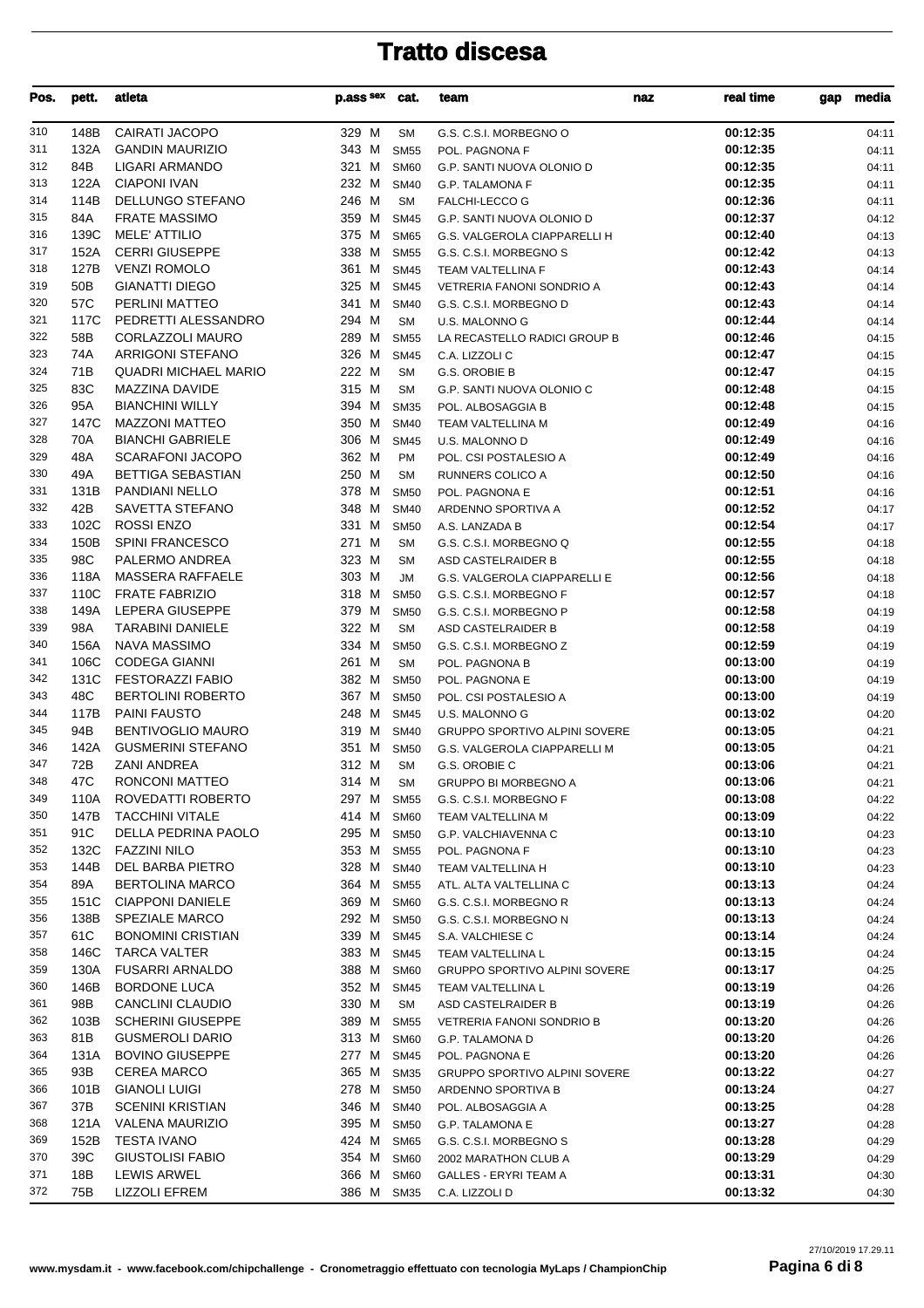| Pos.       | pett.        | atleta                                      | p.ass sex      | cat.                       | team                                                      | naz | real time            | gap | media          |
|------------|--------------|---------------------------------------------|----------------|----------------------------|-----------------------------------------------------------|-----|----------------------|-----|----------------|
| 373        | 60B          | <b>MERLI LUCIANO</b>                        | 310 M          | <b>SM50</b>                | S.A. VALCHIESE B                                          |     | 00:13:33             |     | 04:30          |
| 374        | 116C         | <b>MAFFESSOLI MASSIMO</b>                   | 358 M          | <b>SM45</b>                | U.S. MALONNO F                                            |     | 00:13:35             |     | 04:31          |
| 375        | 43C          | <b>LANA MARCO</b>                           | 403 M          | <b>SM65</b>                | G. S. D. GENZIANELLA A                                    |     | 00:13:36             |     | 04:31          |
| 376        | 31A          | ZAPPELLA LUCA                               | 347 M          | <b>SM45</b>                | ATL. CASAZZA A                                            |     | 00:13:38             |     | 04:32          |
| 377        | 125C         | <b>CURIONI MARCO</b>                        | 370 M          | <b>SM45</b>                | G.P. SANTI NUOVA OLONIO G                                 |     | 00:13:38             |     | 04:32          |
| 378        | 95C          | <b>GIACOMELLI MICHELE</b>                   | 342 M          | <b>JM</b>                  | POL. ALBOSAGGIA B                                         |     | 00:13:40             |     | 04:33          |
| 379        | 53C          | PELICIOLI ALESSANDRO                        | 377 M          | <b>SM40</b>                | ATL. VALLE BREMBANA C                                     |     | 00:13:40             |     | 04:33          |
| 380        | 128B         | <b>SPINI OSVALDO</b>                        | 316 M          | <b>SM40</b>                | TEAM VALTELLINA G                                         |     | 00:13:44             |     | 04:34          |
| 381        | 70B          | <b>BIANCHI LORENZO</b>                      | 327 M          | <b>SM</b>                  | U.S. MALONNO D                                            |     | 00:13:49             |     | 04:36          |
| 382        | 125B         | <b>GOBBI GIUSEPPE</b>                       | 401 M          | <b>SM50</b>                | G.P. SANTI NUOVA OLONIO G                                 |     | 00:13:49             |     | 04:36          |
| 383        | 95B          | <b>FANONI FRANCESCO</b>                     | 368 M          | <b>SM40</b>                | POL. ALBOSAGGIA B                                         |     | 00:13:52             |     | 04:37          |
| 384        | 138C         | SPEZIALE PIERANDREA                         | 402 M          | <b>SM50</b>                | G.S. C.S.I. MORBEGNO N                                    |     | 00:13:52             |     | 04:37          |
| 385        | 79C          | <b>VOLA RICCARDO</b>                        | 335 M          | <b>SM</b>                  | <b>G.P. TALAMONA B</b>                                    |     | 00:13:52             |     | 04:37          |
| 386        | 135C         | <b>BONGIO VALTER</b>                        | 356 M          | <b>SM45</b>                | G.S. C.S.I. MORBEGNO I                                    |     | 00:13:55             |     | 04:38          |
| 387        | 147A         | <b>MAMETTI ANDREA</b>                       | 384 M          | <b>SM35</b>                | TEAM VALTELLINA M                                         |     | 00:13:56             |     | 04:38          |
| 388        | 113A         | <b>BISOGNO CARLO</b>                        | 360 M          | <b>SM</b>                  | <b>FALCHI-LECCO F</b>                                     |     | 00:13:57             |     | 04:38          |
| 389        | 130C         | <b>AMIGHETTI FLAVIO</b>                     | 345 M          | <b>SM55</b>                | <b>GRUPPO SPORTIVO ALPINI SOVERE</b>                      |     | 00:13:57             |     | 04:38          |
| 390        | 62C          | JONES DYLAN WYNN                            | 376 M          | <b>SM45</b>                | <b>GALLES - ERYRI TEAM B</b>                              |     | 00:13:58             |     | 04:39          |
| 391        | 151A         | <b>CARGANICO ANTONIO</b>                    | 390 M          | <b>SM60</b>                | G.S. C.S.I. MORBEGNO R                                    |     | 00:13:59             |     | 04:39          |
| 392        | 118B         | EL HILALI KHALID                            | 344 M          | <b>JM</b>                  | G.S. VALGEROLA CIAPPARELLI E                              |     | 00:13:59             |     | 04:39          |
| 393<br>394 | 100A         | <b>GIRGI GIONATA</b>                        | 398 M          | <b>SM</b>                  | G.S.A. COMETA C                                           |     | 00:14:00             |     | 04:39          |
|            | 81C          | <b>GUSMEROLI GIORDANO</b>                   | 412 M          | <b>SM60</b>                | <b>G.P. TALAMONA D</b>                                    |     | 00:14:00             |     | 04:39          |
| 395<br>396 | 143A         | <b>MAXENTI FEDERICO</b><br>PELIZZATTI DINO  | 410 M          | <b>SM</b>                  | G.S. VALGEROLA CIAPPARELLI N                              |     | 00:14:00             |     | 04:39          |
| 397        | 50A<br>74B   | <b>BASSU EFISIO LUIGI</b>                   | 423 M<br>387 M | <b>SM45</b><br><b>SM45</b> | <b>VETRERIA FANONI SONDRIO A</b>                          |     | 00:14:01<br>00:14:04 |     | 04:40          |
| 398        | 139A         | <b>DELLA FONTE GIORGIO</b>                  | 357 M          | <b>SM55</b>                | C.A. LIZZOLI C                                            |     | 00:14:06             |     | 04:41          |
| 399        | 121C         | <b>MAZZONI IVO</b>                          | 432 M          | <b>SM55</b>                | G.S. VALGEROLA CIAPPARELLI H<br><b>G.P. TALAMONA E</b>    |     | 00:14:09             |     | 04:41<br>04:42 |
| 400        | 101A         | <b>OLIVA DAVIDE</b>                         | 374 M          | <b>SM35</b>                | ARDENNO SPORTIVA B                                        |     | 00:14:11             |     | 04:43          |
| 401        | 80B          | <b>CANEVA MAURO</b>                         | 372 M          | <b>PM</b>                  | G.P. TALAMONA C                                           |     | 00:14:11             |     | 04:43          |
| 402        | 18A          | <b>SEERY BRIAN</b>                          | 406 M          | <b>SM</b>                  | <b>GALLES - ERYRI TEAM A</b>                              |     | 00:14:14             |     | 04:44          |
| 403        | 84C          | <b>BONESI FAUSTO</b>                        | 371 M          | <b>SM60</b>                | G.P. SANTI NUOVA OLONIO D                                 |     | 00:14:15             |     | 04:44          |
| 404        | 151B         | <b>FIORESE ARMANDO</b>                      | 380 M          | <b>SM60</b>                | G.S. C.S.I. MORBEGNO R                                    |     | 00:14:19             |     | 04:46          |
| 405        | 122B         | <b>MAZZONI FABIO</b>                        | 422 M          | <b>SM40</b>                | <b>G.P. TALAMONA F</b>                                    |     | 00:14:22             |     | 04:47          |
| 406        | 94A          | <b>ZOPPETTI SIMONE</b>                      | 392 M          | <b>SM40</b>                | GRUPPO SPORTIVO ALPINI SOVERE                             |     | 00:14:26             |     | 04:48          |
| 407        | 156C         | <b>RUFFONI GIOVANNI</b>                     | 418 M          | <b>SM50</b>                | G.S. C.S.I. MORBEGNO Z                                    |     | 00:14:27             |     | 04:49          |
| 408        | 75C          | ALIPRANDI DARIO                             | 405 M          | <b>SM50</b>                | C.A. LIZZOLI D                                            |     | 00:14:28             |     | 04:49          |
| 409        | 148C         | <b>CORNAGGIA ENRICO</b>                     | 385 M          | <b>SM</b>                  | G.S. C.S.I. MORBEGNO O                                    |     | 00:14:35             |     | 04:51          |
| 410        | 96C          | <b>GRASSI LUCIANO</b>                       | 396 M SM55     |                            | POL. ALBOSAGGIA C                                         |     | 00:14:36             |     | 04:52          |
| 411        | 41C          | <b>GOSSI ALFREDO</b>                        | 420 M          | <b>SM55</b>                | AMICI MADONNA NEVE LAGUNC A                               |     | 00:14:40             |     | 04:53          |
| 412        | 31C          | <b>LEONTINI VITTORIO</b>                    | 391 M          | <b>SM55</b>                | ATL. CASAZZA A                                            |     | 00:14:40             |     | 04:53          |
| 413        | 61A          | <b>BERTI FRANCO</b>                         | 408 M          | <b>SM55</b>                | S.A. VALCHIESE C                                          |     | 00:14:48             |     | 04:55          |
| 414        | 37C          | <b>BASSOLA SILVIO</b>                       | 381 M          | <b>SM</b>                  | POL. ALBOSAGGIA A                                         |     | 00:14:48             |     | 04:55          |
| 415        | 42C          | <b>BIASINI MARCO</b>                        | 413 M          | <b>SM35</b>                | ARDENNO SPORTIVA A                                        |     | 00:14:49             |     | 04:56          |
| 416        | 155B         | <b>VOLPINI DUILIO</b>                       | 404 M          | <b>SM75</b>                | G.S. C.S.I. MORBEGNO V                                    |     | 00:14:49             |     | 04:56          |
| 417        | 61B          | <b>VENDER GINO</b>                          | 411 M          | <b>SM50</b>                | S.A. VALCHIESE C                                          |     | 00:14:56             |     | 04:58          |
| 418        | 139B         | <b>TROTTI GIOVANNI</b>                      | 397 M          | <b>SM55</b>                | G.S. VALGEROLA CIAPPARELLI H                              |     | 00:14:57             |     | 04:58          |
| 419        | 143B         | <b>BONINI MARCO</b>                         | 416 M          | <b>SM</b>                  | G.S. VALGEROLA CIAPPARELLI N                              |     | 00:14:58             |     | 04:59          |
| 420        | 153B         | <b>TARCHINI GIOVANNI</b>                    | 437 M          | <b>SM50</b>                | G.S. C.S.I. MORBEGNO T                                    |     | 00:14:59             |     | 04:59          |
| 421        | 156B         | <b>SCOTTI FRANCO</b>                        | 409 M          | <b>SM65</b>                | G.S. C.S.I. MORBEGNO Z                                    |     | 00:14:59             |     | 04:59          |
| 422        | 130B         | <b>FORCHINI SERGIO</b>                      | 407 M          | <b>SM60</b>                | <b>GRUPPO SPORTIVO ALPINI SOVERE</b>                      |     | 00:15:04             |     | 05:01          |
| 423        | 50C          | <b>MARIANI PAOLO</b>                        | 419 M          | <b>SM45</b>                | VETRERIA FANONI SONDRIO A                                 |     | 00:15:09             |     | 05:02          |
| 424        | 94C          | ROTA GIAN ANDREA                            | 415 M          | <b>SM50</b>                | <b>GRUPPO SPORTIVO ALPINI SOVERE</b>                      |     | 00:15:16             |     | 05:05          |
| 425        | 132B         | TAGLIAFERRI MARINO                          | 417 M          | <b>SM60</b>                | POL. PAGNONA F                                            |     | 00:15:17             |     | 05:05          |
| 426        | 36C          | <b>FRAQUELLI GIANCARLO</b>                  | 400 M          | <b>SM55</b>                | ATL. CENTRO LARIO A                                       |     | 00:15:23             |     | 05:07          |
| 427        | 75A          | <b>FREDDI MARCO</b>                         | 440 M          | <b>SM60</b>                | C.A. LIZZOLI D                                            |     | 00:15:25             |     | 05:08          |
| 428        | 103C         | MORELLI CLAUDIO VITTORE                     | 427 M          | <b>SM65</b>                | VETRERIA FANONI SONDRIO B                                 |     | 00:15:30             |     | 05:10          |
| 429        | 96B          | <b>BIANCHINI MORENO</b>                     | 430 M          | <b>SM55</b>                | POL. ALBOSAGGIA C                                         |     | 00:15:32             |     | 05:10          |
| 430        | 103A         | <b>CORRADINI GIANPIETRO</b>                 | 429 M          | <b>SM45</b>                | VETRERIA FANONI SONDRIO B                                 |     | 00:15:32             |     | 05:10          |
| 431        | 120C         | <b>SECCHI ALESSANDRO</b>                    | 441 M          | <b>SM35</b>                | G.S. VALGEROLA CIAPPARELLI G                              |     | 00:15:36             |     | 05:11          |
| 432<br>433 | 47A          | PIGANZOLI CRISTIAN<br><b>TOGNONI DAVIDE</b> | 426 M          | <b>SM</b>                  | GRUPPO BI MORBEGNO A                                      |     | 00:15:42             |     | 05:13          |
| 434        | 133B<br>129A | <b>BERTA MASSIMILIANO</b>                   | 445 M<br>435 M | <b>SM40</b><br><b>SM45</b> | POL. ALBOSAGGIA E<br><b>GRUPPO SPORTIVO ALPINI SOVERE</b> |     | 00:15:48<br>00:15:51 |     | 05:15<br>05:16 |
| 435        | 129B         | <b>SCOLARI FORTUNATO</b>                    | 428 M          | <b>SM40</b>                | GRUPPO SPORTIVO ALPINI SOVERE                             |     | 00:15:52             |     | 05:17          |
|            |              |                                             |                |                            |                                                           |     |                      |     |                |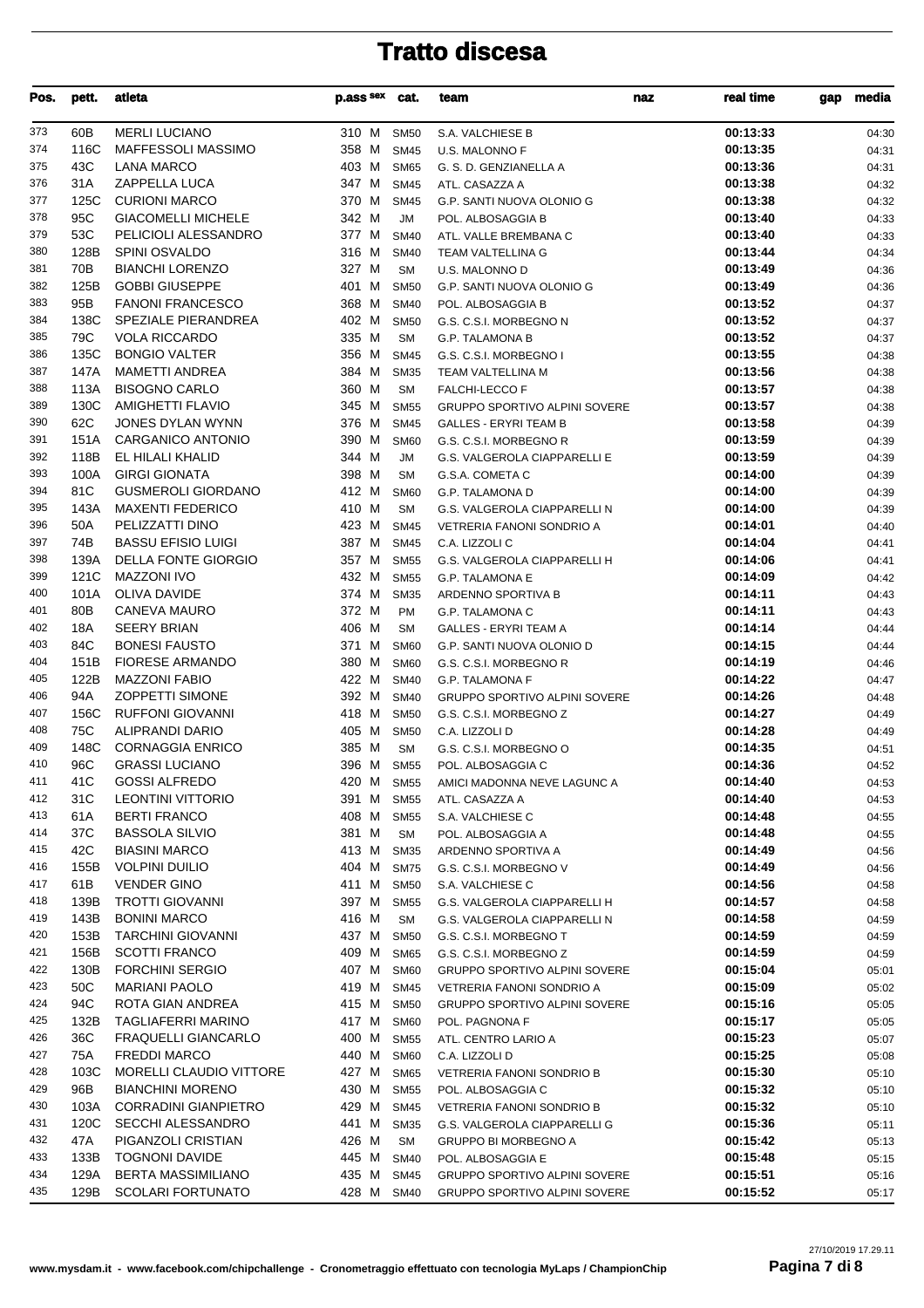| Pos. | pett.           | atleta                      | p.ass sex | cat.             | team                                | naz | real time | gap      | media |
|------|-----------------|-----------------------------|-----------|------------------|-------------------------------------|-----|-----------|----------|-------|
| 436  | 133A            | <b>DECENSI MARCO</b>        | 421<br>M  | <b>SM40</b>      | POL. ALBOSAGGIA E                   |     | 00:15:53  |          | 05:17 |
| 437  | 154B            | <b>CAMPINI LUIGI</b>        | 399<br>M  | <b>SM65</b>      | G.S. C.S.I. MORBEGNO U              |     | 00:15:59  |          | 05:19 |
| 438  | 124B            | <b>MELE PASQUALE</b>        | 434 M     | <b>SM65</b>      | G.P. SANTI NUOVA OLONIO F           |     | 00:16:10  |          | 05:23 |
| 439  | 124C            | <b>GIGLIO ANTONIO</b>       | 444<br>M  | <b>SM55</b>      | G.P. SANTI NUOVA OLONIO F           |     | 00:16:15  |          | 05:24 |
| 440  | 43B             | <b>BERTOLACCI MARCO</b>     | 446<br>M  | <b>SM35</b>      | G. S. D. GENZIANELLA A              |     | 00:16:22  |          | 05:27 |
| 441  | 118C            | <b>TARCHINI GIULIO</b>      | 442 M     | <b>SM45</b>      | <b>G.S. VALGEROLA CIAPPARELLI E</b> |     | 00:16:33  |          | 05:31 |
| 442  | 77C             | PIOMBARDI MICHELE PIETRO    | 425<br>M  | <b>SM50</b>      | G.S. VALGEROLA CIAPPARELLI C        |     | 00:16:41  |          | 05:33 |
| 443  | 120B            | <b>CURTONI GIULIANO</b>     | 443 M     | <b>SM55</b>      | G.S. VALGEROLA CIAPPARELLI G        |     | 00:16:45  |          | 05:34 |
| 444  | 142C            | PIGANZOLI MAURIZIO          | 433 M     | <b>SM65</b>      | G.S. VALGEROLA CIAPPARELLI M        |     | 00:16:48  |          | 05:35 |
| 445  | 47B             | <b>ACQUISTAPACE MICHELE</b> | 447<br>M  | <b>SM</b>        | <b>GRUPPO BI MORBEGNO A</b>         |     | 00:17:00  |          | 05:39 |
| 446  | 154C            | <b>CRIMELLA LUIGI</b>       | 438 M     | <b>SM55</b>      | G.S. C.S.I. MORBEGNO U              |     | 00:17:04  |          | 05:41 |
| 447  | 124A            | DE GIACOMI ALEARDO          | 431<br>M  | <b>SM65</b>      | G.P. SANTI NUOVA OLONIO F           |     | 00:17:07  |          | 05:42 |
| 448  | 31 <sub>B</sub> | DEL BELLO ROMUALDO          | 439 M     | SM <sub>50</sub> | ATL. CASAZZA A                      |     | 00:17:11  |          | 05:43 |
| 449  | 48B             | DE GIOVANETTI PATRIK        | 436<br>M  | <b>SM40</b>      | POL. CSI POSTALESIO A               |     | 00:17:14  |          | 05:44 |
| 450  | 133C            | PIASINI DARIO               | 448<br>M  | <b>SM65</b>      | POL. ALBOSAGGIA E                   |     | 00:17:34  |          | 05:51 |
| 451  | 152C            | <b>BARBUTO GIORGIO</b>      | 449<br>M  | <b>SM55</b>      | G.S. C.S.I. MORBEGNO S              |     | 00:19:46  |          | 06:35 |
| 452  | 153C            | LONGO ALESSANDRO            | 451<br>M  | <b>SM55</b>      | G.S. C.S.I. MORBEGNO T              |     | 00:21:05  |          | 07:01 |
| 453  | 155C            | DE MEO LUIGI                | 453 M     | <b>SM55</b>      | G.S. C.S.I. MORBEGNO V              |     | 00:21:27  |          | 07:08 |
| 454  | 101C            | PANIGA ROBERTO              | 450<br>M  | <b>SM55</b>      | ARDENNO SPORTIVA B                  |     | 00:22:11  |          | 07:23 |
| 455  | 18C             | WOODS ADRIAN                | 454<br>M  | <b>SM55</b>      | <b>GALLES - ERYRI TEAM A</b>        |     | 00:23:56  |          | 07:58 |
| 456  | 136C            | <b>MONTI SAVERIO</b>        | 452<br>M  | <b>SM35</b>      | G.S. C.S.I. MORBEGNO L              |     | 00:37:25  | 00:07:58 | 12:28 |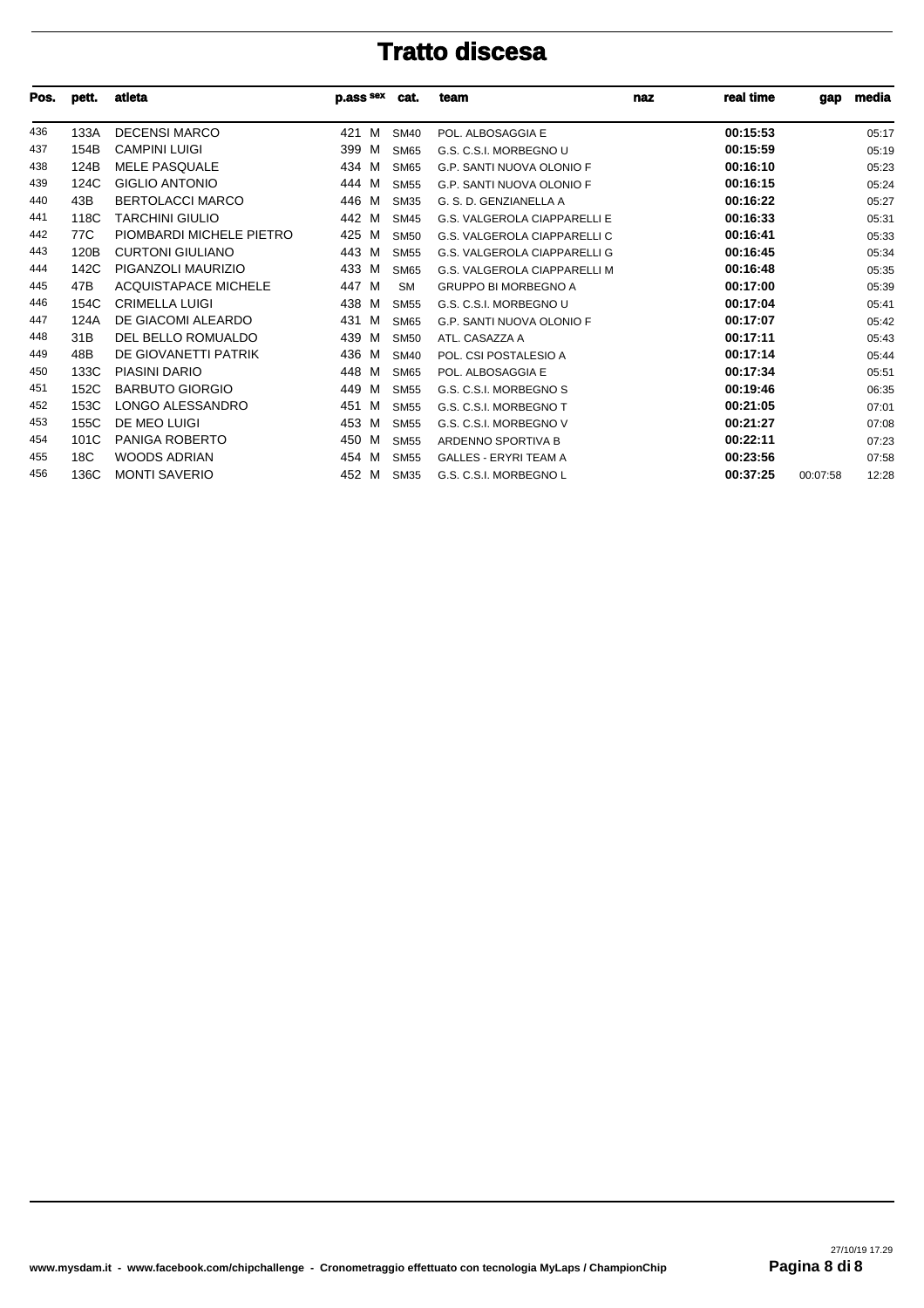### **TROFEO VANONI**

*Data*

*Gara* **Femminile domenica 27 ottobre 2019**

*Categoria* **Generale**

### **Classifica generale** PROVVISORIA

|                |                |                             |     |             |   |                                                      |                                        |           | <b>PROVVISORIA</b> |       |
|----------------|----------------|-----------------------------|-----|-------------|---|------------------------------------------------------|----------------------------------------|-----------|--------------------|-------|
| pos            | pett.          | atleta                      | sex | cat.        |   | p.cat team                                           | naz race time                          | real time | gap                | media |
| 1              | 2              | MURIGI LUCY WAMBUI          | F   | <b>SF</b>   | 1 | KENYA - RUN2GETHER                                   | 00:21:16.65 00:21:16.65                |           |                    | 04:25 |
| 2              | 3              | MC CORMACK SARAH            | F   | SF          | 2 | <b>GRAN BRETAGNA - SNOWDON</b><br><b>RACE TEAM</b>   | 00:21:23.80 00:21:23.80 00:00:08 04:27 |           |                    |       |
| 3              | $\overline{7}$ | PONCET ELISE                | F   | <b>SF</b>   | 3 | <b>FRANCIA</b>                                       | 00:21:28.10 00:21:28.10 00:00:12 04:28 |           |                    |       |
| 4              | 10             | <b>SABRIE ANAIS</b>         | F   | SF          | 4 | <b>FRANCIA</b>                                       | 00:22:12.05 00:22:12.05 00:00:56 04:37 |           |                    |       |
| 5              | 28             | <b>COLLI GAIA</b>           | F   | PF          | 1 | ATL. VALLE BREMBANA                                  | 00:22:17.20 00:22:17.20 00:01:01 04:38 |           |                    |       |
| 6              | 1              | <b>SORTINI ELISA</b>        | F   | <b>SF35</b> | 1 | ATL. ALTA VALTELLINA                                 | 00:22:30.95 00:22:30.95 00:01:15 04:41 |           |                    |       |
| $\overline{7}$ | 4              | <b>SCHORNA PAVLA</b>        | F   | <b>SF35</b> | 2 | REPUBBLICA CECA                                      | 00:22:53.50 00:22:53.50 00:01:37 04:46 |           |                    |       |
| 8              | 12             | <b>ADKIN SCOUT</b>          | F   | <b>SF</b>   | 5 | SCOZIA                                               | 00:23:04.80 00:23:04.80 00:01:49 04:48 |           |                    |       |
| 9              | 5              | <b>GAGGI ALICE</b>          | F   | <b>SF</b>   | 6 | LA RECASTELLO RADICI GROUP                           | 00:23:13.50 00:23:13.50 00:01:57 04:50 |           |                    |       |
| 10             | 21             | <b>ROBERTS KELLI</b>        | F   | <b>SF</b>   | 7 | <b>GRAN BRETAGNA - SNOWDON</b><br><b>RACE TEAM</b>   | 00:23:19.65 00:23:19.65 00:02:03 04:51 |           |                    |       |
| 11             | 9              | <b>COMBE JULIA</b>          | F   | SF          | 8 | <b>FRANCIA</b>                                       | 00:23:28.45 00:23:28.45 00:02:12 04:53 |           |                    |       |
| 12             | 26             | SELVA GIOVANNA              | F   | JF          | 1 | SPORT PROJECT VCO                                    | 00:23:46.15 00:23:46.15 00:02:30 04:57 |           |                    |       |
| 13             | 18             | <b>GRANT MIRANDA</b>        | F   | <b>SF35</b> | 3 | <b>GALLES - ERYRI TEAM</b>                           | 00:24:05.90 00:24:05.90 00:02:50 05:01 |           |                    |       |
| 14             | 29             | <b>SCAINI ALESSIA</b>       | F   | PF          | 2 | ATLETICA SALUZZO                                     | 00:24:16.90 00:24:16.90 00:03:01 05:03 |           |                    |       |
| 15             | 24             | PASTORELLI ELISA            | F   | JF          | 2 | ATL. LECCO-COLOMBO                                   | 00:24:23.25 00:24:23.25 00:03:07 05:04 |           |                    |       |
|                |                |                             |     |             |   | COSTRUZ.                                             |                                        |           |                    |       |
| 16             | 27             | <b>COMPAGNONI GIULIA</b>    | F   | SF          | 9 | ATL. ALTA VALTELLINA                                 | 00:24:25.25 00:24:25.25 00:03:09 05:05 |           |                    |       |
| 17             | 23             | <b>NANA KATIA</b>           | F   | JF          | 3 | POL. ALBOSAGGIA                                      | 00:24:34.55 00:24:34.55 00:03:18 05:07 |           |                    |       |
| 18             | 45             | <b>BRAMBILLA MARTINA</b>    | F   | SF          |   | 10 VAM RACE                                          | 00:24:39.05 00:24:39.05 00:03:23 05:08 |           |                    |       |
| 19             | 11             | <b>COMPAGNONI ELISA</b>     | F   | <b>SF</b>   |   | 11 ATL. ALTA VALTELLINA                              | 00:24:40.80 00:24:40.80 00:03:25 05:08 |           |                    |       |
| 20             | 15             | DIEZ MANZANO MARIA          | F   | <b>SF40</b> | 1 | SPAGNA - ASTURIAS NORTH<br><b>COAST PROJECT TEAM</b> | 00:25:07.75 00:25:07.75 00:03:52 05:14 |           |                    |       |
| 21             | 36             | <b>BIANCHI BEATRICE</b>     | F   | PF          |   | 3 ATL. CASAZZA                                       | 00:25:09.90 00:25:09.90 00:03:54 05:14 |           |                    |       |
| 22             | 34             | <b>QUINN REBECCA</b>        | F   | <b>SF45</b> | 1 | <b>IRLANDA</b>                                       | 00:25:10.65 00:25:10.65 00:03:54 05:14 |           |                    |       |
| 23             | 64             | <b>MELONI BEATRICE</b>      | F   | <b>SF35</b> | 4 | <b>GRUPPO SPORTIVO ALPINI</b><br>SOVERE              | 00:25:21.65 00:25:21.65 00:04:05 05:17 |           |                    |       |
| 24             | 6              | <b>ZUGNONI CINZIA</b>       | F   | <b>SF45</b> | 2 | G.S. C.S.I. MORBEGNO                                 | 00:25:24.50 00:25:24.50 00:04:08 05:17 |           |                    |       |
| 25             | 121            | <b>BENEDETTI DEBORA</b>     | F   | <b>SF40</b> | 2 | TEAM PASTURO ASD                                     | 00:25:34.30 00:25:34.30 00:04:18 05:19 |           |                    |       |
| 26             | 17             | PIECHOWSKA REGINA           | F   | AF          | 1 | <b>POLONIA</b>                                       | 00:25:34.85 00:25:34.85 00:04:19 05:19 |           |                    |       |
| 27             | 57             | <b>ASPARINI SARA</b>        | F   | <b>SF35</b> | 5 | G.S. C.S.I. MORBEGNO                                 | 00:25:41.05 00:25:41.05 00:04:25 05:21 |           |                    |       |
| 28             | 32             | <b>BERTOLINI GAIA</b>       | F   | JF          | 4 | POL. ALBOSAGGIA                                      | 00:26:02.40 00:26:02.40 00:04:46 05:25 |           |                    |       |
| 29             | 19             | <b>HALL KIRSTY</b>          | F   | <b>SF45</b> | 3 | INGHILTERRA - INOV-8 TEAM                            | 00:26:11.10 00:26:11.10 00:04:55 05:27 |           |                    |       |
| 30             | 20             | <b>SEERY SARAH</b>          | F   | <b>SF</b>   |   | 12 GALLES - ERYRI TEAM                               | 00:27:06.60 00:27:06.60 00:05:50 05:38 |           |                    |       |
| 31             | 66             | PIGANZOLI SERENA            | F   | <b>SF35</b> | 6 | G.S. VALGEROLA CIAPPARELLI                           | 00:27:38.10 00:27:38.10 00:06:22 05:45 |           |                    |       |
| 32             | 37             | <b>BILORA MARTINA</b>       | F   | PF          | 4 | GR. ESCURS. FALCHI<br><b>OLGINATESI</b>              | 00:27:40.50 00:27:40.50 00:06:24 05:45 |           |                    |       |
| 33             | 31             | <b>LAW BECKI</b>            | F   | SF          |   | 13 GALLES - ERYRI TEAM                               | 00:27:44.70 00:27:44.70 00:06:28 05:46 |           |                    |       |
| 34             | 50             | PICCO ALICE                 | F   | <b>SF</b>   |   | 14 FALCHI-LECCO                                      | 00:27:53.85 00:27:53.85 00:06:38 05:48 |           |                    |       |
| 35             | 84             | VALGOI ALESSANDRA           | F   | <b>SF40</b> | 3 | ATL. ALTA VALTELLINA                                 | 00:27:55.55 00:27:55.55 00:06:39 05:49 |           |                    |       |
| 36             | 107            | MAZZUCCHELLI PAOLA          | F   | <b>SF50</b> |   | 1 ATL. PARATICO                                      | 00:27:57.45 00:27:57.45 00:06:41 05:49 |           |                    |       |
| 37             | 38             | <b>BULANTI STEFANIA</b>     | F   | PF          | 5 | G.S. C.S.I. MORBEGNO                                 | 00:28:01.10 00:28:01.10 00:06:45 05:50 |           |                    |       |
| 38             | 43             | <b>BARRI ILARIA</b>         | F   | SF          |   | 15 G.P. SANTI NUOVA OLONIO                           | 00:28:06.50 00:28:06.50 00:06:50 05:51 |           |                    |       |
| 39             | 8              | <b>WEGRYN MONIKA</b>        | F   | AF          | 2 | <b>POLONIA</b>                                       | 00:28:07.75 00:28:07.75 00:06:52 05:51 |           |                    |       |
| 40             | 16             | DIEZ MANZANO MARTA          | F   | <b>SF35</b> | 7 | SPAGNA - ASTURIAS NORTH<br><b>COAST PROJECT TEAM</b> | 00:28:08.45 00:28:08.45 00:06:52 05:51 |           |                    |       |
| 41             | 86             | ARMENIA ELEONORA            | F   | <b>SF45</b> |   | 4 A.S. LANZADA                                       | 00:28:09.05 00:28:09.05 00:06:53 05:51 |           |                    |       |
| 42             | 13             | ALVAREZ PEREZ PATRICIA      | F   | PF          | 6 | SPAGNA - ASTURIAS NORTH<br><b>COAST PROJECT TEAM</b> | 00:28:09.80 00:28:09.80 00:06:54 05:52 |           |                    |       |
| 43             | 85             | <b>ACQUISTAPACE MICHELA</b> | F   | <b>SF45</b> | 5 | G.P. SANTI NUOVA OLONIO                              | 00:28:11.20 00:28:11.20 00:06:55 05:52 |           |                    |       |
| 44             | 35             | <b>BASILE LAURA</b>         | F   | PF          |   | 7 C.S. CORTENOVA                                     | 00:28:28.65 00:28:28.65 00:07:12 05:55 |           |                    |       |
| 45             | 78             | RIZZI LARA                  | F   | <b>SF40</b> | 4 | PREMANA                                              | 00:28:37.35 00:28:37.35 00:07:21 05:57 |           |                    |       |
| 46             | 33             | <b>CASSINA TECLA</b>        | F   | JF          | 5 | G.S. VALGEROLA CIAPPARELLI                           | 00:29:09.30 00:29:09.30 00:07:53 06:04 |           |                    |       |
| 47             | 65             | PANIGA SONIA                | F   | <b>SF35</b> | 8 | G.S. C.S.I. MORBEGNO                                 | 00:29:29.25 00:29:29.25 00:08:13 06:08 |           |                    |       |
| 48             | 42             | ARDIZZOIA FEDERICA          | F   | SF          |   | 16 FALCHI-LECCO                                      | 00:29:35.40 00:29:35.40 00:08:19 06:09 |           |                    |       |
| 49             | 77             | PONCIA MARIANNA             | F   | <b>SF40</b> | 5 | G.P. SANTI NUOVA OLONIO                              | 00:29:51.10 00:29:51.10 00:08:35 06:13 |           |                    |       |
| 50             | 56             | ARRIGONI ELISABETTA         | F   | <b>SF35</b> | 9 | C.S. CORTENOVA                                       | 00:30:01.95 00:30:01.95 00:08:46 06:15 |           |                    |       |
| 51             | 110            | <b>TROTTI MICHELA</b>       | F   | <b>SF50</b> | 2 | G.S. C.S.I. MORBEGNO                                 | 00:30:10.15 00:30:10.15 00:08:54 06:17 |           |                    |       |
| 52             | 92             | LONGA SONIA                 | F   | <b>SF45</b> | 6 | SPORTING CLUB LIVIGNO                                | 00:30:21.50 00:30:21.50 00:09:05 06:19 |           |                    |       |
| 53             | 22             | FERMI FABIANA               | F   | JF          | 6 | ATL. OSSOLANA VIGEZZO                                | 00:30:24.35 00:30:24.35 00:09:08 06:20 |           |                    |       |
| 54             | 88             | <b>BACCHETTA MONIA</b>      | F   | <b>SF45</b> | 7 | G. S. D. GENZIANELLA                                 | 00:30:27.75 00:30:27.75 00:09:12 06:20 |           |                    |       |
| 55             | 100            | <b>RUSCONI ELENA</b>        | F   | <b>SF45</b> |   | 8 C.S. CORTENOVA                                     | 00:30:39.05 00:30:39.05 00:09:23 06:23 |           |                    |       |
|                |                |                             |     |             |   |                                                      |                                        |           |                    |       |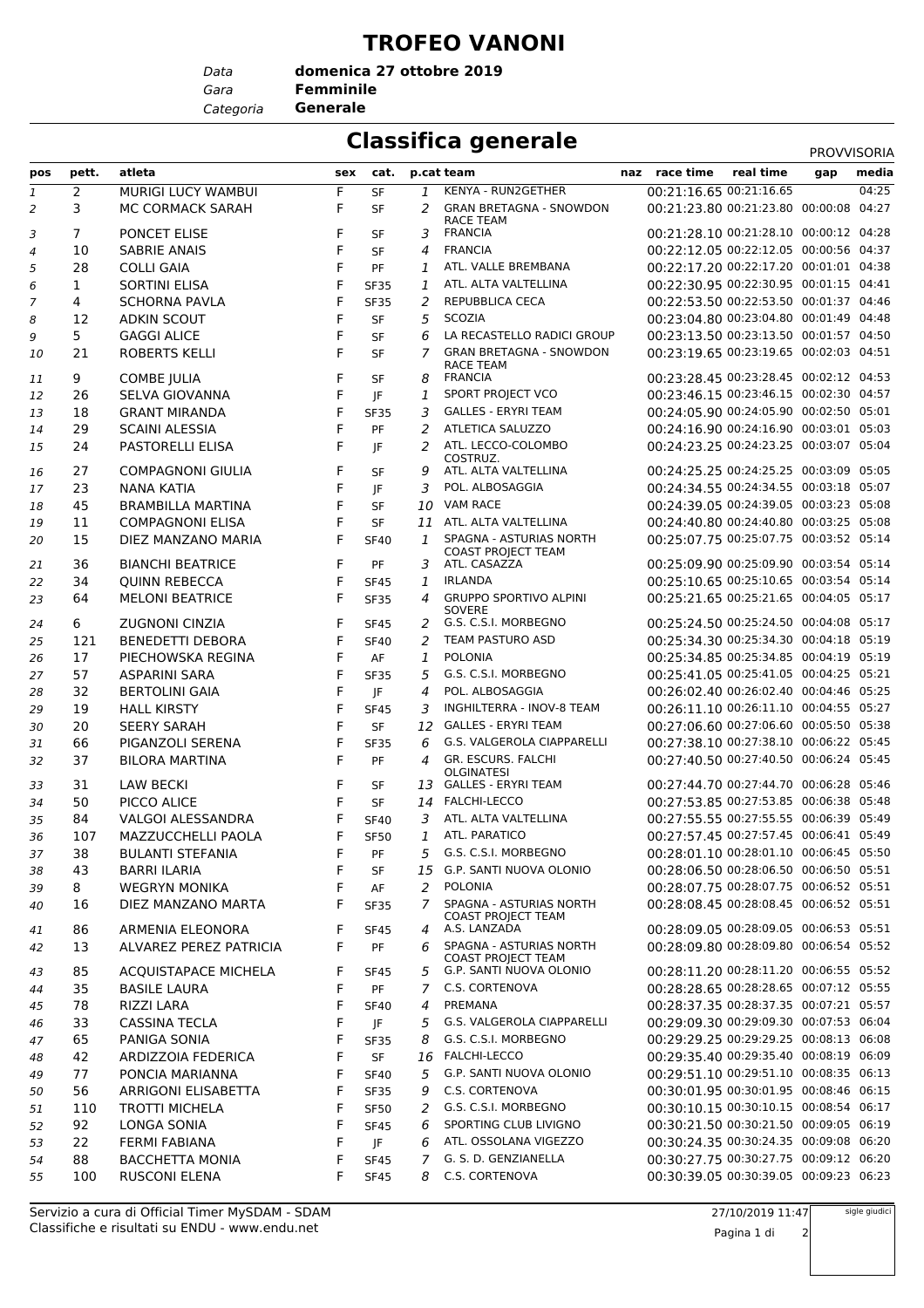# **Classifica generale** PROVVISORIA

| pos | pett.     | atleta                                       |        | sex cat.                   |                    | p.cat team                                   | naz race time                                                                    | real time | gap | media |
|-----|-----------|----------------------------------------------|--------|----------------------------|--------------------|----------------------------------------------|----------------------------------------------------------------------------------|-----------|-----|-------|
| 56  | 83        | <b>SUTTI CRISTINA</b>                        | F      | <b>SF40</b>                | 6                  | <b>G.S. VALGEROLA CIAPPARELLI</b>            | 00:30:45.10 00:30:45.10 00:09:29 06:24                                           |           |     |       |
| 57  | 59        | <b>BONESI MONICA</b>                         | F      | <b>SF35</b>                | 10                 | <b>TEAM VALTELLINA</b>                       | 00:30:46.45 00:30:46.45 00:09:30 06:24                                           |           |     |       |
| 58  | 58        | <b>BATTIPAGLIA ROSA MARIA</b>                | F      | <b>SF35</b>                | 11                 | POOL SOC.ATL.ALTA                            | 00:30:48.15 00:30:48.15 00:09:32 06:25                                           |           |     |       |
|     |           |                                              |        |                            |                    | VALSERIANA                                   |                                                                                  |           |     |       |
| 59  | 106       | DE AGOSTINI SONIA                            | F      | <b>SF50</b>                | 3                  | G.P. VALCHIAVENNA                            | 00:30:58.30 00:30:58.30 00:09:42 06:27                                           |           |     |       |
| 60  | 53        | <b>TACCHINI LAURA</b>                        | F      | SF                         |                    | 17 TEAM VALTELLINA                           | 00:30:59.60 00:30:59.60 00:09:43 06:27                                           |           |     |       |
| 61  | 111       | <b>ZUGNONI GIORDANA</b>                      | F      | <b>SF50</b>                | 4                  | G.S. C.S.I. MORBEGNO                         | 00:31:13.10 00:31:13.10 00:09:57 06:30                                           |           |     |       |
| 62  | 41        | <b>RONCONI MARIA</b>                         | F      | PF                         | 8                  | G.S. C.S.I. MORBEGNO<br><b>G.P. TALAMONA</b> | 00:31:14.95 00:31:14.95 00:09:59 06:30<br>00:31:15.40 00:31:15.40 00:09:59 06:30 |           |     |       |
| 63  | 52        | ROMERI CHIARA<br><b>TESTINI MARINA</b>       | F      | <b>SF</b>                  | 18                 | G.P. SANTI NUOVA OLONIO                      | 00:31:17.30 00:31:17.30 00:10:01 06:31                                           |           |     |       |
| 64  | 113<br>25 | <b>FILDES MICHELLE</b>                       | F<br>F | <b>SF55</b>                | $\mathbf{1}$<br>12 | <b>GALLES - ERYRI TEAM</b>                   | 00:31:18.10 00:31:18.10 00:10:02 06:31                                           |           |     |       |
| 65  | 101       | <b>SIRONI CINZIA</b>                         | F      | <b>SF35</b><br><b>SF45</b> | 9                  | G.P. TALAMONA                                | 00:31:23.35 00:31:23.35 00:10:07 06:32                                           |           |     |       |
| 66  | 71        | <b>CONTESSI ALESSIA</b>                      | F      | <b>SF40</b>                | $7^{\circ}$        | <b>GRUPPO SPORTIVO ALPINI</b>                | 00:31:40.85 00:31:40.85 00:10:25 06:36                                           |           |     |       |
| 67  |           | <b>BRUNELLA</b>                              |        |                            |                    | SOVERE                                       |                                                                                  |           |     |       |
| 68  | 67        | <b>TOCALLI ELISA</b>                         | F      | <b>SF35</b>                |                    | 13 G.P. TALAMONA                             | 00:32:09.90 00:32:09.90 00:10:54 06:42                                           |           |     |       |
| 69  | 14        | <b>CASHELL JULIE</b>                         | F      | <b>SF40</b>                | 8                  | <b>GALLES - MYNYDD DO</b>                    | 00:32:30.60 00:32:30.60 00:11:14 06:46                                           |           |     |       |
| 70  | 40        | <b>GHERARDI GIULIA</b>                       | F      | PF                         | 9                  | POL. ALBOSAGGIA                              | 00:32:43.75 00:32:43.75 00:11:28 06:49                                           |           |     |       |
| 71  | 115       | <b>CIAPONI MARA</b>                          | F      | <b>SF60</b>                | 1                  | <b>G.P. TALAMONA</b>                         | 00:32:45.80 00:32:45.80 00:11:30 06:49                                           |           |     |       |
| 72  | 44        | <b>ABATE MARGHERITA</b>                      | F      | JF                         | 7                  | G.S. C.S.I. MORBEGNO                         | 00:33:16.95 00:33:16.95 00:12:01 06:56                                           |           |     |       |
| 73  | 103       | <b>ARMANINI TERESA</b>                       | F      | <b>SF50</b>                | 5                  | S.A. VALCHIESE                               | 00:33:19.70 00:33:19.70 00:12:03 06:56                                           |           |     |       |
| 74  | 62        | <b>IPRA RAMONA</b>                           | F      | <b>SF35</b>                |                    | 14 G.P. TALAMONA                             | 00:33:22.90 00:33:22.90 00:12:07 06:57                                           |           |     |       |
| 75  | 102       | SPEZIALE GABRIELLA                           | F      | <b>SF45</b>                |                    | 10 G.S. VALGEROLA CIAPPARELLI                | 00:33:39.95 00:33:39.95 00:12:24 07:00                                           |           |     |       |
| 76  | 72        | DEI CAS SILVIA                               | F      | <b>SF40</b>                | 9                  | ATL. ALTA VALTELLINA                         | 00:33:41.95 00:33:41.95 00:12:26 07:01                                           |           |     |       |
| 77  | 117       | PEYRONEL MARINA                              | F      | <b>SF60</b>                | 2                  | G.S. C.S.I. MORBEGNO                         | 00:33:43.45 00:33:43.45 00:12:27 07:01                                           |           |     |       |
| 78  | 49        | LUCCHETTA GLORIA                             | F      | <b>SF</b>                  |                    | 19 A.S. LANZADA                              | 00:33:47.30 00:33:47.30 00:12:31 07:02                                           |           |     |       |
| 79  | 108       | MOLGORA CRISTINA                             | F      | <b>SF50</b>                | 6                  | <b>G.S. VALGEROLA CIAPPARELLI</b>            | 00:33:56.90 00:33:56.90 00:12:41 07:04                                           |           |     |       |
| 80  | 91        | <b>GUSMEROLI LUCIA</b>                       | F      | <b>SF45</b>                |                    | 11 G.S. C.S.I. MORBEGNO                      | 00:33:59.55 00:33:59.55 00:12:43 07:04                                           |           |     |       |
| 81  | 95        | <b>NERI ANNA</b>                             | F      | <b>SF45</b>                | 12                 | POL. ALBOSAGGIA                              | 00:34:00.15 00:34:00.15 00:12:44 07:05                                           |           |     |       |
| 82  | 89        | <b>CIAPONI DANIELA</b>                       | F      | <b>SF45</b>                |                    | 13 G.P. TALAMONA                             | 00:34:11.75 00:34:11.75 00:12:56 07:07                                           |           |     |       |
| 83  | 81        | SPEZIALE CRISTINA                            | F      | <b>SF40</b>                |                    | 10 G.S. C.S.I. MORBEGNO                      | 00:34:22.50 00:34:22.50 00:13:06 07:09                                           |           |     |       |
| 84  | 51        | <b>WOOD SHARON</b>                           | F      | <b>SF55</b>                | 2                  | <b>GALLES - MYNYDD DO</b>                    | 00:34:34.35 00:34:34.35 00:13:18 07:12                                           |           |     |       |
| 85  | 120       | ROGANTINI ZITA                               | F      | <b>SF65</b>                | 1                  | G.P. VALCHIAVENNA                            | 00:34:52.40 00:34:52.40 00:13:36 07:15                                           |           |     |       |
| 86  | 79        | ROVEDATTI PATRIZIA                           | F      | <b>SF40</b>                |                    | 11 G.S. VALGEROLA CIAPPARELLI                | 00:34:52.55 00:34:52.55 00:13:36 07:15                                           |           |     |       |
| 87  | 118       | <b>TAEGGI ANNA MARIA</b>                     | F      | <b>SF60</b>                | 3                  | G.S. VALGEROLA CIAPPARELLI                   | 00:34:55.60 00:34:55.60 00:13:39 07:16                                           |           |     |       |
| 88  | 109       | RIPAMONTI ELENA PIERA                        | F      | <b>SF50</b>                | $7^{\circ}$        | G.S. C.S.I. MORBEGNO                         | 00:35:24.15 00:35:24.15 00:14:08 07:22                                           |           |     |       |
| 89  | 61        | <b>CADREGARI ANISSA</b>                      | F      | <b>SF35</b>                |                    | 15 G.S. C.S.I. MORBEGNO                      | 00:35:27.45 00:35:27.45 00:14:11 07:23                                           |           |     |       |
| 90  | 55        | <b>WHINT CABALLERO</b><br><b>ADUNAY IONA</b> | F      | <b>SF</b>                  |                    | 20 G.S. C.S.I. MORBEGNO                      | 00:35:51.55 00:35:51.55 00:14:35 07:28                                           |           |     |       |
| 91  | 74        | <b>FUMASONI ERIKCA</b>                       | F      | <b>SF40</b>                |                    | 12 ARDENNO SPORTIVA                          | 00:36:02.50 00:36:02.50 00:14:46 07:30                                           |           |     |       |
| 92  | 97        | PANIZZA LAURA                                | F      | <b>SF45</b>                |                    | 14 G.P. SANTI NUOVA OLONIO                   | 00:36:04.00 00:36:04.00 00:14:48 07:30                                           |           |     |       |
| 93  | 98        | PASSAMONTI MARINA                            | F.     | <b>SF45</b>                |                    | 15 TEAM VALTELLINA                           | 00:36:10.45 00:36:10.45 00:14:54 07:32                                           |           |     |       |
| 94  | 114       | <b>ZAMBONI MARIA</b>                         | F      | <b>SF55</b>                |                    | 3 CSI POLISPORTIVA COLORINA                  | 00:36:25.10 00:36:25.10 00:15:09 07:35                                           |           |     |       |
| 95  | 112       | DEL CURTO EMANUELA                           | F      | <b>SF55</b>                | 4                  | G.S. VALGEROLA CIAPPARELLI                   | 00:36:42.00 00:36:42.00 00:15:26 07:38                                           |           |     |       |
| 96  | 105       | CODAZZI MIRCA                                | F      | <b>SF50</b>                | 8                  | ARDENNO SPORTIVA                             | 00:37:05.75 00:37:05.75 00:15:50 07:43                                           |           |     |       |
| 97  | 46        | <b>BURTEA NINA</b>                           | F      | SF                         |                    | 21 G.S. VALGEROLA CIAPPARELLI                | 00:37:09.95 00:37:09.95 00:15:54 07:44                                           |           |     |       |
| 98  | 76        | PIFFARI SILVIA                               | F      | SF40                       |                    | 13 G.S. VALGEROLA CIAPPARELLI                | 00:37:14.25 00:37:14.25 00:15:58 07:45                                           |           |     |       |
| 99  | 73        | FORCHINI ALESSANDRA                          | F      | <b>SF40</b>                |                    | 14 GRUPPO SPORTIVO ALPINI<br><b>SOVERE</b>   | 00:37:15.90 00:37:15.90 00:16:00 07:45                                           |           |     |       |
| 100 | 96        | PANIGADA ERICA LUCIA                         | F      | <b>SF45</b>                |                    | 16 GRUPPO SPORTIVO ALPINI<br>SOVERE          | 00:37:27.45 00:37:27.45 00:16:11 07:48                                           |           |     |       |
| 101 | 104       | <b>CANTONI VITTORIA</b>                      | F      | <b>SF50</b>                |                    | 9 2002 MARATHON CLUB                         | 00:37:30.25 00:37:30.25 00:16:14 07:48                                           |           |     |       |
| 102 | 82        | SPEZIALE MARILENA                            | F      | <b>SF40</b>                |                    | 15 G.S. C.S.I. MORBEGNO                      | 00:38:02.80 00:38:02.80 00:16:47 07:55                                           |           |     |       |
| 103 | 47        | DE GIACOMINA ALICE                           | F      | SF                         |                    | 22 G.S. VALGEROLA CIAPPARELLI                | 00:38:16.15 00:38:16.15 00:17:00 07:58                                           |           |     |       |
| 104 | 116       | <b>IOLI FERNANDA</b>                         | F      | <b>SF60</b>                |                    | 4 G.S. VALGEROLA CIAPPARELLI                 | 00:38:22.35 00:38:22.35 00:17:06 07:59                                           |           |     |       |
| 105 | 94        | <b>NAVA FANNY</b>                            | F      | <b>SF45</b>                |                    | 17 G.S. C.S.I. MORBEGNO                      | 00:38:55.20 00:38:55.20 00:17:39 08:06                                           |           |     |       |
| 106 | 70        | CIABARRI PATRIZIA                            | F      | <b>SF40</b>                |                    | 16 G.S. C.S.I. MORBEGNO                      | 00:39:07.70 00:39:07.70 00:17:51 08:09                                           |           |     |       |
| 107 | 99        | PEDROLA ENRICA                               | F      | <b>SF45</b>                |                    | 18 ARDENNO SPORTIVA                          | 00:39:09.95 00:39:09.95 00:17:54 08:09                                           |           |     |       |
| 108 | 119       | MARTINA BIANCAMARIA                          | F      | <b>SF65</b>                |                    | 2 G.S. VALGEROLA CIAPPARELLI                 | 00:39:39.40 00:39:39.40 00:18:23 08:15                                           |           |     |       |
| 109 | 48        | LOCATELLI SILVIA                             | F      | SF                         |                    | 23 FALCHI-LECCO                              | 00:41:02.55 00:41:02.55 00:19:46 08:33                                           |           |     |       |
| 110 | 87        | ARTUSI GABRIELLA                             | F      | <b>SF45</b>                |                    | 19 POL. PAGNONA                              | 00:42:05.75 00:42:05.75 00:20:50 08:46                                           |           |     |       |
| 111 | 69        | <b>BUZZETTI SILVIA</b>                       | F      | <b>SF40</b>                |                    | 17 G.S. VALGEROLA CIAPPARELLI                | 00:42:20.80 00:42:20.80 00:21:05 08:49                                           |           |     |       |
| 112 | 93        | <b>MAZZONI FABIANA</b>                       | F      | <b>SF45</b>                |                    | 20 G.S. C.S.I. MORBEGNO                      | 00:43:12.80 00:43:12.80 00:21:57 09:00                                           |           |     |       |



Leggi questo codice con il tuo smartphone per visualizzare la classifica online

Il giudice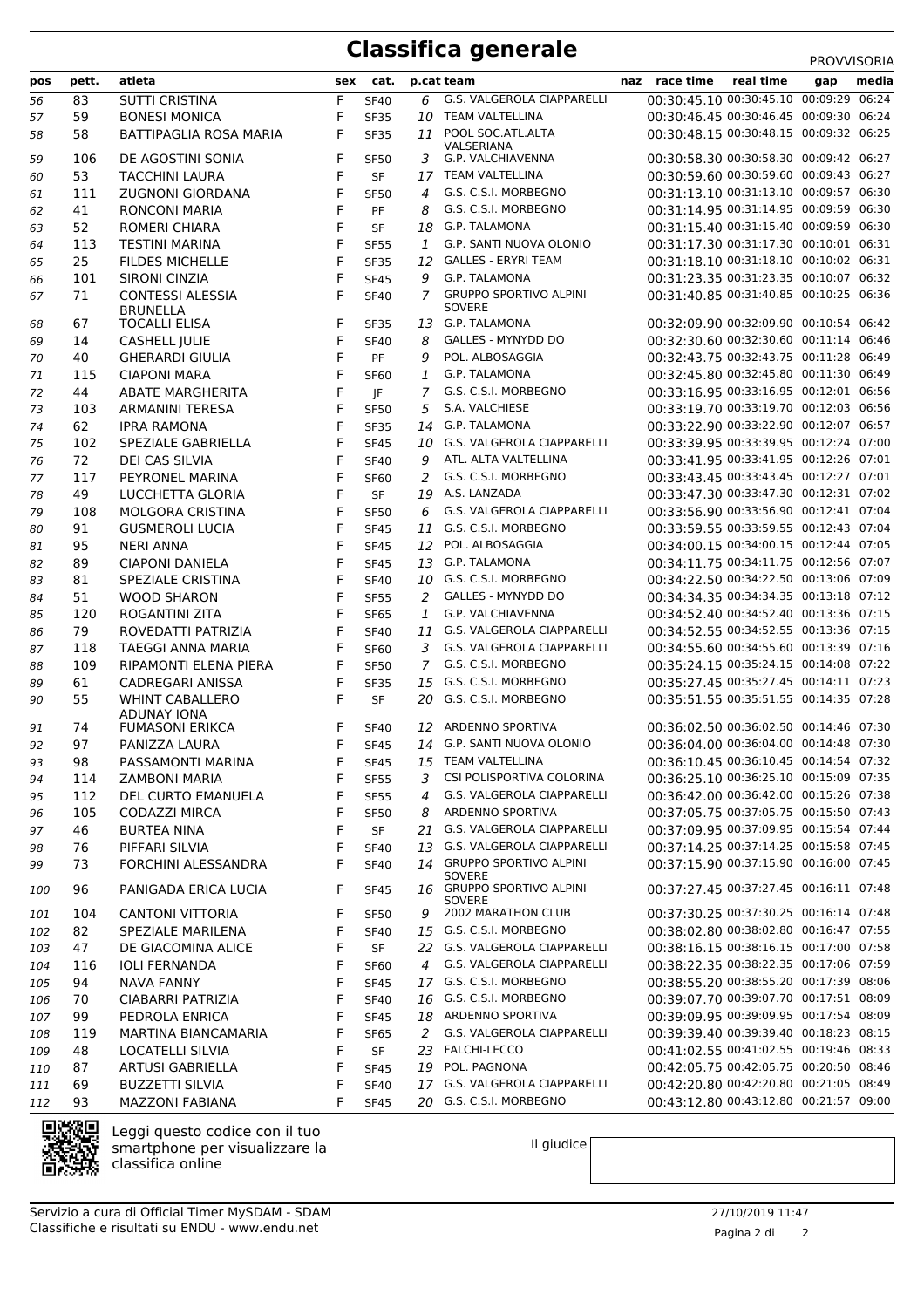### **TROFEO VANONI**

Gara **Femminile** Data Categoria **Generale**

**domenica 27 ottobre 2019**

| Pos.           | pett.          | atleta                                              | p.ass sex            | cat.                   | team<br>naz                                            | real time            | gap | media          |
|----------------|----------------|-----------------------------------------------------|----------------------|------------------------|--------------------------------------------------------|----------------------|-----|----------------|
| 1              | $\overline{2}$ | <b>MURIGI LUCY WAMBUI</b>                           | $1$ F                | <b>SF</b>              | <b>KENYA - RUN2GETHER</b>                              | 00:12:25             |     | 05:54          |
| $\overline{2}$ | 3              | MC CORMACK SARAH                                    | 2<br>F               | <b>SF</b>              | <b>GRAN BRETAGNA - SNOWDON</b>                         | 00:12:38             |     | 06:00          |
| 3              | $\overline{7}$ | PONCET ELISE                                        | 3<br>F               | <b>SF</b>              | <b>FRANCIA</b>                                         | 00:12:45             |     | 06:03          |
| 4              | 28             | <b>COLLI GAIA</b>                                   | 5<br>F               | PF                     | ATL. VALLE BREMBANA                                    | 00:12:49             |     | 06:05          |
| 5              | 12             | <b>ADKIN SCOUT</b>                                  | F<br>8               | <b>SF</b>              | <b>SCOZIA</b>                                          | 00:13:00             |     | 06:11          |
| 6              | 10             | SABRIE ANAIS                                        | F<br>4               | <b>SF</b>              | <b>FRANCIA</b>                                         | 00:13:05             |     | 06:13          |
| $\overline{7}$ | $\mathbf{1}$   | <b>SORTINI ELISA</b>                                | 6<br>F               | <b>SF35</b>            | ATL. ALTA VALTELLINA                                   | 00:13:07             |     | 06:14          |
| 8              | 4              | <b>SCHORNA PAVLA</b>                                | F<br>7               | <b>SF35</b>            | REPUBBLICA CECA                                        | 00:13:13             |     | 06:17          |
| 9              | 9              | <b>COMBE JULIA</b>                                  | F<br>11              | <b>SF</b>              | <b>FRANCIA</b>                                         | 00:13:45             |     | 06:32          |
| 10             | 18             | <b>GRANT MIRANDA</b>                                | 13<br>-F             | <b>SF35</b>            | <b>GALLES - ERYRI TEAM</b>                             | 00:13:52             |     | 06:36          |
| 11             | 5              | <b>GAGGI ALICE</b>                                  | F<br>9               | <b>SF</b>              | LA RECASTELLO RADICI GROUP                             | 00:13:57             |     | 06:38          |
| 12             | 21             | ROBERTS KELLI                                       | $\mathsf{F}$<br>10   | SF                     | <b>GRAN BRETAGNA - SNOWDON</b>                         | 00:14:00             |     | 06:39          |
| 13             | 26             | SELVA GIOVANNA                                      | 12 F                 | JF                     | SPORT PROJECT VCO                                      | 00:14:04             |     | 06:41          |
| 14             | 45             | <b>BRAMBILLA MARTINA</b>                            | 18<br>- F            | <b>SF</b>              | <b>VAM RACE</b>                                        | 00:14:08             |     | 06:43          |
| 15             | 29             | <b>SCAINI ALESSIA</b>                               | 14 F                 | <b>PF</b>              | ATLETICA SALUZZO                                       | 00:14:18             |     | 06:48          |
| 16<br>17       | 24<br>27       | <b>PASTORELLI ELISA</b><br><b>COMPAGNONI GIULIA</b> | 15<br>- F<br>F<br>16 | <b>JF</b>              | ATL. LECCO-COLOMBO COSTRUZ.                            | 00:14:22             |     | 06:50          |
| 18             | 11             |                                                     | 19                   | <b>SF</b><br><b>SF</b> | ATL. ALTA VALTELLINA                                   | 00:14:25             |     | 06:51          |
|                |                | <b>COMPAGNONI ELISA</b>                             | F<br>22 F            |                        | ATL. ALTA VALTELLINA                                   | 00:14:39<br>00:14:41 |     | 06:58          |
| 19<br>20       | 34<br>64       | <b>QUINN REBECCA</b><br><b>MELONI BEATRICE</b>      | 23<br>F              | <b>SF45</b>            | <b>IRLANDA</b><br><b>GRUPPO SPORTIVO ALPINI SOVERE</b> | 00:14:41             |     | 06:59          |
| 21             | 23             | NANA KATIA                                          | 17 F                 | <b>SF35</b>            |                                                        |                      |     | 06:59          |
| 22             | 121            | <b>BENEDETTI DEBORA</b>                             | 25<br>-F             | JF<br><b>SF40</b>      | POL. ALBOSAGGIA                                        | 00:14:42<br>00:14:46 |     | 06:59          |
| 23             | 17             | PIECHOWSKA REGINA                                   | F<br>26              | AF                     | TEAM PASTURO ASD<br><b>POLONIA</b>                     | 00:14:46             |     | 07:01<br>07:01 |
| 24             | 15             | DIEZ MANZANO MARIA                                  | F<br>20              | <b>SF40</b>            | SPAGNA - ASTURIAS NORTH COAST                          | 00:14:50             |     | 07:03          |
| 25             | 6              | <b>ZUGNONI CINZIA</b>                               | 24 F                 | <b>SF45</b>            | G.S. C.S.I. MORBEGNO                                   | 00:15:13             |     | 07:14          |
| 26             | 19             | <b>HALL KIRSTY</b>                                  | 29<br>-F             | <b>SF45</b>            | INGHILTERRA - INOV-8 TEAM                              | 00:15:17             |     | 07:16          |
| 27             | 57             | <b>ASPARINI SARA</b>                                | 27 F                 | <b>SF35</b>            | G.S. C.S.I. MORBEGNO                                   | 00:15:19             |     | 07:17          |
| 28             | 36             | <b>BIANCHI BEATRICE</b>                             | 21<br>-F             | PF                     | ATL. CASAZZA                                           | 00:15:27             |     | 07:21          |
| 29             | 32             | <b>BERTOLINI GAIA</b>                               | F<br>28              | <b>JF</b>              | POL. ALBOSAGGIA                                        | 00:15:28             |     | 07:21          |
| 30             | 84             | VALGOI ALESSANDRA                                   | F<br>35              | <b>SF40</b>            | ATL. ALTA VALTELLINA                                   | 00:15:39             |     | 07:27          |
| 31             | 20             | <b>SEERY SARAH</b>                                  | 30<br>F              | <b>SF</b>              | <b>GALLES - ERYRI TEAM</b>                             | 00:16:03             |     | 07:38          |
| 32             | 13             | ALVAREZ PEREZ PATRICIA                              | 42 F                 | <b>PF</b>              | SPAGNA - ASTURIAS NORTH COAST                          | 00:16:08             |     | 07:40          |
| 33             | 8              | <b>WEGRYN MONIKA</b>                                | F<br>39              | AF                     | <b>POLONIA</b>                                         | 00:16:11             |     | 07:42          |
| 34             | 31             | <b>LAW BECKI</b>                                    | 33<br>F              | <b>SF</b>              | <b>GALLES - ERYRI TEAM</b>                             | 00:16:17             |     | 07:45          |
| 35             | 86             | ARMENIA ELEONORA                                    | -F<br>41             | <b>SF45</b>            | A.S. LANZADA                                           | 00:16:25             |     | 07:48          |
| 36             | 37             | <b>BILORA MARTINA</b>                               | - F<br>32            | PF                     | GR. ESCURS. FALCHI OLGINATESI                          | 00:16:28             |     | 07:50          |
| 37             | 107            | MAZZUCCHELLI PAOLA                                  | 36<br>- F            | <b>SF50</b>            | ATL. PARATICO                                          | 00:16:43             |     | 07:57          |
| 38             | 66             | PIGANZOLI SERENA                                    | 31 F                 | <b>SF35</b>            | <b>G.S. VALGEROLA CIAPPARELLI</b>                      | 00:16:43             |     | 07:57          |
| 39             | 78             | RIZZI LARA                                          | 45<br>- F            | <b>SF40</b>            | <b>PREMANA</b>                                         | 00:16:46             |     | 07:58          |
| 40             | 50             | PICCO ALICE                                         | 34 F                 | SF                     | FALCHI-LECCO                                           | 00:16:50             |     | 08:00          |
| 41             | 43             | <b>BARRI ILARIA</b>                                 | 38<br>F              | SF                     | G.P. SANTI NUOVA OLONIO                                | 00:16:51             |     | 08:01          |
| 42             | 35             | <b>BASILE LAURA</b>                                 | 44 F                 | PF                     | C.S. CORTENOVA                                         | 00:16:53             |     | 08:02          |
| 43             | 65             | <b>PANIGA SONIA</b>                                 | 47 F                 | <b>SF35</b>            | G.S. C.S.I. MORBEGNO                                   | 00:16:56             |     | 08:03          |
| 44             | 85             | <b>ACQUISTAPACE MICHELA</b>                         | 43 F                 | <b>SF45</b>            | G.P. SANTI NUOVA OLONIO                                | 00:17:10             |     | 08:10          |
| 45             | 16             | DIEZ MANZANO MARTA                                  | 40 F                 | <b>SF35</b>            | SPAGNA - ASTURIAS NORTH COAST                          | 00:17:11             |     | 08:10          |
| 46             | 90             | <b>FUMAGALLI LUISA</b>                              | F<br>0               | <b>SF45</b>            | KOASS MILANO SSARL                                     | 00:17:17             |     | 08:13          |
| 47             | 38             | <b>BULANTI STEFANIA</b>                             | F<br>37              | PF                     | G.S. C.S.I. MORBEGNO                                   | 00:17:18             |     | 08:14          |
| 48             | 33             | <b>CASSINA TECLA</b>                                | 46<br>- F            | JF                     | G.S. VALGEROLA CIAPPARELLI                             | 00:17:32             |     | 08:20          |
| 49             | 42             | ARDIZZOIA FEDERICA                                  | 48<br>-F             | SF                     | FALCHI-LECCO                                           | 00:17:39             |     | 08:23          |
| 50             | 88             | <b>BACCHETTA MONIA</b>                              | 54 F                 | <b>SF45</b>            | G. S. D. GENZIANELLA                                   | 00:17:39             |     | 08:24          |
| 51             | 77             | PONCIA MARIANNA                                     | 49<br>- F            | <b>SF40</b>            | G.P. SANTI NUOVA OLONIO                                | 00:17:41             |     | 08:25          |
| 52             | 100            | RUSCONI ELENA                                       | 55 F                 | <b>SF45</b>            | C.S. CORTENOVA                                         | 00:17:43             |     | 08:25          |
| 53             | 110            | <b>TROTTI MICHELA</b>                               | - F<br>51            | <b>SF50</b>            | G.S. C.S.I. MORBEGNO                                   | 00:17:44             |     | 08:26          |
| 54             | 62             | <b>IPRA RAMONA</b>                                  | 74 F                 | <b>SF35</b>            | <b>G.P. TALAMONA</b>                                   | 00:17:46             |     | 08:27          |
| 55             | 58             | BATTIPAGLIA ROSA MARIA                              | 58<br>- F            | <b>SF35</b>            | POOL SOC.ATL.ALTA VALSERIANA                           | 00:17:47             |     | 08:28          |
| 56             | 56             | ARRIGONI ELISABETTA                                 | 50 F                 | <b>SF35</b>            | C.S. CORTENOVA                                         | 00:17:49             |     | 08:28          |
| 57             | 92             | LONGA SONIA                                         | 52 F                 | <b>SF45</b>            | SPORTING CLUB LIVIGNO                                  | 00:18:07             |     | 08:37          |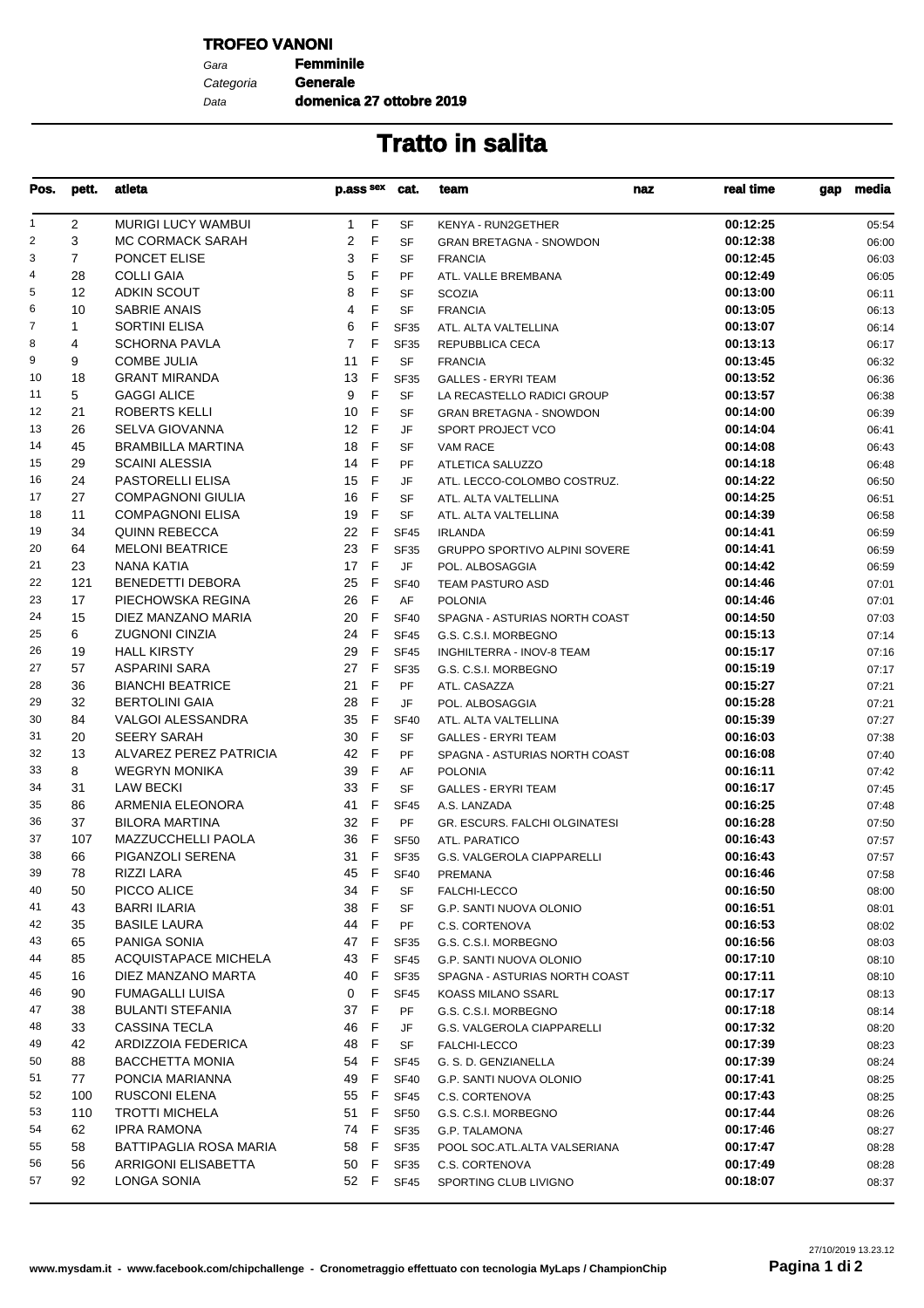| Pos.       | pett. | atleta                                        | p.ass sex          | cat.             | team                                                 | naz | real time | gap      | media          |
|------------|-------|-----------------------------------------------|--------------------|------------------|------------------------------------------------------|-----|-----------|----------|----------------|
| 58         | 22    | <b>FERMI FABIANA</b>                          | 53 F               | JF               | ATL. OSSOLANA VIGEZZO                                |     | 00:18:09  |          | 08:38          |
| 59         | 59    | <b>BONESI MONICA</b>                          | 57 F               | <b>SF35</b>      | <b>TEAM VALTELLINA</b>                               |     | 00:18:15  |          | 08:41          |
| 60         | 106   | DE AGOSTINI SONIA                             | 59<br>$\mathsf F$  | <b>SF50</b>      | G.P. VALCHIAVENNA                                    |     | 00:18:19  |          | 08:43          |
| 61         | 83    | <b>SUTTI CRISTINA</b>                         | F<br>56            | <b>SF40</b>      | G.S. VALGEROLA CIAPPARELLI                           |     | 00:18:26  |          | 08:46          |
| 62         | 111   | <b>ZUGNONI GIORDANA</b>                       | 61 F               | <b>SF50</b>      | G.S. C.S.I. MORBEGNO                                 |     | 00:18:29  |          | 08:47          |
| 63         | 71    | <b>CONTESSI ALESSIA BRUNELLA</b>              | 67 F               | <b>SF40</b>      | <b>GRUPPO SPORTIVO ALPINI SOVERE</b>                 |     | 00:18:31  |          | 08:48          |
| 64         | 113   | <b>TESTINI MARINA</b>                         | F<br>64            | <b>SF55</b>      | G.P. SANTI NUOVA OLONIO                              |     | 00:18:33  |          | 08:49          |
| 65         | 89    | <b>CIAPONI DANIELA</b>                        | 82 F               | <b>SF45</b>      | G.P. TALAMONA                                        |     | 00:18:41  |          | 08:53          |
| 66         | 53    | <b>TACCHINI LAURA</b>                         | 60<br>F            | SF               | <b>TEAM VALTELLINA</b>                               |     | 00:18:54  |          | 08:59          |
| 67         | 52    | ROMERI CHIARA                                 | 63<br>$\mathsf F$  | <b>SF</b>        | G.P. TALAMONA                                        |     | 00:18:59  |          | 09:02          |
| 68         | 25    | <b>FILDES MICHELLE</b>                        | 65<br>- F          | <b>SF35</b>      | <b>GALLES - ERYRI TEAM</b>                           |     | 00:18:59  |          | 09:02          |
| 69         | 67    | <b>TOCALLI ELISA</b>                          | 68<br>$\mathsf{F}$ | <b>SF35</b>      | G.P. TALAMONA                                        |     | 00:19:04  |          | 09:04          |
| 70         | 44    | ABATE MARGHERITA                              | 72 F               | JF               | G.S. C.S.I. MORBEGNO                                 |     | 00:19:05  |          | 09:05          |
| 71         | 81    | SPEZIALE CRISTINA                             | 83 F               | <b>SF40</b>      | G.S. C.S.I. MORBEGNO                                 |     | 00:19:07  |          | 09:06          |
| 72         | 101   | <b>SIRONI CINZIA</b>                          | 66<br>- F          | <b>SF45</b>      | G.P. TALAMONA                                        |     | 00:19:09  |          | 09:07          |
| 73         | 14    | CASHELL JULIE                                 | 69<br>F            | <b>SF40</b>      | <b>GALLES - MYNYDD DO</b>                            |     | 00:19:13  |          | 09:08          |
| 74         | 115   | <b>CIAPONI MARA</b>                           | 71 F               | SF60             | G.P. TALAMONA                                        |     | 00:19:21  |          | 09:12          |
| 75         | 41    | <b>RONCONI MARIA</b>                          | 62<br>F            | PF               | G.S. C.S.I. MORBEGNO                                 |     | 00:19:36  |          | 09:19          |
| 76         | 117   | PEYRONEL MARINA                               | 77 F               | SF60             | G.S. C.S.I. MORBEGNO                                 |     | 00:19:44  |          | 09:23          |
| 77         | 95    | <b>NERI ANNA</b>                              | 81<br>- F          | <b>SF45</b>      | POL. ALBOSAGGIA                                      |     | 00:19:54  |          | 09:28          |
| 78         | 40    | <b>GHERARDI GIULIA</b>                        | 70<br>E            | PF               | POL. ALBOSAGGIA                                      |     | 00:20:07  |          | 09:34          |
| 79         | 120   | <b>ROGANTINI ZITA</b>                         | 85<br>F            | <b>SF65</b>      | G.P. VALCHIAVENNA                                    |     | 00:20:22  |          | 09:41          |
| 80         | 91    | <b>GUSMEROLI LUCIA</b>                        | - F<br>80          | <b>SF45</b>      | G.S. C.S.I. MORBEGNO                                 |     | 00:20:27  |          | 09:43          |
| 81         | 49    | LUCCHETTA GLORIA                              | 78 F               | SF               | A.S. LANZADA                                         |     | 00:20:29  |          | 09:45          |
| 82         | 102   | SPEZIALE GABRIELLA                            | 75 F               | <b>SF45</b>      | G.S. VALGEROLA CIAPPARELLI                           |     | 00:20:32  |          | 09:46          |
| 83         | 103   | <b>ARMANINI TERESA</b>                        | 73<br>- F          | <b>SF50</b>      | S.A. VALCHIESE                                       |     | 00:20:40  |          | 09:50          |
| 84         | 72    | <b>DEI CAS SILVIA</b>                         | 76<br>F            | <b>SF40</b>      | ATL. ALTA VALTELLINA                                 |     | 00:20:43  |          | 09:51          |
| 85         | 109   | RIPAMONTI ELENA PIERA                         | 88<br>$\mathsf F$  | <b>SF50</b>      | G.S. C.S.I. MORBEGNO                                 |     | 00:20:46  |          | 09:53          |
| 86         | 108   | <b>MOLGORA CRISTINA</b>                       | F<br>79            | <b>SF50</b>      | G.S. VALGEROLA CIAPPARELLI                           |     | 00:20:47  |          | 09:53          |
| 87         | 79    | ROVEDATTI PATRIZIA                            | 86<br>$\mathsf F$  | <b>SF40</b>      | G.S. VALGEROLA CIAPPARELLI                           |     | 00:20:48  |          | 09:54          |
| 88         | 118   | <b>TAEGGI ANNA MARIA</b>                      | 87<br>- F          | <b>SF60</b>      | G.S. VALGEROLA CIAPPARELLI                           |     | 00:20:57  |          | 09:58          |
| 89         | 76    | PIFFARI SILVIA                                | 98<br>- F          | <b>SF40</b>      | G.S. VALGEROLA CIAPPARELLI                           |     | 00:21:14  |          | 10:06          |
| 90         | 74    | <b>FUMASONI ERIKCA</b>                        | 91<br>F            | <b>SF40</b>      |                                                      |     | 00:21:15  |          |                |
| 91         | 51    | <b>WOOD SHARON</b>                            | $\mathsf F$<br>84  | <b>SF55</b>      | ARDENNO SPORTIVA<br>GALLES - MYNYDD DO               |     | 00:21:17  |          | 10:06<br>10:07 |
| 92         | 55    | WHINT CABALLERO ADUNAY                        | $\mathsf{F}$<br>90 | SF               | G.S. C.S.I. MORBEGNO                                 |     | 00:21:25  | 00:00:08 | 10:11          |
| 93         | 61    | CADREGARI ANISSA                              | $\mathsf F$<br>89  | <b>SF35</b>      | G.S. C.S.I. MORBEGNO                                 |     | 00:21:39  |          |                |
| 94         | 114   | ZAMBONI MARIA                                 | 94<br>- F          | <b>SF55</b>      |                                                      |     | 00:21:39  | 00:00:22 | 10:18          |
| 95         | 97    | PANIZZA LAURA                                 | 92 F               | <b>SF45</b>      | CSI POLISPORTIVA COLORINA<br>G.P. SANTI NUOVA OLONIO |     | 00:21:51  | 00:00:23 | 10:18          |
| 96         | 105   | <b>CODAZZI MIRCA</b>                          | 96<br>F            |                  |                                                      |     | 00:21:59  | 00:00:34 | 10:24          |
| 97         |       | PASSAMONTI MARINA                             | 93 F               | SF <sub>50</sub> | ARDENNO SPORTIVA                                     |     | 00:22:09  | 00:00:43 | 10:28          |
|            | 98    |                                               | 102 F              | SF45             | <b>TEAM VALTELLINA</b>                               |     |           | 00:00:52 | 10:32          |
| 98<br>99   | 82    | SPEZIALE MARILENA                             |                    | <b>SF40</b>      | G.S. C.S.I. MORBEGNO                                 |     | 00:22:13  | 00:00:56 | 10:34          |
|            | 112   | DEL CURTO EMANUELA<br><b>CANTONI VITTORIA</b> | 95 F               | <b>SF55</b>      | G.S. VALGEROLA CIAPPARELLI                           |     | 00:22:20  | 00:01:03 | 10:37          |
| 100        | 104   |                                               | 101 F              | SF <sub>50</sub> | 2002 MARATHON CLUB                                   |     | 00:22:23  | 00:01:06 | 10:39          |
| 101<br>102 | 73    | FORCHINI ALESSANDRA                           | 99 F<br>100 F      | <b>SF40</b>      | <b>GRUPPO SPORTIVO ALPINI SOVERE</b>                 |     | 00:22:24  | 00:01:08 | 10:40          |
|            | 96    | PANIGADA ERICA LUCIA                          |                    | <b>SF45</b>      | GRUPPO SPORTIVO ALPINI SOVERE                        |     | 00:22:27  | 00:01:11 | 10:41          |
| 103        | 99    | PEDROLA ENRICA                                | 107 F              | SF45             | ARDENNO SPORTIVA                                     |     | 00:22:41  | 00:01:25 | 10:48          |
| 104        | 46    | <b>BURTEA NINA</b>                            | 97 F               | <b>SF</b>        | G.S. VALGEROLA CIAPPARELLI                           |     | 00:22:52  | 00:01:35 | 10:52          |
| 105        | 116   | <b>IOLI FERNANDA</b>                          | 104 F              | <b>SF60</b>      | G.S. VALGEROLA CIAPPARELLI                           |     | 00:23:20  | 00:02:03 | 11:06          |
| 106        | 63    | LIBERA SIMONA                                 | 0 F                | SF35             | CSI POLISPORTIVA COLORINA                            |     | 00:23:27  | 00:02:11 | 11:10          |
| 107        | 70    | CIABARRI PATRIZIA                             | 106 F              | <b>SF40</b>      | G.S. C.S.I. MORBEGNO                                 |     | 00:23:29  | 00:02:13 | 11:10          |
| 108        | 47    | DE GIACOMINA ALICE                            | 103 F              | SF               | G.S. VALGEROLA CIAPPARELLI                           |     | 00:23:46  | 00:02:29 | 11:18          |
| 109        | 119   | MARTINA BIANCAMARIA                           | 108 F              | SF65             | G.S. VALGEROLA CIAPPARELLI                           |     | 00:24:01  | 00:02:44 | 11:25          |
| 110        | 94    | NAVA FANNY                                    | 105 F              | <b>SF45</b>      | G.S. C.S.I. MORBEGNO                                 |     | 00:24:01  | 00:02:44 | 11:25          |
| 111        | 48    | LOCATELLI SILVIA                              | 109 F              | SF               | FALCHI-LECCO                                         |     | 00:24:51  | 00:03:34 | 11:49          |
| 112        | 93    | <b>MAZZONI FABIANA</b>                        | 112 F              | SF45             | G.S. C.S.I. MORBEGNO                                 |     | 00:25:26  | 00:04:09 | 12:06          |
| 113        | 87    | ARTUSI GABRIELLA                              | 110 F              | <b>SF45</b>      | POL. PAGNONA                                         |     | 00:25:32  | 00:04:16 | 12:09          |
| 114        | 69    | <b>BUZZETTI SILVIA</b>                        | 111 F              | <b>SF40</b>      | G.S. VALGEROLA CIAPPARELLI                           |     | 00:25:45  | 00:04:28 | 12:15          |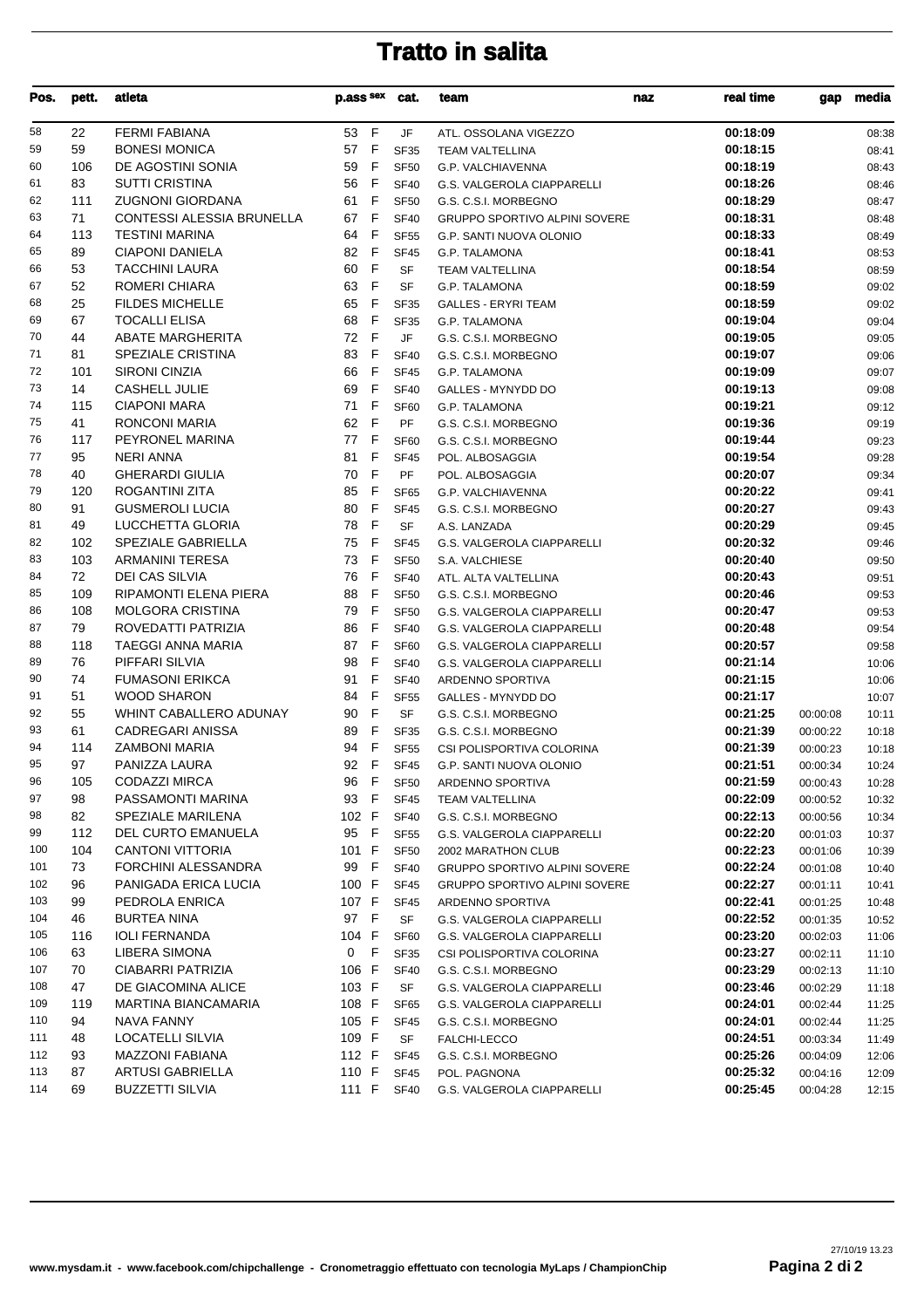### **TROFEO VANONI**

Gara **Femminile** Data Categoria **Generale**

**domenica 27 ottobre 2019**

| Pos.           | pett.          | atleta                      | p.ass sex            | cat.        | team<br>naz                    | real time | media<br>gap |
|----------------|----------------|-----------------------------|----------------------|-------------|--------------------------------|-----------|--------------|
| $\mathbf{1}$   | $\overline{7}$ | PONCET ELISE                | F<br>3               | SF          | <b>FRANCIA</b>                 | 00:08:44  | 03:14        |
| $\overline{2}$ | 3              | MC CORMACK SARAH            | 2<br>F               | <b>SF</b>   | <b>GRAN BRETAGNA - SNOWDON</b> | 00:08:47  | 03:14        |
| 3              | $\overline{2}$ | <b>MURIGI LUCY WAMBUI</b>   | F<br>$\mathbf{1}$    | <b>SF</b>   | <b>KENYA - RUN2GETHER</b>      | 00:08:52  | 03:16        |
| $\overline{4}$ | 10             | <b>SABRIE ANAIS</b>         | F<br>4               | SF          | <b>FRANCIA</b>                 | 00:09:07  | 03:22        |
| 5              | 5              | <b>GAGGI ALICE</b>          | F<br>9               | <b>SF</b>   | LA RECASTELLO RADICI GROUP     | 00:09:17  | 03:26        |
| 6              | 21             | ROBERTS KELLI               | 10<br>F              | <b>SF</b>   | <b>GRAN BRETAGNA - SNOWDON</b> | 00:09:20  | 03:27        |
| $\overline{7}$ | $\mathbf{1}$   | <b>SORTINI ELISA</b>        | 6<br>F               | <b>SF35</b> | ATL. ALTA VALTELLINA           | 00:09:25  | 03:28        |
| 8              | 28             | <b>COLLI GAIA</b>           | 5<br>F               | <b>PF</b>   | ATL. VALLE BREMBANA            | 00:09:29  | 03:30        |
| 9              | 4              | <b>SCHORNA PAVLA</b>        | $\overline{7}$<br>F  | <b>SF35</b> | REPUBBLICA CECA                | 00:09:41  | 03:35        |
| 10             | 26             | SELVA GIOVANNA              | E<br>12 <sup>2</sup> | JF          | SPORT PROJECT VCO              | 00:09:43  | 03:35        |
| 11             | 36             | <b>BIANCHI BEATRICE</b>     | 21 F                 | PF          | ATL. CASAZZA                   | 00:09:44  | 03:35        |
| 12             | 9              | <b>COMBE JULIA</b>          | 11<br>- F            | <b>SF</b>   | <b>FRANCIA</b>                 | 00:09:44  | 03:36        |
| 13             | 23             | NANA KATIA                  | 17 F                 | JF          | POL. ALBOSAGGIA                | 00:09:53  | 03:39        |
| 14             | 29             | <b>SCAINI ALESSIA</b>       | 14 F                 | <b>PF</b>   |                                | 00:10:00  |              |
| 15             | 27             |                             |                      |             | ATLETICA SALUZZO               |           | 03:42        |
|                |                | <b>COMPAGNONI GIULIA</b>    | 16<br>- F            | <b>SF</b>   | ATL. ALTA VALTELLINA           | 00:10:01  | 03:42        |
| 16             | 24             | PASTORELLI ELISA            | F<br>15              | JF          | ATL. LECCO-COLOMBO COSTRUZ.    | 00:10:03  | 03:42        |
| 17             | 11             | <b>COMPAGNONI ELISA</b>     | 19<br>-F             | <b>SF</b>   | ATL. ALTA VALTELLINA           | 00:10:03  | 03:43        |
| 18             | 12             | <b>ADKIN SCOUT</b>          | F<br>8               | <b>SF</b>   | <b>SCOZIA</b>                  | 00:10:05  | 03:44        |
| 19             | 6              | <b>ZUGNONI CINZIA</b>       | F<br>24              | <b>SF45</b> | G.S. C.S.I. MORBEGNO           | 00:10:12  | 03:46        |
| 20             | 18             | <b>GRANT MIRANDA</b>        | - F<br>13            | <b>SF35</b> | <b>GALLES - ERYRI TEAM</b>     | 00:10:14  | 03:47        |
| 21             | 15             | DIEZ MANZANO MARIA          | - F<br>20            | <b>SF40</b> | SPAGNA - ASTURIAS NORTH COAST  | 00:10:18  | 03:48        |
| 22             | 57             | <b>ASPARINI SARA</b>        | 27 F                 | <b>SF35</b> | G.S. C.S.I. MORBEGNO           | 00:10:23  | 03:50        |
| 23             | 34             | <b>QUINN REBECCA</b>        | 22 F                 | <b>SF45</b> | <b>IRLANDA</b>                 | 00:10:31  | 03:53        |
| 24             | 45             | <b>BRAMBILLA MARTINA</b>    | 18 F                 | <b>SF</b>   | VAM RACE                       | 00:10:32  | 03:53        |
| 25             | 32             | <b>BERTOLINI GAIA</b>       | 28<br>- F            | JF          | POL. ALBOSAGGIA                | 00:10:35  | 03:55        |
| 26             | 64             | <b>MELONI BEATRICE</b>      | - F<br>23            | <b>SF35</b> | GRUPPO SPORTIVO ALPINI SOVERE  | 00:10:41  | 03:57        |
| 27             | 38             | <b>BULANTI STEFANIA</b>     | 37 F                 | PF          | G.S. C.S.I. MORBEGNO           | 00:10:44  | 03:58        |
| 28             | 17             | PIECHOWSKA REGINA           | 26<br>-F             | AF          | <b>POLONIA</b>                 | 00:10:49  | 04:00        |
| 29             | 121            | <b>BENEDETTI DEBORA</b>     | 25<br>-F             | <b>SF40</b> | TEAM PASTURO ASD               | 00:10:49  | 04:00        |
| 30             | 19             | <b>HALL KIRSTY</b>          | 29<br>F.             | <b>SF45</b> | INGHILTERRA - INOV-8 TEAM      | 00:10:55  | 04:02        |
| 31             | 66             | PIGANZOLI SERENA            | 31<br>-F             | <b>SF35</b> | G.S. VALGEROLA CIAPPARELLI     | 00:10:56  | 04:02        |
| 32             | 16             | DIEZ MANZANO MARTA          | F<br>40              | <b>SF35</b> | SPAGNA - ASTURIAS NORTH COAST  | 00:10:58  | 04:03        |
| 33             | 85             | <b>ACQUISTAPACE MICHELA</b> | E<br>43              | <b>SF45</b> | G.P. SANTI NUOVA OLONIO        | 00:11:02  | 04:05        |
| 34             | 50             | PICCO ALICE                 | 34 F                 | SF          | FALCHI-LECCO                   | 00:11:04  | 04:05        |
| 35             | 20             | <b>SEERY SARAH</b>          | - F<br>30            | <b>SF</b>   | <b>GALLES - ERYRI TEAM</b>     | 00:11:05  | 04:06        |
| 36             | 37             | <b>BILORA MARTINA</b>       | 32 F                 | PF          | GR. ESCURS. FALCHI OLGINATESI  | 00:11:13  | 04:09        |
| 37             | 107            | <b>MAZZUCCHELLI PAOLA</b>   | 36<br>- F            | <b>SF50</b> | ATL. PARATICO                  | 00:11:15  | 04:09        |
| 38             | 43             | BARRI ILARIA                | 38 F                 | <b>SF</b>   | G.P. SANTI NUOVA OLONIO        | 00:11:16  | 04:10        |
| 39             | 31             | <b>LAW BECKI</b>            | 33 F                 | SF          | <b>GALLES - ERYRI TEAM</b>     | 00:11:28  | 04:14        |
| 40             | 35             | <b>BASILE LAURA</b>         | 44 F                 | PF          | C.S. CORTENOVA                 | 00:11:36  | 04:17        |
| 41             | 33             | CASSINA TECLA               | F<br>46              | JF          | G.S. VALGEROLA CIAPPARELLI     | 00:11:38  | 04:18        |
| 42             | 41             | RONCONI MARIA               | 62 F                 | PF          |                                | 00:11:40  |              |
| 43             |                |                             |                      |             | G.S. C.S.I. MORBEGNO           |           | 04:18        |
|                | 86             | ARMENIA ELEONORA            | 41 F                 | <b>SF45</b> | A.S. LANZADA                   | 00:11:45  | 04:20        |
| 44             | 78             | RIZZI LARA                  | 45 F                 | <b>SF40</b> | <b>PREMANA</b>                 | 00:11:52  | 04:23        |
| 45             | 8              | <b>WEGRYN MONIKA</b>        | 39<br>-F             | AF          | <b>POLONIA</b>                 | 00:11:57  | 04:25        |
| 46             | 42             | ARDIZZOIA FEDERICA          | 48<br>- F            | SF          | FALCHI-LECCO                   | 00:11:58  | 04:25        |
| 47             | 13             | ALVAREZ PEREZ PATRICIA      | 42 F                 | PF          | SPAGNA - ASTURIAS NORTH COAST  | 00:12:03  | 04:27        |
| 48             | 53             | <b>TACCHINI LAURA</b>       | 60<br>- F            | SF          | TEAM VALTELLINA                | 00:12:06  | 04:28        |
| 49             | 77             | PONCIA MARIANNA             | 49 F                 | <b>SF40</b> | G.P. SANTI NUOVA OLONIO        | 00:12:11  | 04:30        |
| 50             | 56             | ARRIGONI ELISABETTA         | 50 F                 | <b>SF35</b> | C.S. CORTENOVA                 | 00:12:14  | 04:31        |
| 51             | 101            | <b>SIRONI CINZIA</b>        | 66 F                 | <b>SF45</b> | G.P. TALAMONA                  | 00:12:15  | 04:31        |
| 52             | 92             | LONGA SONIA                 | 52 F                 | <b>SF45</b> | SPORTING CLUB LIVIGNO          | 00:12:15  | 04:32        |
| 53             | 22             | FERMI FABIANA               | 53 F                 | JF          | ATL. OSSOLANA VIGEZZO          | 00:12:16  | 04:32        |
| 54             | 84             | <b>VALGOI ALESSANDRA</b>    | 35 F                 | <b>SF40</b> | ATL. ALTA VALTELLINA           | 00:12:17  | 04:32        |
| 55             | 52             | ROMERI CHIARA               | 63 F                 | SF          | G.P. TALAMONA                  | 00:12:18  | 04:33        |
| 56             | 25             | <b>FILDES MICHELLE</b>      | 65 F                 | <b>SF35</b> | <b>GALLES - ERYRI TEAM</b>     | 00:12:20  | 04:33        |
| 57             | 83             | <b>SUTTI CRISTINA</b>       | 56 F                 | <b>SF40</b> | G.S. VALGEROLA CIAPPARELLI     | 00:12:20  | 04:34        |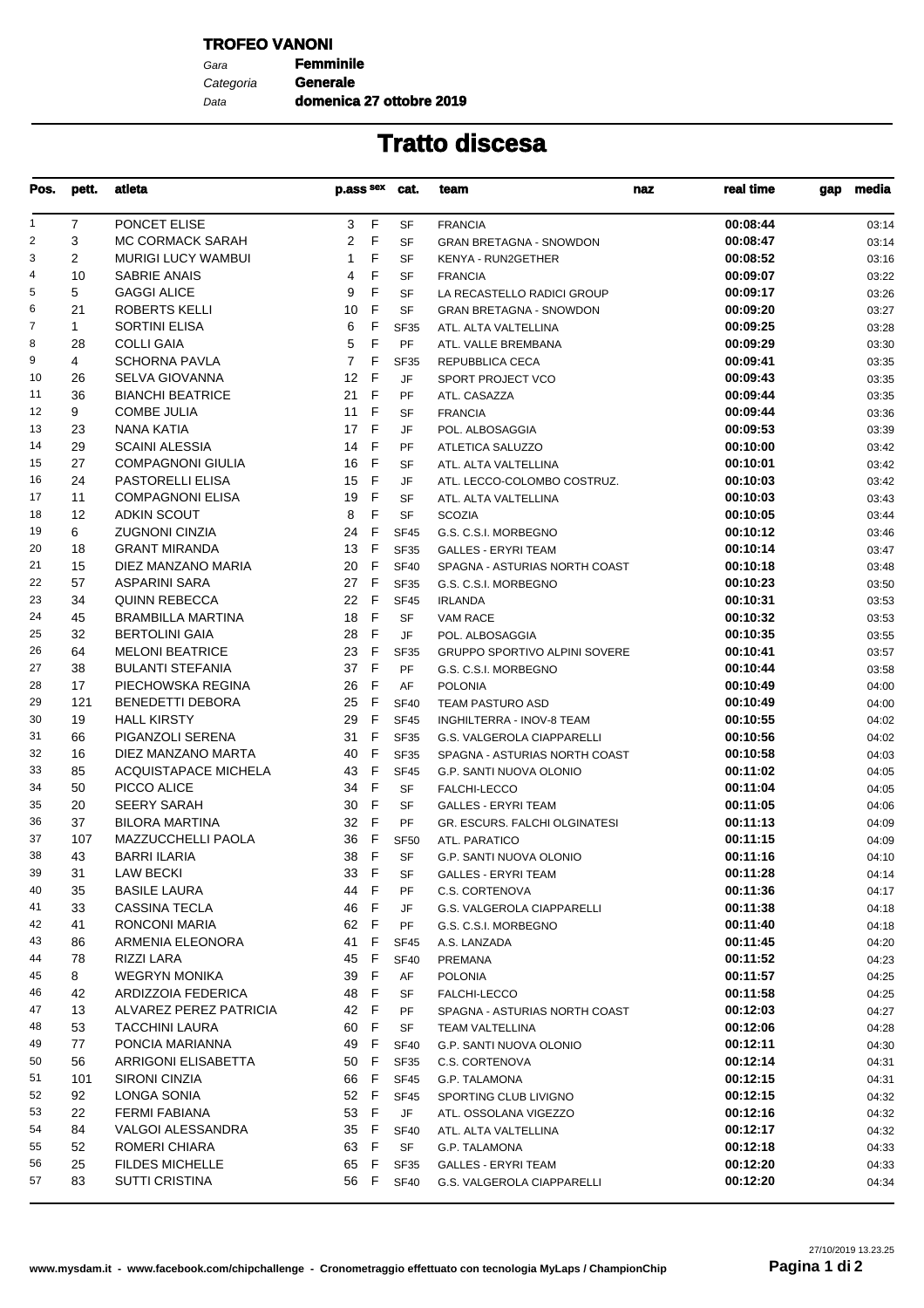| Pos. | pett. | atleta                        | p.ass sex cat.     |             | team                                 | real time<br>naz | media<br>gap |
|------|-------|-------------------------------|--------------------|-------------|--------------------------------------|------------------|--------------|
| 58   | 110   | <b>TROTTI MICHELA</b>         | 51 F               | <b>SF50</b> | G.S. C.S.I. MORBEGNO                 | 00:12:27         | 04:36        |
| 59   | 59    | <b>BONESI MONICA</b>          | 57 F               | <b>SF35</b> | <b>TEAM VALTELLINA</b>               | 00:12:33         | 04:38        |
| 60   | 65    | PANIGA SONIA                  | 47 F               | <b>SF35</b> | G.S. C.S.I. MORBEGNO                 | 00:12:34         | 04:39        |
| 61   | 40    | <b>GHERARDI GIULIA</b>        | 70<br>F            | <b>PF</b>   | POL. ALBOSAGGIA                      | 00:12:38         | 04:40        |
| 62   | 106   | DE AGOSTINI SONIA             | - F<br>59          | <b>SF50</b> | G.P. VALCHIAVENNA                    | 00:12:40         | 04:41        |
| 63   | 103   | <b>ARMANINI TERESA</b>        | $\mathsf{F}$<br>73 | <b>SF50</b> | S.A. VALCHIESE                       | 00:12:41         | 04:41        |
| 64   | 111   | <b>ZUGNONI GIORDANA</b>       | $\mathsf{F}$<br>61 | <b>SF50</b> | G.S. C.S.I. MORBEGNO                 | 00:12:45         | 04:43        |
| 65   | 113   | <b>TESTINI MARINA</b>         | 64<br>- F          | <b>SF55</b> | G.P. SANTI NUOVA OLONIO              | 00:12:45         | 04:43        |
| 66   | 88    | <b>BACCHETTA MONIA</b>        | - F<br>54          | <b>SF45</b> | G. S. D. GENZIANELLA                 | 00:12:49         | 04:44        |
| 67   | 100   | <b>RUSCONI ELENA</b>          | F<br>55            | <b>SF45</b> | <b>C.S. CORTENOVA</b>                | 00:12:57         | 04:47        |
| 68   | 72    | <b>DEI CAS SILVIA</b>         | F<br>76            | <b>SF40</b> | ATL. ALTA VALTELLINA                 | 00:13:00         | 04:48        |
| 69   | 58    | <b>BATTIPAGLIA ROSA MARIA</b> | 58<br>$\mathsf{F}$ |             |                                      | 00:13:02         |              |
| 70   | 67    | <b>TOCALLI ELISA</b>          | 68<br>- F          | <b>SF35</b> | POOL SOC.ATL.ALTA VALSERIANA         | 00:13:07         | 04:49        |
|      |       |                               |                    | <b>SF35</b> | G.P. TALAMONA                        |                  | 04:51        |
| 71   | 102   | SPEZIALE GABRIELLA            | 75 F               | <b>SF45</b> | G.S. VALGEROLA CIAPPARELLI           | 00:13:08         | 04:51        |
| 72   | 108   | <b>MOLGORA CRISTINA</b>       | 79<br>- F          | <b>SF50</b> | G.S. VALGEROLA CIAPPARELLI           | 00:13:11         | 04:52        |
| 73   | 71    | CONTESSI ALESSIA BRUNELLA     | F<br>67            | <b>SF40</b> | <b>GRUPPO SPORTIVO ALPINI SOVERE</b> | 00:13:11         | 04:52        |
| 74   | 14    | <b>CASHELL JULIE</b>          | 69<br>F            | <b>SF40</b> | <b>GALLES - MYNYDD DO</b>            | 00:13:18         | 04:55        |
| 75   | 51    | <b>WOOD SHARON</b>            | 84<br>- F          | <b>SF55</b> | GALLES - MYNYDD DO                   | 00:13:18         | 04:55        |
| 76   | 49    | LUCCHETTA GLORIA              | $\mathsf{F}$<br>78 | <b>SF</b>   | A.S. LANZADA                         | 00:13:19         | 04:55        |
| 77   | 115   | <b>CIAPONI MARA</b>           | - F<br>71          | <b>SF60</b> | <b>G.P. TALAMONA</b>                 | 00:13:26         | 04:58        |
| 78   | 91    | <b>GUSMEROLI LUCIA</b>        | 80<br>F            | <b>SF45</b> | G.S. C.S.I. MORBEGNO                 | 00:13:34         | 05:01        |
| 79   | 61    | CADREGARI ANISSA              | F<br>89            | <b>SF35</b> | G.S. C.S.I. MORBEGNO                 | 00:13:50         | 05:07        |
| 80   | 118   | TAEGGI ANNA MARIA             | 87 F               | SF60        | G.S. VALGEROLA CIAPPARELLI           | 00:13:59         | 05:10        |
| 81   | 117   | PEYRONEL MARINA               | F<br>77            | SF60        | G.S. C.S.I. MORBEGNO                 | 00:14:00         | 05:11        |
| 82   | 98    | PASSAMONTI MARINA             | 93<br>- F          | <b>SF45</b> | <b>TEAM VALTELLINA</b>               | 00:14:03         | 05:11        |
| 83   | 79    | ROVEDATTI PATRIZIA            | 86<br>- F          | <b>SF40</b> | G.S. VALGEROLA CIAPPARELLI           | 00:14:05         | 05:12        |
| 84   | 95    | <b>NERI ANNA</b>              | 81<br>- F          | <b>SF45</b> | POL. ALBOSAGGIA                      | 00:14:07         | 05:13        |
| 85   | 44    | <b>ABATE MARGHERITA</b>       | 72<br>E            | JF          | G.S. C.S.I. MORBEGNO                 | 00:14:13         | 05:15        |
| 86   | 97    | PANIZZA LAURA                 | 92<br>- F          | <b>SF45</b> | G.P. SANTI NUOVA OLONIO              | 00:14:14         | 05:16        |
| 87   | 46    | <b>BURTEA NINA</b>            | F<br>97            | <b>SF</b>   | G.S. VALGEROLA CIAPPARELLI           | 00:14:19         | 05:18        |
| 88   | 112   | DEL CURTO EMANUELA            | 95<br>F            | <b>SF55</b> | G.S. VALGEROLA CIAPPARELLI           | 00:14:23         | 05:19        |
| 89   | 55    | WHINT CABALLERO ADUNAY        | 90<br>- F          | SF          | G.S. C.S.I. MORBEGNO                 | 00:14:28         | 05:21        |
| 90   | 47    | DE GIACOMINA ALICE            | 103 F              | SF          | <b>G.S. VALGEROLA CIAPPARELLI</b>    | 00:14:31         | 05:22        |
| 91   | 120   | ROGANTINI ZITA                | 85<br>F            | SF65        | G.P. VALCHIAVENNA                    | 00:14:32         | 05:22        |
| 92   | 109   | RIPAMONTI ELENA PIERA         | - F<br>88          | <b>SF50</b> | G.S. C.S.I. MORBEGNO                 | 00:14:39         | 05:25        |
| 93   | 114   | <b>ZAMBONI MARIA</b>          | - F<br>94          | <b>SF55</b> | CSI POLISPORTIVA COLORINA            | 00:14:46         | 05:28        |
| 94   | 74    | <b>FUMASONI ERIKCA</b>        | 91<br>-F           | <b>SF40</b> | ARDENNO SPORTIVA                     | 00:14:49         | 05:28        |
| 95   | 73    | <b>FORCHINI ALESSANDRA</b>    | 99 F               | <b>SF40</b> | GRUPPO SPORTIVO ALPINI SOVERE        | 00:14:52         | 05:30        |
| 96   | 94    | <b>NAVA FANNY</b>             | 105 F              | SF45        | G.S. C.S.I. MORBEGNO                 | 00:14:55         | 05:31        |
| 97   | 96    | PANIGADA ERICA LUCIA          | 100 F              | SF45        | <b>GRUPPO SPORTIVO ALPINI SOVERE</b> | 00:15:01         | 05:33        |
| 98   | 116   | <b>IOLI FERNANDA</b>          | 104 F              | SF60        | <b>G.S. VALGEROLA CIAPPARELLI</b>    | 00:15:03         | 05:34        |
| 99   | 105   | <b>CODAZZI MIRCA</b>          | 96 F               | <b>SF50</b> | ARDENNO SPORTIVA                     | 00:15:07         | 05:35        |
| 100  | 104   | <b>CANTONI VITTORIA</b>       | 101 F              | <b>SF50</b> | 2002 MARATHON CLUB                   | 00:15:08         | 05:36        |
| 101  | 81    | <b>SPEZIALE CRISTINA</b>      | 83 F               | <b>SF40</b> |                                      | 00:15:16         |              |
| 102  | 89    | <b>CIAPONI DANIELA</b>        | 82 F               |             | G.S. C.S.I. MORBEGNO                 | 00:15:32         | 05:39        |
|      |       |                               |                    | SF45        | G.P. TALAMONA                        |                  | 05:44        |
| 103  | 62    | <b>IPRA RAMONA</b>            | 74 F               | SF35        | G.P. TALAMONA                        | 00:15:38         | 05:47        |
| 104  | 70    | <b>CIABARRI PATRIZIA</b>      | 106 F              | <b>SF40</b> | G.S. C.S.I. MORBEGNO                 | 00:15:39         | 05:47        |
| 105  | 119   | MARTINA BIANCAMARIA           | 108 F              | SF65        | G.S. VALGEROLA CIAPPARELLI           | 00:15:40         | 05:47        |
| 106  | 82    | <b>SPEZIALE MARILENA</b>      | 102 F              | <b>SF40</b> | G.S. C.S.I. MORBEGNO                 | 00:15:51         | 05:51        |
| 107  | 76    | PIFFARI SILVIA                | 98 F               | <b>SF40</b> | G.S. VALGEROLA CIAPPARELLI           | 00:16:01         | 05:55        |
| 108  | 48    | LOCATELLI SILVIA              | 109 F              | SF          | FALCHI-LECCO                         | 00:16:12         | 05:59        |
| 109  | 99    | PEDROLA ENRICA                | 107 F              | SF45        | ARDENNO SPORTIVA                     | 00:16:29         | 06:06        |
| 110  | 87    | ARTUSI GABRIELLA              | 110 F              | <b>SF45</b> | POL. PAGNONA                         | 00:16:34         | 06:08        |
| 111  | 69    | <b>BUZZETTI SILVIA</b>        | 111 F              | SF40        | G.S. VALGEROLA CIAPPARELLI           | 00:16:37         | 06:08        |
| 112  | 93    | <b>MAZZONI FABIANA</b>        | 112 F              | SF45        | G.S. C.S.I. MORBEGNO                 | 00:17:48         | 06:35        |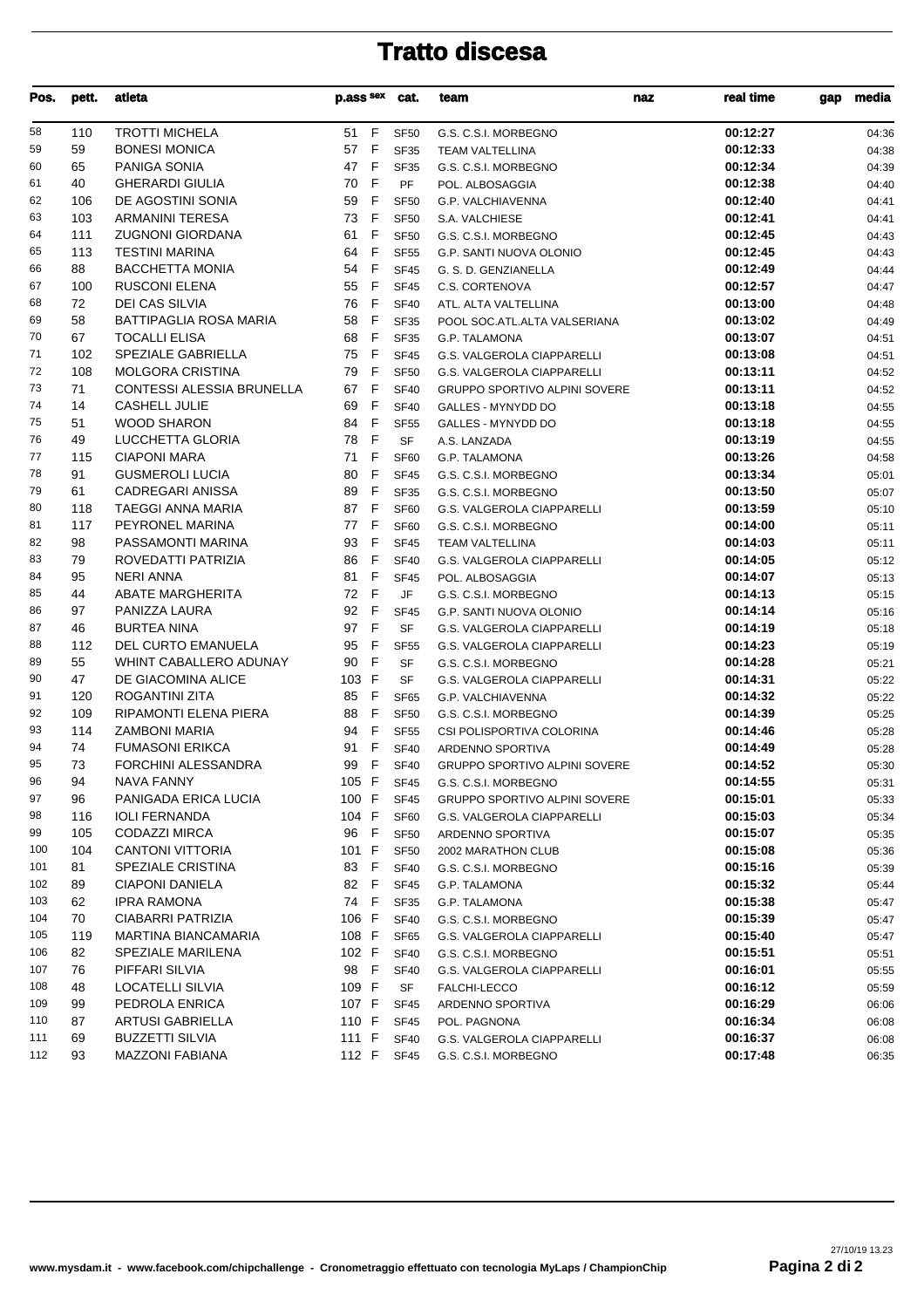**42° MINIVANONI MORBEGNO - 27 OTTOBRE 2019** Organizzazione: CSI MORBEGNO - MORBEGNO



**RISULTATI** 

 $\frac{27}{10}$  -<br>11:05

### **Corsa in montagna mt 2130 Allieve**

#### **SERIE - RISULTATI**

#### **Serie Unica CORSA IN MONTAGNA - 27 Ottobre 2019 Ora Inizio: 10:50 - Ora Fine: 11:00**

|    | Clas. Pett. Atleta     | Anno Cat. |    | Società                       | <b>Prestazione</b> |
|----|------------------------|-----------|----|-------------------------------|--------------------|
| 1  | 67 BERRA Silvia        | 2002 AF   |    | SO255 POL. ALBOSAGGIA         | 9:55.9             |
| 2  | 56 POLI Paola          | 2002 AF   |    | BS199 ATL. VALLECAMONICA      | 9:57.6             |
| 3  | 51 BEGNIS Chiara       | 2003      | AF | BG223 ATL. VALLE BREMBANA     | 10:27.2            |
| 4  | 63 DELLA PEDRINA Sveva | 2003 AF   |    | SO219 G.P. VALCHIAVENNA       | 10:40.6            |
| 5  | 58 CONTESSA Greta      | 2003      | AF | SO111 G.P. SANTI NUOVA OLONIO | 10:42.1            |
| 6  | 64 LAZZARELLI Serena   | 2003 AF   |    | SO219 G.P. VALCHIAVENNA       | 10:52.5            |
| 7  | 53 BENINTENDI Giulia   | 2002 AF   |    | BG223 ATL. VALLE BREMBANA     | 10:55.9            |
| 8  | 59 OREGIONI Giulia     | 2003 AF   |    | SO111 G.P. SANTI NUOVA OLONIO | 11:01.4            |
| 9  | 57 GIANOLA Noemi       | 2003      | AF | CO205 PREMANA                 | 11:04.0            |
| 10 | 71 TABACCO Elisa       | 2003      | AF | VB025 G. S. D. GENZIANELLA    | 11:11.2            |
| 11 | 52 BEGNIS Sofia        | 2003 AF   |    | BG223 ATL. VALLE BREMBANA     | 11:31.9            |
| 12 | 68 VALLI Nicole        | 2003      | AF | SO255 POL. ALBOSAGGIA         | 11:33.9            |
| 13 | 54 QUADRI Mariachiara  | 2003 AF   |    | BG223 ATL. VALLE BREMBANA     | 11:35.7            |
| 14 | 55 STRACCHI Nicole     | 2002 AF   |    | BG223 ATL. VALLE BREMBANA     | 12:04.1            |
| 15 | 61 BORDOLI Camilla     | 2003 AF   |    | SO114 G.S. C.S.I. MORBEGNO    | 12:15.7            |
| 16 | 70 TOBALDO Chiara      | 2003      | AF | SO400 A.S. LANZADA            | 12:32.6            |
| 17 | 60 ACQUISTAPACE Monica | 2003      | AF | SO114 G.S. C.S.I. MORBEGNO    | 13:58.6            |
|    | 66 BERA Francesca      | 2002 AF   |    | SO255 POL. ALBOSAGGIA         | <b>DNS</b>         |
|    | 65 SPADA Matilde       | 2003      | AF | SO219 G.P. VALCHIAVENNA       | <b>DNS</b>         |
|    | 69 PEDRAZZOLI Elena    | 2002 AF   |    | SO400 A.S. LANZADA            | <b>DNS</b>         |
|    | 62 LUCHINA Sofia       | 2002 AF   |    | SO114 G.S. C.S.I. MORBEGNO    | <b>DNS</b>         |

### **Corsa in montagna mt 2465 Allievi**

#### **SERIE - RISULTATI**

#### **Serie Unica CORSA IN MONTAGNA - 27 Ottobre 2019 Ora Inizio: 10:50 - Ora Fine: 11:00**

|    | Clas. Pett. Atleta      | Anno Cat.  | Società                            | <b>Prestazione</b> |
|----|-------------------------|------------|------------------------------------|--------------------|
| -1 | 29 BARDEA Matteo        | 2003 AM    | SO400 A.S. LANZADA                 | 9:37.9             |
| 2  | 5 SALVADORI Marco       | 2002 AM    | BS199 ATL. VALLECAMONICA           | 9:40.4             |
| 3  | 21 COLOMBINI Tommaso    | 2003<br>AM | SO255 POL. ALBOSAGGIA              | 9:44.0             |
| 4  | 1 GHERARDI Pietro       | 2002 AM    | BG223 ATL. VALLE BREMBANA          | 9:45.6             |
| 5  | 14 FUMAGALLI Nicola     | 2002 AM    | SO219 G.P. VALCHIAVENNA            | 9:51.2             |
| 6  | 8 CURIONI Davide        | 2003<br>AM | SO111 G.P. SANTI NUOVA OLONIO      | 9:53.7             |
| 7  | 19 BERRA Alessandro     | 2003 AM    | SO255 POL. ALBOSAGGIA              | 10:02.0            |
| 8  | 6 GIANOLA Francesco     | 2002 AM    | CO205 PREMANA                      | 10:06.7            |
| 9  | 15 GINI Davide          | 2002<br>AM | SO219 G.P. VALCHIAVENNA            | 10:08.2            |
| 10 | 18 BALDINI Rocco        | 2002 AM    | SO255 POL. ALBOSAGGIA              | 10:09.0            |
| 11 | 4 FIORONI Simone        | 2003 AM    | BS199 ATL. VALLECAMONICA           | 10:10.3            |
| 12 | 23 MURADA Simone        | 2002<br>AM | SO255 POL. ALBOSAGGIA              | 10:13.4            |
| 13 | 13 BIAVASCHI Gabriele   | 2002 AM    | SO219 G.P. VALCHIAVENNA            | 10:18.4            |
| 14 | 7 PETROSYAN Artur       | 2005<br>AM | POL00 POLONIA                      | 10:20.5            |
| 15 | 35 TADINA Alessandro    | 2003<br>AM | VB049 ATL, OSSOLANA VIGEZZO        | 10:21.9            |
| 16 | 17 PATTI Francesco      | 2002 AM    | SO219 G.P. VALCHIAVENNA            | 10:30.7            |
| 17 | 31 BELTRAMI Cristian    | 2002 AM    | VB012 A.S.D. CADDESE MONIQUE GIROD | 10:46.3            |
| 18 | 11 GAGETTI Simone       | 2003<br>AM | SO115 ATL. ALTA VALTELLINA         | 10:50.8            |
| 19 | 28 SANSI Erik           | 2002 AM    | SO267 G.S. VALGEROLA CIAPPARELLI   | 10:51.9            |
| 20 | 16 PAGGI Gianluca       | 2003<br>AM | SO219 G.P. VALCHIAVENNA            | 10:55.5            |
| 21 | 2 ROVELLI Cesare        | 2003<br>AM | BG223 ATL. VALLE BREMBANA          | 11:04.4            |
| 22 | 9 PANIZZA Gabriele      | 2003 AM    | SO111 G.P. SANTI NUOVA OLONIO      | 11:11.0            |
| 23 | 30 BARDEA Gabriele      | 2003 AM    | SO400 A.S. LANZADA                 | 11:19.6            |
| 24 | 12 MENINI Gabriele      | 2002<br>AM | SO115 ATL. ALTA VALTELLINA         | 11:27.5            |
| 25 | 26 ACQUISTAPACE Matteo  | 2002 AM    | SO267 G.S. VALGEROLA CIAPPARELLI   | 11:28.2            |
| 26 | 34 MOGLIA Davide        | 2002 AM    | VB025 G. S. D. GENZIANELLA         | 11:37.5            |
| 27 | 24 VALLI Simone         | 2002<br>AM | SO255 POL. ALBOSAGGIA              | 11:40.7            |
| 28 | 27 PASSERINI Marco      | 2002 AM    | SO267 G.S. VALGEROLA CIAPPARELLI   | 11:47.8            |
| 29 | 33 LUCHESSA Adam Giulio | 2002 AM    | VB025 G. S. D. GENZIANELLA         | 11:47.8            |
| 30 | 32 BETTINI Omar         | 2002<br>AM | VB025 G. S. D. GENZIANELLA         | 12:31.0            |
| 31 | 22 GIUGNI Filippo       | 2003 AM    | SO255 POL. ALBOSAGGIA              | 12:38.3            |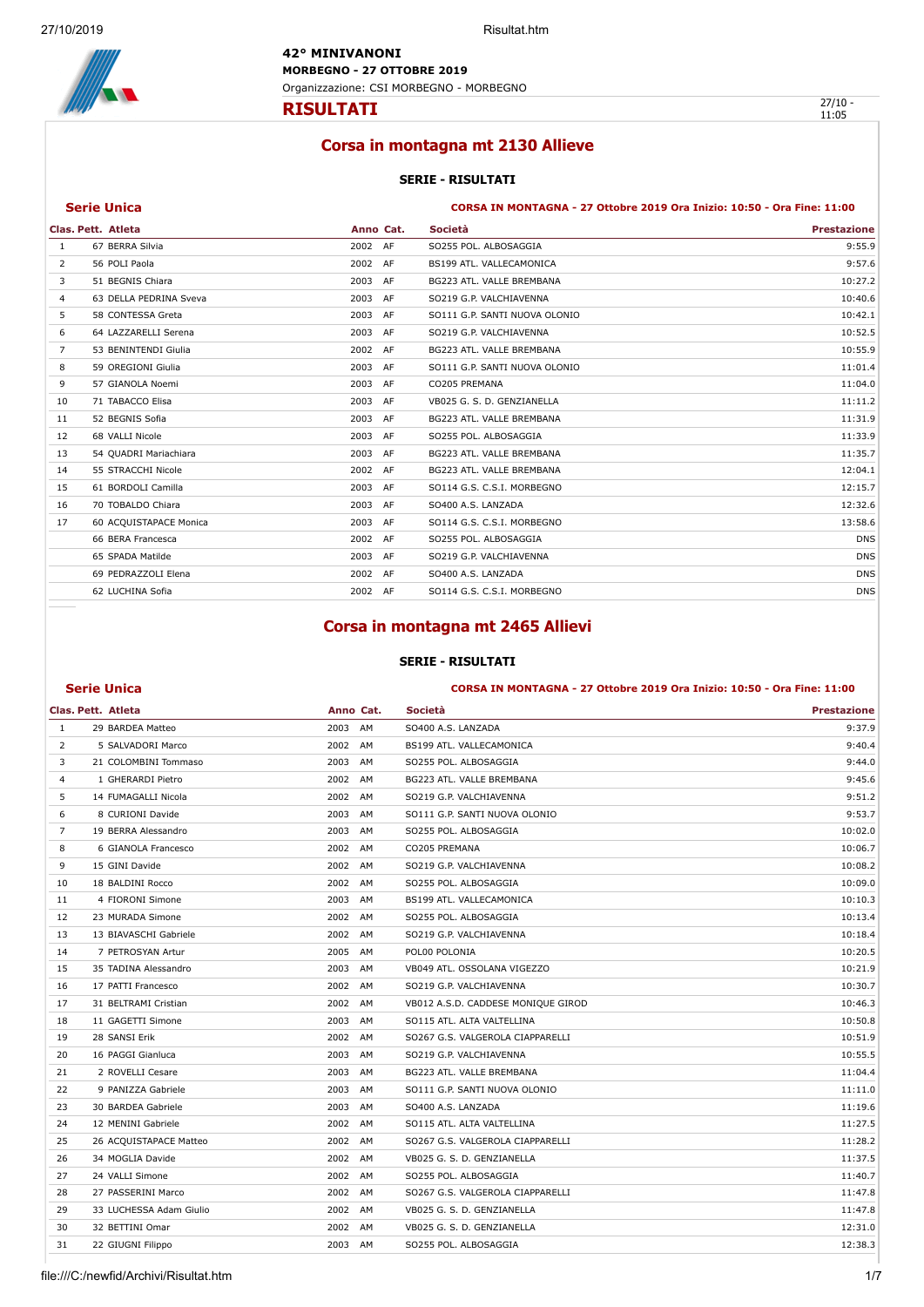#### Risultat.htm

| 3 CAMORANI Marco     | 2003<br>AM | BS199 ATL, VALLECAMONICA      | <b>DNS</b> |
|----------------------|------------|-------------------------------|------------|
| 25 VANOTTI Luca      | 2003<br>AM | SO255 POL. ALBOSAGGIA         | <b>DNS</b> |
| 20 BOSCACCI Riccardo | 2002<br>AM | SO255 POL. ALBOSAGGIA         | <b>DNS</b> |
| 10 ZUGNONI Giovanni  | 2002<br>AM | SO111 G.P. SANTI NUOVA OLONIO | <b>DNS</b> |
|                      |            |                               |            |

### **Corsa in montagna mt 1940 Cadette**

#### **SERIE - RISULTATI**

| Serie Unica |  |  |
|-------------|--|--|
|             |  |  |
|             |  |  |
|             |  |  |

**Serie Unica CORSA IN MONTAGNA - 27 Ottobre 2019 Ora Inizio: 09:40 - Ora Fine: 09:50** 

|                         |                    | Società                                                                                                                                                                                                                                                                                                                       | <b>Prestazione</b> |
|-------------------------|--------------------|-------------------------------------------------------------------------------------------------------------------------------------------------------------------------------------------------------------------------------------------------------------------------------------------------------------------------------|--------------------|
| 151 GHILOTTI Rossella   |                    | SO115 ATL. ALTA VALTELLINA                                                                                                                                                                                                                                                                                                    | 8:45.3             |
| 159 SCOTTONI Alina      |                    | SO267 G.S. VALGEROLA CIAPPARELLI                                                                                                                                                                                                                                                                                              | 8:49.0             |
| 166 MAIOLANI Letizia    |                    | SO532 U.S. BORMIESE ATL.                                                                                                                                                                                                                                                                                                      | 8:56.5             |
| 148 ROVEDATTI Elisa     |                    | SO114 G.S. C.S.I. MORBEGNO                                                                                                                                                                                                                                                                                                    | 8:59.4             |
| 160 GUSMEROLI Maria     |                    | SO346 G.P. TALAMONA                                                                                                                                                                                                                                                                                                           | 9:03.9             |
| 147 GUSMEROLI Irene     |                    | SO114 G.S. C.S.I. MORBEGNO                                                                                                                                                                                                                                                                                                    | 9:09.0             |
| 141 RATTI Alice         |                    | BG223 ATL. VALLE BREMBANA                                                                                                                                                                                                                                                                                                     | 9:12.9             |
| 167 BONOMINI Chiara     |                    | TN119 S.A. VALCHIESE                                                                                                                                                                                                                                                                                                          | 9:14.1             |
| 143 RAVELLI Michela     |                    | BS199 ATL. VALLECAMONICA                                                                                                                                                                                                                                                                                                      | 9:28.0             |
| 142 PERLOTTI Alessandra |                    | BS199 ATL. VALLECAMONICA                                                                                                                                                                                                                                                                                                      | 9:30.8             |
| 144 GIANOLA Letizia     |                    | CO205 PREMANA                                                                                                                                                                                                                                                                                                                 | 9:32.2             |
| 158 TOGNONI Valentina   |                    | SO255 POL. ALBOSAGGIA                                                                                                                                                                                                                                                                                                         | 9:37.1             |
| 161 NANI Gemma          |                    | SO400 A.S. LANZADA                                                                                                                                                                                                                                                                                                            | 9:40.1             |
| 150 VOLA Laura          |                    | SO114 G.S. C.S.I. MORBEGNO                                                                                                                                                                                                                                                                                                    | 9:42.3             |
| 155 FERRARI Greta       |                    | SO255 POL. ALBOSAGGIA                                                                                                                                                                                                                                                                                                         | 9:46.7             |
| 145 GIANOLA Irene       |                    | CO205 PREMANA                                                                                                                                                                                                                                                                                                                 | 9:50.3             |
| 153 GALLI Elena         |                    | SO219 G.P. VALCHIAVENNA                                                                                                                                                                                                                                                                                                       | 9:51.7             |
| 165 TOBALDO Alessia     |                    | SO400 A.S. LANZADA                                                                                                                                                                                                                                                                                                            | 9:52.9             |
| 154 BULANTI Chiara      |                    | SO255 POL. ALBOSAGGIA                                                                                                                                                                                                                                                                                                         | 9:58.3             |
| 163 PASTURENZI Beatrice |                    | SO400 A.S. LANZADA                                                                                                                                                                                                                                                                                                            | 10:01.4            |
| 152 PINI Rebecca        |                    | SO115 ATL. ALTA VALTELLINA                                                                                                                                                                                                                                                                                                    | 10:03.8            |
| 156 MARIANI Sofia       |                    | SO255 POL. ALBOSAGGIA                                                                                                                                                                                                                                                                                                         | 11:04.1            |
| 157 PELIZZATTI Giulia   |                    | SO255 POL. ALBOSAGGIA                                                                                                                                                                                                                                                                                                         | 11:21.8            |
| 149 TOGNOLA Francesca   |                    | SO114 G.S. C.S.I. MORBEGNO                                                                                                                                                                                                                                                                                                    | 13:22.9            |
| 146 ABATE Maria         |                    | SO114 G.S. C.S.I. MORBEGNO                                                                                                                                                                                                                                                                                                    | 13:57.8            |
| 162 NEGRINI Erica       |                    | SO400 A.S. LANZADA                                                                                                                                                                                                                                                                                                            | <b>DNS</b>         |
| 164 ROSSI Martina       |                    | SO400 A.S. LANZADA                                                                                                                                                                                                                                                                                                            | <b>DNS</b>         |
| 168 CAROZZA Elena       |                    | VB025 G. S. D. GENZIANELLA                                                                                                                                                                                                                                                                                                    | <b>DNS</b>         |
|                         | Clas. Pett. Atleta | Anno Cat.<br>2005 CF<br>2004 CF<br>2004 CF<br>2005 CF<br>2004 CF<br>2005 CF<br>2005 CF<br>2004 CF<br>2005 CF<br>2004 CF<br>2005 CF<br>2005 CF<br>2005 CF<br>2004 CF<br>2004 CF<br>2005 CF<br>2005 CF<br>2005 CF<br>2005 CF<br>2005 CF<br>2005 CF<br>2005 CF<br>2004 CF<br>2005 CF<br>2004 CF<br>2004 CF<br>2004 CF<br>2005 CF |                    |

### **Corsa in montagna mt 2130 Cadetti**

#### **SERIE - RISULTATI**

#### **Serie Unica CORSA IN MONTAGNA - 27 Ottobre 2019 Ora Inizio: 10:00 - Ora Fine: 10:20**

|              | Clas, Pett. Atleta          | Anno Cat.         | Società                            | <b>Prestazione</b> |
|--------------|-----------------------------|-------------------|------------------------------------|--------------------|
| $\mathbf{1}$ | 92 RINALDI Fabio            | 2004<br>CM        | BS199 ATL. VALLECAMONICA           | 8:28.9             |
| 2            | 102 BONGIO Francesco        | 2004<br><b>CM</b> | SO114 G.S. C.S.I. MORBEGNO         | 8:34.3             |
| 3            | 101 BONGIO Federico         | CM<br>2004        | SO114 G.S. C.S.I. MORBEGNO         | 8:57.9             |
| 4            | 93 MASCHERI Giulio          | 2005<br><b>CM</b> | CO035 C.S. CORTENOVA               | 9:03.7             |
| 5            | 103 BORDOLI Leon            | 2004<br><b>CM</b> | SO114 G.S. C.S.I. MORBEGNO         | 9:13.0             |
| 6            | 117 CIAPONI Giacomo         | 2005<br><b>CM</b> | SO346 G.P. TALAMONA                | 9:16.2             |
| 7            | 131 CAPPINI Lorenzo         | 2005<br>CM        | VB049 ATL, OSSOLANA VIGEZZO        | 9:19.5             |
| 8            | 123 MAZZUCCHI Davide        | 2005 CM           | SO400 A.S. LANZADA                 | 9:21.6             |
| 9            | 128 BELTRAMI Simone         | 2004<br><b>CM</b> | VB012 A.S.D. CADDESE MONIQUE GIROD | 9:22.1             |
| 10           | 115 SUTTI Gabriele          | 2005<br>CM.       | SO267 G.S. VALGEROLA CIAPPARELLI   | 9:26.4             |
| 11           | 109 LAZZARINI Federico      | 2004<br><b>CM</b> | SO255 POL. ALBOSAGGIA              | 9:28.8             |
| 12           | 130 TOGNALETTA Tino         | 2004<br><b>CM</b> | VB025 G. S. D. GENZIANELLA         | 9:30.8             |
| 13           | 99 CACCIA Lorenzo           | CM<br>2004        | CO804 ATLETICA ALTO LARIO          | 9:31.4             |
| 14           | 122 MASA Dennis             | 2005<br><b>CM</b> | SO400 A.S. LANZADA                 | 9:38.0             |
| 15           | 94 CORTI Antonio            | 2004<br>CM        | CO205 PREMANA                      | 9:42.4             |
| 16           | 107 DE STEFANI Imerio       | 2005<br>CM        | SO219 G.P. VALCHIAVENNA            | 9:45.4             |
| 17           | 116 TARCHINI Angelo         | 2004<br>CM        | SO267 G.S. VALGEROLA CIAPPARELLI   | 9:53.3             |
| 18           | 118 CIAPPONI Jacopo Daniele | 2005<br><b>CM</b> | SO346 G.P. TALAMONA                | 10:06.2            |
| 19           | 111 ACQUISTAPACE Elia       | 2005<br><b>CM</b> | SO267 G.S. VALGEROLA CIAPPARELLI   | 10:07.6            |
| 20           | 129 ROLLONE Alessandro      | 2005<br>CM        | VB025 G. S. D. GENZIANELLA         | 10:12.8            |
| 21           | 113 DE MEO Gabriele         | 2004<br><b>CM</b> | SO267 G.S. VALGEROLA CIAPPARELLI   | 10:16.1            |
| 22           | 125 PEGORARI Lorenzo        | 2005<br><b>CM</b> | SO400 A.S. LANZADA                 | 10:16.7            |
| 23           | 96 GIANOLA Mauro            | 2005<br><b>CM</b> | CO205 PREMANA                      | 10:17.5            |
| 24           | 120 DEL VINCENZO Denny      | 2005<br>CM        | SO400 A.S. LANZADA                 | 10:18.2            |
| 25           | 104 FUMELLI Raoul           | 2005 CM           | SO114 G.S. C.S.I. MORBEGNO         | 10:20.5            |
|              |                             |                   |                                    |                    |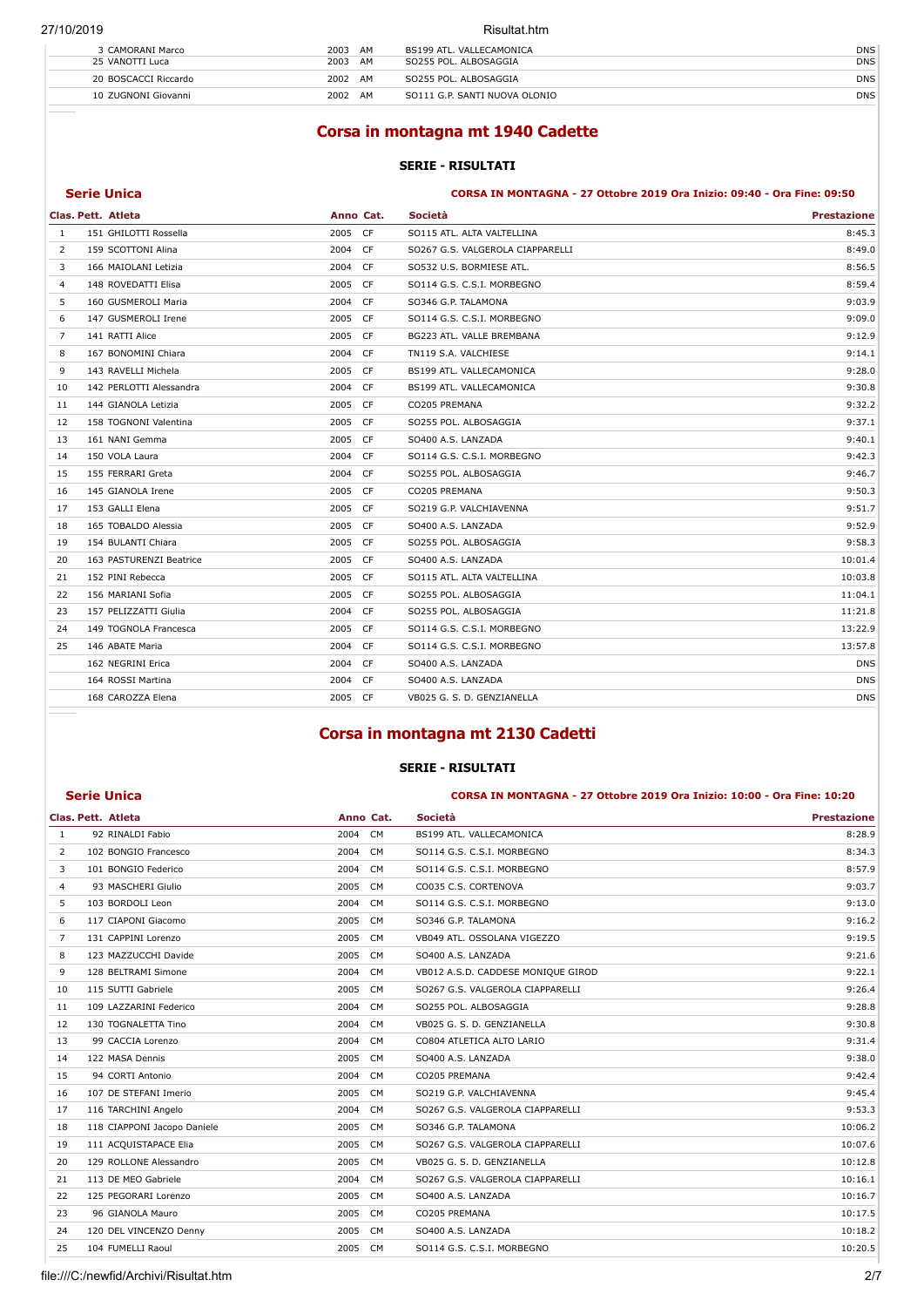| 26 | 106 SPEZIALE Giovanni    | CM.<br>2004       | SO114 G.S. C.S.I. MORBEGNO       | 10:23.2    |
|----|--------------------------|-------------------|----------------------------------|------------|
| 27 | 97 GIANOLA Alessandro    | 2005<br><b>CM</b> | CO205 PREMANA                    | 10:24.9    |
| 28 | 100 MOTTA Antonio        | 2004<br>CM        | CO804 ATLETICA ALTO LARIO        | 10:34.1    |
| 29 | 114 PASSERINI Mattia     | 2005<br>CM        | SO267 G.S. VALGEROLA CIAPPARELLI | 10:36.5    |
| 30 | 112 BARAIOLO Simone      | 2004<br>CM        | SO267 G.S. VALGEROLA CIAPPARELLI | 10:43.2    |
| 31 | 95 GIANOLA Andra         | 2005<br>CM        | CO205 PREMANA                    | 10:54.6    |
| 32 | 98 POMONI Andrea         | 2005<br>CM        | CO205 PREMANA                    | 11:00.1    |
| 33 | 108 SCARAMELLINI Martino | 2005<br>CM.       | SO219 G.P. VALCHIAVENNA          | 11:37.4    |
| 34 | 110 ACQUISTAPACE Nicola  | 2004<br>CM.       | SO267 G.S. VALGEROLA CIAPPARELLI | 12:01.0    |
| 35 | 105 QUAINI Alessio       | 2005 CM           | SO114 G.S. C.S.I. MORBEGNO       | 12:09.1    |
| 36 | 127 LANZINI Daniele      | 2005<br>CM        | SO585 CENTRO OLIMPIA PIATEDA     | 12:12.5    |
| 37 | 126 PICCENI Federico     | 2005<br>CM.       | SO400 A.S. LANZADA               | 12:17.1    |
|    | 121 FLEMATTI Alessio     | 2005<br>CM        | SO400 A.S. LANZADA               | <b>DNS</b> |
|    | 119 SASSELLA Giosue'     | 2004 CM           | SO346 G.P. TALAMONA              | <b>DNS</b> |
|    | 91 MORESCHI Sergio       | 2004<br>CM.       | BS199 ATL. VALLECAMONICA         | <b>DNS</b> |
|    | 124 NANI Simone          | 2005<br><b>CM</b> | SO400 A.S. LANZADA               | <b>DNS</b> |
|    |                          |                   |                                  |            |

### **Corsa in montagna mt 845 Eso F 10**

### **SERIE - RISULTATI Serie Unica CORSA IN MONTAGNA - 27 Ottobre 2019 Ora Inizio: 09:00 - Ora Fine: 09:10**

**Clas. Pett. Atleta Anno Cat. Società Prestazione**

|                | 455 SPINI Tabatha        | 2008<br>EF10 | SO346 G.P. TALAMONA              | 2:40.1 |
|----------------|--------------------------|--------------|----------------------------------|--------|
| 2              | 401 MASCHERI Denise      | 2008<br>EF10 | CO035 C.S. CORTENOVA             | 2:47.1 |
| 3              | 438 BULANTI Ilaria       | 2008<br>EF10 | SO255 POL. ALBOSAGGIA            | 2:49.9 |
| $\overline{4}$ | 444 VARISTO Matilde      | 2009<br>EF10 | SO255 POL. ALBOSAGGIA            | 2:53.8 |
| 5              | 434 PAGGI Matilde        | 2009<br>EF10 | SO219 G.P. VALCHIAVENNA          | 2:54.7 |
| 6              | 419 PIGHETTI Giulia      | 2008 EF10    | SO114 G.S. C.S.I. MORBEGNO       | 2:55.4 |
| 7              | 431 GERONIMI Alessandra  | 2008 EF10    | SO219 G.P. VALCHIAVENNA          | 2:56.1 |
| 8              | 413 BULANTI Michela      | 2008 EF10    | SO114 G.S. C.S.I. MORBEGNO       | 2:58.1 |
| 9              | 425 GRANEROLI Alessandra | EF10<br>2009 | SO115 ATL. ALTA VALTELLINA       | 3:01.7 |
| 10             | 448 SVANELLA Matilde     | 2008 EF10    | SO267 G.S. VALGEROLA CIAPPARELLI | 3:02.6 |
| 11             | 424 CRUPI Greta          | EF10<br>2008 | SO115 ATL. ALTA VALTELLINA       | 3:03.1 |
| 12             | 447 SUTTI Gaia           | EF10<br>2008 | SO267 G.S. VALGEROLA CIAPPARELLI | 3:03.7 |
| 13             | 421 ROMEGIALLI Elisa     | 2008 EF10    | SO114 G.S. C.S.I. MORBEGNO       | 3:04.3 |

| 9  | 425 GRANEROLI Alessandra    | 2009 | EF10      | SO115 ATL. ALTA VALTELLINA       | 3:01.7 |
|----|-----------------------------|------|-----------|----------------------------------|--------|
| 10 | 448 SVANELLA Matilde        | 2008 | EF10      | SO267 G.S. VALGEROLA CIAPPARELLI | 3:02.6 |
| 11 | 424 CRUPI Greta             | 2008 | EF10      | SO115 ATL. ALTA VALTELLINA       | 3:03.1 |
| 12 | 447 SUTTI Gaia              | 2008 | EF10      | SO267 G.S. VALGEROLA CIAPPARELLI | 3:03.7 |
| 13 | 421 ROMEGIALLI Elisa        | 2008 | EF10      | S0114 G.S. C.S.I. MORBEGNO       | 3:04.3 |
| 14 | 443 PEDROTTI Annamaria      | 2009 | EF10      | SO255 POL. ALBOSAGGIA            | 3:04.9 |
| 15 | 402 PIRAS Greta             | 2008 | EF10      | CO035 C.S. CORTENOVA             | 3:05.4 |
| 16 | 439 DECENSI Sara            | 2008 | EF10      | SO255 POL. ALBOSAGGIA            | 3:06.0 |
| 17 | 404 GIANOLA Chiara          | 2008 | EF10      | CO205 PREMANA                    | 3:06.6 |
| 18 | 453 KHALFI Salma            | 2008 | EF10      | SO346 G.P. TALAMONA              | 3:08.7 |
| 19 | 406 GIANOLA Sara            | 2008 | EF10      | CO205 PREMANA                    | 3:09.4 |
| 20 | 405 GIANOLA Serena          | 2009 | EF10      | CO205 PREMANA                    | 3:09.4 |
| 21 | 457 NANI Milena             | 2008 | EF10      | SO400 A.S. LANZADA               | 3:10.4 |
| 22 | 446 SASSELLA Francesca      | 2009 | EF10      | SO267 G.S. VALGEROLA CIAPPARELLI | 3:11.0 |
| 23 | 408 POMONI Anita            | 2008 | EF10      | CO205 PREMANA                    | 3:12.5 |
| 24 | 441 MONTANI Alessia         | 2008 | EF10      | SO255 POL. ALBOSAGGIA            | 3:13.7 |
| 25 | 445 MARTINALLI Giada        | 2009 | EF10      | SO267 G.S. VALGEROLA CIAPPARELLI | 3:15.2 |
| 26 | 451 COLOMBINI Sara          | 2009 | EF10      | SO346 G.P. TALAMONA              | 3:15.9 |
| 27 | 450 CIAPONI Maria           | 2009 | EF10      | SO346 G.P. TALAMONA              | 3:16.7 |
| 28 | 411 BIANCHINI Federica      | 2008 | EF10      | SO114 G.S. C.S.I. MORBEGNO       | 3:18.1 |
| 29 | 422 VOLA Clelia             | 2009 | EF10      | SO114 G.S. C.S.I. MORBEGNO       | 3:19.0 |
| 30 | 407 GIANOLA Giuliana        | 2009 | EF10      | CO205 PREMANA                    | 3:20.0 |
| 31 | 410 IOBIZZI Rebecca         | 2009 | EF10      | CSI00 ARDENNO SPORTIVA           | 3:20.9 |
| 32 | 436 TRUSSONI Martina        | 2008 | EF10      | SO219 G.P. VALCHIAVENNA          | 3:22.0 |
| 33 | 440 MARIANI Susanna         | 2008 | EF10      | SO255 POL. ALBOSAGGIA            | 3:22.9 |
| 34 | 415 LAWLOR Elena Louise     | 2009 | EF10      | SO114 G.S. C.S.I. MORBEGNO       | 3:23.6 |
| 35 | 459 ORSENIGA Caterina       | 2009 | EF10      | SO400 A.S. LANZADA               | 3:25.6 |
| 36 | 452 GALLETTI Caterina       | 2008 | EF10      | SO346 G.P. TALAMONA              | 3:27.1 |
| 37 | 449 TAGLIABUE Chiara        | 2008 | EF10      | SO267 G.S. VALGEROLA CIAPPARELLI | 3:27.9 |
| 38 | 417 ORLANDI Sara            | 2009 | EF10      | SO114 G.S. C.S.I. MORBEGNO       | 3:28.9 |
| 39 | 416 LAZZERI Caterina        | 2009 | EF10      | SO114 G.S. C.S.I. MORBEGNO       | 3:29.5 |
| 40 | 403 GIANOLA Eliana          | 2009 | EF10      | CO205 PREMANA                    | 3:30.1 |
| 41 | 437 BORDONI Gioia           | 2008 | EF10      | SO255 POL. ALBOSAGGIA            | 3:30.8 |
| 42 | 428 CASELLATO Silvia        | 2009 | EF10      | SO219 G.P. VALCHIAVENNA          | 3:31.9 |
| 43 | 426 BROGGINI Michela        | 2009 | EF10      | SO219 G.P. VALCHIAVENNA          | 3:32.9 |
| 44 | 458 NEGRINI Ilary           | 2009 | EF10      | SO400 A.S. LANZADA               | 3:33.6 |
| 45 | 420 QUAINI Giada            | 2008 | EF10      | SO114 G.S. C.S.I. MORBEGNO       | 3:34.5 |
| 46 | 435 PEDRINI Marta           | 2009 | EF10      | SO219 G.P. VALCHIAVENNA          | 3:35.4 |
| 47 | 460 PICCENI Irene           | 2008 | EF10      | SO400 A.S. LANZADA               | 3:37.4 |
| 48 | 409 BIASINI Caterina Maddal |      | 2009 EF10 | CSI00 ARDENNO SPORTIVA           | 3:38.1 |

file:///C:/newfid/Archivi/Risultat.htm 3/7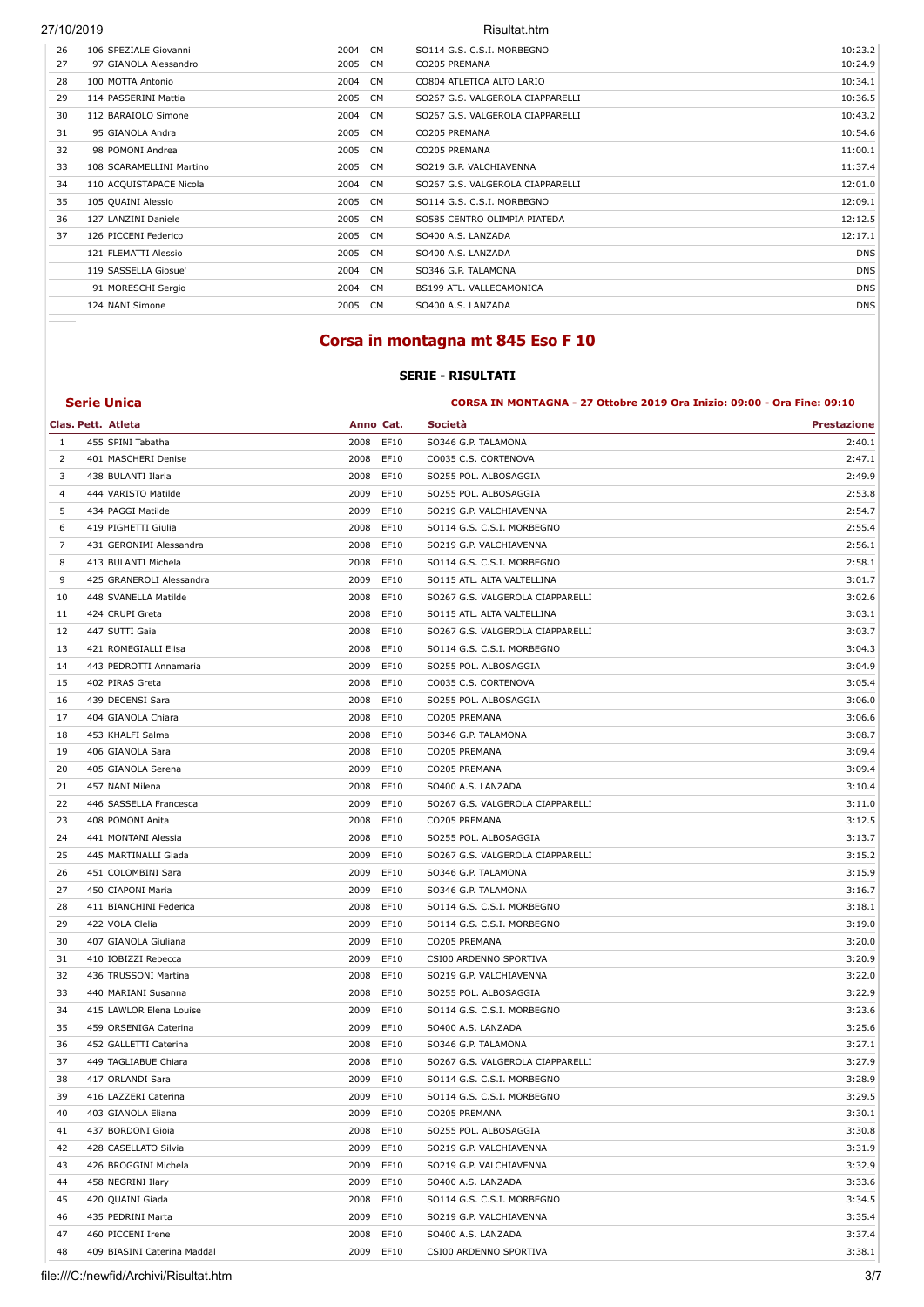| 49  | 427 BROGGINI Elisa         | 2009      | EF10 | SO219 G.P. VALCHIAVENNA     | 3:39.1     |
|-----|----------------------------|-----------|------|-----------------------------|------------|
| 50  | 423 WICKS Laura Grace      | 2008      | EF10 | SO114 G.S. C.S.I. MORBEGNO  | 3:39.8     |
| 51  | 412 BIANCHINI Emily        | 2009      | EF10 | SO114 G.S. C.S.I. MORBEGNO  | 3:40.6     |
| 52  | 433 MARANESI Sofia         | 2008      | EF10 | SO219 G.P. VALCHIAVENNA     | 3:42.5     |
| 53  | 430 FONTANA Giada          | 2008      | EF10 | SO219 G.P. VALCHIAVENNA     | 3:43.1     |
| 54  | 456 CRISTINI Asia          | 2009 EF10 |      | SO400 A.S. LANZADA          | 3:46.1     |
| 55  | 432 GIOVANETTONI Vittoria  | 2009 EF10 |      | SO219 G.P. VALCHIAVENNA     | 3:55.1     |
| 56  | 429 DEL CURTO Maria        | 2009 EF10 |      | SO219 G.P. VALCHIAVENNA     | 4:14.8     |
| .57 | 442 OBERTI Sofia           | 2009 EF10 |      | SO255 POL. ALBOSAGGIA       | 4:17.9     |
|     | 418 PENA VALES Asia Alizee | 2008      | EF10 | SO114 G.S. C.S.I. MORBEGNO  | <b>DNS</b> |
|     | 414 CHOROUK Sabri          | 2008      | EF10 | SO114 G.S. C.S.I. MORBEGNO  | <b>DNS</b> |
|     | 462 CAPPINI Giada          | 2009      | EF10 | VB049 ATL, OSSOLANA VIGEZZO | <b>DNS</b> |
|     | 454 LUZZI Alessia          | 2008      | EF10 | SO346 G.P. TALAMONA         | <b>DNS</b> |
|     | 461 VESCOVO Katia          | 2009      | EF10 | SO400 A.S. LANZADA          | <b>DNS</b> |
|     |                            |           |      |                             |            |

### **Corsa in montagna mt 845 Eso M 10**

#### **SERIE - RISULTATI**

#### **Serie Unica CORSA IN MONTAGNA - 27 Ottobre 2019 Ora Inizio: 09:10 - Ora Fine: 09:20**

| 1  | 367 BERTAZZINI Filippo      | 2008 | EM10      | SO255 POL. ALBOSAGGIA            | 2:34.5 |
|----|-----------------------------|------|-----------|----------------------------------|--------|
| 2  | 327 GIANOLA Francesco       | 2008 | EM10      | CO205 PREMANA                    | 2:37.4 |
| 3  | 364 SCARAMELLA Gabriele     | 2009 | EM10      | SO219 G.P. VALCHIAVENNA          | 2:38.2 |
| 4  | 350 MANENTI Mattia          | 2008 | EM10      | SO114 G.S. C.S.I. MORBEGNO       | 2:39.7 |
| 5  | 377 SUTTI Mattia            | 2008 | EM10      | SO267 G.S. VALGEROLA CIAPPARELLI | 2:42.8 |
| 6  | 346 GUSMEROLI Daniele       | 2008 | EM10      | SO114 G.S. C.S.I. MORBEGNO       | 2:48.7 |
| 7  | 362 ARZONI Michele          | 2008 | EM10      | SO219 G.P. VALCHIAVENNA          | 2:49.8 |
| 8  | 373 CONSONNI Lorenzo        | 2008 | EM10      | SO267 G.S. VALGEROLA CIAPPARELLI | 2:50.5 |
| 9  | 330 TENDERINI Matteo        | 2009 | EM10      | CO205 PREMANA                    | 2:51.1 |
| 10 | 379 SPINETTI Francesco      | 2008 | EM10      | SO346 G.P. TALAMONA              | 2:51.7 |
| 11 | 321 GOGLIO Riccardo         | 2008 | EM10      | BG223 ATL. VALLE BREMBANA        | 2:52.3 |
| 12 | 329 POMONI Hubert           | 2008 | EM10      | CO205 PREMANA                    | 2:53.1 |
| 13 | 337 OREGIONI Giorgio        | 2008 | EM10      | SO111 G.P. SANTI NUOVA OLONIO    | 2:54.1 |
| 14 | 328 POMONI Ivan             | 2008 | EM10      | CO205 PREMANA                    | 2:54.9 |
| 15 | 378 SASSELLA Cristiano      | 2008 | EM10      | SO346 G.P. TALAMONA              | 2:55.6 |
| 16 | 332 LEHMANN Stefano         | 2009 | EM10      | CSI00 ARDENNO SPORTIVA           | 2:56.3 |
| 17 | 338 PANIZZA Samuele         | 2008 | EM10      | SO111 G.P. SANTI NUOVA OLONIO    | 2:57.2 |
| 18 | 382 GIANOLI Paolo           | 2008 | EM10      | SO400 A.S. LANZADA               | 2:58.4 |
| 19 | 371 PELLEGRINO Daniel       | 2009 | EM10      | SO255 POL. ALBOSAGGIA            | 2:59.2 |
| 20 | 324 FAZZINI Marco           | 2009 | EM10      | CO205 PREMANA                    | 3:00.1 |
| 21 | 344 BUZZETTI Lorenzo        | 2009 | EM10      | SO114 G.S. C.S.I. MORBEGNO       | 3:00.8 |
| 22 | 322 RATTI Diego             | 2009 | EM10      | BG223 ATL. VALLE BREMBANA        | 3:01.5 |
| 23 | 336 SONGINI Davide          | 2009 | EM10      | CSI00 ARDENNO SPORTIVA           | 3:02.2 |
| 24 | 348 LEPERA Simone           | 2009 | EM10      | SO114 G.S. C.S.I. MORBEGNO       | 3:02.8 |
| 25 | 386 ORSENIGA Giacomo        | 2009 | EM10      | SO400 A.S. LANZADA               | 3:03.4 |
| 26 | 342 BONESI Filippo          | 2009 | EM10      | SO114 G.S. C.S.I. MORBEGNO       | 3:04.1 |
| 27 | 375 PONTIGGIA Jacopo        | 2008 | EM10      | SO267 G.S. VALGEROLA CIAPPARELLI | 3:04.7 |
| 28 | 351 MANNI Alessandro Basili | 2009 | EM10      | SO114 G.S. C.S.I. MORBEGNO       | 3:05.4 |
| 29 | 347 LECCHI Mattia           | 2009 | EM10      | SO114 G.S. C.S.I. MORBEGNO       | 3:06.0 |
| 30 | 340 ANGELINI Leonardo       | 2008 | EM10      | SO114 G.S. C.S.I. MORBEGNO       | 3:06.7 |
| 31 | 353 MASTINELLI Maicol       | 2008 | EM10      | SO114 G.S. C.S.I. MORBEGNO       | 3:08.1 |
| 32 | 325 GIANOLA Rudi            | 2009 | EM10      | CO205 PREMANA                    | 3:09.4 |
| 33 | 380 CIROLO Emil Godvin      | 2008 | EM10      | SO400 A.S. LANZADA               | 3:10.1 |
| 34 | 388 PICCENI Alessandro      | 2009 | EM10      | SO400 A.S. LANZADA               | 3:10.7 |
| 35 | 349 MAINETTI Alberto        | 2008 | EM10      | SO114 G.S. C.S.I. MORBEGNO       | 3:11.5 |
| 36 | 381 GATTI Alessandro        | 2009 | EM10      | SO400 A.S. LANZADA               | 3:12.1 |
| 37 | 359 ROSSINI Giuseppe        | 2008 | EM10      | SO114 G.S. C.S.I. MORBEGNO       | 3:12.8 |
| 38 | 331 RAMPOLDI Elia           | 2009 | EM10      | CO804 ATLETICA ALTO LARIO        | 3:13.7 |
| 39 | 368 CARUGO Francesco        |      | 2009 EM10 | SO255 POL. ALBOSAGGIA            | 3:14.9 |
| 40 | 365 SCARAMELLA Mattia       |      | 2009 EM10 | SO219 G.P. VALCHIAVENNA          | 3:15.6 |
| 41 | 357 PIGANZOLI Diego         |      | 2009 EM10 | SO114 G.S. C.S.I. MORBEGNO       | 3:16.2 |
| 42 | 363 BELLOSI Gioele          |      | 2009 EM10 | SO219 G.P. VALCHIAVENNA          | 3:17.2 |
| 43 | 323 BELLATI Michele         | 2009 | EM10      | CO205 PREMANA                    | 3:19.5 |
| 44 | 374 CURTONI Alessandro      | 2009 | EM10      | SO267 G.S. VALGEROLA CIAPPARELLI | 3:20.4 |
| 45 | 384 MOIZI Pietro            | 2009 | EM10      | SO400 A.S. LANZADA               | 3:22.5 |
| 46 | 326 GIANOLA Tomas           |      | 2008 EM10 | CO205 PREMANA                    | 3:23.0 |
| 47 | 385 NEGRINI Cristian        | 2008 | EM10      | SO400 A.S. LANZADA               | 3:23.6 |
| 48 | 345 CALIGARI Francesco      | 2008 | EM10      | SO114 G.S. C.S.I. MORBEGNO       | 3:24.5 |
| 49 | 389 PICCENI Nicolo'         | 2009 | EM10      | SO400 A.S. LANZADA               | 3:26.3 |
| 50 | 341 BARLASCINI Luca         |      | 2009 EM10 | SO114 G.S. C.S.I. MORBEGNO       | 3:27.4 |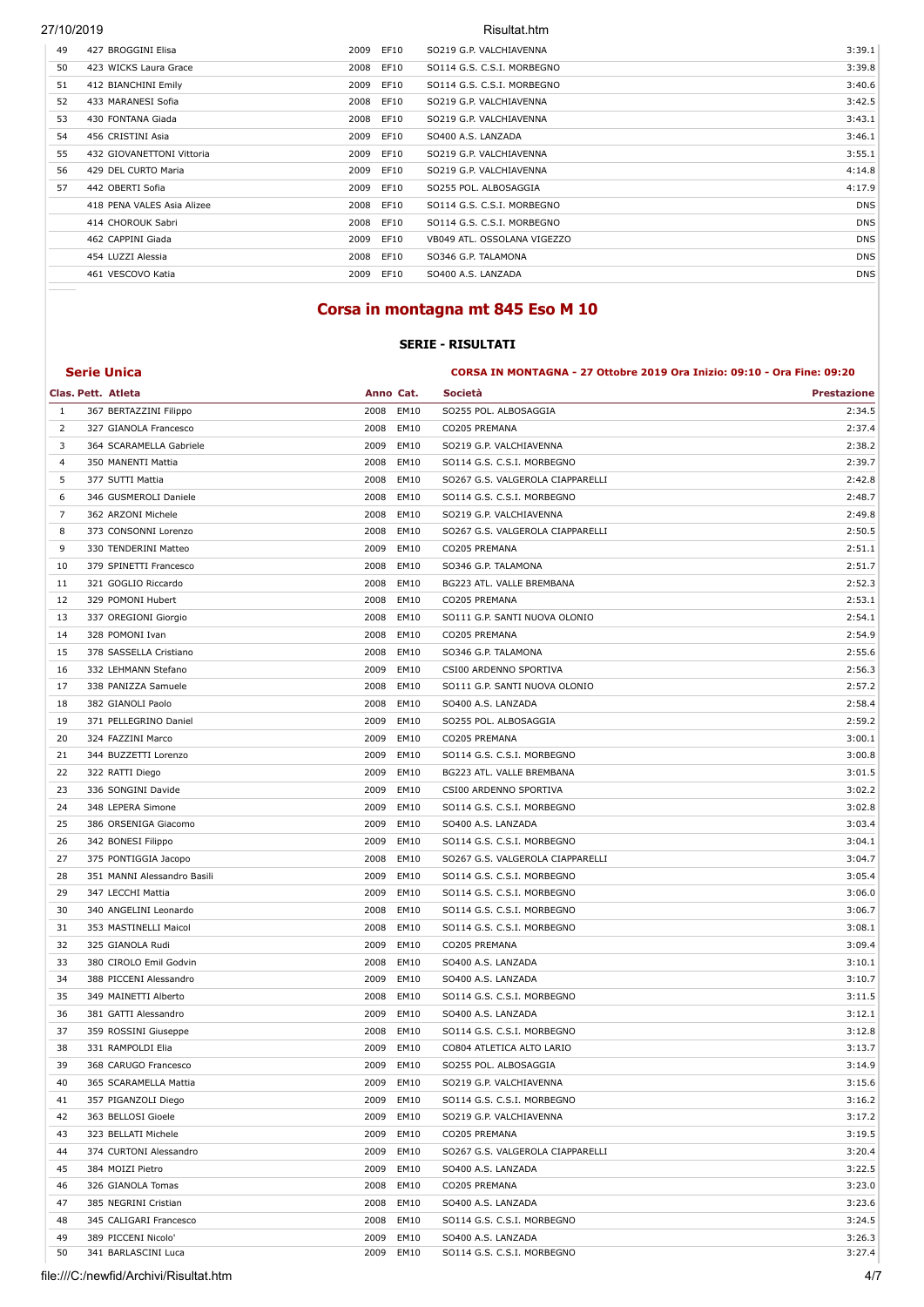| 51 | 372 VANOTTI Fabrizio        | 2009 | <b>EM10</b> | SO255 POL. ALBOSAGGIA            | 3:28.7     |
|----|-----------------------------|------|-------------|----------------------------------|------------|
| 52 | 334 PANIGA Giosue'          | 2008 | EM10        | CSI00 ARDENNO SPORTIVA           | 3:29.4     |
| 53 | 355 PETRELLI Samuel         | 2009 | EM10        | SO114 G.S. C.S.I. MORBEGNO       | 3:32.2     |
| 54 | 360 TESTORELLI Saverio      | 2009 | EM10        | SO114 G.S. C.S.I. MORBEGNO       | 3:32.9     |
| 55 | 335 PIANTA Filippo          | 2009 | EM10        | CSI00 ARDENNO SPORTIVA           | 3:34.6     |
| 56 | 383 GUSMEROLI Diego         | 2008 | EM10        | SO400 A.S. LANZADA               | 3:37.2     |
| 57 | 354 MOTTARELLA Gabriele     | 2009 | EM10        | SO114 G.S. C.S.I. MORBEGNO       | 3:43.8     |
| 58 | 361 VALENTI Alessandro      | 2009 | EM10        | SO114 G.S. C.S.I. MORBEGNO       | 3:44.8     |
| 59 | 358 QUAINI Matteo           | 2009 | EM10        | SO114 G.S. C.S.I. MORBEGNO       | 3:49.5     |
| 60 | 333 MAROLI Enea             | 2008 | EM10        | CSI00 ARDENNO SPORTIVA           | 3:50.7     |
| 61 | 343 BONESI Enrico           | 2009 | EM10        | SO114 G.S. C.S.I. MORBEGNO       | 4:16.8     |
| 62 | 356 PIANTA Giovanni         | 2009 | EM10        | SO114 G.S. C.S.I. MORBEGNO       | 5:01.7     |
|    | 366 ARMANASCO Tommaso       | 2008 | EM10        | SO255 POL. ALBOSAGGIA            | <b>DNS</b> |
|    | 376 RUFFONI Gabriele        | 2008 | EM10        | SO267 G.S. VALGEROLA CIAPPARELLI | <b>DNS</b> |
|    | 387 PAROLINI Francesco      | 2008 | EM10        | SO400 A.S. LANZADA               | <b>DNS</b> |
|    | 352 MARTINS FERNADES Carlos | 2008 | EM10        | SO114 G.S. C.S.I. MORBEGNO       | <b>DNS</b> |
|    | 339 PEDERCINI Gioele        | 2008 | EM10        | SO111 G.P. SANTI NUOVA OLONIO    | <b>DNS</b> |
|    |                             |      |             |                                  |            |

### **Corsa in montagna mt 1280 Ragazze**

### **SERIE - RISULTATI**

**Serie Unica CORSA IN MONTAGNA - 27 Ottobre 2019 Ora Inizio: 09:20 - Ora Fine: 09:30** 

|    | Clas. Pett. Atleta       | Anno Cat. |           | Società                          | <b>Prestazione</b> |
|----|--------------------------|-----------|-----------|----------------------------------|--------------------|
| 1  | 269 BERTOLINA Melissa    | 2006      | RF        | SO115 ATL. ALTA VALTELLINA       | 4:24.4             |
| 2  | 298 TIRINZONI Francesca  | 2006      | RF        | SO346 G.P. TALAMONA              | 4:27.0             |
| 3  | 273 GINI Noemi           | 2007      | RF        | SO219 G.P. VALCHIAVENNA          | 4:28.7             |
| 4  | 299 TIRINZONI Silvia     | 2007      | RF        | SO346 G.P. TALAMONA              | 4:30.4             |
| 5  | 251 GHISALBERTI Martina  | 2007      | <b>RF</b> | BG223 ATL. VALLE BREMBANA        | 4:37.7             |
| 6  | 264 BAROLI Denise        | 2006      | RF        | SO114 G.S. C.S.I. MORBEGNO       | 4:43.3             |
| 7  | 294 VALENA Chiara        | 2006      | RF        | SO267 G.S. VALGEROLA CIAPPARELLI | 4:44.3             |
| 8  | 270 CRUPI Giada          | 2006      | RF        | SO115 ATL. ALTA VALTELLINA       | 4:47.4             |
| 9  | 278 BOSCACCI Silvia      | 2006      | RF        | SO255 POL. ALBOSAGGIA            | 4:49.3             |
| 10 | 307 POZZI Alessia        | 2006      | <b>RF</b> | VB025 G. S. D. GENZIANELLA       | 4:51.0             |
| 11 | 272 DE STEFANI Francesca | 2006      | RF        | SO219 G.P. VALCHIAVENNA          | 4:51.8             |
| 12 | 304 PAGANONI Sofia       | 2006      | RF        | SO585 CENTRO OLIMPIA PIATEDA     | 4:52.5             |
| 13 | 291 MARTINALLI Milena    | 2006      | RF        | SO267 G.S. VALGEROLA CIAPPARELLI | 4:57.3             |
| 14 | 262 TARCA Elisa          | 2007      | RF        | SO111 G.P. SANTI NUOVA OLONIO    | 4:59.2             |
| 15 | 295 BRANCHINI Marika     | 2006      | <b>RF</b> | SO346 G.P. TALAMONA              | 5:01.4             |
| 16 | 286 ACQUISTAPACE Marta   | 2007      | RF        | SO267 G.S. VALGEROLA CIAPPARELLI | 5:03.7             |
| 17 | 274 GIOVANETTONI Viola   | 2006      | RF        | SO219 G.P. VALCHIAVENNA          | 5:04.4             |
| 18 | 267 MORE' Gessica        | 2006      | <b>RF</b> | SO114 G.S. C.S.I. MORBEGNO       | 5:05.6             |
| 19 | 277 BOSCACCI Maddalena   | 2006      | RF        | SO255 POL. ALBOSAGGIA            | 5:06.5             |
| 20 | 255 OCCHI Federica       | 2007      | <b>RF</b> | BS199 ATL. VALLECAMONICA         | 5:08.2             |
| 21 | 308 TADINA Serena        | 2006      | RF        | VB049 ATL. OSSOLANA VIGEZZO      | 5:08.9             |
| 22 | 285 VENTURINI Heidi      | 2006      | RF        | SO255 POL. ALBOSAGGIA            | 5:11.5             |
| 23 | 261 CONTESSA Asia        | 2007      | RF        | SO111 G.P. SANTI NUOVA OLONIO    | 5:14.6             |
| 24 | 254 ROSSI Ivonne         | 2006      | RF        | BG223 ATL. VALLE BREMBANA        | 5:16.0             |
| 25 | 292 PIANTA Matilde       | 2007      | <b>RF</b> | SO267 G.S. VALGEROLA CIAPPARELLI | 5:17.0             |
| 26 | 296 COLOMBINI Camilla    | 2007      | RF        | SO346 G.P. TALAMONA              | 5:21.0             |
| 27 | 260 LEHMANN Natalia      | 2006      | RF        | CSI00 ARDENNO SPORTIVA           | 5:22.0             |
| 28 | 259 RIZZI Arianna        | 2007      | RF        | CO205 PREMANA                    | 5:23.5             |
| 29 | 253 ROSSI Mara           | 2007      | RF        | BG223 ATL. VALLE BREMBANA        | 5:26.4             |
| 30 | 256 CORTI Olga           | 2006      | <b>RF</b> | CO205 PREMANA                    | 5:27.4             |
| 31 | 306 LUCHESSA Aida        | 2007      | RF        | VB025 G. S. D. GENZIANELLA       | 5:28.0             |
| 32 | 252 REBUCINI Elisa       | 2006      | RF        | BG223 ATL. VALLE BREMBANA        | 5:28.8             |
| 33 | 289 MAMBRETTI Elena      | 2007      | <b>RF</b> | SO267 G.S. VALGEROLA CIAPPARELLI | 5:29.6             |
| 34 | 268 PIGANZOLI Greta      | 2006      | RF        | SO114 G.S. C.S.I. MORBEGNO       | 5:30.2             |
| 35 | 266 LANDI Marta          | 2007      | RF        | SO114 G.S. C.S.I. MORBEGNO       | 5:34.2             |
| 36 | 369 BULANTI Giulia       | 2007      | RF        | SO255 POL. ALBOSAGGIA            | 5:35.0             |
| 37 | 284 VANOTTI Arianna      | 2006      | RF        | SO255 POL. ALBOSAGGIA            | 5:40.1             |
| 38 | 305 SQUARCINI Eleonora   | 2006      | <b>RF</b> | SO585 CENTRO OLIMPIA PIATEDA     | 5:41.2             |
| 39 | 279 DECENSI Giada        | 2006      | RF        | SO255 POL. ALBOSAGGIA            | 5:42.3             |
| 40 | 258 POMONI Sara          | 2007 RF   |           | CO205 PREMANA                    | 5:43.0             |
| 41 | 283 TESSI Diana          | 2006 RF   |           | SO255 POL. ALBOSAGGIA            | 5:44.0             |
| 42 | 276 PEDRINI Manuela      | 2007      | RF        | SO219 G.P. VALCHIAVENNA          | 5:45.3             |
| 43 | 297 FRANCHETTI Micaela   | 2007 RF   |           | SO346 G.P. TALAMONA              | 5:50.4             |
| 44 | 290 MARTINALLI Micaela   | 2006      | RF        | SO267 G.S. VALGEROLA CIAPPARELLI | 5:52.1             |
| 45 | 370 FENU Gaia            | 2007 RF   |           | SO255 POL. ALBOSAGGIA            | 5:54.0             |
| 46 | 288 GAMBETTA Giada       | 2007 RF   |           | SO267 G.S. VALGEROLA CIAPPARELLI | 5:55.7             |
| 47 | 257 GIANOLA Micaela      | 2007 RF   |           | CO205 PREMANA                    | 6:00.6             |

file:///C:/newfid/Archivi/Risultat.htm 5/7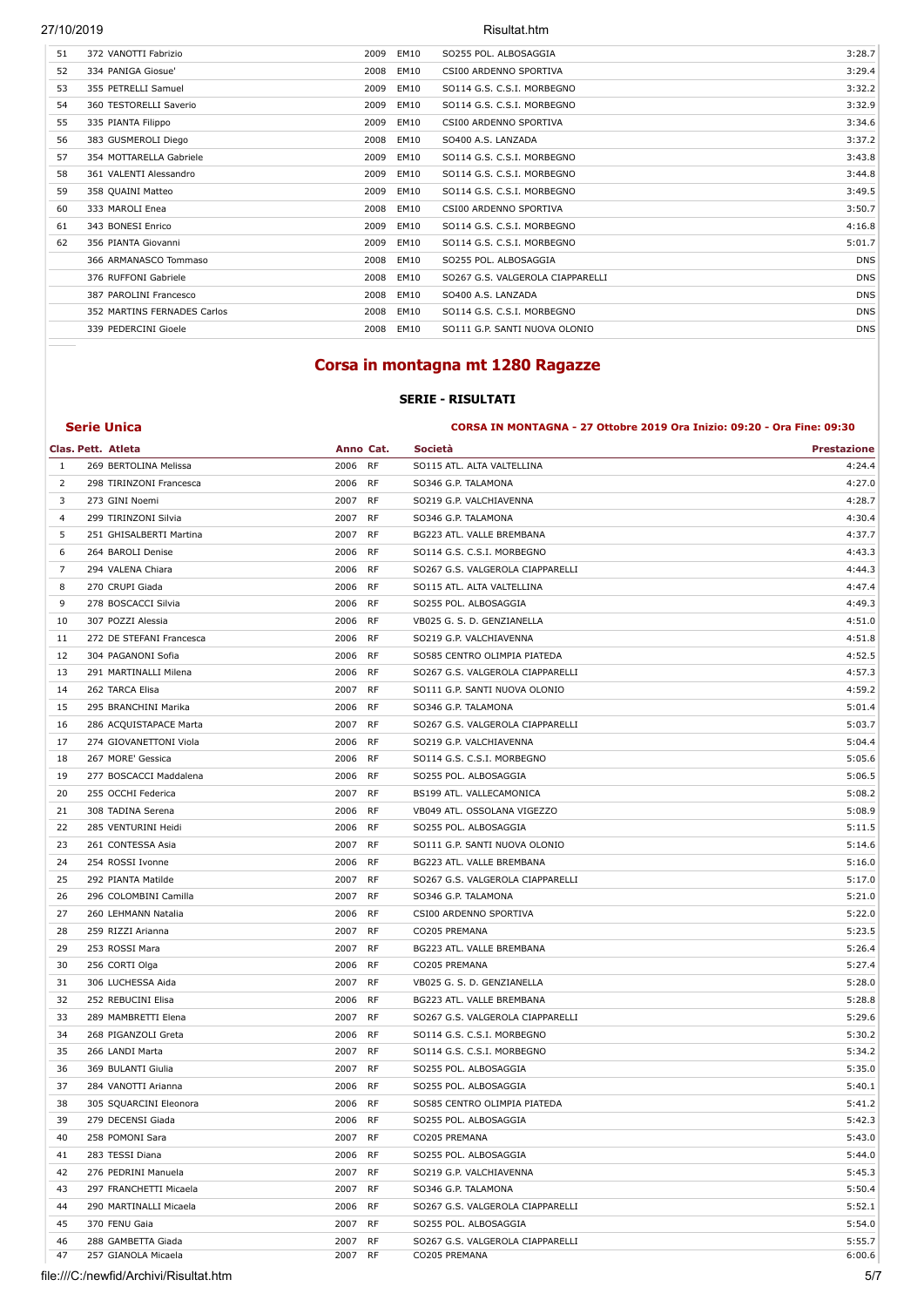| 48 | 301 GIANOLI Chiara     | 2006    | <b>RF</b> | SO400 A.S. LANZADA               | 6:11.5     |
|----|------------------------|---------|-----------|----------------------------------|------------|
| 49 | 280 MADE Anna          | 2006 RF |           | SO255 POL. ALBOSAGGIA            | 6:21.3     |
| 50 | 282 OBERTI Giulia      | 2006 RF |           | SO255 POL. ALBOSAGGIA            | 6:23.7     |
| 51 | 263 ZUGNONI Valentina  | 2006    | <b>RF</b> | SO111 G.P. SANTI NUOVA OLONIO    | 6:31.7     |
| 52 | 281 MARCHETTI Linda    | 2007 RF |           | SO255 POL. ALBOSAGGIA            | 7:23.7     |
| 53 | 303 PICCENI Giada      | 2006    | <b>RF</b> | SO400 A.S. LANZADA               | 11:45.7    |
|    | 271 GIORDDANO YInia    | 2006 RF |           | SO115 ATL. ALTA VALTELLINA       | <b>DNS</b> |
|    | 300 DELL'ANDRINO Sofia | 2007    | <b>RF</b> | SO400 A.S. LANZADA               | <b>DNS</b> |
|    | 293 RUFFONI Giada      | 2006 RF |           | SO267 G.S. VALGEROLA CIAPPARELLI | <b>DNS</b> |
|    | 302 PEDROTTI Elena     | 2007    | <b>RF</b> | SO400 A.S. LANZADA               | <b>DNS</b> |
|    | 287 FIORELLI Martina   | 2006 RF |           | SO267 G.S. VALGEROLA CIAPPARELLI | <b>DNS</b> |
|    | 275 MARTINUCCI Chiara  | 2006 RF |           | SO219 G.P. VALCHIAVENNA          | <b>DNS</b> |
|    | 265 FIORELLI Camilla   | 2007 RF |           | SO114 G.S. C.S.I. MORBEGNO       | <b>DNS</b> |
|    |                        |         |           |                                  |            |

### **Corsa in montagna mt 1480 Ragazzi**

### **SERIE - RISULTATI**

#### **Serie Unica CORSA IN MONTAGNA - 27 Ottobre 2019 Ora Inizio: 09:20 - Ora Fine: 09:30**

|    | Clas. Pett. Atleta        | Anno Cat. |           | Società                            | <b>Prestazione</b> |
|----|---------------------------|-----------|-----------|------------------------------------|--------------------|
| 1  | 231 CIAPONI Daniele       | 2006      | RM        | SO346 G.P. TALAMONA                | 5:48.4             |
| 2  | 239 CAPITANI Luca         | 2006      | RM        | VB012 A.S.D. CADDESE MONIQUE GIROD | 5:53.2             |
| 3  | 220 BOTTA' Matteo         | 2006      | RM        | SO267 G.S. VALGEROLA CIAPPARELLI   | 5:57.5             |
| 4  | 193 POMONI Oscar Luigi    | 2007      | RM        | CO205 PREMANA                      | 6:10.9             |
| 5  | 232 MAZZONI Andrea        | 2006      | RM        | SO346 G.P. TALAMONA                | 6:13.5             |
| 6  | 207 ILLINI Valentino      | 2007      | RM        | SO115 ATL. ALTA VALTELLINA         | 6:16.5             |
| 7  | 240 VOLA Andrea           | 2007      | RM        | VB012 A.S.D. CADDESE MONIQUE GIROD | 6:17.2             |
| 8  | 197 CURIONI Luca          | 2006      | RM        | SO111 G.P. SANTI NUOVA OLONIO      | 6:18.0             |
| 9  | 191 GIANOLA Lorenzo       | 2006      | RM        | CO205 PREMANA                      | 6:18.7             |
| 10 | 192 GIANOLA Paolo         | 2006      | RM        | CO205 PREMANA                      | 6:22.1             |
| 11 | 229 SUTTI Gabriele        | 2007      | RM        | SO267 G.S. VALGEROLA CIAPPARELLI   | 6:26.7             |
| 12 | 187 GIANOLA Moris         | 2007      | <b>RM</b> | CO205 PREMANA                      | 6:28.9             |
| 13 | 211 BETTINI Carlo         | 2007      | <b>RM</b> | SO255 POL. ALBOSAGGIA              | 6:30.0             |
| 14 | 188 GIANOLA Michael       | 2006      | RM        | CO205 PREMANA                      | 6:31.9             |
| 15 | 238 ROSSI Nicola          | 2006      | RM        | SO400 A.S. LANZADA                 | 6:32.4             |
| 16 | 221 CAZZATO Alberto       | 2006      | RM        | SO267 G.S. VALGEROLA CIAPPARELLI   | 6:33.4             |
| 17 | 195 TODESCHINI Marco      | 2007      | <b>RM</b> | CO205 PREMANA                      | 6:35.3             |
| 18 | 186 GIANOLA Tommaso       | 2006      | RM        | CO205 PREMANA                      | 6:36.3             |
| 19 | 183 SANDRINI Thomas       | 2007      | RM        | BS199 ATL. VALLECAMONICA           | 6:38.8             |
| 20 | 237 NANA Daniel Lanfranco | 2007      | RM        | SO400 A.S. LANZADA                 | 6:39.7             |
| 21 | 218 PELIZZATTI Andrea     | 2007      | RM        | SO255 POL. ALBOSAGGIA              | 6:43.8             |
| 22 | 182 POLI Alfredo          | 2006      | RM        | BS199 ATL. VALLECAMONICA           | 6:45.9             |
| 23 | 200 PEDERCINI Filippo     | 2006      | RM        | SO111 G.P. SANTI NUOVA OLONIO      | 6:47.7             |
| 24 | 198 DAL FARRA Simone      | 2007      | RM        | SO111 G.P. SANTI NUOVA OLONIO      | 6:48.9             |
| 25 | 201 DE ROSA Andrea        | 2006      | RM        | SO114 G.S. C.S.I. MORBEGNO         | 6:49.7             |
| 26 | 189 GIANOLA Jacopo        | 2007      | RM        | CO205 PREMANA                      | 6:51.9             |
| 27 | 210 TOMERA Lorenzo        | 2006      | <b>RM</b> | SO219 G.P. VALCHIAVENNA            | 6:52.5             |
| 28 | 230 ZUGNONI Filippo       | 2007      | RM        | SO267 G.S. VALGEROLA CIAPPARELLI   | 6:53.2             |
| 29 | 203 JAMAL IDRISSI Yassine | 2007      | RM        | SO114 G.S. C.S.I. MORBEGNO         | 6:55.0             |
| 30 | 227 RUFFONI Elia          | 2007      | RM        | SO267 G.S. VALGEROLA CIAPPARELLI   | 6:56.2             |
| 31 | 228 SPANDRIO Filippo      | 2007      | RM        | SO267 G.S. VALGEROLA CIAPPARELLI   | 6:57.8             |
| 32 | 196 MOTTA Mattia          | 2007      | <b>RM</b> | CO804 ATLETICA ALTO LARIO          | 7:04.4             |
| 33 | 222 GIANNONI Filippo      | 2007      | <b>RM</b> | SO267 G.S. VALGEROLA CIAPPARELLI   | 7:06.7             |
| 34 | 204 MOLTA Simone          | 2006      | RM        | SO114 G.S. C.S.I. MORBEGNO         | 7:10.9             |
| 35 | 181 DELL'AERA Giorgio     | 2007      | RM        | BS199 ATL. VALLECAMONICA           | 7:14.6             |
| 36 | 194 TENDERINI Filippo     | 2007      | RM        | CO205 PREMANA                      | 7:16.2             |
| 37 | 236 MOIZI Matteo          | 2006      | RM        | SO400 A.S. LANZADA                 | 7:19.8             |
| 38 | 206 SANDRINI Davide       | 2007      | RM        | SO114 G.S. C.S.I. MORBEGNO         | 7:19.8             |
| 39 | 217 PEDROTTI Matteo       | 2007      | <b>RM</b> | SO255 POL. ALBOSAGGIA              | 7:21.6             |
| 40 | 205 RONCONI Giovanni      | 2007      | RM        | SO114 G.S. C.S.I. MORBEGNO         | 7:22.4             |
| 41 | 216 MORONI Mattia         | 2007      | RM        | SO255 POL. ALBOSAGGIA              | 7:26.5             |
| 42 | 199 MICHELI Diego         | 2006      | RM        | SO111 G.P. SANTI NUOVA OLONIO      | 7:38.8             |
| 43 | 214 GATTI Michele         | 2007      | RM        | SO255 POL. ALBOSAGGIA              | 7:49.5             |
| 44 | 202 GOBBI Luca            | 2007      | RM        | SO114 G.S. C.S.I. MORBEGNO         | 7:52.0             |
| 45 | 209 SCARAMELLINI Emanuele | 2007      | RM        | SO219 G.P. VALCHIAVENNA            | 8:22.9             |
| 46 | 224 MACEDONIO Francesco   | 2007      | RM        | SO267 G.S. VALGEROLA CIAPPARELLI   | 8:27.4             |
| 47 | 223 GUSMEROLI Luigi       | 2006      | RM        | SO267 G.S. VALGEROLA CIAPPARELLI   | 8:34.6             |
| 48 | 213 FANONI Alessandro     | 2007      | RM        | SO255 POL. ALBOSAGGIA              | 8:50.8             |
|    | 185 TAGLIAFERRI Nicolo'   | 2007      | <b>RM</b> | CO019 POL. PAGNONA                 | <b>DNS</b>         |
|    | 184 TAGLIAFERRI Tommaso   | 2007 RM   |           | CO019 POL. PAGNONA                 | <b>DNS</b>         |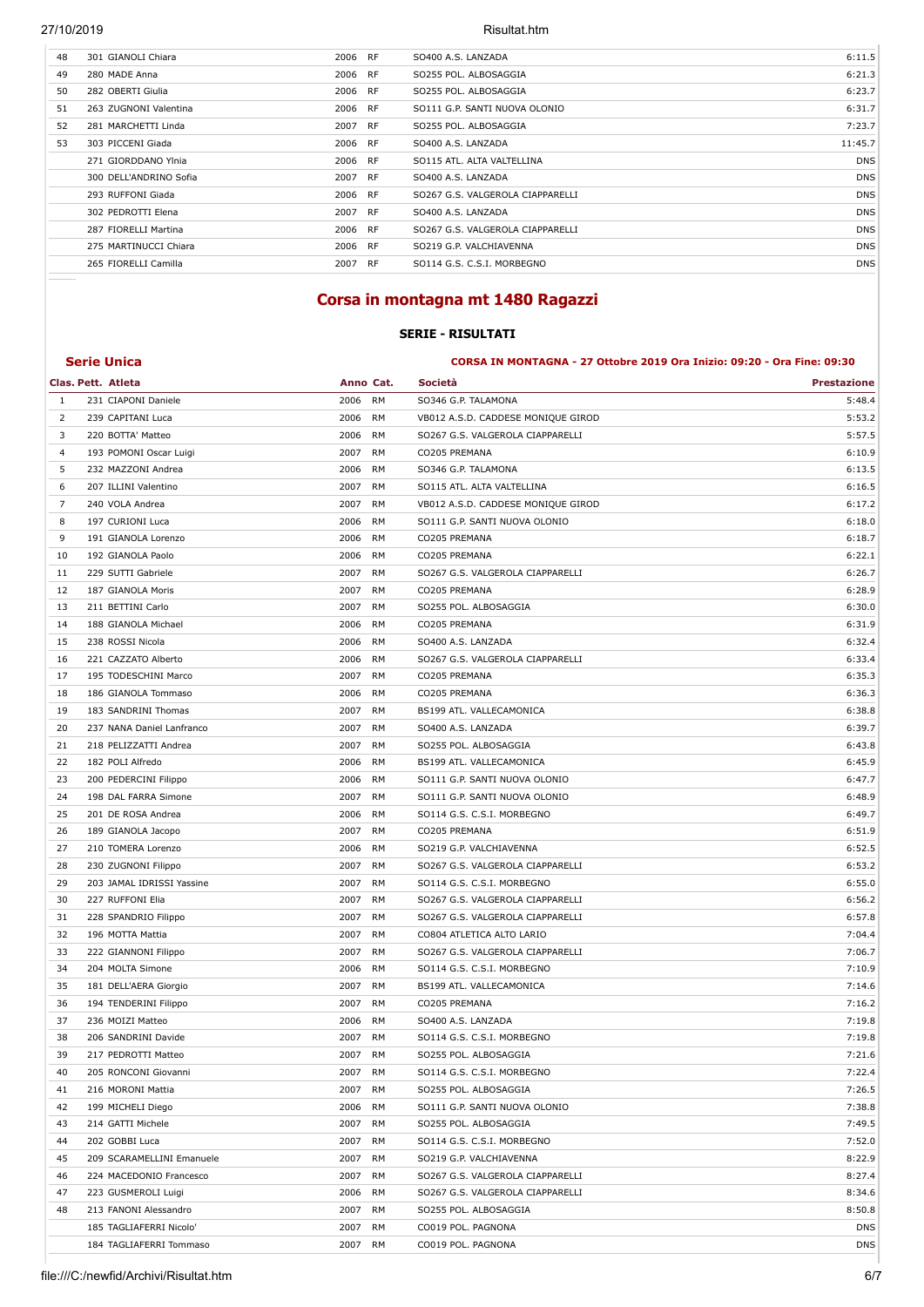| 235 MIOTTI Pietro     | 2007    | <b>RM</b> | SO400 A.S. LANZADA               | <b>DNS</b> |
|-----------------------|---------|-----------|----------------------------------|------------|
| 190 GIANOLA Pietro    | 2007 RM |           | CO205 PREMANA                    | <b>DNS</b> |
| 234 LANZI Luca        | 2007 RM |           | SO400 A.S. LANZADA               | <b>DNS</b> |
| 219 BIANCHINI Lorenzo | 2006 RM |           | SO267 G.S. VALGEROLA CIAPPARELLI | <b>DNS</b> |
| 233 IOLI Stefano      | 2007 RM |           | SO400 A.S. LANZADA               | <b>DNS</b> |
| 226 ROVEDATTI Giorgio | 2007 RM |           | SO267 G.S. VALGEROLA CIAPPARELLI | <b>DNS</b> |
| 208 MARAFFIO Federico | 2006 RM |           | SO219 G.P. VALCHIAVENNA          | <b>DNS</b> |
| 215 MONTANI Tommaso   | 2006 RM |           | SO255 POL. ALBOSAGGIA            | <b>DNS</b> |
| 225 PERUSSI Mattia    | 2006 RM |           | SO267 G.S. VALGEROLA CIAPPARELLI | <b>DNS</b> |
|                       |         |           |                                  |            |

SIGMA: Sistema di Gestione MAnifestazioni di Atletica Leggera - Proprietà: FIDAL - Realizzazione: AM-Linkweb